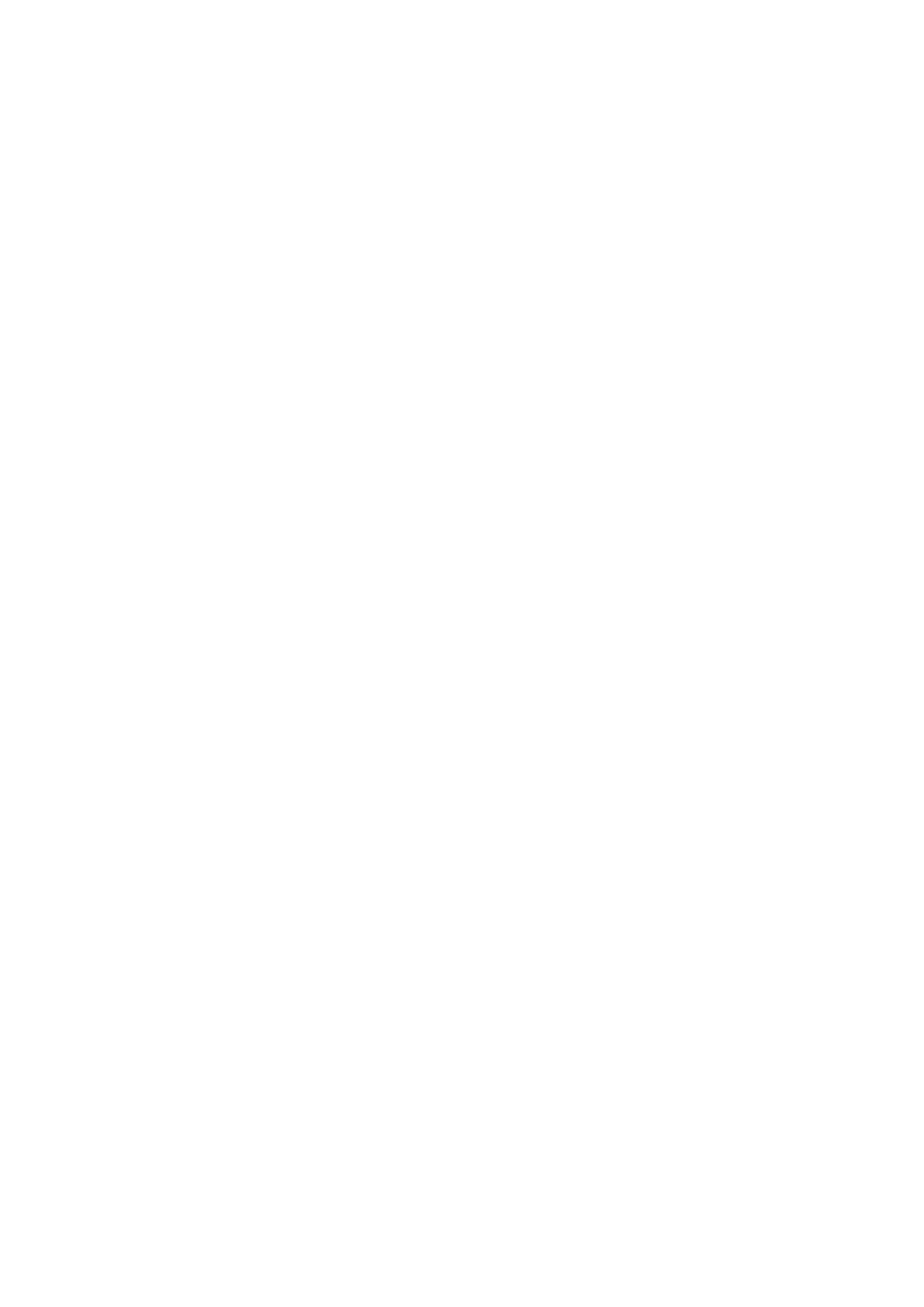# Contents

| Chapter 1. Introduction                                                        | $\mathbf{1}$        |
|--------------------------------------------------------------------------------|---------------------|
| Chapter 2. The linear heat equation<br>Introduction<br>2.1.                    | 7<br>$\overline{7}$ |
| 2.2.<br>Asymptotic behavior                                                    | 8                   |
| 2.3.<br>The heat equation with linear convection                               | 11                  |
| Chapter 3. The Burgers equation                                                | 13                  |
| 3.1.<br>The Hopf-Cole transform                                                | 13                  |
| Self-similar solutions<br>3.2.                                                 | 15                  |
| 3.3.<br>Asymptotic behavior                                                    | 16                  |
| Chapter 4. The heat equation in similarity variables                           | 19                  |
| Motivation: the self-similar variables<br>4.1.                                 | 19                  |
| 4.2.<br>Analysis in weighted Sobolev spaces                                    | 20                  |
| 4.3.<br>The heat equation in similarity variables                              | 24                  |
| Chapter 5. The Cauchy problem                                                  | 27                  |
| The Cauchy problem in $L^1(\mathbb{R}^N) \cap L^\infty(\mathbb{R}^N)$<br>5.1.  | 27                  |
| Decay in $L^p(\mathbb{R}^N)$<br>5.2.                                           | 32                  |
| The Cauchy problem in $L^1(\mathbb{R}^N)$<br>5.3.                              | 35                  |
| Gradient estimates<br>5.4.                                                     | 37                  |
| Weakly non-linear asymptotic behavior<br>Chapter 6.                            | 41                  |
| 6.1.<br>Introduction                                                           | 41                  |
| Initial data in $L^1(\mathbb{R}^N)$<br>6.2.                                    | 42                  |
| Initial data in $L^1(\mathbb{R}^N; 1+ x ) \cap L^\infty(\mathbb{R}^N)$<br>6.3. | 44                  |
| Chapter 7. Self-similar asymptotic behavior                                    | 47                  |
| 7.1.<br>Introduction                                                           | 47                  |
| 7.2.<br>Statement of the main results                                          | 48                  |
| Steady states and convergence of trajectories for dynamical<br>7.3.            |                     |
| systems                                                                        | 49                  |
| Estimates in the weighted Sobolev spaces<br>7.4.                               | 51                  |
| Strong contraction property in $L^1(\mathbb{R}^N)$ .<br>7.5.                   | $55\,$              |
| Proof of the main results<br>7.6.                                              | 59<br>62            |
| 7.7.<br>More general non-linearities                                           |                     |
| Chapter 8. Comments                                                            | 65                  |
| <b>Bibliography</b>                                                            | 77                  |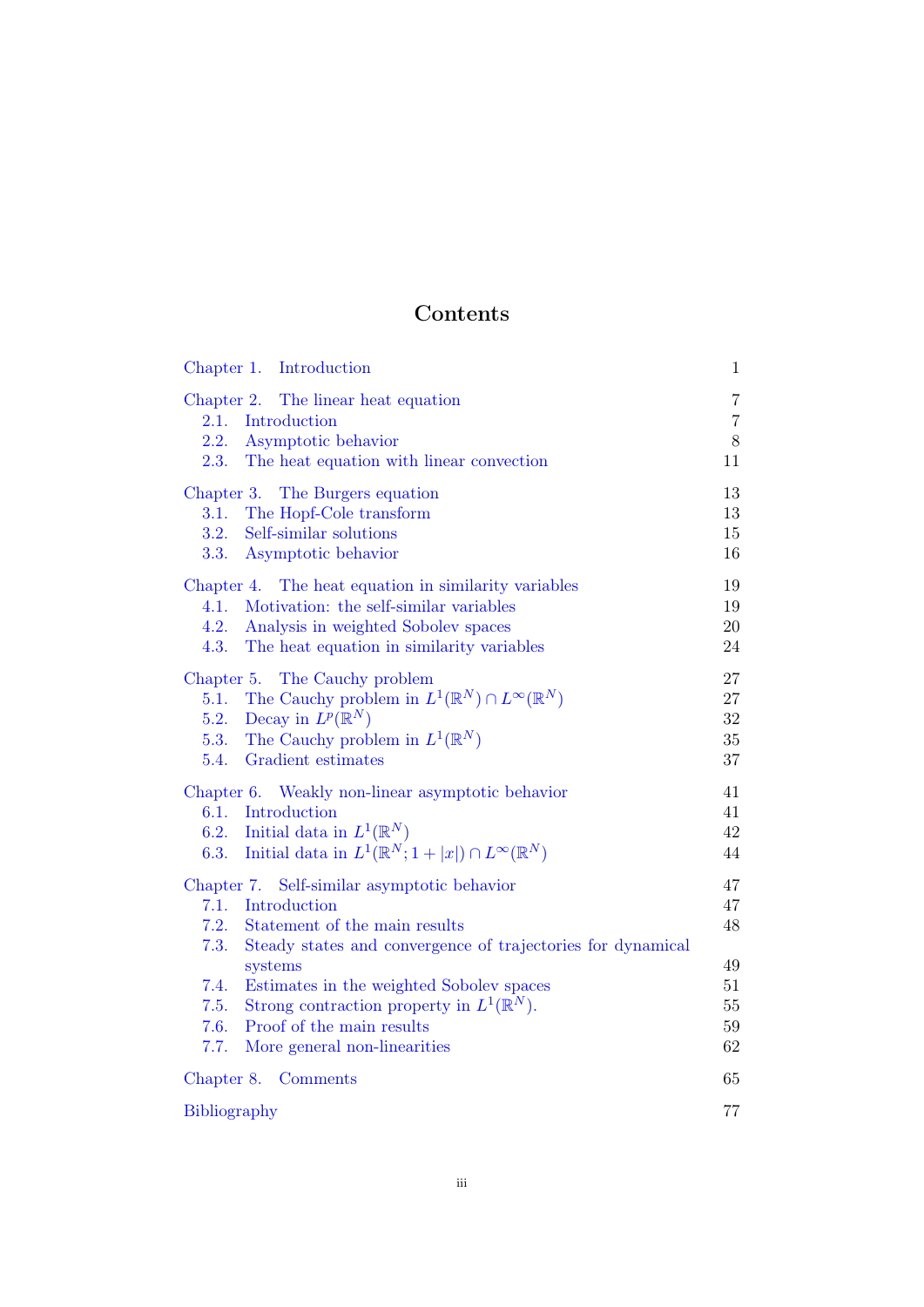#### iv CONTENTS

Funding: The author has received funding from the Alexander von Humboldt-Professorship program, the European Research Council (ERC) under the European Union's Horizon 2020 research and innovation programme (grant agreement NO. 694126-DyCon), the European Unions Horizon 2020 research and innovation programme under the Marie Sklodowska-Curie grant agreement No.765579-ConFlex, the Air Force Office of Scientific Research under Award NO: FA9550-18-1-0242, the Grant MTM2017-92996- C2-1-R COSNET of MINECO (Spain), the CNCS-UEFISCDI Grant NO: PN-III-P4-ID-PCE-2016-0035, and by the Grant ICON-ANR-16-ACHN-0014 of the French ANR.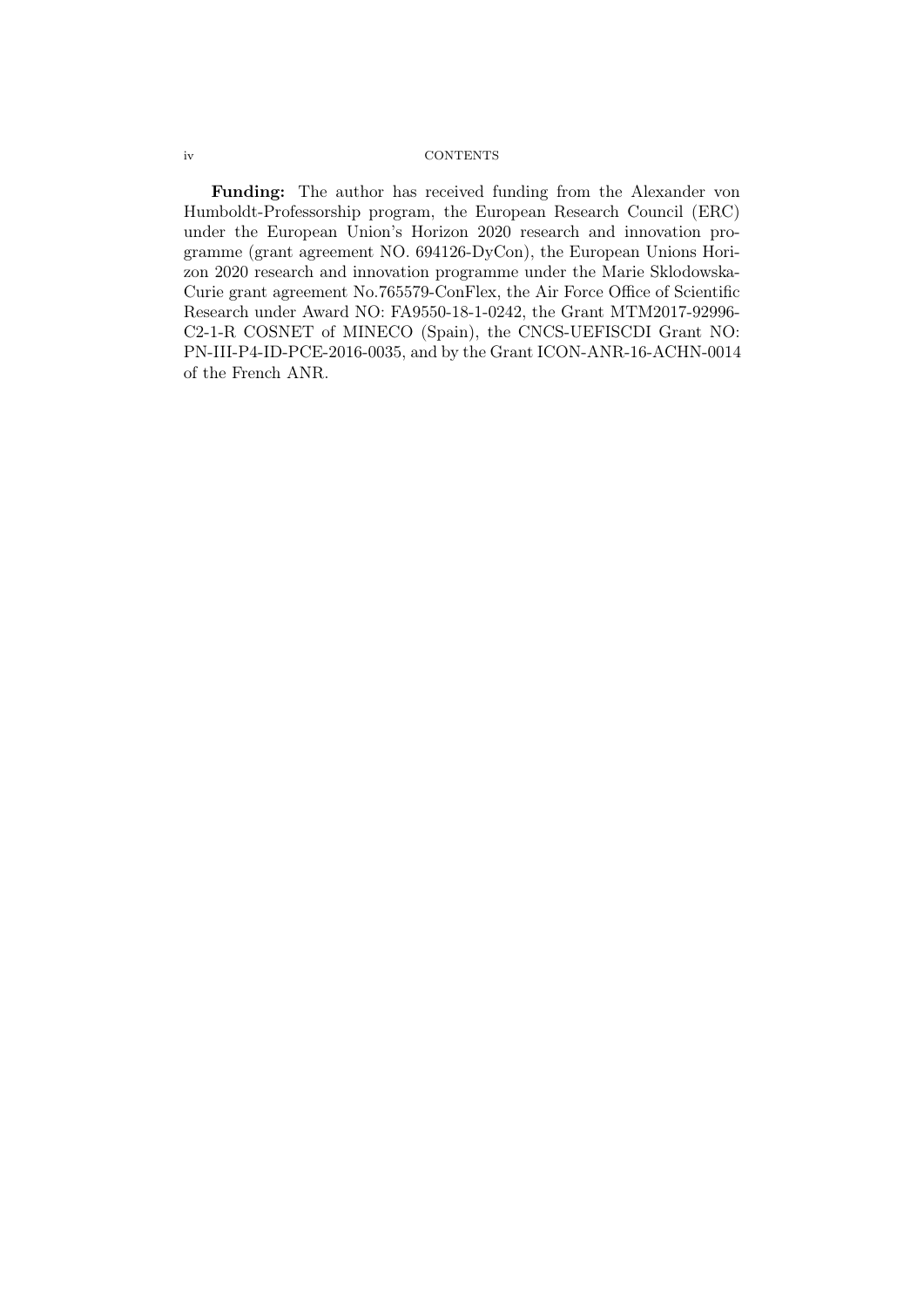#### CHAPTER 1

# Introduction

<span id="page-4-0"></span>In this course, we address the problem of asymptotic behaviour when time goes to infinity of the solutions to scalar convection-diffusion equations of the form

$$
u_t - \Delta u = a \cdot \nabla (F(u)) \qquad \text{in } \mathbb{R}^N \times (0, \infty)
$$
 (1.1)

$$
u(x,0) = u_0(x) \tag{1.2}
$$

where a is a constant vector in  $\mathbb{R}^N$ ,  $F \in C^1(\mathbb{R})$  is such that  $F(0) = 0$  and  $u_0 \in L^1(\mathbb{R}^N)$ . Henceforth · denotes the scalar product in  $\mathbb{R}^N$ . The case  $a = 0$  corresponds to the linear heat equation.

In spatial dimension  $N = 1$  and when

<span id="page-4-2"></span><span id="page-4-1"></span>
$$
F(u) = \frac{1}{2}u^2
$$

and  $a = 1$ , equation [\(1.1\)](#page-4-1) was first introduced by H. Bateman [[Bat15](#page-80-1)] and J. M. Burgers [[Bur95,](#page-80-2) [Bur48](#page-80-3)] as an approximation for equations of fluidflow, and has since been known as the Burgers equation. It is a very simple model which combines nonlinear wave propagation with the effect of heat conduction.

These equations are also a model for the displacement of a fluid in a porous medium, when the effect of capilarity is taken into account (cf. S. E. Buckley and M. C. Leverett  $[\text{BL}+42]$  $[\text{BL}+42]$  $[\text{BL}+42]$ ; see also D. W. Peaceman  $[\text{Pea00}]$  $[\text{Pea00}]$  $[\text{Pea00}]$  for a numerical treatment).

More generally,  $(1.1)$  is a models the regularizing effect of a (small) viscosity in a hyperbolic conservation law.

The asymptotic behaviour of the solutions to  $(1.1)$ – $(1.2)$  is strongly linked with the behavior of the initial data  $u_0$  when  $|x| \to \infty$ . In order to show this fact, we consider the case when the spatial dimension  $N$  equals one:  $N = 1$ . Let  $a = -1$ , let F be a convex function and

$$
u_{\pm} = \lim_{|x| \to \pm \infty} u_0(x).
$$

Then:

(a) If  $u_- < u_+$ , the solutions to [\(1.1\)](#page-4-1)–[\(1.2\)](#page-4-2), as  $t \to \infty$ , converge in  $L_{\text{loc}}^p(\mathbb{R}), 1 \leq p < \infty$ , to a rarefaction wave  $p(x/t)$  which is an entropy solution of the Riemann problem with data  $u_-\,$  and  $u_+$  for the hyperbolic conservation law:

$$
u_t + (F(u))_x = 0,
$$

(cf. A. M. Il'in and O. A. Oleinik  $[IO64]$  $[IO64]$  $[IO64]$ ,  $[IO60]$  $[IO60]$  $[IO60]$  and E. Hara-betian [[Har88](#page-82-2)]). This type of results have been further extended by Z. P. Xin  $[Xin88]$  $[Xin88]$  $[Xin88]$  for  $2 \times 2$  systems in dimension  $N = 1$ , and by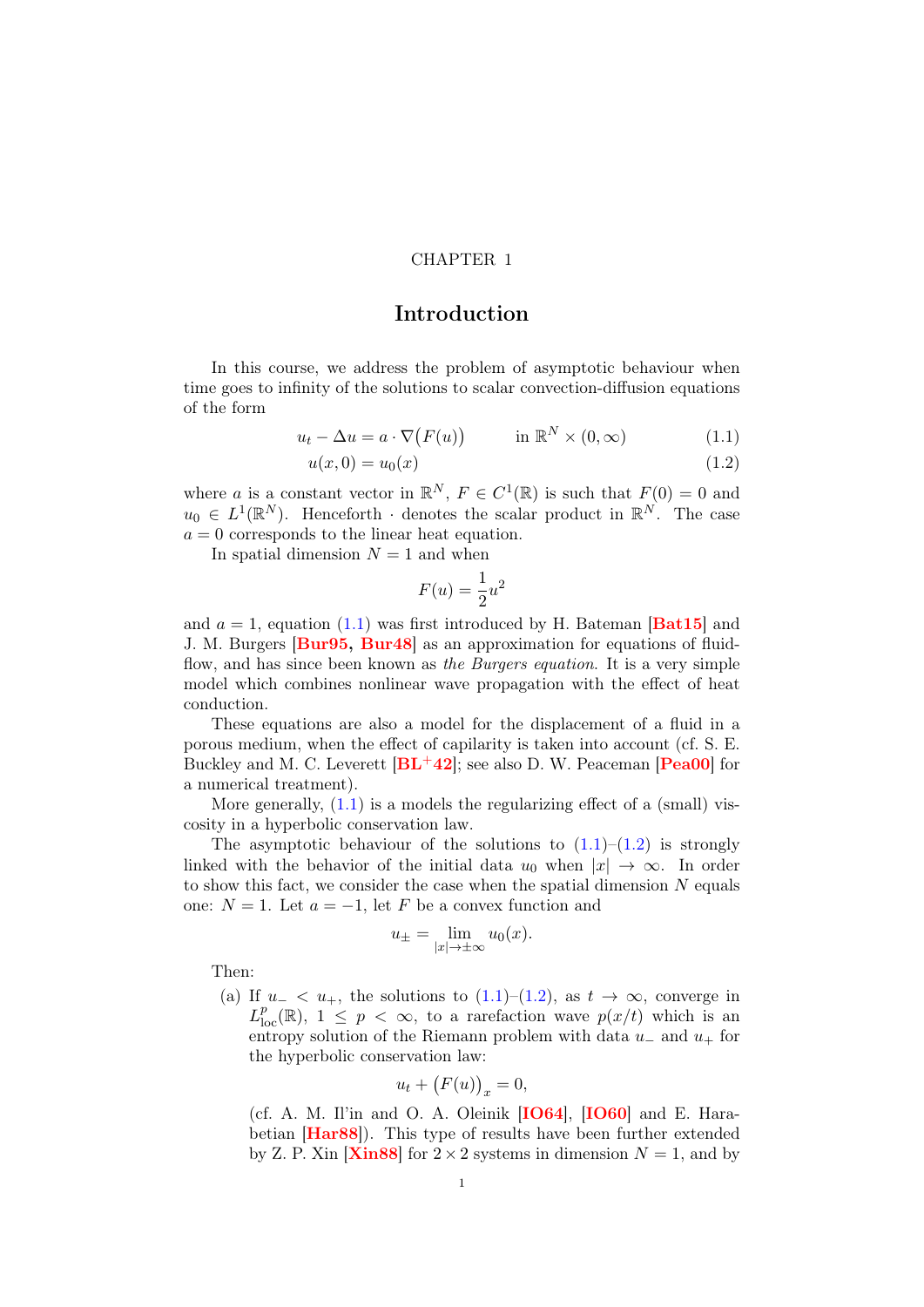#### 2 1. INTRODUCTION

Z. P. Xin  $[Xin90]$  $[Xin90]$  $[Xin90]$  y E. Harabetian  $[Har89]$  $[Har89]$  $[Har89]$  for scalar equations in multiple spatial dimensions dimensions (for the case where when F is not convex, see H. F. Weinberger [[Wei90](#page-83-4)]).

- (b) If  $u_+ > u_-, A$ . M. Il'in and O. A. Oleinik [**[IO64,](#page-82-0) [IO60](#page-82-1)**] proved the existence and stability of solutions of "travelling waves" type:  $u = u(x-ct)$ . This type of results has been further extended to systems in multiple spatial dimensions by J. Goodman [[Goo86](#page-81-0)] and T. P. Liu [[Liu85](#page-82-4)] and scalar equations in multiple spatial dimen-sions by J. Goodman [[Goo89](#page-81-1)].
- (c) if  $u_0 \in L^1(\mathbb{R})$  (which corresponds to the case  $u_-=u_+=0$ ) and if

$$
F(u) = \frac{1}{2}u^2
$$

(Burgers equation), thanks to the Hopf-Cole transformation, it can be shown that [\(1.1\)](#page-4-1) admits a one-parameter family of self-similar solutions

$$
u_M(x,t) = t^{-1/2} f_M\left(\frac{x}{\sqrt{t}}\right)
$$

where the profiles  $f_M$  satisfy

$$
\int_{-\infty}^{\infty} f_M(x) \, dx = M.
$$

On another hand, it can be shown that if  $u_0 \in L^1(\mathbb{R})$  and

$$
\int_{-\infty}^{\infty} u_0(x) \, dx = M,
$$

the solution to [\(1.1\)](#page-4-1)–[\(1.2\)](#page-4-2) behaves like  $u_M$  when  $t \to \infty$ . therefore, in this case, the asymptotic behaviour of the system is described by a one-parameter family of self-similar solutions  $\{u_M\}_{M\in\mathbb{R}}$ . The parameter M corresponds to the mass of the solution, a quantity which is conserved along the entire trajectory:

$$
\int_{-\infty}^{\infty} u(x,t) dx = \int_{-\infty}^{\infty} u_0(x) dx, \quad \forall t > 0.
$$

This type of results have been extended by S. Kawashine **[[Kaw87](#page-82-5)]**, T. P. Liu [[Liu85](#page-82-4)] and I. L. Chern and T. P. Liu [[CL87](#page-80-5)] for systems of viscous conservation laws in dimension  $N = 1$ . The extension to scalar equations in dimensions  $N > 1$  was done by M. Escobedo and E. Zuazua [[EZ89](#page-81-2)], [[EZ91a](#page-81-3)].

In these notes we address exclusively the case of initial data  $u_0 \in L^1(\mathbb{R}^N)$ . To fix ideas, we first consider the case of a particular homogeneous nonlinearity such as

<span id="page-5-0"></span>
$$
\begin{cases} u_t - \Delta u = a \cdot \nabla (|u|^{q-1}u) & \text{en } \mathbb{R}^N \times (0, \infty) \\ u(x, 0) = u_0(x) & \text{en } \mathbb{R}^N. \end{cases}
$$
 (1.3)

Integrating the equation [\(1.3\)](#page-5-0) over  $\mathbb{R}^N$  with respect to the spatial variable x it can be observed that

$$
\frac{d}{dt} \int_{\mathbb{R}^N} u(x,t) \, dx = 0.
$$

Thus, the mass of the solution is conserved over time.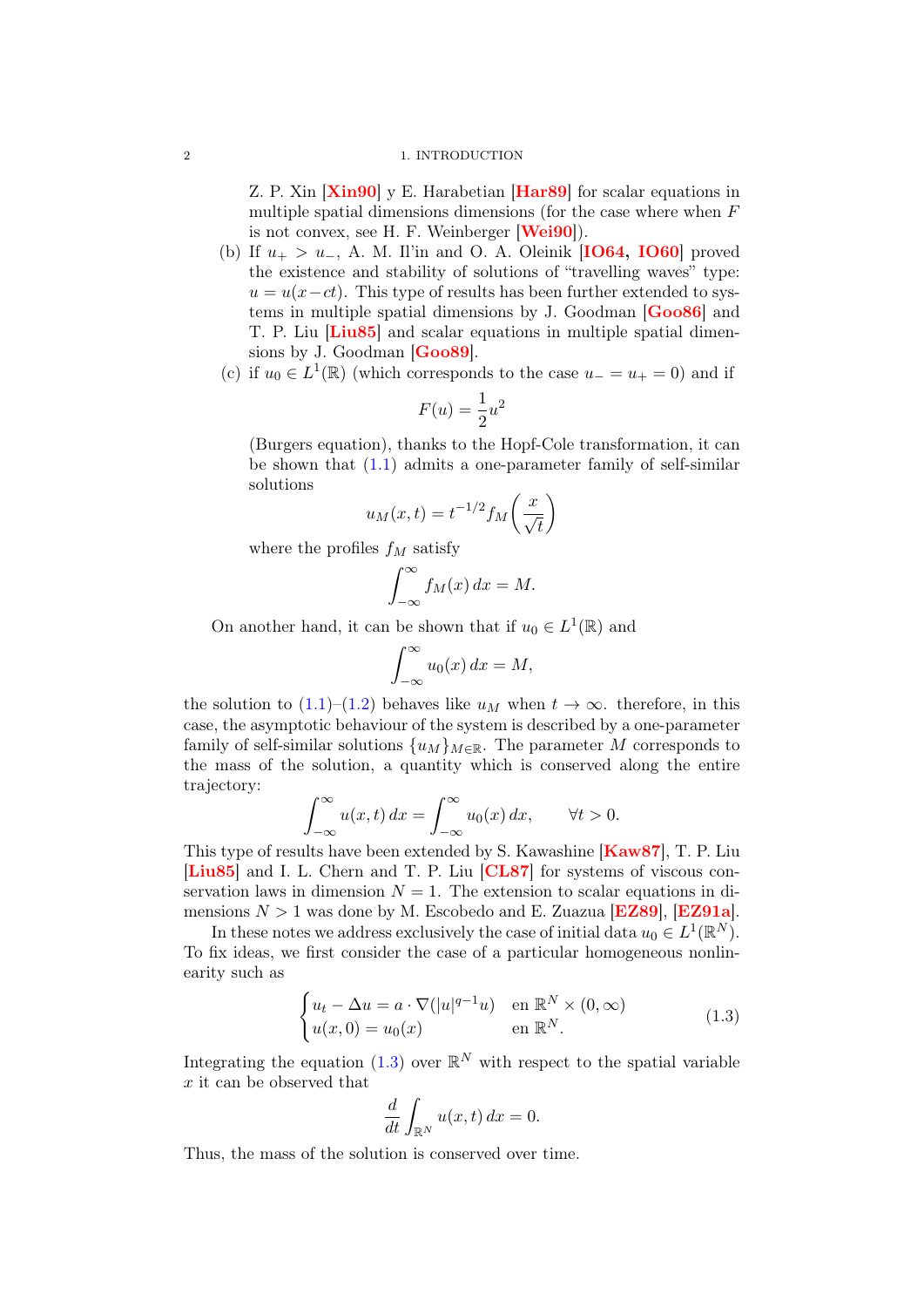The question at hand is the study of how the mass is distributed in space when  $t \to \infty$ .

As we will show later, we have the following estimate of the decay of solutions to [\(1.3\)](#page-5-0) in  $L^p(\mathbb{R}^N)$ :

<span id="page-6-1"></span>
$$
||u(t)||_{p} \le C_{p} t^{-\frac{N}{2} \left(1 - \frac{1}{p}\right)}, \qquad \forall t > 0 \tag{1.4}
$$

for all  $p \in [1,\infty]$  with  $C_p > 0$  depending on  $||u_0||_1$ . Henceforth  $||\cdot||_p$  denotes the usual norm in  $L^p(\mathbb{R}^N)$ .

The problem at hand, formulated more precisely is the behavior of  $t^{\frac{N}{2}\left(1-\frac{1}{p}\right)}u(t)$ in  $L^p(\mathbb{R}^N)$  when  $t \to \infty$ .

When  $a = 0$ , [\(1.3\)](#page-5-0) is the linear heat equation and its solutions behave like  $u_M = MG$ , where M is the mass of the solution

$$
M = \int_{\mathbb{R}^N} u_0(x) \, dx
$$

and  $G$  is the heat kernel, i.e., the fundamental solution of the linear heat equation:

$$
G(x,t) = (4\pi t)^{-N/2} \exp\left(-\frac{|x|^2}{4t}\right).
$$

That is, for all  $p \in [1,\infty]$  it holds

<span id="page-6-4"></span>
$$
t^{\frac{N}{2}\left(1-\frac{1}{p}\right)}\|u(t) - u_M(t)\|_p \to 0 \quad \text{when} \quad t \to \infty \tag{1.5}
$$

It is again observed that asymptotic behavior is governed by a one-parameter family of self-similar solutions:  $u_M = MG$ .

The first question that arises in the general case  $(1.3)$  is the existence of self-similar solutions.

The equation  $(1.3)$  is invariant with respect to the scaling

$$
u_{\lambda}(x,t) = \lambda^{1/(q-1)} u(\lambda x, \lambda^2 t), \qquad \lambda > 0.
$$
 (1.6)

The self-similar solutions of  $(1.3)$  are the ones that remain invariant with respect to this scaling, i.e.,

<span id="page-6-0"></span>
$$
u_{\lambda}(x,t) = u(x,t), \qquad \forall \lambda > 0, \forall (x,t) \in \mathbb{R}^{N} \times (0,\infty).
$$
 (1.7)

It is easy to check that u satisfies  $(1.7)$  if and only if it is of the form

<span id="page-6-2"></span>
$$
u(x,t) = t^{-1/[2(q-1)]} f\left(\frac{x}{\sqrt{t}}\right).
$$
 (1.8)

In view of the conservation of mass  $(1.4)$ , a function u that admits the expression [\(1.8\)](#page-6-2) with profile  $f \in L^1(\mathbb{R}^N)$  can only be a solution of [\(1.3\)](#page-5-0) if  $q = \frac{1}{N} + 1.$ 

We therefore see that the system  $(1.3)$  can only admit self-similar solutions in  $L^1(\mathbb{R}^N)$  for the exponent  $q = 1 + \frac{1}{N}$ . In dimension  $N = 1$  it holds  $q = 2$  which corresponds to the Burgers equation and which, as we saw earlier, admits self-similar solutions.

When  $q = 1 + \frac{1}{N}$ , the self-similar solutions are of the form

<span id="page-6-3"></span>
$$
u(x,t) = t^{-N/2} f\left(\frac{x}{\sqrt{t}}\right).
$$
 (1.9)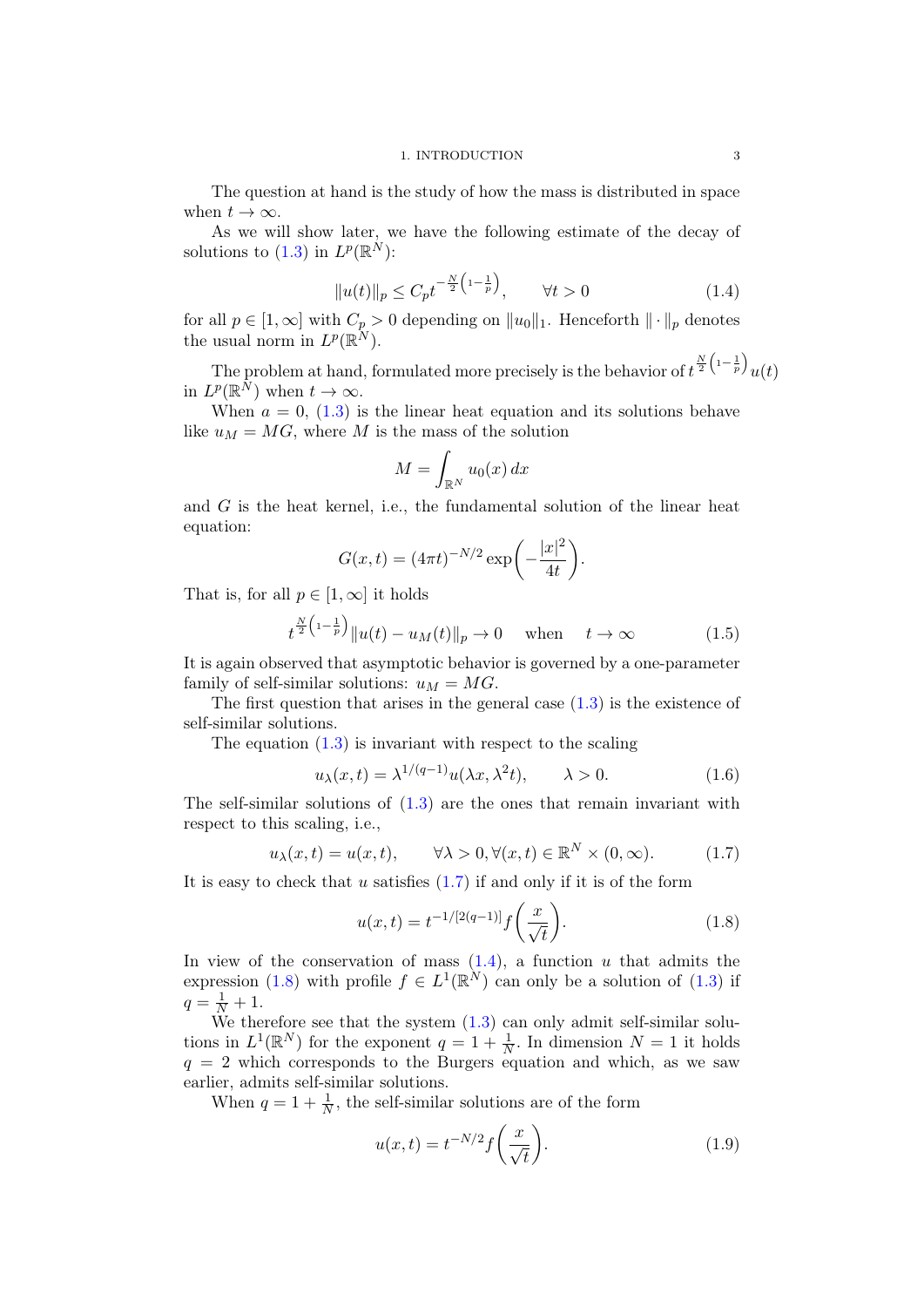The heat kernel admits this expression for the profile

$$
f(x) = (4\pi)^{-N/2} \exp\left(-\frac{|x|^2}{4}\right).
$$

Finding a solution of the form [\(1.9\)](#page-6-3) to the equation [\(1.3\)](#page-5-0) with  $q = 1 + \frac{1}{N}$  is equivalent to solving the elliptic equation:

<span id="page-7-0"></span>
$$
-\Delta f - \frac{x \cdot \nabla f}{2} - \frac{N}{2}f = a \cdot \nabla(|f|^{1/N}f) \quad \text{in } \mathbb{R}^N. \tag{1.10}
$$

In [[AEZ90](#page-80-6)], using a fixed point method we prove that for any  $M \in \mathbb{R}$  the equation [\(1.10\)](#page-7-0) admits a unique solution  $f_M$  such that

$$
\int_{\mathbb{R}^N} f_M(x) \, dx = M.
$$

This solution decays exponentially to zero when  $|x| \to \infty$ .

Later, in  **we prove that the general solution to**  $(1.3)$  **with**  $q = 1 + \frac{1}{N}$  behaves like the self-similar solution

$$
u_M(x,t) = t^{-N/2} f_M\left(\frac{x}{\sqrt{t}}\right)
$$

if

$$
\int_{\mathbb{R}^N} u_0(x) \, dx = M.
$$

That is, we prove that  $(1.5)$  is verified. This is an extension of the results mentioned above for the Burgers equation in dimension  $N = 1$  and for the linear heat equation.

When  $q > 1 + \frac{1}{N}$ , as we proved in [[EZ89,](#page-81-2) [EZ91a](#page-81-3)], the solutions to [\(1.3\)](#page-5-0) behave like the heat kernel, that is,  $(1.5)$  holds with  $u_M = MG$ . In this case, we say that the system has weakly non-linear behavior.

Let us consider next the equation with linear convection

$$
\begin{cases} u_t - \Delta u = a \cdot \nabla u & \text{en } \mathbb{R}^N \times (0, \infty), \\ u(0) = u_0 & \end{cases}
$$
 (1.11)

which corresponds to  $q = 1$ .

The function

$$
v(x,t) = u(x - at, t)
$$

satisfies

$$
\begin{cases} v_t - \Delta v = 0, \\ v(0) = u_0. \end{cases}
$$

In the case of the linear heat equation, v behaves like  $u_M = MG$ , where

$$
M = \int_{\mathbb{R}^N} u_0(x) \, dx.
$$

Thus, when  $t \to \infty$ , u behaves like  $MG(x + at, t)$ , that is, [\(1.5\)](#page-6-4) holds for  $u_M(x, t) = MG(x + at, t).$ 

The asymptotic behavior of the system when  $1 < q < 1 + \frac{1}{N}$  is of different nature. To describe it, it is appropriate to distinguish the case  $N = 1$  from the case  $N \geq 2$ . We begin with the one-dimensional case  $N = 1$  which was solved by M. Escobedo, J. L. Vázquez and E. Zuazua in **[[EVZ93a](#page-81-4)]**.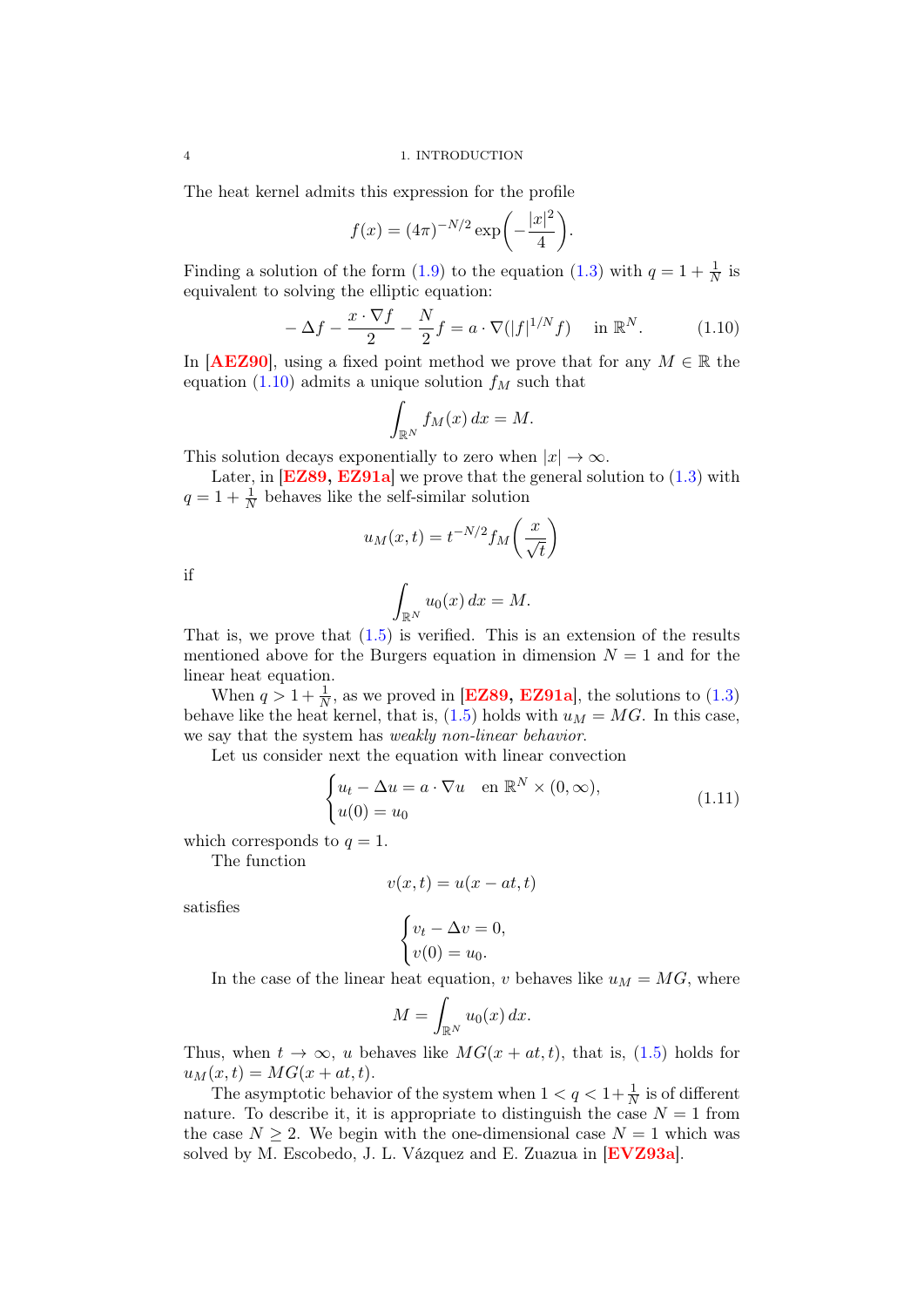In [[EVZ93a](#page-81-4)] it is proven that if  $N = 1$  and  $1 < q < 2$  the solution to  $(1.1)$  satisfies

$$
t^{\frac{1}{q}(1-\frac{1}{p})}||u(t) - u_M(t)||_p \to 0
$$
 when  $t \to \infty$  (1.12)

for all  $1 \leq p < \infty$  where  $u_M = u_M(x, t)$  is the unique entropic solution of the hyperbolic system

<span id="page-8-0"></span>
$$
\begin{cases} u_t = a(|u|^{q-1}u)_x & \text{en } \mathbb{R} \times (0, \infty) \\ u(0) = M\delta. \end{cases}
$$
 (1.13)

The uniqueness of the entropic solution to [\(1.13\)](#page-8-0) was shown T. P. Liu and M. Pierre [[LP84](#page-82-6)]. The entropic solution of [\(1.13\)](#page-8-0) is self-similar and for  $a=-\frac{1}{a}$  $\frac{1}{q}$  is of the form

$$
u_M(x,t) = \left(\frac{x}{t}\right)^{1/(q-1)} \mathcal{X}_{(0,r(t))}
$$
\n(1.14)

 $\mathcal{X}_{(0,r(t))}$  being the characteristic function of the interval  $(0,r(t))$  and

$$
r(t) = cM^{(q-1)/q}t^{1/q}, \qquad c = \left(\frac{q}{q-1}\right)^{(q-1)/q}.\tag{1.15}
$$

In this case we see therefore that the effect of the term of diffusion of the equation [\(1.1\)](#page-4-1) disappears when  $t \to \infty$ . We are in the presence of a *strongly* non-linear behavior.

When  $N \geq 2$  and  $1 < q < 1 + \frac{1}{N}$  there is an analogue result but this time the diffusion disappears only in the direction of the convection a. For example, if  $a = (1, 0, \ldots, 0)$  the asymptotic behavior it is given by the selfsimilar entropy solutions of the hyperbolic-parabolic equation

$$
\begin{cases} u_t - \Delta' u = \partial_{x_1}(|u|^{q-1}u|) & \text{en } \mathbb{R}^N \times (0, \infty), \\ u(0) = M\delta \end{cases}
$$

 $\Delta'$  being the laplacian in the variables  $x_2, \ldots, x_N$  (see [[EVZ93b](#page-81-5)]).

Let's mention that, in this case  $1 < q < 1 + \frac{1}{N}$ , One of the main difficulties is to test the following estimate on the rate of decay in  $L^{\infty}(\mathbb{R}^{N})$  of the solutions to  $(1.1)$ :

$$
||u(t)||_{\infty} \le Ct^{-(N+1)/2q}
$$

which, since  $1 \le q \le 1 + \frac{1}{N}$ , is faster than in other cases, both in the linear and in the self-similar or in the weakly non-linear. In the general case, the system eqrefeq: 1.1 presents these four types of asymptotic behaviors (self-similar, weakly non-linear, linear and strongly non-linear convection) depending on the behavior of nonlinearity  $F$  at the origin.

As we have seen, in the case of linear convection, through a simple change of variables, the equation is reduced to the linear heat equation. Therefore, we will deal primarily with the study of behavior asymptotic self-similar and weakly non-linear. In Chapter 8 we will describe briefly the results obtained in [[EVZ93a,](#page-81-4) [EVZ93b,](#page-81-5) [EVZ94](#page-81-6)].

In the case of weakly non-linear asymptotic behavior, after obtaining optimal estimates of the decay of the  $L^p(\mathbb{R}^N)$  norms of the solutions, the result is easily obtained by working on the integral equation associated with the convection-diffusion equation. In the self-similar case we will adopt the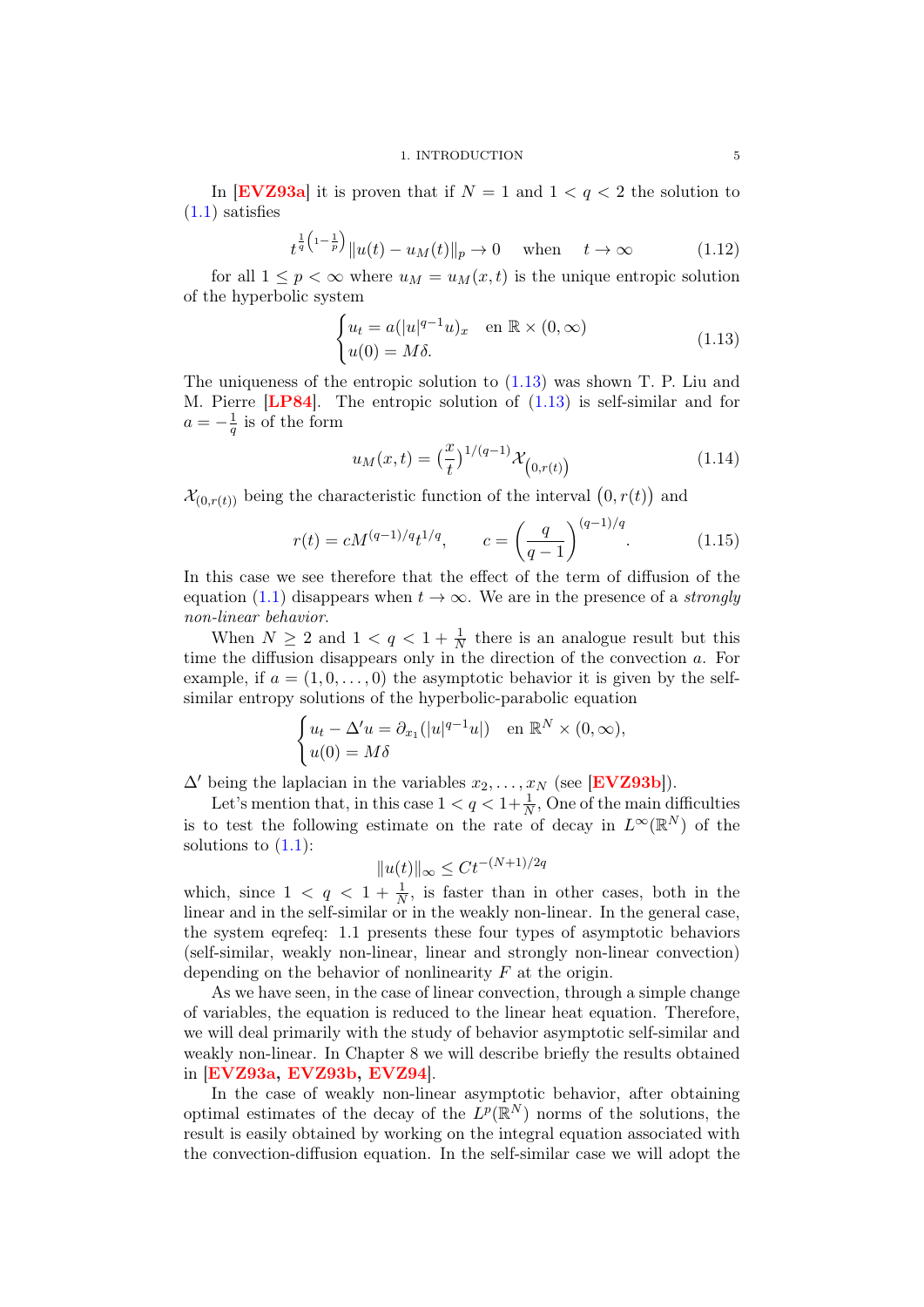point of view introduced in  $\left[ \mathbf{Zua94} \right]$  $\left[ \mathbf{Zua94} \right]$  $\left[ \mathbf{Zua94} \right]$ . First, the self-similar variables are introduced since, in these, the profiles of the self-similar solutions are the stationary solutions of the new parabolic equation and the self-similar behavior of the general solution is equivalent to the convergence of the new trajectories to the solutions stationary Working within the functional framework of the Sobolev spaces with weight introduced by M. Escobedo and O. Kavian [[EK87](#page-81-7)] , we will test the pre-compactness of the trajectories. Finally we will use a dynamic systems argument that allows us to simultaneously prove the existence of stationary solutions and the convergence of trajectories towards these stationary solutions. At this level, the principle of strong contraction in  $L^1(\mathbb{R}^N)$  that verifies the semigroup associated with [\(1.1\)](#page-4-1) will be fundamental. The notes are organized as follows. In chapter 2 we will study the linear heat equation and in chapter 3 the Burgers equation in dimension  $N = 1$  by means of the Hopf-Cole transformation. In the chapter 4 we will study the linear heat equation in the self-similar variables. In Chapter 5 will address the Cauchy problem  $(1.1)$ – $(1.2)$  and test a result of existence and uniqueness of solutions for data  $u_0 \in L^1(\mathbb{R}^N)$ , as well as estimates of solution decay in  $L^p(\mathbb{R}^N)$ . In chapter 6 we will prove weakly nonlinear behavior for nonlinearities F that behave like  $F(s) = |s|^{q-1} s$  with  $q > 1 + \frac{1}{N}$ . Chapter 7 we will show the self-similar asymptotic behavior when  $q = 1 + \frac{1}{N}$ . Finally, in Chapter 8, we will describe the main results obtained in [[EVZ93a,](#page-81-4) [EVZ93b,](#page-81-5) [EVZ94](#page-81-6)] for the case  $q < 1 + \frac{1}{N}$ , we will mention some extensions of the results of these notes as well as some open problems.

Updated bibliography. Hereinafter, we present a non exhaustive list of developments in the field of large time asymptotics for convection-diffusion equations since these notes were first written.

- Subsequent studies on scalar convection-diffusion and Hamilton-Jacobi equations include [[Car96b,](#page-80-7) [EZ97,](#page-81-8) [DZ00,](#page-81-9) [VZ02,](#page-83-6) [BKL04](#page-80-8)];
- Large time asymptotics for simplified fluid-structure interaction models are studied in  $[VZ03, VZ06, MZ05]$  $[VZ03, VZ06, MZ05]$  $[VZ03, VZ06, MZ05]$  $[VZ03, VZ06, MZ05]$  $[VZ03, VZ06, MZ05]$  $[VZ03, VZ06, MZ05]$  $[VZ03, VZ06, MZ05]$ ;
- An exhaustive treatise of the large time asymptotics of scalar hyperbolic conservation laws is  $\text{[Ser02]}$  $\text{[Ser02]}$  $\text{[Ser02]}$ , while viscous conservation laws are addressed in [[Dal10](#page-81-10)];
- The large time asymptotics for numerical schemes of such equations is studied in  $[Poz14, IPZ15]$  $[Poz14, IPZ15]$  $[Poz14, IPZ15]$  $[Poz14, IPZ15]$  $[Poz14, IPZ15]$ ;
- The large time asymptotics for non-local diffusion-convection equations are studied in [[CCR06,](#page-80-9) [IR07,](#page-82-8) [IR08,](#page-82-9) [CIP17,](#page-80-10) [IS18](#page-82-10)];
- The case of degenerate diffusion with or without convective terms is addressed in [[FL99,](#page-81-11) [LS98,](#page-82-11) [CT04](#page-81-12)]
- For the large time asymptotics of the Navier-Stokes equations, we refer to  $[Car96a, GW02]$  $[Car96a, GW02]$  $[Car96a, GW02]$  $[Car96a, GW02]$  $[Car96a, GW02]$
- Finally, for scaling properties and large time asymptotics for damped or dissipative wave equations we refer to [[GR98,](#page-81-13) [GR00,](#page-81-14) [Zua03](#page-83-12)].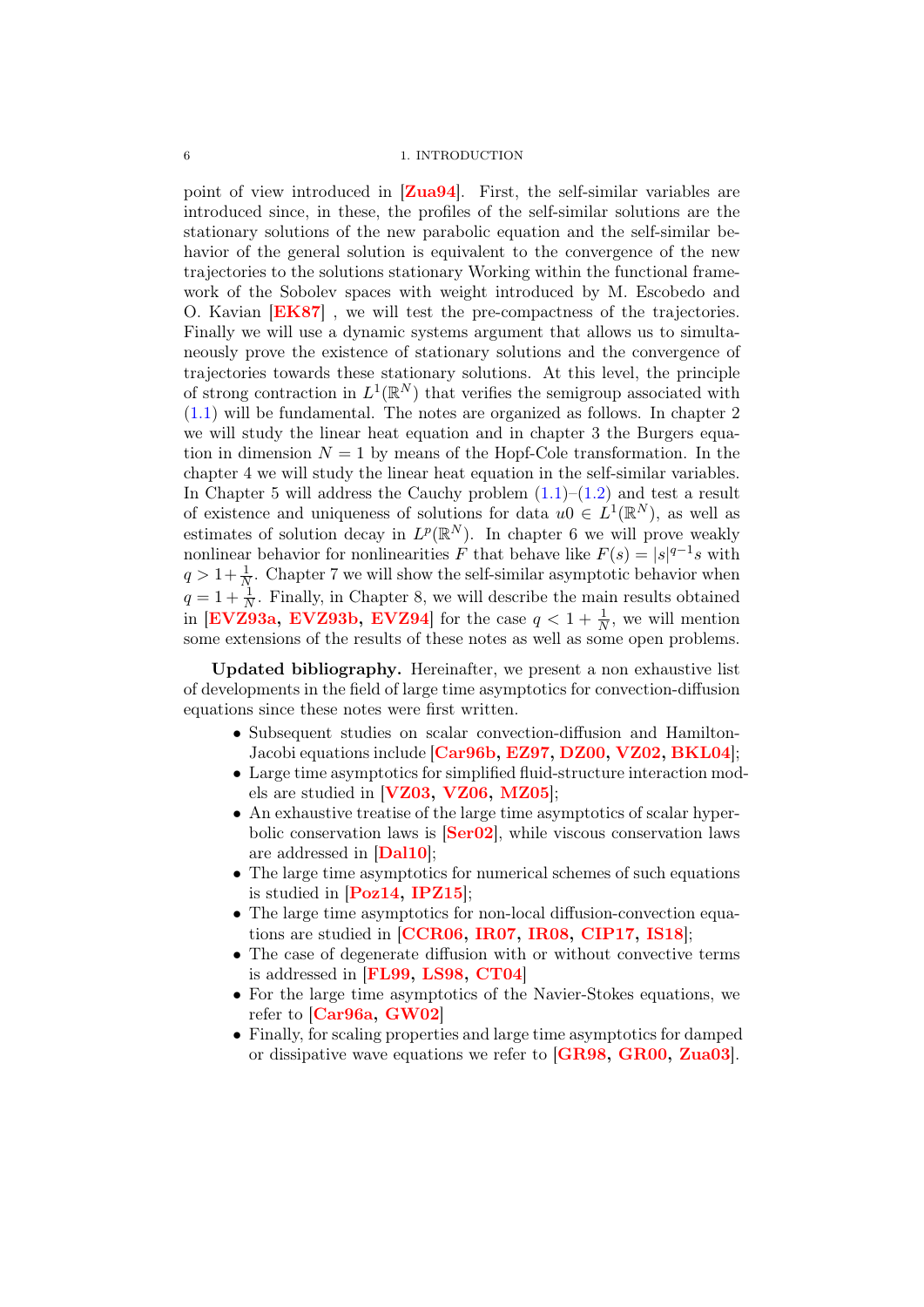#### CHAPTER 2

## <span id="page-10-0"></span>The linear heat equation

## <span id="page-10-2"></span>2.1. Introduction

<span id="page-10-1"></span>Let us consider the linear heat equation

$$
\begin{cases} u_t - \Delta u = 0 & \text{en } \mathbb{R}^N \times (0, \infty), \\ u(0) = u_0. \end{cases}
$$
 (2.1)

As is well known, the fundamental solution or heat kernel (solution of [\(2.1\)](#page-10-2) with  $u_0 = \delta$  = Dirac mass at the origin) is given by the formula

$$
G(x,t) = (4\pi t)^{-N/2} \exp\left(\frac{-|x|^2}{4t}\right).
$$
 (2.2)

Given  $u_0 \in L^1(\mathbb{R}^N)$  the solution to  $(2.1)$  is given by convolution with the heat kernel:

$$
u(x,t) = [G(\cdot,t) * u_0(\cdot)](x)
$$
  
=  $(4\pi t)^{-N/2} \int_{\mathbb{R}^N} \exp\left(\frac{-|x-y|^2}{4t}\right) u_0(y) dy.$  (2.3)

It is the unique solution of  $(2.1)$  in the class  $u \in C((0,\infty); L^1(\mathbb{R}^N))$ . Thanks to regularizing effect of the heat kernel it holds  $u \in C^{\infty}(\mathbb{R}^N \times (0,\infty)).$ 

Integrating the equation  $(2.1)$  in  $\mathbb{R}^N$  we obtain

<span id="page-10-3"></span>
$$
\frac{d}{dt} \int u(x,t) dx = 0.
$$
\n(2.4)

(Henceforth  $\int$  denotes the integral in all  $\mathbb{R}^N$ .) From [\(2.4\)](#page-10-3) it follows that the mass of the solution is conserved over all time.

The question that interests us is to study the way in which the mass of the solution is distributed in space when  $t \to \infty$ .

Calculating the  $L^p(\mathbb{R}^N)$  norm of the heat kernel we obtain

<span id="page-10-4"></span>
$$
||G(t)||_{p} \le C_{p} t^{-\frac{N}{2} \left(1 - \frac{1}{p}\right)}, \qquad \forall t > 0 \tag{2.5}
$$

for all  $p \in [1,\infty]$ . Therefore, thanks to the Young inequality we obtain

$$
||u(t)||_p = ||G(t) * u_0||_p \le ||G(t)||_p ||u_0||_1
$$
\n
$$
\le C_p t^{-\frac{N}{2} \left(1 - \frac{1}{p}\right)} ||u_0||_1, \qquad \forall t > 0
$$
\n(2.6)

for all  $p \in [1, \infty]$ .

The question at hand can be formulated a little more precisely: study the behavior of  $t^{\frac{N}{2}\left(1-\frac{1}{p}\right)}u(t)$  in  $L^p(\mathbb{R}^N)$  when  $t\to\infty$ .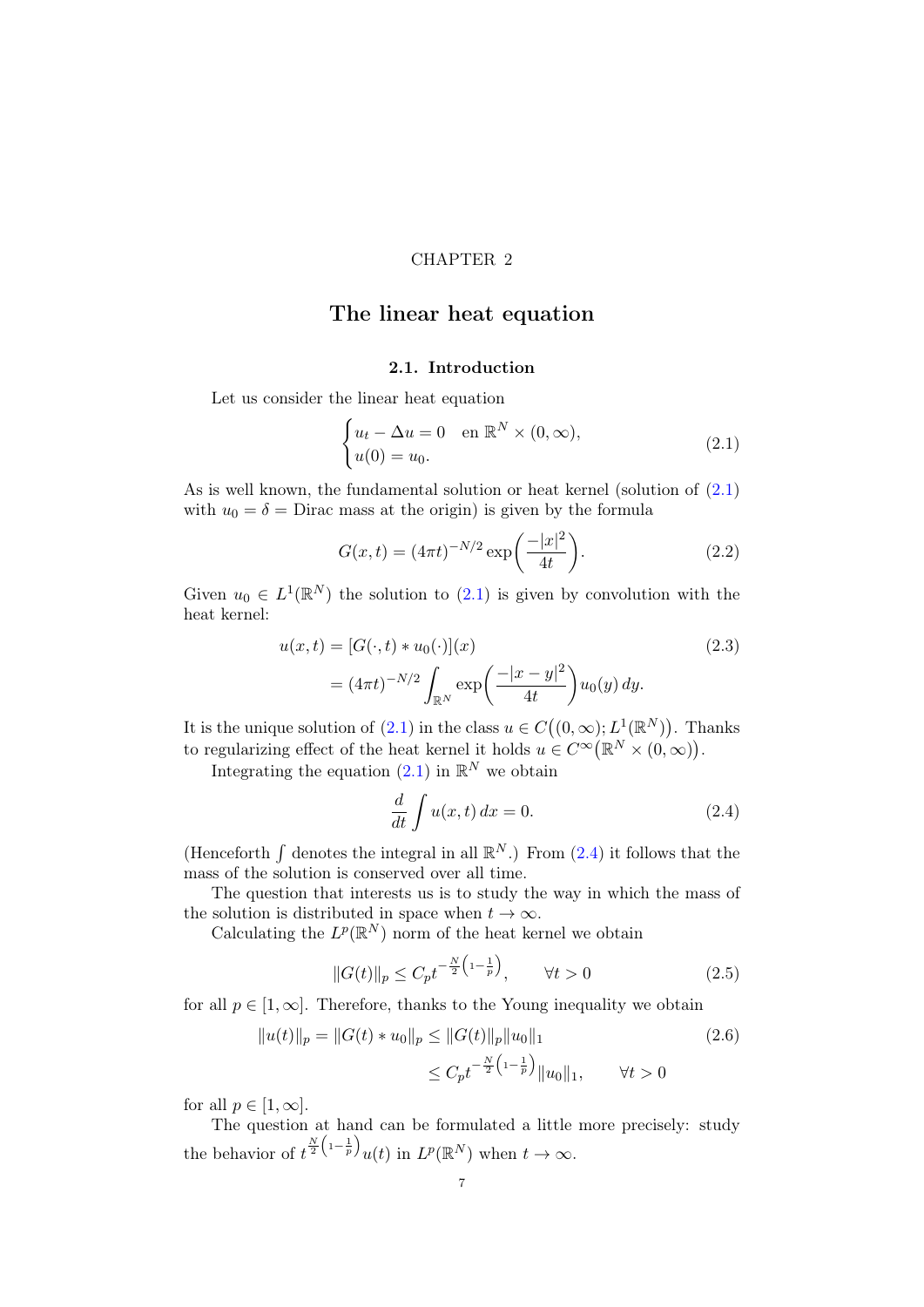As we mentioned in the introduction and as we will prove in the next section, asymptotic behavior is given by  $u_M = MG$ , M being the mass of the solution, i.e.,

$$
M = \int u_0(x) dx.
$$
 (2.7)

This result can be seen by a scaling argument.

Let u be the solution to [\(2.1\)](#page-10-2) with initial data  $u_0 \in L^1(\mathbb{R}^N)$  of mass M. It is easy to check that the rescaled function

$$
u_{\lambda}(x,t) = \lambda^N u(\lambda x, \lambda^2 t)
$$

is a solution to

$$
\begin{cases} u_{\lambda,t} - \Delta u_{\lambda} = 0 & \text{en } \mathbb{R}^N \times (0,\infty), \\ u_{\lambda}(x,0) = u_{0,\lambda}(x) = \lambda^N u_0(\lambda x). \end{cases}
$$

On the other hand

$$
u_{0,\lambda} \to M\delta
$$
 when  $\lambda \to \infty$ 

en the following sentido

$$
\int u_{0,\lambda}(x)\varphi(x) dx \to M\varphi(0), \quad \text{when} \quad \lambda \to \infty, \forall \varphi \in BC(\mathbb{R}^N).
$$

(Henceforth  $BC(\mathbb{R}^N)$  designates the space continuous and bounded functions in  $\mathbb{R}^N$ .)

Therefore, it is natural natural to think that  $u_{\lambda}(t)$  converges to  $MG(t)$ when  $\lambda \to \infty$  for all  $t > 0$  as  $u_M(x, t) = MG(x, t)$  is the solution to the heat equation with with initial data  $M\delta$ .

If this convergence takes place in  $L^1(\mathbb{R}^N)$  for  $t=1$  it holds

$$
u_{\lambda}(\cdot, 1) \to MG(\cdot, 1)
$$
 in  $L^{1}(\mathbb{R}^{N})$ , when  $\lambda \to \infty$ 

and this is equivalent to

$$
||u(t) - MG(t)||_1 \to 0 \quad \text{when } t \to \infty.
$$

n the next section we will demonstrate this result rigorously. We will see that

 $u_{\lambda}(\cdot,1) \to MG(\cdot,1)$  in  $L^p(\mathbb{R}^N)$ , when  $t \to \infty$ 

<span id="page-11-0"></span>for all  $1 \le p \le \infty$ . This answers the question we had raised.

### 2.2. Asymptotic behavior

The following result holds.

THEOREM 2.1. Let  $u_0 \in L^1(\mathbb{R}^N)$  be such that  $M = \int u_0(x) dx$ . Then, the solution  $u = G(t) * u_0$  de [\(2.1\)](#page-10-2) satisfies

<span id="page-11-1"></span>
$$
t^{\frac{N}{2}\left(1-\frac{1}{p}\right)}\|u(t) - MG(t)\|_{p} \to 0 \quad when \ t \to \infty \tag{2.8}
$$

for all  $p \in [1,\infty]$ .

The proof of this theorem is based on the following lemma from **[[EZ91a](#page-81-3)]**.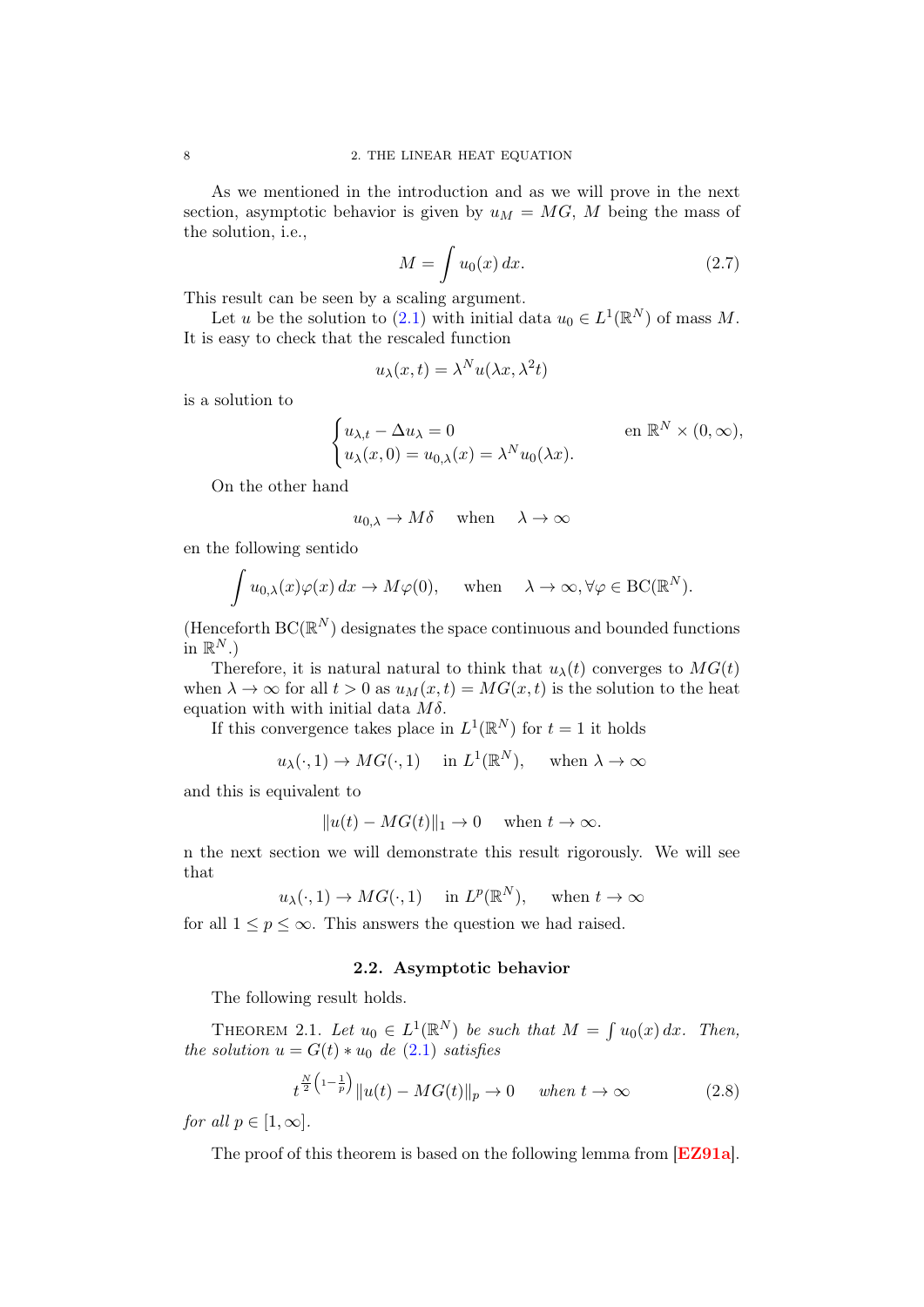LEMMA 2.2. (a) For all  $p \in [1,\infty]$  there exists a constant  $C_p > 0$  such that

<span id="page-12-0"></span>
$$
||G(t) * \varphi||_p \le C_p t^{-\frac{N}{2} \left(1 - \frac{1}{p}\right) - \frac{1}{2}} ||\varphi||_{L^1(\mathbb{R}^N; |x|)}, \qquad \forall t > 0 \qquad (2.9)
$$
  
for all  $\varphi \in L^1(\mathbb{R}^N; 1 + |x|)$  such that  $\int \varphi(x) dx = 0.$ 

(b) For all  $p \in [1,\infty]$  there exists a constant  $C_p' > 0$  such that if  $\varphi \in$  $L^1(\mathbb{R}^N; 1+|x|)$  satisfies  $\int \varphi(x) dx = M$  then it holds

$$
||G(t) * \varphi - MG(t)||_p \le C_p' t^{-\frac{N}{2} \left(1 - \frac{1}{p}\right) - \frac{1}{2}} ||\varphi||_{L^1(\mathbb{R}^N; |x|)}, \qquad \forall t > 0. \tag{2.10}
$$

OBSERVATION 2.3. We used the space  $L^1$  with weights:

$$
L^{1}(\mathbb{R}^{N}; 1 + |x|) = \{ \varphi \in L^{1}(\mathbb{R}^{N}) : \int |\varphi(x)|(1 + |x|) dx < \infty \}.
$$

The  $\|\cdot\|_{L^1(\mathbb{R}^N;|x|)}$  norm is, by definition,  $\|\varphi\|_{L^1(\mathbb{R}^N;|x|)} = \int |\varphi(x)||x| dx$ .

PROOF OF LEMMA 1. (a) It holds

$$
(G(t) * \varphi)(x) = (4\pi t)^{-N/2} \int \exp\left(-\frac{|x-y|^2}{4t}\right) \varphi(y) dy
$$

and since  $\int \varphi(x) dx = 0$ , we obtain

$$
(G(t) * \varphi)(x) = (4\pi t)^{-N/2} \int \left[ \exp\left(-\frac{|x-y|^2}{4t}\right) - \exp\left(-\frac{|x|^2}{4t}\right) \right] \varphi(y) dy.
$$
  
W Taylor's theorem we know that

By Taylor's theorem we know that

$$
\exp\left(-\frac{|x-y|^2}{4t}\right) - \exp\left(-\frac{|x|^2}{4t}\right) = \frac{1}{2t} \int_0^1 y \cdot (x - \theta y) \exp\left[-\frac{(x - \theta y)^2}{4t}\right] d\theta
$$
  
and therefore

<span id="page-12-1"></span>
$$
\begin{aligned} &\left(G(t) * \varphi\right)(x) \\ &= \frac{(4\pi t)^{-N/2}}{\sqrt{t}} \int_0^1 \int \frac{y \cdot (x - \theta y)}{2\sqrt{t}} \exp\left(-\frac{|x - \theta y|^2}{4t}\right) \varphi(y) \, dy \, d\theta. \end{aligned} \tag{2.11}
$$

Taking  $L^{\infty}$  norms it holds:

$$
||G(t) * \varphi||_{\infty}
$$
  
\n
$$
\leq (4\pi)^{-N/2} t^{-N/2 - 1/2} ||\varphi||_{L^{1}(\mathbb{R}^{N};|x|)} \sup_{x,y \in \mathbb{R}^{N}} \int_{0}^{1} \left\{ \frac{|x - \theta y|}{2\sqrt{t}} \exp\left(-\frac{|x - \theta y|^{2}}{4t}\right) d\theta \right\}
$$
  
\n
$$
\leq (4\pi)^{-N/2} |||z| \exp(-|z|^{2}) ||_{\infty} t^{-N/2 - 1/2} ||\varphi||_{L^{1}(\mathbb{R}^{N};|x|)}.
$$

Therefore we obtain [\(2.9\)](#page-12-0) for  $p = \infty$  with  $C_{\infty} = (4\pi)^{-N/2} |||z| \exp(-|z|^2) ||_{\infty}$ .

Taking 
$$
L^1
$$
 norms in (2.11) and using the Fubini theorem we obtain:  
\n
$$
||G(t) * \varphi||_{\infty}
$$
\n
$$
\leq (4\pi)^{-N/2}t^{-N/2-1/2} \int_0^1 \int 2\frac{|x - \theta y|}{2\sqrt{t}} \exp\left(-\frac{|x - \theta y|^2}{4t}\right) |y\varphi(y)| dx dy d\theta
$$
\n
$$
\leq \pi^{-N/2}t^{-1/2}||z| \exp(-|z|^2)||_1 \int_0^1 \int_0^1 |y||\varphi(y)| dy d\theta
$$
\n
$$
\leq \pi^{-N/2}||z| \exp(-|z|^2)||_1 ||\varphi||_{L^1(\mathbb{R}^N;|x|)} t^{-1/2}, \qquad \forall t > 0.
$$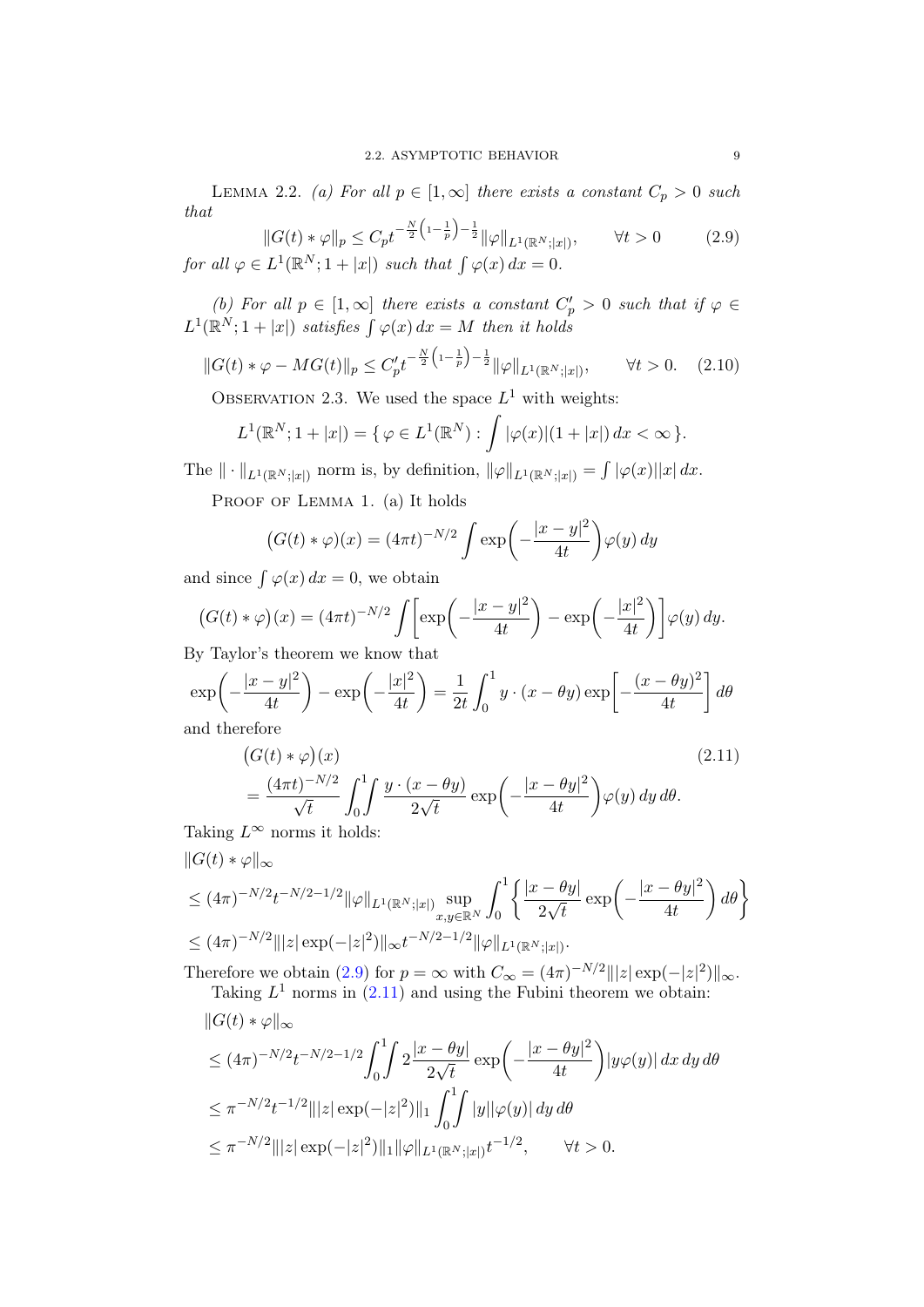therefore, we obtain [\(2.9\)](#page-12-0) for  $p = 1$  with  $C_1 = \pi^{-N/2} |||z| \exp(-|z|^2) ||_1$ . The general case is obtained by interpolation:

$$
||G(t)*\varphi||_p \le ||G(t)*\varphi||_{\infty}^{(p-1)/p} ||G(t)*\varphi||_1^{1/p}
$$
  

$$
\le 2^{-N(p-1)/p} \pi^{-N/2} |||z| \exp(-|z|^2) ||_{\infty}^{(p-1)/p} |||z| \exp(-|z|^2) ||_1^{1/p} ||\varphi||_{L^1(\mathbb{R}^N;|x|)} t^{-\frac{N}{2} (1-\frac{1}{p}) - \frac{1}{2}}.
$$

That is to say, we obtain  $(2.9)$  with

$$
C_p = 2^{-N(p-1)/p} \pi^{-N/2} |||z| \exp(-|z|^2) ||_{\infty}^{(p-1)/p} |||z| \exp(-|z|^2) ||_1^{1/p}.
$$

This concludes the proof of part (a).

(b) The proof of this part is analogous to the previous one. Indeed, since  $\int \varphi(x) dx = M,$ 

$$
(G(t) * \varphi)(x) - MG(x, t)
$$
  
=  $(4\pi t)^{-N/2} \left[ \int \exp\left(-\frac{|x-y|^2}{4t}\right) \varphi(y) dy - M \exp\left(-\frac{|x|^2}{4t}\right) \right]$   
=  $(4\pi t)^{-N/2} \int \left[ \exp\left(-\frac{|x-y|^2}{4t}\right) - \exp\left(-\frac{|x|^2}{4t}\right) \right] \varphi(y) dy$ 

and therefore we can just redo the estimates from part (a).  $\Box$ 

Observation 2.4. Lemma 1 can be proven easily using results from J. Duoandikoetxea and E. Zuazua [[DZ92](#page-81-15)] which ensures that for all  $u_0 \in$  $L^1(\mathbb{R}^N; 1+|x|)$  there exists  $f \in (L^1(\mathbb{R}^N))^N$  such that

$$
u_0 = M\delta + \operatorname{div} f
$$

with  $M = \int u_0 dx$ . The vector-valued function f can be computed explicitly. It holds

$$
f_j(x) = \int_0^1 x_j u_0(tx) t^{N-1} dt.
$$

From this expression one deduces that  $||f||_{(L^1(\mathbb{R}^N))^N} \leq C||u_0||_{L^1(\mathbb{R}^N;|x|)}$ .

PROOF OF THEOREM 1. Lemma 1 provides [\(2.8\)](#page-11-1) in the case when  $u_0 \in$  $L^1(\mathbb{R}^N; 1+|x|)$ . We obtain the general case by density. Given arbitrary  $u_0 \in$  $L^1(\mathbb{R}^N)$  with  $\int u_0(x) dx = M$  we construct a sequence  $\varphi_n \in L^1(\mathbb{R}^N; 1 + |x|)$ such that  $\int \varphi_n(x) dx = M$  For all  $n \in \mathbb{N}$  y

<span id="page-13-0"></span>
$$
\varphi_n \to u_0
$$
 in  $L^1(\mathbb{R}^N)$  when  $n \to \infty$ . (2.12)

We have

$$
t^{\frac{N}{2}\left(1-\frac{1}{p}\right)}\|G(t) * u_0 - MG(t)\|_p
$$
  
\n
$$
\leq t^{\frac{N}{2}\left(1-\frac{1}{p}\right)}\{\|G(t) * \varphi_n - MG(t)\|_p + \|G(t) * (\varphi_n - u_0)\|_p\}.
$$
\n(2.13)

By virtue of  $(2.6)$  we have

$$
t^{\frac{N}{2}(1-\frac{1}{p})} \|G(t) * (\varphi_n - u_0)\|_p \leq C_p \|\varphi_n - u_0\|_1
$$

and therefore, thanks to [\(2.12\)](#page-13-0), given arbitrary  $\epsilon > 0$ , there exists  $k \in \mathbb{N}$ such that

$$
\sup_{t>0} \left\{ t^{\frac{N}{2}\left(1-\frac{1}{p}\right)} \|G(t) * (\varphi_k - u_0)\|_p \right\} \le \epsilon/2. \tag{2.14}
$$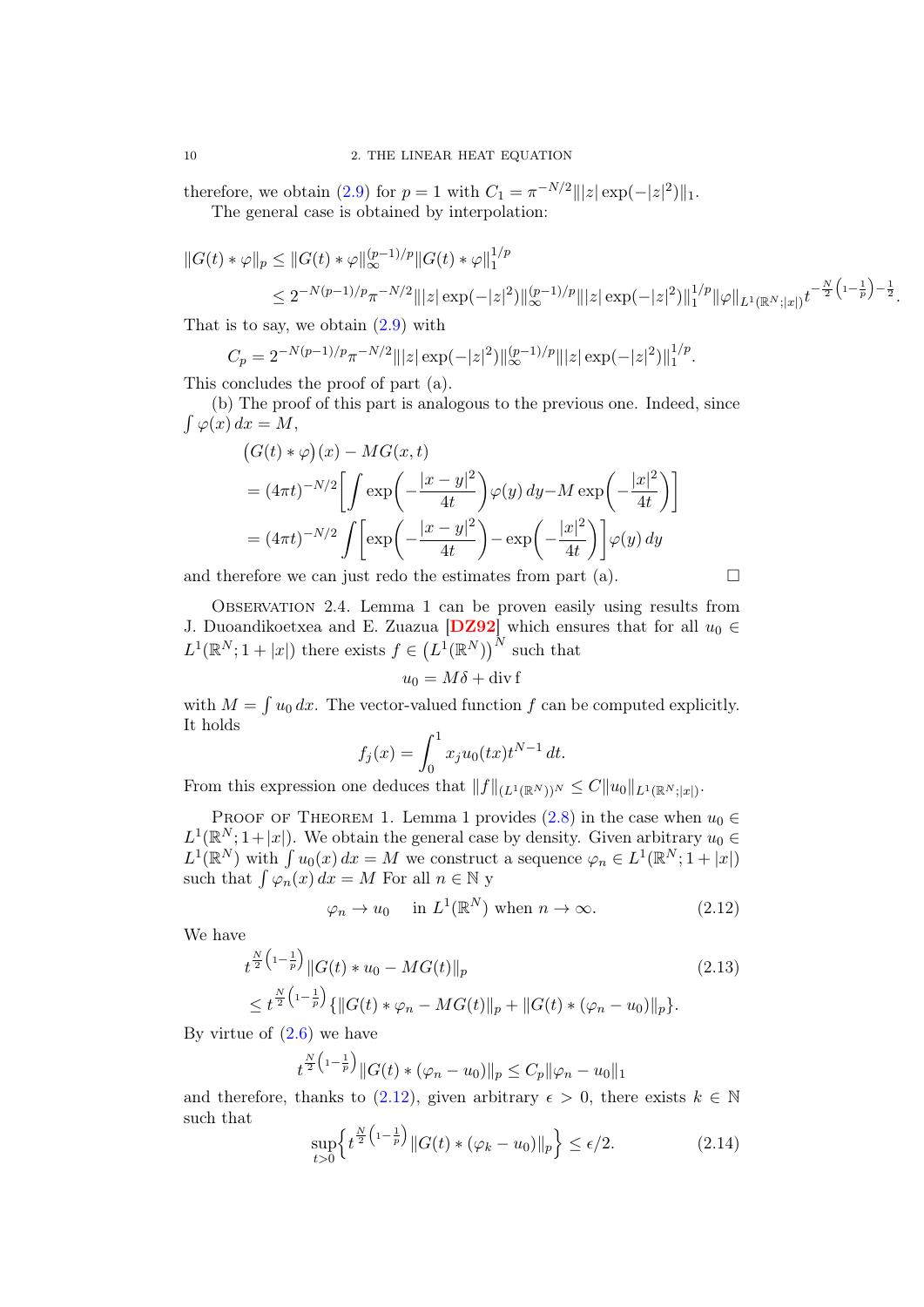On the other hand, thanks to Lemma 1, for fixed  $k$ ,

$$
t^{\frac{N}{2}\left(1-\frac{1}{p}\right)}\|G(t)*\varphi_k - MG(t)\|_p \to 0 \quad \text{when } t \to \infty
$$

and therefore, for  $t_0 > 0$  sufficiently large it holds

$$
t^{\frac{N}{2}\left(1-\frac{1}{p}\right)}\|G(t)*\varphi_k - MG(t)\|_p \le \epsilon, \qquad \forall t \ge t_0 \tag{2.15}
$$

<span id="page-14-0"></span>which implies  $(2.8)$ .

## 2.3. The heat equation with linear convection

Let a be a constant vector of  $\mathbb{R}^N$ , and consider the following linear convection-diffusion equation:

$$
\begin{cases} u_t - \Delta u = a \cdot \nabla u & \text{en} \mathbb{R}^N \times (0, \infty) \\ u(0) = u_0 \in L^1(\mathbb{R}^N). \end{cases}
$$
 (2.16)

It can easily be shown that if u satisfies  $(2.16)$  then

<span id="page-14-3"></span><span id="page-14-2"></span><span id="page-14-1"></span>
$$
v(x,t) = u(x - at, t) \tag{2.17}
$$

satisfies

$$
\begin{cases} v_t - \Delta v = 0 & \text{en } \mathbb{R}^N \times (o, \infty) \\ v(0) = u_0. \end{cases}
$$
 (2.18)

As the unique solution to  $(2.18)$  in  $C([0,\infty); L^1(\mathbb{R}^N))$  is given by

$$
v(x,t) = [G(t) * u_0](x)
$$

undoing the change of variables  $(2.17)$  we obtain that the unique solution of  $(2.16)$  in  $C([0,\infty); L^1(\mathbb{R}^N))$  is the following:

$$
u(x,t) = [G(t) * u_0](x + at).
$$
\n(2.19)

From this expression for u we deduce that the solutions to  $(2.16)$  have the same decay properties in  $L^p$  as the solutions to the linear heat equation, i.e., the solutions to  $(2.16)$  satisfy  $(2.6)$ .

From Theorem 1 we obtain the following results which provide the asymptotic behavior of the solutions to [\(2.16\)](#page-14-1).

THEOREM 2.5. For all  $u_0 \in L^1(\mathbb{R}^N)$  such that  $\int u_0(x) dx = M$  la solution u to [\(2.16\)](#page-14-1) satisfies

$$
t^{\frac{N}{2}\left(1-\frac{1}{p}\right)}\|u(x,t) - MG(x+at,t)\|_{p} \to 0, \quad when \ t \to \infty \tag{2.20}
$$
  
for all  $p \in [1,\infty]$ .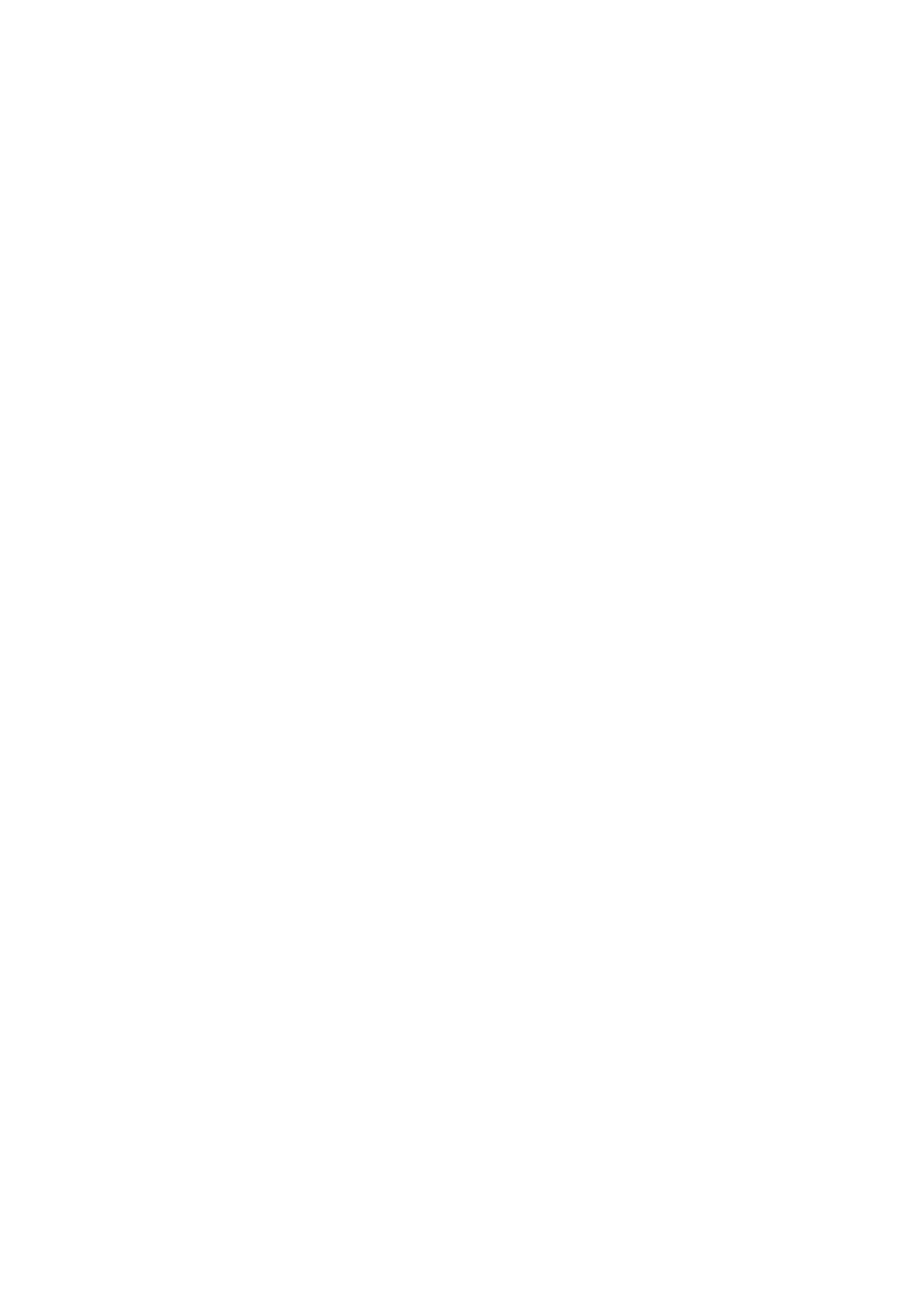## <span id="page-16-2"></span>CHAPTER 3

# <span id="page-16-0"></span>The Burgers equation

### 3.1. The Hopf-Cole transform

<span id="page-16-1"></span>Let us consider the viscous Burgers equation:

$$
\begin{cases} u_t - u_{xx} = (u^2)_x & \text{en } \mathbb{R} \times (0, \infty) \\ u(x, 0) = u_0(x) & \text{en } \mathbb{R}. \end{cases}
$$
 (3.1)

At the beginning of the 1950s, E. Hopf [[Hop50](#page-82-13)] and J. D. Cole [[Col51](#page-80-12)] independently discovered that the equation  $(3.1)$  can be reduced to the linear heat equation by means of a simple change of variables This change of variables is known since the Hopf-Cole transform.

Given u solution to  $(3.1)$  we define

$$
v(x,t) = \int_{-\infty}^{x} u(z,t) dz.
$$

It can easily be shown that  $v$  satisfies

$$
\begin{cases} v_t - v_{xx} = (v_x)^2 & \text{en } \mathbb{R} \times (0, \infty) \\ v(x, 0) = v_0(x) = \int_{-\infty}^x u_0(z) dz \end{cases}
$$

We define  $w(x,t) = \exp(v(x,t))$ . So, w is a solution to the equation heat equation:

$$
\begin{cases} w_t - w_{xx} = 0 & \text{en } \mathbb{R} \times (0, \infty) \\ w(x, 0) = w_0(x) = \exp\left(\int_{-\infty}^x u_0(z) dz\right) \end{cases}
$$
 (3.2)

We see therefore that if  $u$  is solution to  $(3.1)$ , so

<span id="page-16-6"></span><span id="page-16-3"></span>
$$
w(x,t) = \exp\left(\int_{-\infty}^{x} u(z,t) dz\right)
$$
 (3.3)

satisfies [\(3.2\)](#page-16-3).

On the other hand we see that if  $u_0 \in L^1(\mathbb{R})$  with  $\int_{-\infty}^{\infty} u_0(x) dx = M$ and  $||u_0||_1 = L$  then

<span id="page-16-7"></span><span id="page-16-4"></span>
$$
w_0 \in C(\mathbb{R}) \cap L^{\infty}(\mathbb{R})
$$
\n
$$
(3.4a)
$$

$$
e^{-|L|} \le w_0(x) \le e^{|L|}, \qquad \forall x \in \mathbb{R} \tag{3.4b}
$$

$$
\lim_{x \to -\infty} w_0(x) = 1 \tag{3.4c}
$$

<span id="page-16-5"></span>
$$
\lim_{x \to +\infty} w_0(x) = e^M \tag{3.4d}
$$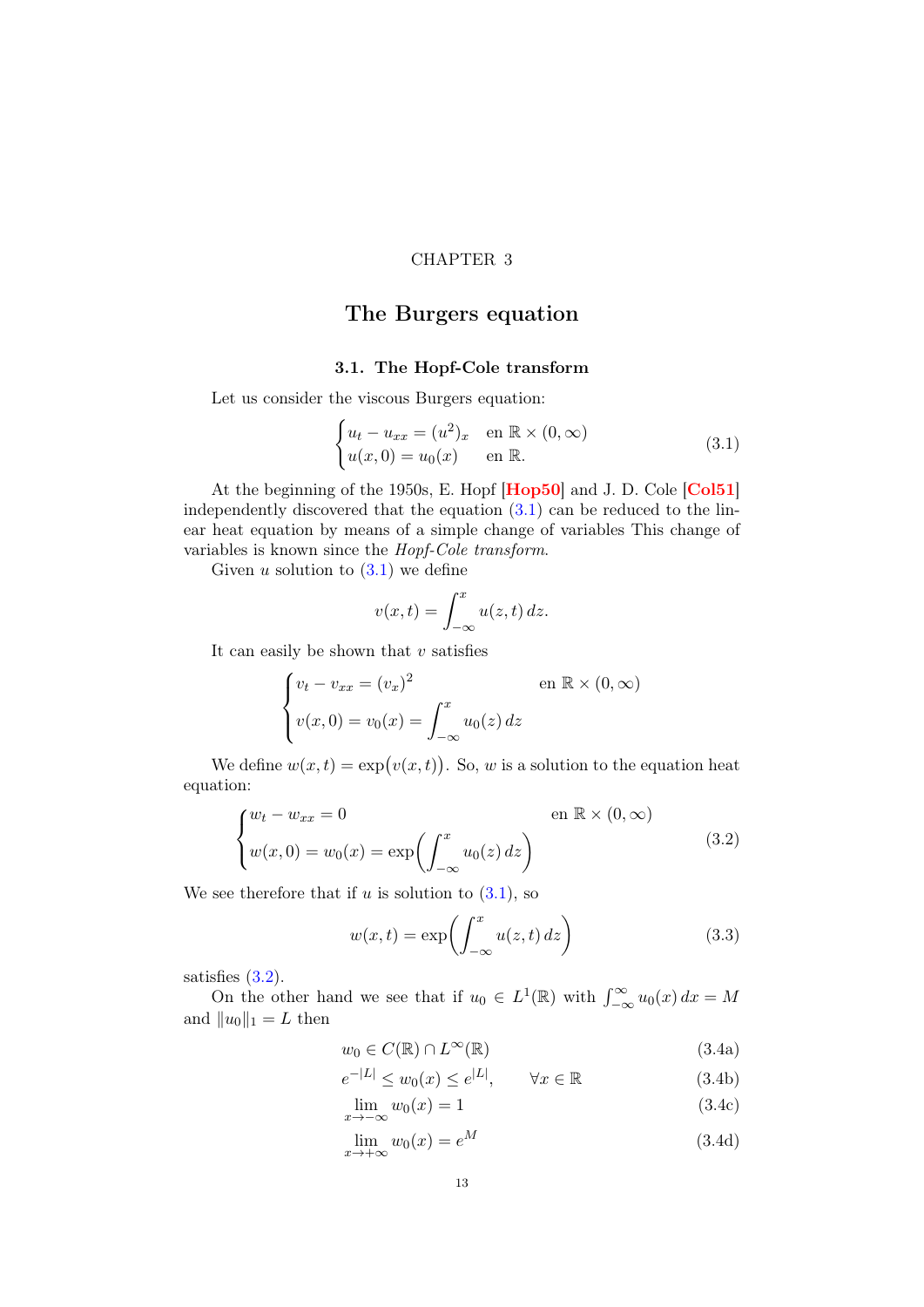The solution  $w$  to  $(3.2)$  is given by convolution with the one-dimensional heat kernel

<span id="page-17-2"></span>
$$
w(x,t) = [G(\cdot,t) * w_0(\cdot)](x)
$$
\n(3.5)

where

$$
G(x,t) = (4\pi t)^{-1/2} \exp\left(-\frac{|x|^2}{4t}\right).
$$

Note that  $w_0$  does not belong to  $L^1(\mathbb{R})$ . Therefore, the  $L^p$  estimates obtained in the previous chapter for the solutions of the linear heat equation with initial data in  $L^1$  do not apply to w.

As  $w_0 \in L^{\infty}(\mathbb{R})$ , applying the Young inequality we obtain

$$
||w(t)||_{\infty} \le ||G(t)||_1 ||w_0||_{\infty} = ||w_0||_{\infty}, \forall t > 0
$$
\n(3.6)

On the other hand, combining  $(3.4a)$ – $(3.4d)$  with the explicit expression of w:

$$
w(x,t) = (4\pi t)^{-1/2} \int_{-\infty}^{\infty} \exp\left(-\frac{|x-y|^2}{4t}\right) w_0(y) \, dy
$$

<span id="page-17-3"></span>we easily obtain

$$
e^{-|L|} \le w(x,t) \le e^{|L|}, \quad \forall (x,t) \in \mathbb{R} \times (0,\infty)
$$
\n(3.7a)

$$
\lim_{x \to -\infty} w(x, t) = 1, \quad \lim_{x \to +\infty} w(x, t) = e^M, \quad \forall t > 0 \tag{3.7b}
$$

Inverting the transformation  $(3.3)$  we obtain

<span id="page-17-5"></span><span id="page-17-4"></span><span id="page-17-0"></span>
$$
u(x,t) = \left(\log(w(x,t))\right)_x = \frac{w_x(x,t)}{w(x,t)}.\tag{3.8}
$$

Differentiating the equation [\(3.2\)](#page-16-3) with respect to x we see that  $\omega = w_x$ is solution to

$$
\begin{cases} \omega_t - \omega_{xx} = 0 & \text{in } \mathbb{R} \times (0, \infty) \\ \omega(x, 0) = \omega_0(x) = w_0(x)u_0(x). \end{cases}
$$
 (3.9)

As  $w_0 \in L^{\infty}(\mathbb{R})$  and  $u_0 \in L^1(\mathbb{R})$  We see that  $\omega_0 \in L^1(\mathbb{R})$ . Thus, the  $L^p$ estimates obtained in the chapter I for the solutions to the heat equation with initial data en  $L^1(\mathbb{R})$  can be applied to  $\omega$  and we obtain

<span id="page-17-1"></span>
$$
\|\omega(t)\|_{p} \le C_{p} t^{-\frac{1}{2}\left(1 - \frac{1}{p}\right)}, \qquad \forall t > 0 \tag{3.10}
$$

for all  $p \in [1, \infty]$ .

Combining [\(3.7a\)](#page-17-0) and [\(3.10\)](#page-17-1) we deduce that the solution  $u = u(x, t)$  to (i) satisfies

$$
||u(t)||_{p} \le C'_{p} t^{-\frac{1}{2} \left(1 - \frac{1}{p}\right)}, \qquad \forall t > 0 \tag{3.11}
$$

for all  $p \in [1, \infty]$ .

On the other hand, integrating the equation  $(3.1)$  in R with respect to x one obtains

$$
\frac{d}{dt} \int_{-\infty}^{\infty} u(x, t) \, dx = 0.
$$

Thus the mass of the solution to  $(3.1)$  is conserved with time.

The Hopf-Cole transform allowed us to obtain an explicit form for the solutions to the Burgers equation, as well as  $L^p(\mathbb{R})$  estimates which hold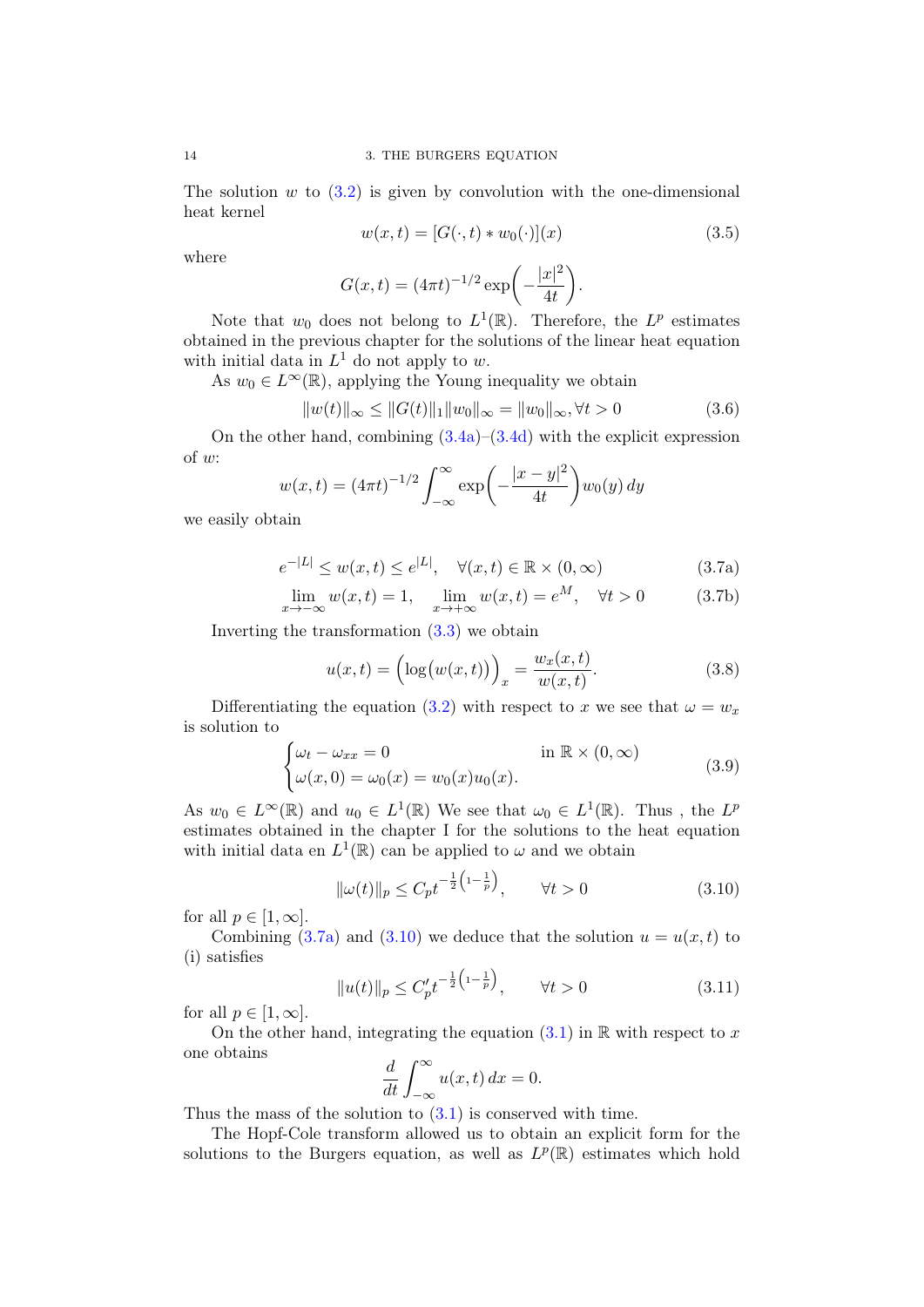#### 3.2. Self-similar solutions

<span id="page-18-0"></span>The equation  $(3.1)$  is invariant under the rescaling

$$
u_{\lambda}(x,t) = \lambda u(\lambda x, \lambda^2 t). \tag{3.12}
$$

Therefore, the problem arises of the existence of self-similar solutions that remain invariant, i.e., that satisfy

$$
u_{\lambda} = u, \qquad \forall \lambda > 0. \tag{3.13}
$$

It can easily be shown that u satisfies  $(3.2)$  if and only if

<span id="page-18-3"></span>
$$
u(x,t) = t^{-1/2} f\left(\frac{x}{\sqrt{t}}\right) \tag{3.14}
$$

with  $f(x) = u(x, 1)$ .

Any solution to [\(3.1\)](#page-16-2) of the form (3.1) with profile  $f \in L^1(\mathbb{R})$  es solution the Cauchy problem:

$$
\begin{cases} u_t - u_{xx} = (u^2)_x & \text{in } \mathbb{R} \times (0, \infty) \\ u(x, 0) = M\delta \end{cases}
$$
 (3.15)

with  $M = \int_{-\infty}^{\infty} f(x) dx$  and  $\delta$  being the mass Dirac at the origin.

For every  $M \in \mathbb{R}$ , the existence and uniqueness of the solution to [\(3.4\)](#page-16-7) can be expected, with the solution being self-similar.

Therefore, for every  $M \in \mathbb{R}$  we look for  $f_M \in L^1(\mathbb{R})$  with  $\int_{-\infty}^{\infty} f(x) dx = M$ and such that the function  $u_M(x,t) = t^{-1/2} f_M(x/\sqrt{t})$  satisfies [\(3.4\)](#page-16-7).

Such that the function  $u_M(x,t) = t^{\gamma} J_M(x/\sqrt{t})$  satisfies (3.4).<br>It can easily be shown that  $u_M = t^{-1/2} f_M(x/\sqrt{t})$  satisfies (4) if and only if

$$
\begin{cases}\n-f''_M - \frac{xf'_M}{2} - \frac{1}{2}f_M = (f_M^2)' & \text{en } \mathbb{R} \\
\int_{-\infty}^{\infty} f_M = M.\n\end{cases}
$$
\n(3.16)

This differential equation is easily solved using the Hopf-Cole transform We define

<span id="page-18-2"></span>
$$
g_M(x) = \exp\left(\int_{-\infty}^x f_M(s) \, ds\right). \tag{3.17}
$$

Then  $(3.5)$  transforms to

$$
\begin{cases}\n-g''_M - \frac{xg'_M}{2} = 0 & \text{in } \mathbb{R} \\
\lim_{x \to -\infty} g_M(x) = 1, & \lim_{x \to -\infty} g(x) = e^M.\n\end{cases}
$$
\n(3.18)

If we write

<span id="page-18-1"></span>
$$
g_M(x) = (e^M - 1) \int_{-\infty}^x \int_{-\infty}^x h(s) \, ds + 1 \tag{3.19}
$$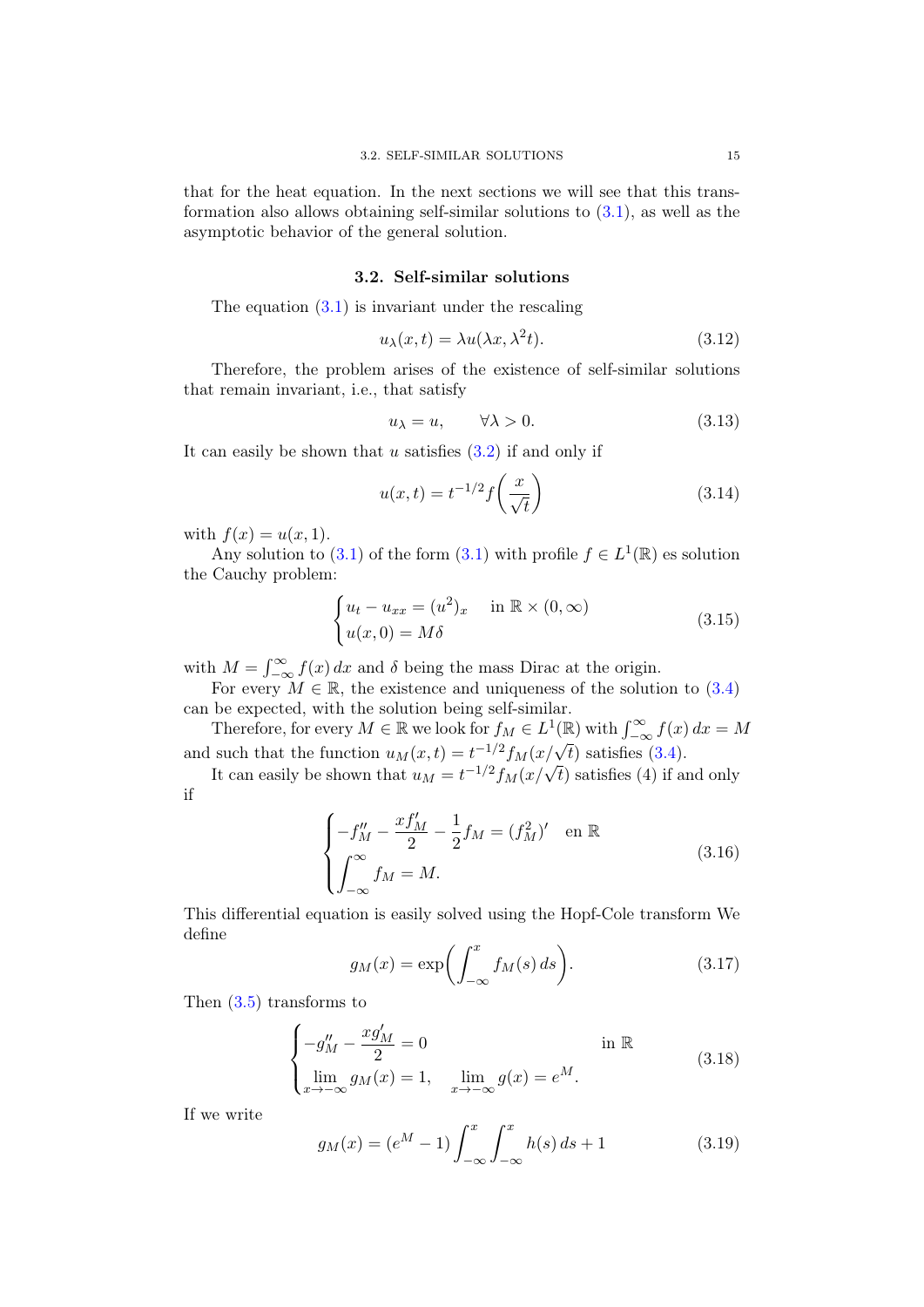we see that  $(3.7)$  is equivalent to

<span id="page-19-2"></span>
$$
\begin{cases}\n-h_{xx} - \frac{xh_x}{2} - \frac{1}{2}h = 0 & \text{in } \mathbb{R} \\
\int_{-\infty}^{\infty} h \, dx = 1.\n\end{cases}
$$
\n(3.20)

Hence, [\(3.19\)](#page-18-1) is the equation for the profile of the self-similar solution of the linear heat equation and thus :

$$
h(x) = (4\pi)^{-1/2} \exp(-x^2/4). \tag{3.21}
$$

On the other hand, undoing the change  $(3.16)$  we obtain the self-similar solution to  $(3.15)$ :

<span id="page-19-1"></span>
$$
f_M(x) = \left(\log(g_M(x))\right)_x = \frac{g'_M(x)}{g_M(x)} = \frac{(e^M - 1)h(x)}{(e^M - 1)\int_{-\infty}^x h(s) \, ds + 1}.\tag{3.22}
$$

The self-similar solutions to  $(3.1)$  are thus of the form:

$$
u_M(x,t) = t^{-1/2} \frac{(e^M - 1)h(x/\sqrt{t})}{(e^M - 1) \int_{-\infty}^{x/\sqrt{t}} h(s) ds + 1}.
$$
 (3.23)

The main difference observed in the self-similar profiles of the Burgers equation with regarding the self-similar profiles of the heat equation is its asymmetry with respect to the origin. This is due to the term of convection.

When M increases,  $f_M(x)$  increases and when M goes to infinity  $f_M$ converges to

$$
f_{\infty}(x) = \frac{h(x)}{\int_{-\infty}^{x} h(s) ds}.
$$
 (3.24)

The function  $f_{\infty}$  satisfies:  $\lim_{x\to\infty} f_{\infty}(x) = 0$  y  $\lim_{x\to-\infty} f_{\infty}(x) = \infty$ .

The function  $u_{\infty}(x,t) = t^{-1/2} f_{\infty}(x/\sqrt{t})$  is a self-similar solution of the Burgers equation with profile  $f_{\infty}$  which does not belong to  $L_1$ .

#### 3.3. Asymptotic behavior

<span id="page-19-0"></span>Given  $u_0 \in L^1(\mathbb{R})$ , we have seen that the Burgers equation [\(3.1\)](#page-16-2) admits a unique solution that we have explicitly obtained by means of the Hopf-Cole transformation. On the other hand we have seen that  $t^{\frac{1}{2}(1-\frac{1}{p})}u(t) \in$  $L^{\infty}(0,\infty; L^p(\mathbb{R}))$  for all  $p \in [1,\infty]$ . Therefore, the problem of the asymptotic behavior of solutions arises or, more precisely, the behavior of  $t^{\frac{1}{2}(1-\frac{1}{p})}u(t)$ in  $L^p(\mathbb{R})$  when  $t \to \infty$ .

The following theorem shows that the asymptotic behavior comes given by the self-similar solutions constructed in the previous section.

THEOREM 3.1. Let  $u_0 \in L^1(\mathbb{R})$  with  $\int_{-\infty}^{\infty} u_0(x) dx = M$ . Let  $u = u(x, t)$ be the solution to [\(3.1\)](#page-16-2) and  $u_M = u_M(x, t)$  the self-similar solution of mass M obtained in [\(3.22\)](#page-19-1). Then

<span id="page-19-3"></span>
$$
t^{\frac{1}{2}(1-\frac{1}{p})}||u(t) - u_M(t)||_p \to 0
$$
, when  $t \to \infty$  (3.25)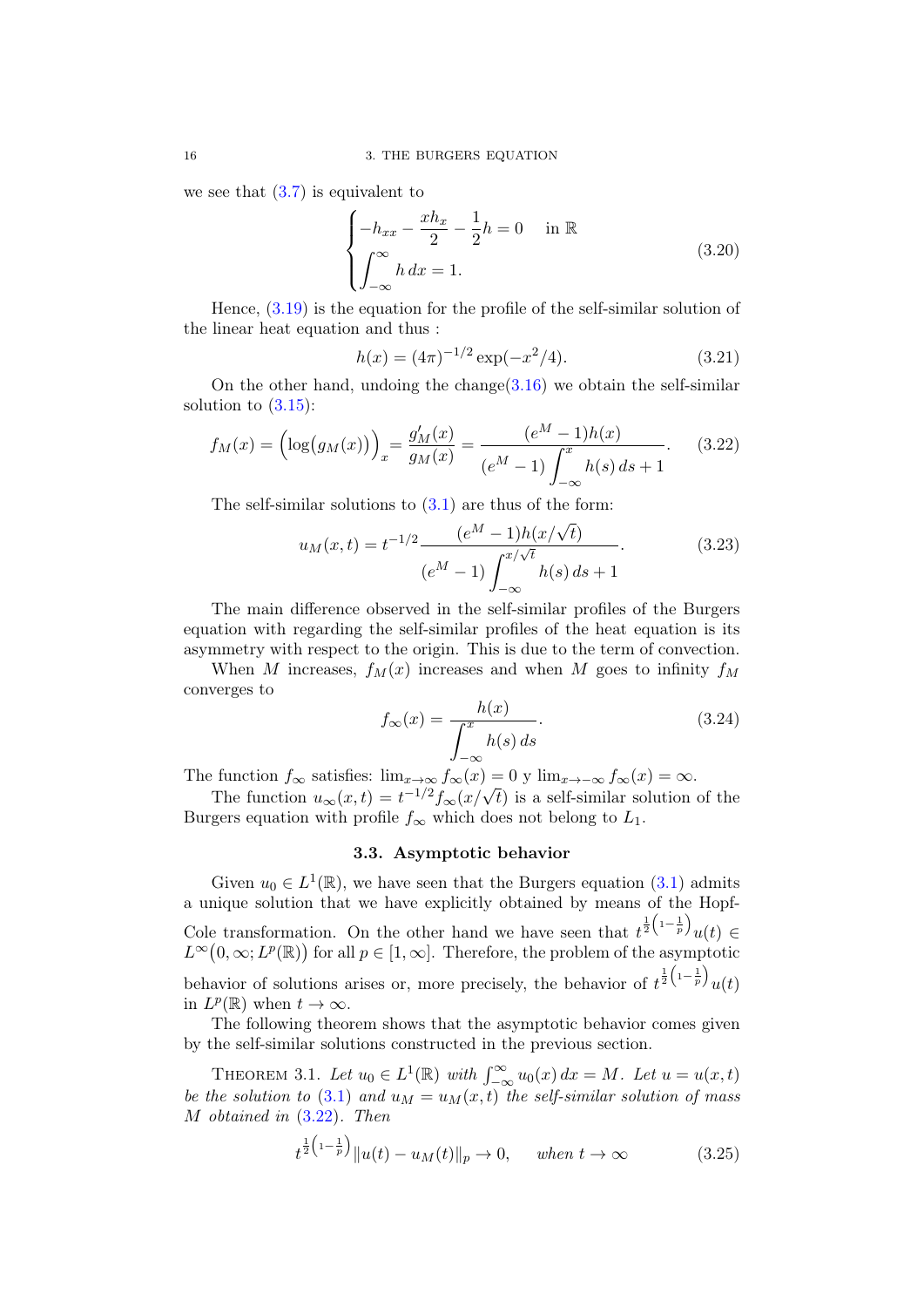for all  $p \in [1,\infty]$ .

PROOF. As we saw in [\(3.8\)](#page-17-4),  $u = \frac{w_x}{w}$  where w is the solution to the heat equation [\(3.2\)](#page-16-3).

On the other hand  $u_M$  is of the form  $u_M = \frac{w_{M,x}}{w_M}$  $\frac{w_{M,x}}{w_M}$  with

$$
w_M(x,t) = g_M(x/\sqrt{t}) = (e^M - 1) \int_{-\infty}^{x/\sqrt{t}} h(s) \, ds + 1,
$$

h being the gaussian defined in  $(3.20)$ .

Thanks to  $(3.7)$  we know that

<span id="page-20-0"></span>
$$
e^{-|L|} \le w(x,t) \le e^{|L|}, \qquad \forall (x,t) \in \mathbb{R} \times (0,\infty) \tag{3.26}
$$

and on the other hand, from the expression of  $w_M$  we can deduce

<span id="page-20-1"></span>
$$
e^{-M^{-}} \le w_M(x, t) \le e^{M^{+}}
$$
\n(3.27)

with  $M^+ = \max(M, 0)$  and  $M^- = -\min(M, 0)$ .

Combining the forms of u and  $u_x$  with  $(3.26)-(3.27)$  $(3.26)-(3.27)$  $(3.26)-(3.27)$  we see taht  $(3.25)$ is equivalent to

<span id="page-20-2"></span>
$$
t^{\frac{1}{2}\left(1-\frac{1}{p}\right)} \|w_x(t)w_M(t) - w(t)w_{M,x}(t)\|_p \to 0 \quad \text{when } t \to \infty \tag{3.28}
$$

which is the same as:

$$
t^{\frac{1}{2}(1-\frac{1}{p})} \|(w_x(t) - w_{M,x}(t))w_M(t) - (w(t) - w_M(t))w_{M,x}(t)\|_p \to 0 \quad \text{when } t \to \infty.
$$

Thanks to [\(3.27\)](#page-20-1) we know that  $w_M \in L^{\infty}(\mathbb{R} \times (0,\infty))$ . On the other hand

$$
w_{M,x} = t^{-1/2} (e^M - 1) h\left(\frac{x}{\sqrt{t}}\right)
$$

satisfies  $t^{\frac{1}{2}\left(1-\frac{1}{p}\right)}w_{M,x}(t) \in L^{\infty}(0,\infty;L^{p}(\mathbb{R}))$ . It is therefore enough to prove that

$$
t^{\frac{1}{2}\left(1-\frac{1}{p}\right)}\|w_x(t) - w_{M,x}(t)\|_p \to 0 \tag{3.29}
$$

$$
||w(t) - wM(t)||_{\infty} \to 0. \tag{3.30}
$$

We see that  $w_x$  is solution to the linear heat equation with mass  $e^M - 1$ as, for [\(3.7b\)](#page-17-5), we have

$$
\int_{-\infty}^{\infty} w_x(x,t) dx = \lim_{x \to +\infty} w(x,t) - \lim_{x \to -\infty} w(x,t) = e^M - 1.
$$

On the other hand, as  $w_{M,x}$  is the fundamental solution of the heat equation with mass  $e^M - 1$ , [\(3.28\)](#page-20-2) is a consequence of Theorem 1 of chapter 1.

On the other hand,

$$
w(x,t) - w_M(x,t) = \int_{-\infty}^{x} (w_x(s,t) - w_{M,x}(s,t)) ds
$$

ya que

$$
\lim_{x \to -\infty} w(x, t) = \lim_{x \to -\infty} w_M(x, t) = 1.
$$

Thus (28) is a consequence of [\(3.28\)](#page-20-2) for  $p = 1$ .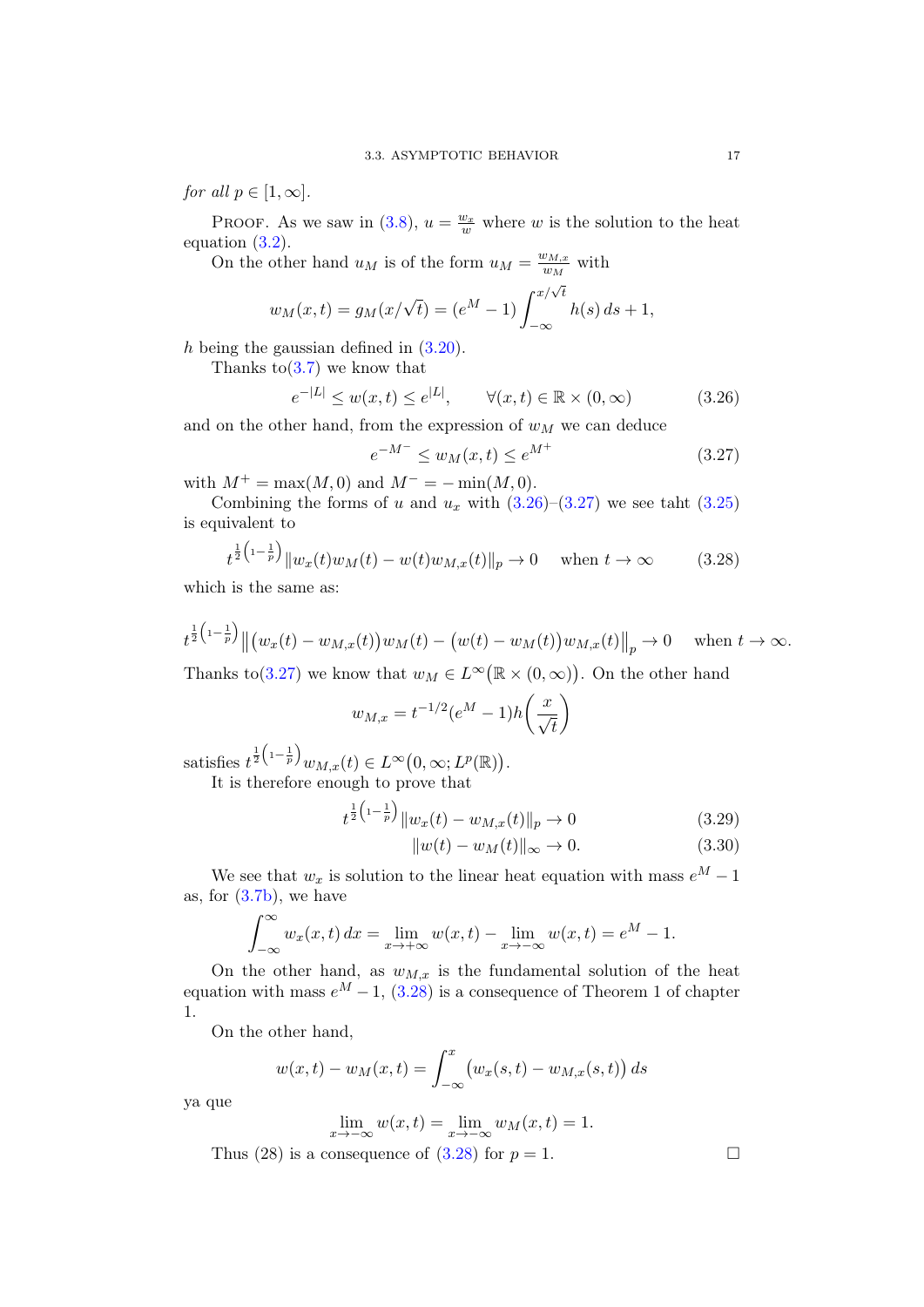OBSERVATION 3.2. The equation

<span id="page-21-0"></span>
$$
u_t - u_{xx} = a(u^2)_x \quad \text{in } \mathbb{R} \times (0, \infty)
$$
 (3.31)

with  $a \neq 1$  can easily be reduced to the case  $a = 1$ .

Indeed, if u is solution to [\(3.31\)](#page-21-0) with initial data  $u_0$ ,  $v = au$  is solution to

<span id="page-21-1"></span>
$$
v_t - v_{xx} = (v^2)_x \quad \text{in } \mathbb{R} \times (0, \infty)
$$
 (3.32)

con initial data  $au_0$ .

This allows us to calculate the self-similar solutions to  $(3.31)$ . Let  $f_{M,a}$ be the self-similar profile of the equation  $(3.31)$  with mass M. It holds  $f_{M,a} = (1/a)f_{aM}$  where  $f_{aM}$  is the self-similar profile of mass aM of the equation [\(3.32\)](#page-21-1).

By virtue of  $(3.22)$  we have

$$
f_{M,a}(x) = \frac{(e^{aM} - 1)h(x)}{a[(e^{aM} - 1)\int_{-\infty}^{x} h(s) ds + 1]}.
$$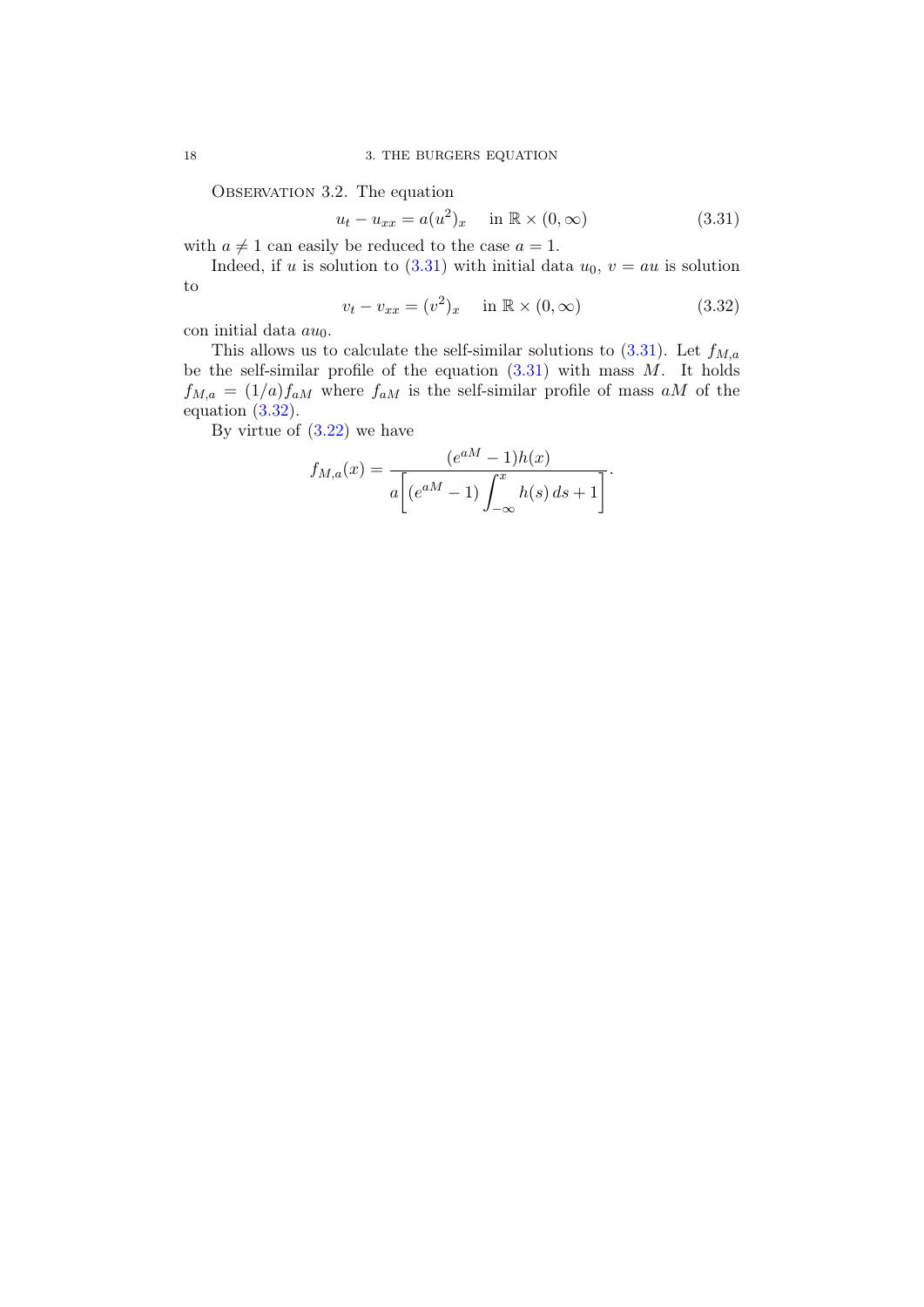#### CHAPTER 4

## <span id="page-22-0"></span>The heat equation in similarity variables

### 4.1. Motivation: the self-similar variables

<span id="page-22-1"></span>As we saw in the introduction, the convection-diffusion equation

$$
u_t - \Delta u = a \cdot \nabla (|u|^{q-1}u) \quad \text{in } \mathbb{R}^N \times (0, \infty).
$$

can only admit self-similar solutions with profile in  $L^1(\mathbb{R}^N)$  si  $q = 1 + \frac{1}{N}$ . In this case we obtain the equation

<span id="page-22-2"></span>
$$
u_t - \Delta u = a \cdot \nabla (|u|^{1/N} u) \quad \text{in } \mathbb{R}^N \times (0, \infty)
$$
 (4.1)

and the self-similar solutions are of the form

$$
u(x,t) = t^{-N/2} f\left(\frac{x}{\sqrt{t}}\right)
$$
\n(4.2)

with a profile  $f$  that satisfies the elliptic equation

$$
-\Delta f - \frac{x \cdot \nabla f}{2} - \frac{N}{2}f = a \cdot \nabla(|f|^{1/N}f) \quad \text{in } \mathbb{R}^N.
$$
 (4.3)

In the study of self-similar solutions and asymptotic behavior, it is convenient to introduce new space-time variables so that the self-similar profiles become stationary solutions of the new evolution equation, and so that the self-similar asymptotic behavior of the general solution is equivalent to the convergence of the new trajectories to the self-similar profiles.

This point of view has been adopted by various authors in the study of different problems. Let us cite, among others, the works of M. Escobedo and O. Kavian [[EK87,](#page-81-7) [EK88](#page-81-16)] on the asymptotic behavior of parabolic equations with terms of absorption and the work of O. Kavian  $Kav87$  on the heat equation with a reaction term.

In the case of the equation  $(4.1)$  that concerns us, the similarity variables are

$$
y = \frac{x}{\sqrt{t+1}} \quad s = \log(t+1). \tag{4.4}
$$

If u is solution to [\(4.1\)](#page-22-2) with initial data  $u(0) = u_0$ , then

<span id="page-22-4"></span>
$$
v(y,s) = e^{Ns/2}u(e^{s/2}y, e^s - 1)
$$
\n(4.5)

is solution to

<span id="page-22-3"></span>
$$
\begin{cases}\nv_s - \Delta v - \frac{y \cdot \nabla v}{2} - \frac{N}{2} = a \cdot \nabla(|v|^{1/N}v) & \text{en } \mathbb{R}^N \times (0, \infty) \\
v(y, 0) = u_0(y).\n\end{cases} \tag{4.6}
$$

In [\(4.6\)](#page-22-3),  $\nabla$  y  $\Delta$  respectively represent the gradient and the Laplacian in the new spatial variable y.

Reciprocally, if  $v = v(y, s)$  is solution to (6), then

$$
u(x,t) = (t+1)^{-\frac{N}{2}}v(x/\sqrt{t+1}, \log(t+1))
$$
\n(4.7)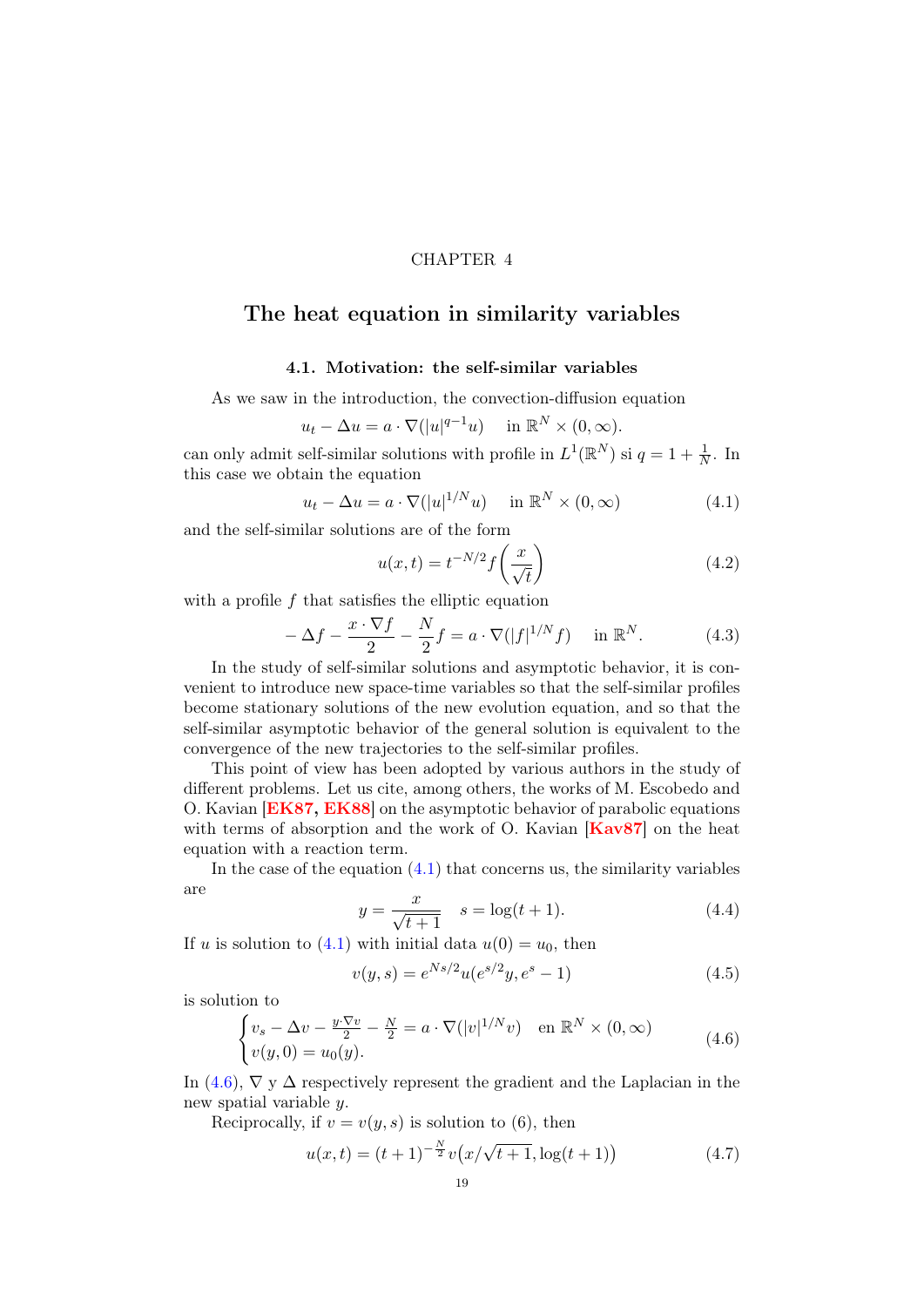es solution to  $(4.1)$  y

$$
\left\| u(x,t) - t^{-N/2} f\left(\frac{x}{\sqrt{t}}\right) \right\|_p \to 0 \quad \text{when } t \to \infty \tag{4.8}
$$

if and only if

$$
v(s) \to f \quad \text{in } L^p(\mathbb{R}^N) \quad \text{when } s \to \infty. \tag{4.9}
$$

Thus, the existence of self-similar solutions for [\(4.1\)](#page-22-2) and the asymptotic selfsimilar behavior of its solutions transform into, respectively, the existence of stationary solutions for [\(4.6\)](#page-22-3) and the convergence of the latter's trajectories to equilibrium points.

The equation [\(4.6\)](#page-22-3) is of parabolic type and the elliptic operator involved is

$$
Lv := -\Delta - \frac{y \cdot \nabla v}{2}.
$$
\n(4.10)

We observe that

$$
Lv = -\frac{1}{K(y)} \text{div}\left(K(y)\nabla v(y)\right) \tag{4.11}
$$

where

$$
K(y) = \exp\left(\frac{|y|^2}{4}\right). \tag{4.12}
$$

We see therefore that  $L$  is symmetric with respect to the scalar product

$$
(v, w)_K = \int v(y)w(y)K(y) \, dy
$$

es decir, it holds

$$
(Lv, w)_K = (v, Lw)_K.
$$

therefore it is natural to introduce the weighted Sobolev spaces

$$
L^{2}(K) = \left\{ v \in L^{2}(\mathbb{R}^{N}) : \int |v(y)|^{2} K(y) dy < \infty \right\},\
$$
  

$$
H^{m}(K) = \left\{ v \in H^{m}(\mathbb{R}^{N}) : D^{\alpha} v \in L^{2}(K), \forall \alpha \in \mathbb{N}^{N} : |\alpha| \leq m \right\}, \qquad m \in \mathbb{N}
$$

endowed with the norms

$$
||v||_{m,K}^{2} = \sum_{|\alpha| \le m} ||D^{\alpha}v||_{K}^{2}, \qquad m = 1, 2 \dots
$$

$$
||v||_{K}^{2} = \int |v(y)|^{2} K(y) dy.
$$

<span id="page-23-0"></span>These are Hilbert spaces.

#### 4.2. Analysis in weighted Sobolev spaces

In this part we prove the fundamental properties of the operator  $L$  in the Sobolev spaces  $H^m(K)$ . These results were shown by M. Escobedo and O. Kavian [[EK87](#page-81-7)] and O. Kavian [[Kav87](#page-82-14)].

<span id="page-23-1"></span>PROPOSITION 4.1 ([EK87]). (i) It holds  
\n
$$
\int |v(y)|^2 |y|^2 K(y) dy \le 16 \int |\nabla v(y)|^2 K(y) dy, \quad \forall v \in H^1(K).
$$
\n(4.13)  
\n(ii) The inclusion  $H^1(K) \subset L^2(K)$  is compact.  
\n(iii)  $L: H^1(K) \to (H^1(K))^*$  is an isomorphism.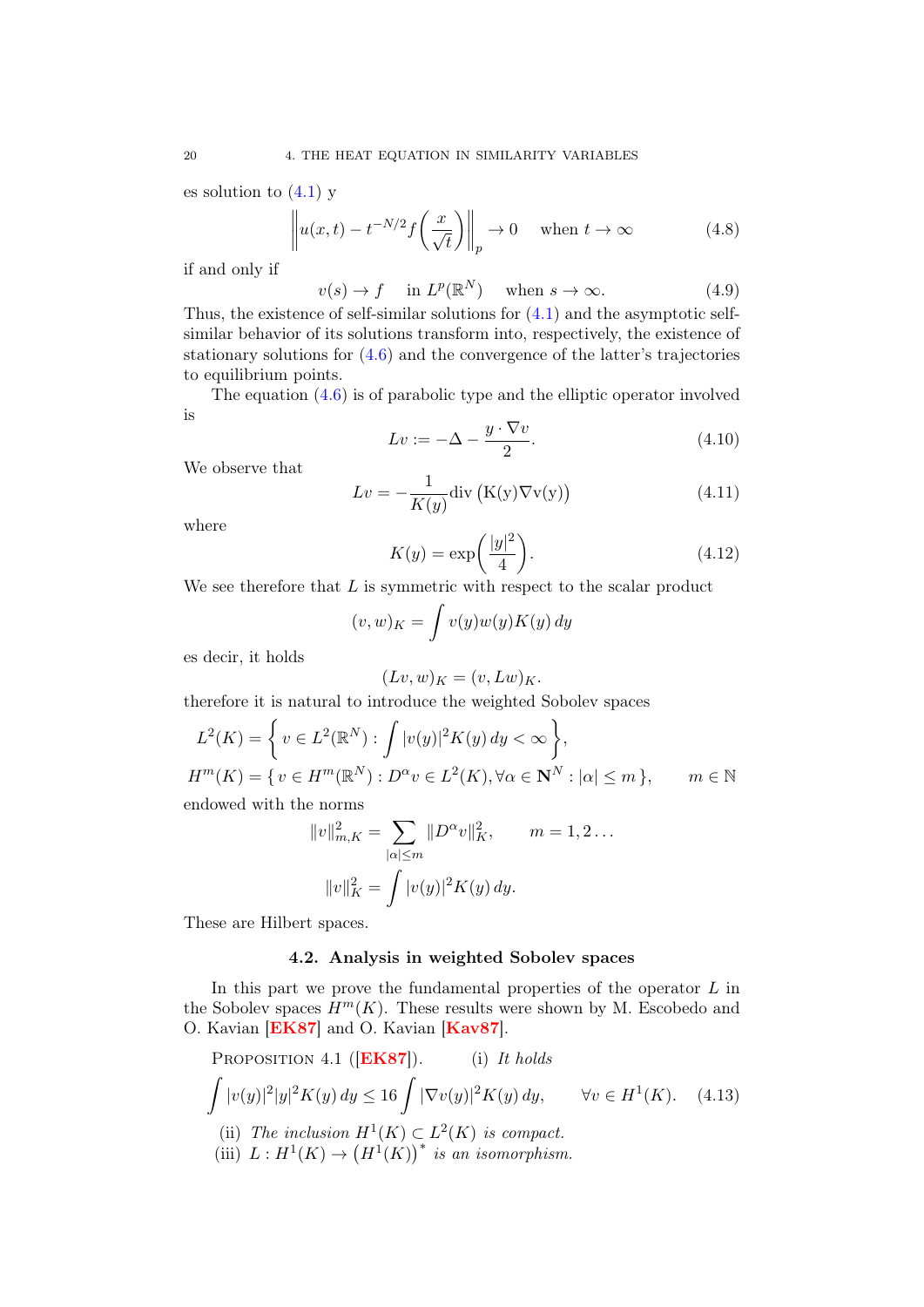- (iv)  $L^{-1}: L^2(K) \to L^2(K)$  is compact.
- (v) The eigenvalues of  $L$  are positive real numbers.

$$
\lambda_k = \frac{N + k - 1}{2}, \qquad k = 1, 2, \dots \tag{4.14}
$$

The corresponding eigenspaces are

$$
N(L - \lambda_k I) = \text{Span}\{D^{\beta}\varphi_1 : |\beta| = k - 1\}
$$
 (4.15)

with  $\varphi_1(y) = K^{-1}(y) = \exp\left(-\frac{|y|^2}{4}\right)$ 4 .

(vi) For all  $\epsilon > 0$  and  $q \ge 1$  there exists  $R > 0$  and a constant  $C =$  $C(R, q, \epsilon) > 0$  such that

<span id="page-24-3"></span>
$$
||v||_K^2 \le \epsilon ||v||_{1,K}^2 + C||v||_{L^q(B_R)}^2, \qquad \forall v \in H^1(K) \cap L^q_{loc}(\mathbb{R}^N). \tag{4.16}
$$

PROOF. (i) Given  $v \in H^1(K)$  set  $w = K^{1/2}v$ . It holds  $\nabla w - \frac{y}{4}w = K^{1/2} \nabla v$ . As  $K^{1/2} \nabla v \in (L^2(\mathbb{R}^N))^N$  We have  $\nabla w - \frac{y}{4} w \in (L^2(\mathbb{R}^N))^N$ . Besides,

$$
\int \left| \nabla w - \frac{y}{4} w \right|^2 = \int \left( |\nabla w|^2 + \frac{|y|^2}{16} |w|^2 - w \frac{y \cdot \nabla w}{2} \right) \tag{4.17}
$$
\n
$$
= \int \left( |\nabla w|^2 + \frac{|y|^2}{16} |w|^2 + \frac{N}{4} |w|^2 \right).
$$

In particular  $\int |y|^2 |w|^2 = \int |y|^2 |v|^2 K$ , and therefore:

$$
\int |y|^2 |v(y)|^2 K(y) \, dy \le 16 \int |\nabla v(y)|^2 K(y) \, dy.
$$

(ii) Sea  $v_n \in H^1(K)$  such that  $v_n \to v$  weakly in  $H^1(K)$  and we see that  $||v_n - v||_K \to 0$ . By virtue of [\(4.13\)](#page-23-1) it holds

$$
||v_n - v||_K^2 \le \exp\left(\frac{R^2}{4}\right) ||v_n - v||_{L^2(B_R)}^2 + \frac{1}{R^2} \int |y|^2 |v(y)|^2 K(y) \tag{4.18}
$$

$$
\le \exp\left(\frac{R^2}{4}\right) ||v_n - v||_{L^2(B_R)}^2 + \frac{16}{R^2} ||v_n - v||_{1,K}^2.
$$

Given  $\epsilon > 0$ , since  $\{v_n - v\}$  is bounded in  $H^1(K)$ , for  $R = R_0$ sufficiently large it holds

<span id="page-24-1"></span><span id="page-24-0"></span>
$$
\frac{16}{R_0^2} \|v_n - v\|_{1,K}^2 \le \frac{\epsilon}{2}, \qquad \forall n \ge 1.
$$
 (4.19)

On the other hand, since the inclusion  $H^1(B_{R_0}) \subset L^2(B_{R_0})$  is compact, it holds

<span id="page-24-2"></span>
$$
||v_n - v||_{L^2(B_{R_0})} \le \frac{\epsilon}{2}, \text{ for all } n \ge n_0
$$
 (4.20)

if  $n_0$  is sufficiently large.

Combining [\(4.18\)](#page-24-0) with  $R = R_0$ , [\(4.19\)](#page-24-1) and [\(4.20\)](#page-24-2) we deduce that  $||v_n - v||_K \to 0$  when  $n \to \infty$ .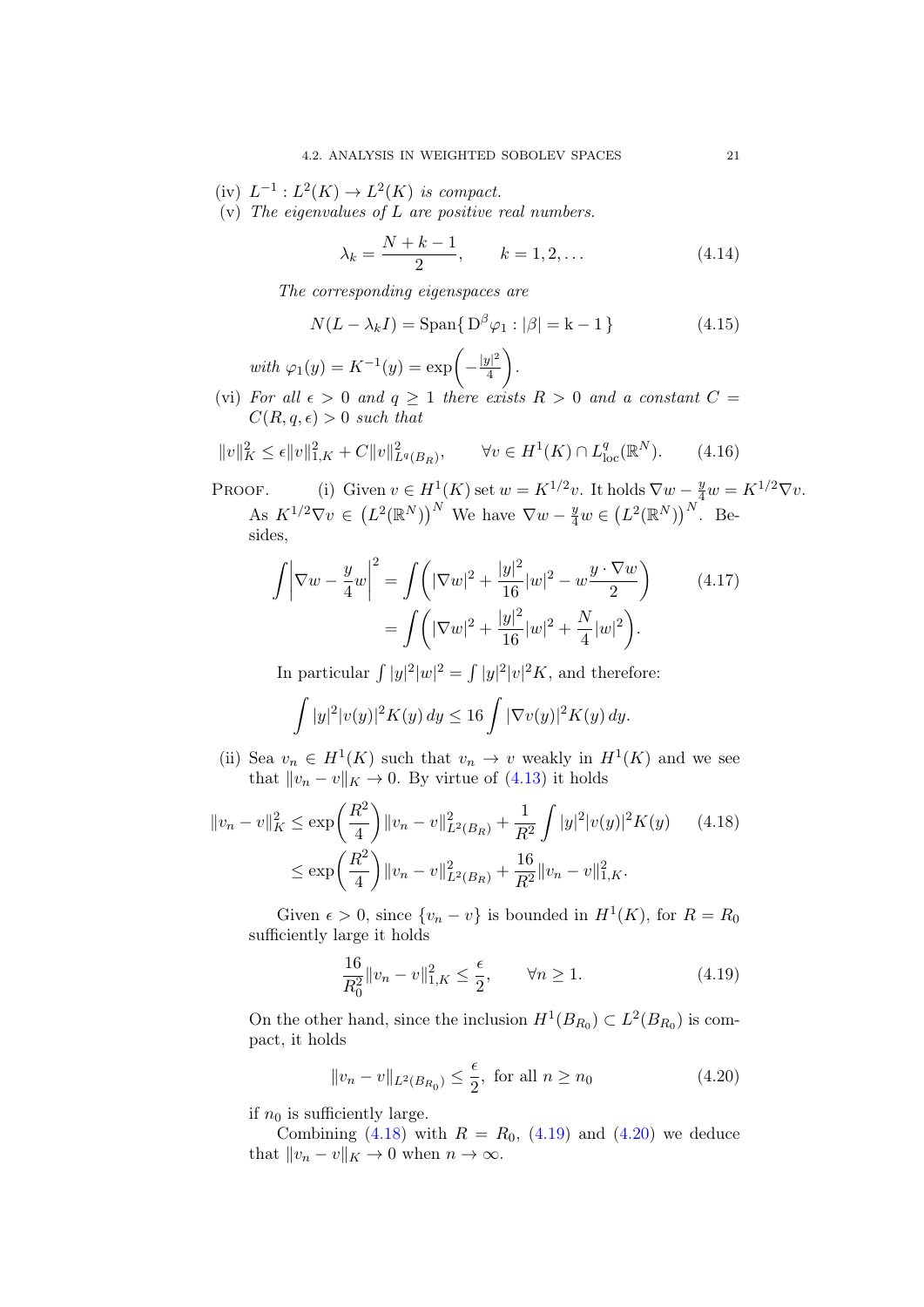(iii) From the compactness of the injection  $H^1(K) \subset L^2(K)$  we deduce that

$$
\lambda_1 = \min_{\{v \in H^1(K)v \neq 0\}} \left\{ \frac{\int |\nabla v|^2 K}{\int |v|^2 K} \right\} > 0
$$

and therefore  $\|\nabla v\|_K$  and  $\|v\|_{1,K}$  are equivalent norms in  $H^1(K)$ . As the bilinear form

$$
a(v, w) = (Lv, w)_K = (v, Lw)_K = \int \nabla v \nabla w K
$$

is coercive in  $H^1(K)$ , by the Lax-Milgram Theorem we deduce that  $L: H^1(K) \to (H^1(K))^*$  is an isomorphism.

(iv) We firstly note that

$$
D(L) = \{ v \in L^{2}(K) : Lv \in L^{2}(K) \} = H^{2}(K).
$$

As

$$
(Lv,v)_K = \int |\nabla v|^2 K
$$

we deduce that  $D(L) \subset H^1(K)$ .

Let  $v \in D(L)$  be such that  $Lv = f \in L^2(K)$  and define  $w =$  $K^{1/2}v$ . As  $v \in H^1(K)$  it holds  $w \in H^1(\mathbb{R}^N)$  and also:

$$
-\Delta w + \left(\frac{N}{4} + \frac{|y|^2}{16}\right)w = K^{1/2}f \in L^2(\mathbb{R}^N).
$$

On the other hand

$$
\int \left| -\Delta w + \left( \frac{N}{4} + \frac{|y|^2}{16} \right) w \right|^2
$$
  
= 
$$
\int \left( |\Delta w|^2 + \frac{N^2}{16} w^2 + \frac{|y|^4 w^2}{256} + \frac{N|y|^2}{32} w^2 + \frac{N}{2} |\nabla w|^2 + \frac{|y|^2}{8} |\nabla w|^2 - \frac{N}{8} |w|^2 \right)
$$

from where we deduce that  $\Delta w \in L^2(\mathbb{R}^N)$  and therefore

<span id="page-25-0"></span>
$$
w \in H^2(\mathbb{R}^N). \tag{4.21}
$$

Besides,  $|y|^2 w$ ,  $|y||\nabla w| \in L^2(\mathbb{R}^N)$ , which implies

<span id="page-25-1"></span>
$$
|y|^2 v \in L^2(K), \qquad |y||\nabla v| \in L^2(K). \tag{4.22}
$$

Combining  $(4.21)$ – $(4.22)$  it can be shown that  $\partial_{ij}^2 v \in L^2(K), \forall i, j \in$  $\{1, \ldots, N\}$  which ensures that  $v \in H^2(K)$ . It can easily be shown that  $L$  is selfadjoint. In the part (iii) we saw that  $L$  is positive.

On the other hand,  $L^{-1}$ :  $(H^1(K))^* \rightarrow H^1(K)$  is continuous and since the injections  $(H^1(K))^* \subset L^2(K)$  and  $H^1(K) \subset L^2(K)$ are compact, we deduce that  $L^{-1}: L^2(K) \to L^2(K)$  is compact.

(v) As seen in the previous parts, L has a non-decreasing sequence of positive eigenvalues $\{\lambda_k\}_{k>1}$  that goes to infinity when  $k \to \infty$ . Sea  $\lambda > 0$  and  $v \in L^2(K)$  such that

<span id="page-25-2"></span>
$$
Lv = \lambda v. \tag{4.23}
$$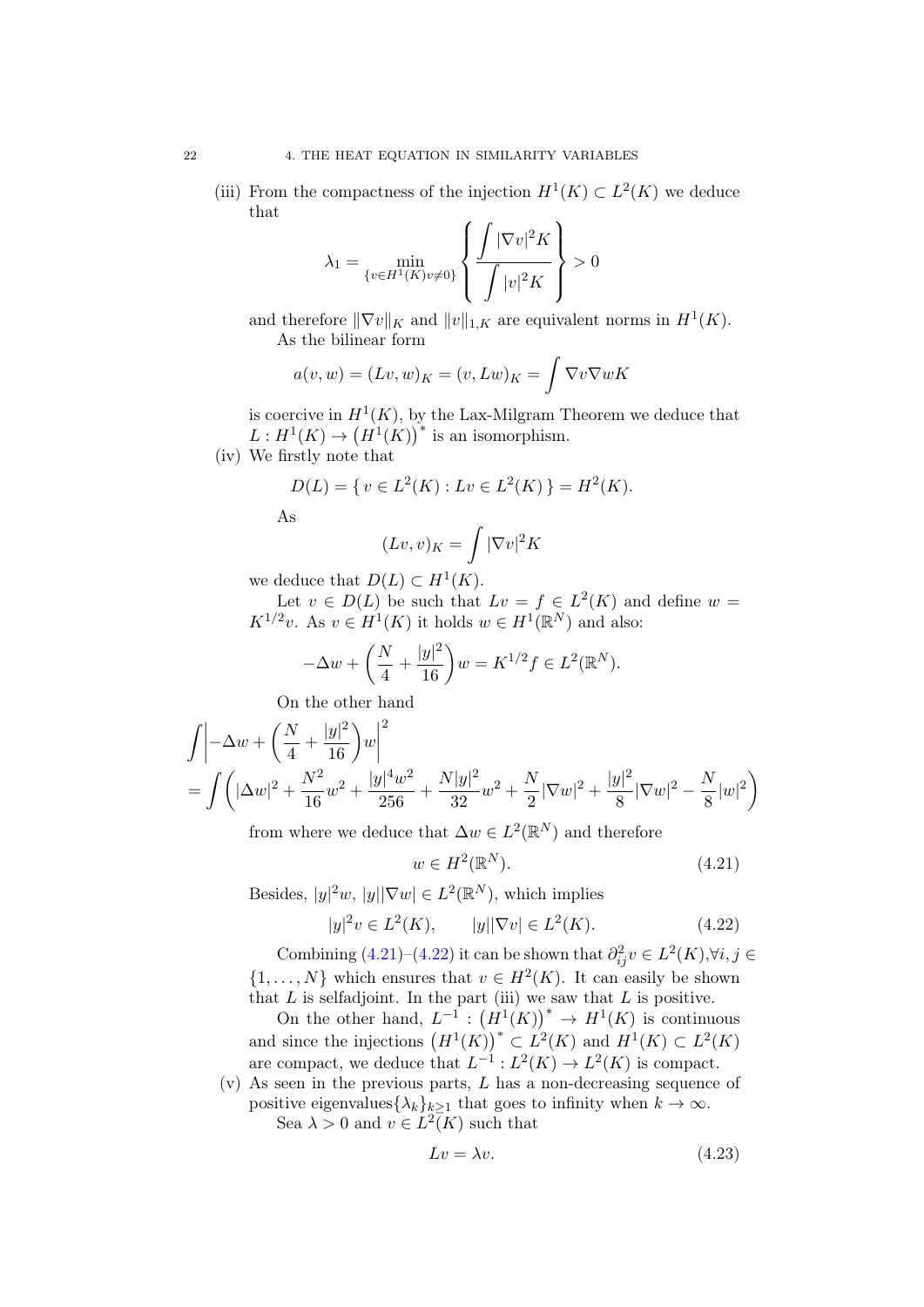As  $|y|^m v \in L^2(\mathbb{R}^N)$  for all  $m \in \mathbb{N}$ , we see that  $\hat{v}$  – the Fourier transform of  $v$  – satisfies  $\hat{v} \in H^m(\mathbb{R}^N)$  for all  $m \in \mathbb{N}$  and therefore  $\hat{v} \in C^{\infty}(\mathbb{R}^{N}).$ 

Applying the Fourier transform in the identity [\(4.23\)](#page-25-2) and applying the formula  $\widehat{(y\nabla v)}(z) = -\hat{v}(z) + \frac{1}{2}z \cdot \nabla \hat{v}(z)$  we obtain

$$
|z|^2 \hat{v}(z) + \frac{N}{2} \hat{v}(z) + \frac{1}{2} z \cdot \nabla \hat{v}(z) = \lambda \hat{v}(z)
$$

and therefore,  $w = e^{|z|^2}\hat{v}$  satisfies

<span id="page-26-0"></span>
$$
z \cdot \nabla w(z) = (2\lambda - N)w(z). \tag{4.24}
$$

It is the Euler's equation that is satisfied by the homogeneous functions of degree  $2\lambda - N$ . As  $w \in C^{\infty}(\mathbb{R}^{N})$  necessarily  $2\lambda - N \in \mathbb{N}$ . So we obtain the eigenvalues

$$
\lambda_k = \frac{N + k - 1}{2}, \qquad k = 1, 2, 3, \dots
$$

The functions  $w_k$  solution to [\(4.24\)](#page-26-0) for  $\lambda = \lambda_k$  are

$$
w_k(z) = P_{k-1}(z)
$$

where  $P_{k-1}$  is a homogeneous polynomial of degree  $k-1$  arbitrary, i.e.,  $P_{k-1}(z) = z^{\beta} = z^{\beta_1} \cdots z_N^{\beta_N}$  for some  $\beta = (\beta_1, \ldots, \beta_N) \in \mathbb{N}^N$ such that  $|\beta| = \beta_1 + \ldots + \beta_N = k - 1$ . therefore

$$
\hat{v}_k(z) = e^{-|z|^2} P_{k-1}(z)
$$

and applying the inverse Fourier transform we obtain

$$
v_k(y) = P_{k-1}(D)[e^{-|y|^2/4}] = D^{\beta}[e^{-|y|^2/4}]
$$

with  $|\beta| = k - 1$ . (vi) Thanks to  $(4.13)$  we have

$$
\int |v(y)|^2 K(y) \le \exp\left(\frac{R^2}{4}\right) \int_{B_R} |v(y)|^2 + \frac{1}{R^2} \int_{B_R^c} |v(y)|^2 K(y) \n\le \exp\left(\frac{R^2}{4}\right) \int_{B_R} |v(y)|^2 + \frac{16}{R^2} \int |\nabla v(y)|^2 K(y).
$$

Le t $R > 0$  be such that  $\frac{16}{R^2} = \epsilon$ , So,

$$
||v||_K^2 \le \epsilon ||\nabla v||_K^2 + e^{R^2/4} ||v||_{L^2(B_R)}^2
$$

and as

$$
||v||_{L^{2}(B_{R})}^{2} \leq C(R, q)||v||_{L^{q}(B_{R})}^{2}
$$

for all  $q \ge 2$ , we deduce  $(4.16)$  when  $q \ge 2$ . if  $1 \leq q < 2$ , simply note that

$$
||v||_{L^2(B_R)} \leq C||v||^{\alpha}_{L^q(B_R)}||v||_{H^1(B_R)}^{1-\alpha}
$$

for some  $0 < \alpha < 1$ . Therefore,

$$
||v||_{L^{2}(B_{R})}^{2} \leq \epsilon ||v||_{H^{1}(K)}^{2} + C(\epsilon)||v||_{L^{q}(B_{R})}^{2}.
$$
  
We deduce (4.16) for all  $1 \leq q < 2$ .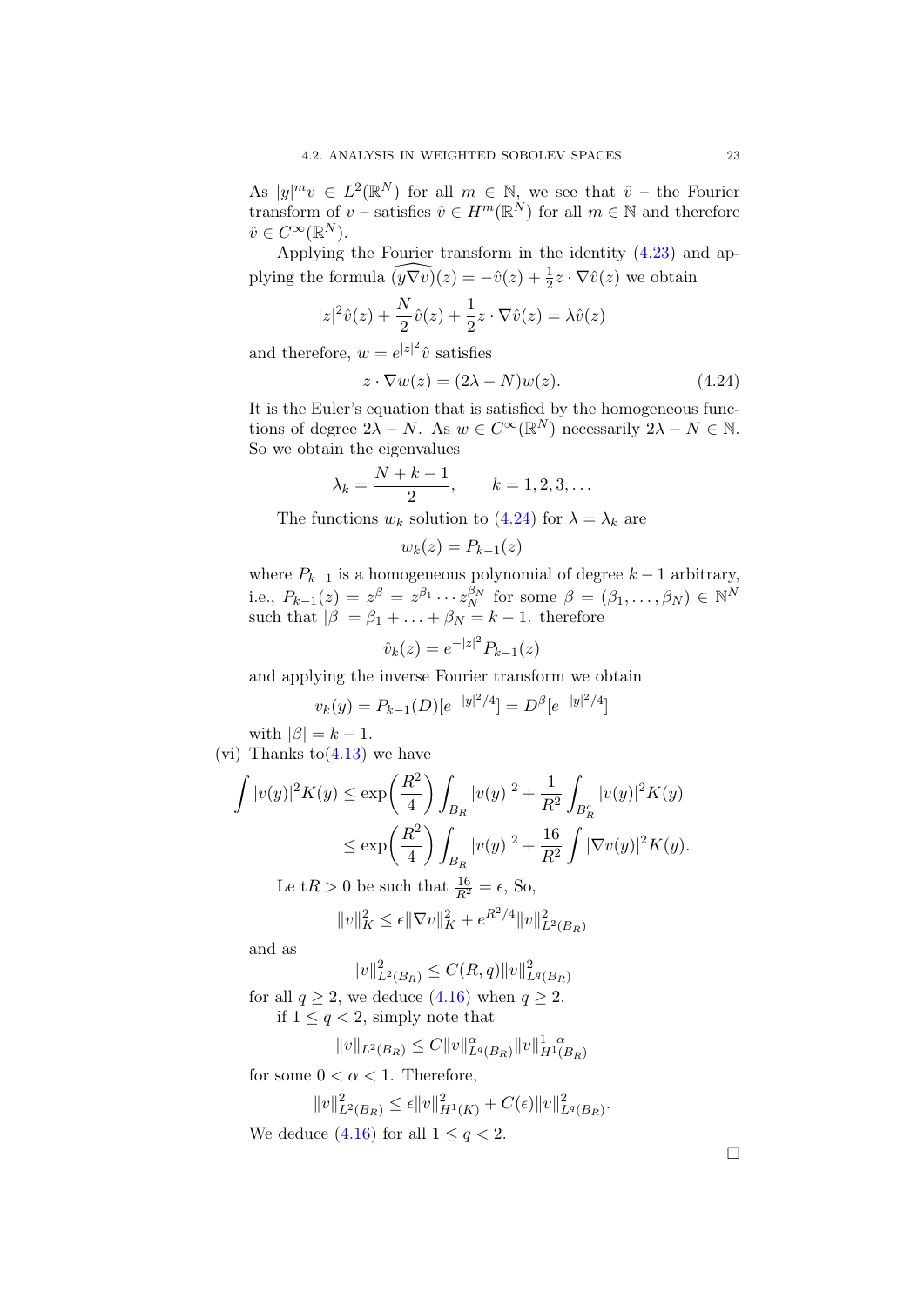#### 4.3. The heat equation in similarity variables

<span id="page-27-0"></span>The linear heat equation

$$
\begin{cases} u_t - \Delta u = 0 & \text{en } \mathbb{R}^N \times (0, \infty) \\ u(x, 0) = u_0(x) & \text{en } \mathbb{R}^N \end{cases}
$$
 (4.25)

with the change of variables  $(4.5)$  transformes into

<span id="page-27-1"></span>
$$
\begin{cases}\nv_s - \Delta v - \frac{y \cdot \nabla v}{2} - \frac{N}{2}v = 0 & \text{en } \mathbb{R}^N \times (0, \infty) \\
v(y, 0) = u_0(y)\n\end{cases} \tag{4.26}
$$

The parabolic operator of this system

$$
\frac{\partial}{\partial s} + L - \frac{N}{2}I
$$

coincides with the linear part of the nonlinear equation [\(4.6\)](#page-22-3).

It is thence interesting to study the asymptotic behavior of the solutions to [\(4.26\)](#page-27-1).

Let  $\{\varphi_l\}_{l\geq 1}$  be an orthonormal basis of  $L^2(K)$  consisting of eigenfunctions of L. Every eigenfunction  $\varphi_l$  corresponds to the eigenvalue  $\mu_l$  of the operator L, such that  $\{\mu_l\}_{l\geq 1}$  is a non-decreasing sequence of eigenvalues in which each eigenvalue  $\frac{N+k-1}{2}$  appears as many times as its multiplicity indicates. In particular

$$
\mu_1 = \frac{N}{2}, \qquad \mu_2 = \frac{N+1}{2} \tag{4.27}
$$

and the first eigenfunction  $\varphi_1$  is

$$
\varphi_1(y) = (4\pi)^{-N/4} \exp(-|y|^2/4). \tag{4.28}
$$

Let  $u_0 \in L^2(K)$ . Let  $\{\alpha_l\}_{l\geq 1}$  be its Fourier coefficients

$$
\alpha_l = (u_0, \varphi_l)_K = \int u_0(y)\varphi_l(y)K(y) \, dy \tag{4.29}
$$

so that

<span id="page-27-2"></span>
$$
u_0 = \sum_{l \ge 1} \alpha_l \varphi_l. \tag{4.30}
$$

We observe that

$$
\alpha_1 = (u_0, \varphi_1)_K = (4\pi)^{-N/4} \int u_0(y) \, dy. \tag{4.31}
$$

The solution  $v = v(y, s)$  to  $(4.26)$  is given by the formula

$$
v(y,s) = \sum_{l \ge 1} e^{-(\mu_l - N/2)s} \alpha_l \varphi_l(y) = \alpha_1 \varphi_1(y) + \tilde{v}(y,s)
$$
 (4.32)

with

$$
\tilde{v}(y,s) = \sum_{l \ge 2} e^{-(\mu_l - N/2)s} \alpha_l \varphi_l(y) \tag{4.33}
$$

Taking into account that if  $\psi = \sum_{l \geq 1} \beta_l \varphi_l$ ,

$$
\|\psi\|_{m,K}^2 = \sum_{l \ge 1} (\mu_l)^m \beta_l^2 \tag{4.34}
$$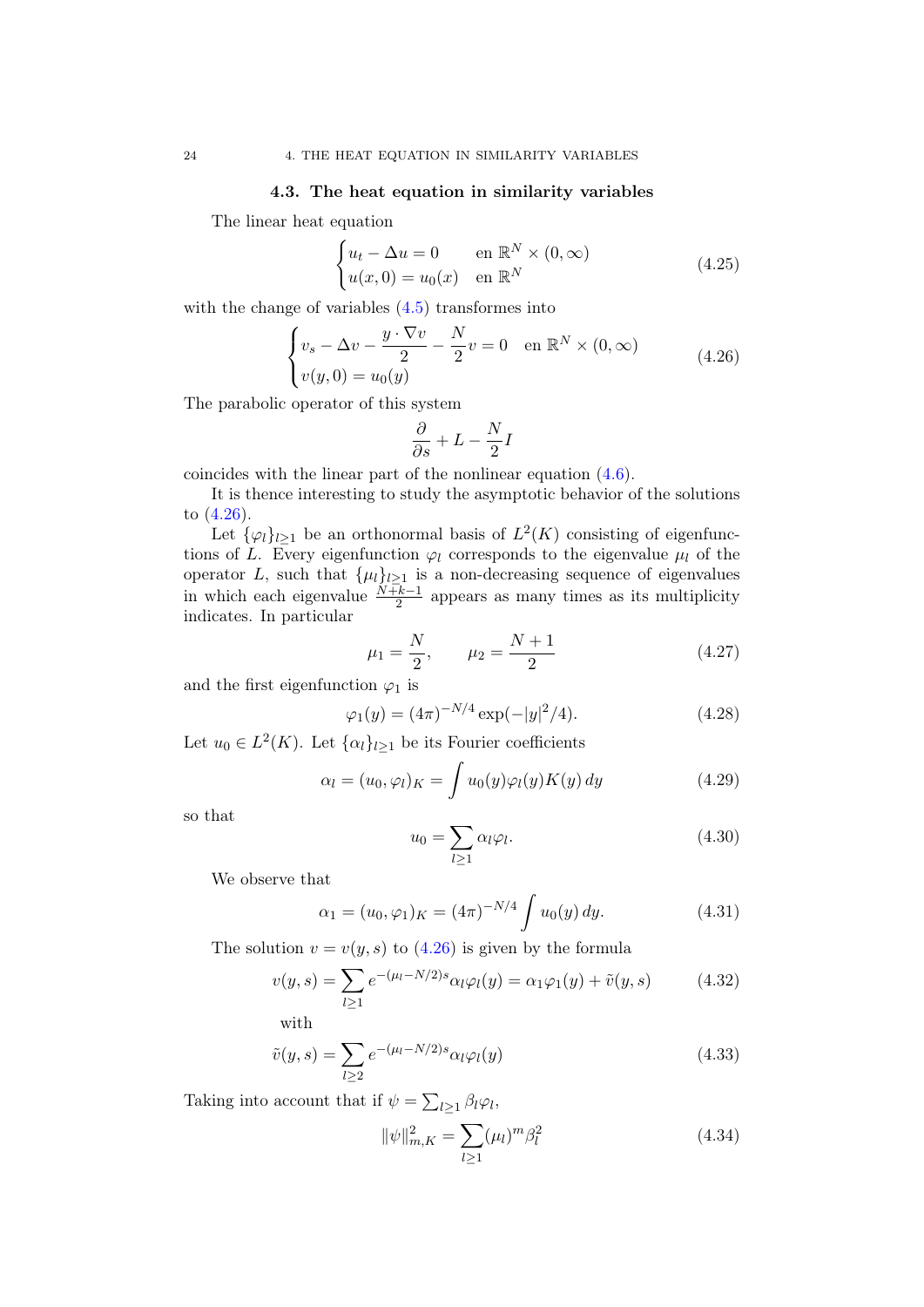from [\(4.32\)](#page-27-2) we deduce that

$$
v \in C\big([0,\infty);L^2(K)\big) \cap C^\infty\big((0,\infty);H^m(K)\big) \tag{4.35}
$$

for all  $m \in \mathbb{N}$ . (This is the usual regularizing effect in semigroups generated by selfadjoint operators.)

In the decomposition  $(4.32)$  also observe that the projection of the solution  $v(s)$  on the first eigenspace  $E_1 = \text{Span}\{\varphi\}$  does not depend on s, i.e.,

$$
\int v(y,s) dy = \int u_0(y) dy, \qquad \forall s \ge 0.
$$
\n(4.36)

Hence, the mass of the solution is conserved.

On the other hand

$$
\mu_l - \frac{N}{2} \ge \frac{1}{2}, \qquad \forall l \ge 2
$$

and therefore for the component  $\tilde{v}(y, s)$  we obtain an exponential decay:

$$
\|\tilde{v}(s)\|_{K} \le e^{-s/2} \|\tilde{u}_0\|_{K}, \qquad \forall s \ge 0
$$

 $\tilde{u}_0$  being the projection of  $u_0$  on  $E_1^{\perp}$ :

$$
\tilde{u}_0(y) = \sum_{l \ge 2} \alpha_l \varphi_l(y).
$$

Therefore,

$$
||v(s) - \alpha_1 \varphi_1||_K \le e^{-s/2} ||\tilde{u}_0||_K, \qquad \forall s \ge 1
$$
\n(4.37)

for all  $m \in \mathbb{N}$ .

It is also easily checked that

<span id="page-28-0"></span>
$$
||v(s) - \alpha_1 \varphi_1||_{m,K} \le C_m e^{-s/2} ||\tilde{u}_0||_K, \qquad s \ge 1
$$
 (4.38)

for all  $m \in \mathbb{N}$ .

The operator  $L - \frac{N}{2}$  $\frac{N}{2}I$  generates an analytic semigroup of contractions in  $L^2(K)$  that we henceforth denote by  $\{S(s)\}_{s\geq 0}$  which is such that

$$
S(s)u_0 = v(s), \qquad \forall u_0 \in L^2(K), \forall s > 0 \tag{4.39}
$$

 $v = v(s)$  being the solution to  $(4.26)$ .

The following result then holds.

THEOREM 4.2. (i) The linear parabolic equation (28) admits a unique solution  $v(s) = S(s)u_0 \in C([0,\infty); L^2(K))$  for every initial data  $u_0 \in L^2(K)$ . This solution satisfies

$$
v \in C^{\infty}((0,\infty); H^m(K)), \qquad \forall m \in \mathbb{N}.
$$

(ii) The projection of the solution v on the first eigenspace  $E_1$  remains invariant

$$
(v(s), \varphi_1)_K = (u_0, \varphi_1)_K = \alpha_1, \qquad \forall s \ge 0.
$$
 (4.40)

(iii) It holds

 $||v(s)||_K \le Ce^{-s/2} ||u_0||_K, \quad \forall s \ge 0, \forall u_0 \in E_1^{\perp}$ 

and for all  $m \in \mathbb{N}$  there exists  $C_m > 0$  independent of initial data such that

$$
||v(s)||_{m,K} \le C_m e^{-s/2} ||u_0||_K, \qquad \forall s \ge 1, \forall u_0 \in E_1^{\perp}.
$$
 (4.41)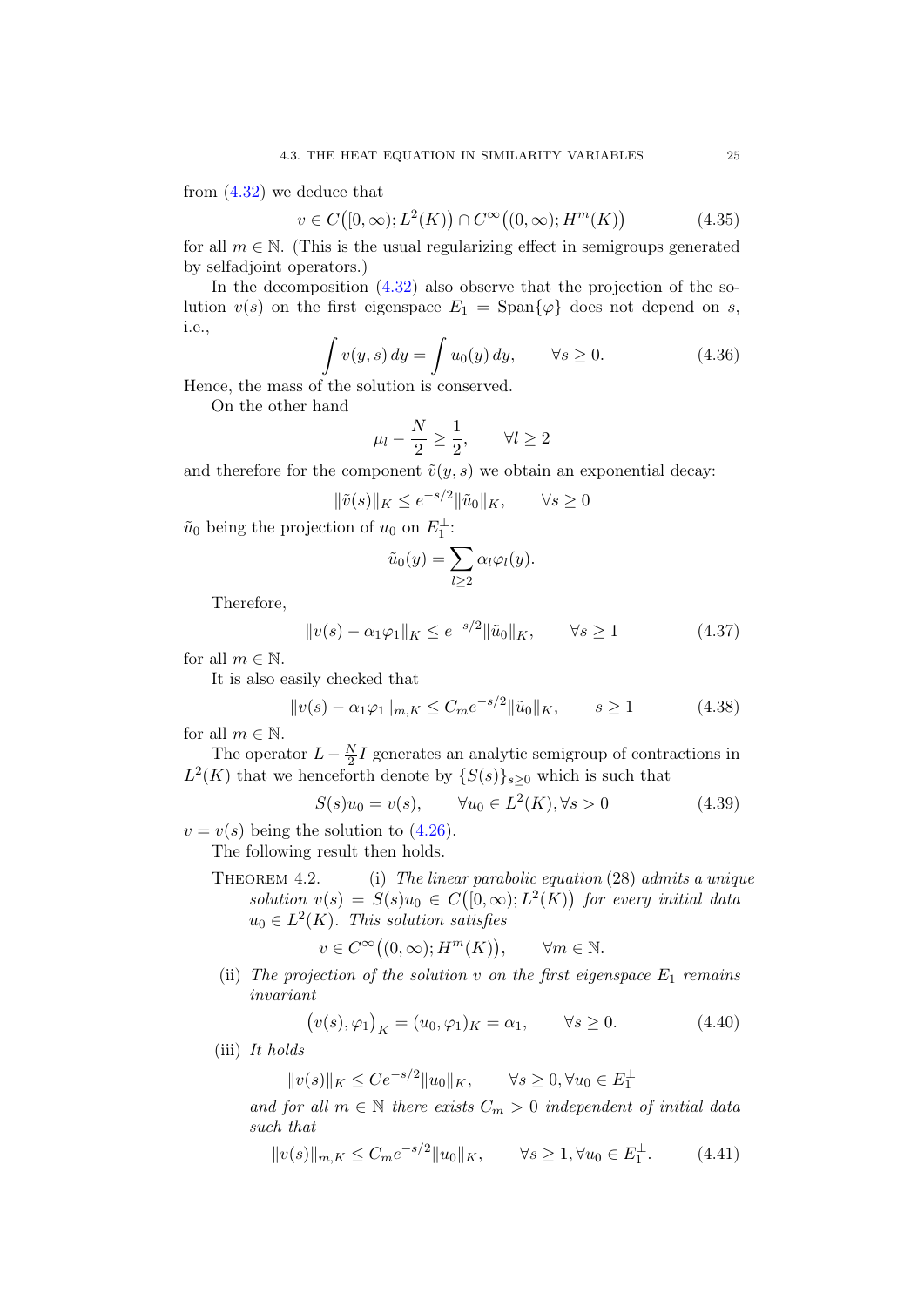(iv) On the other hand

<span id="page-29-0"></span>
$$
\left\| \left( L - \frac{N}{2} \right) v(s) \right\|_{K} \le \frac{1}{\sqrt{2s}} \|u_0\|_{K}, \qquad \forall s > 0, \forall u_0 \in E_1^{\perp}
$$
 (4.42)

<span id="page-29-1"></span>
$$
\|\nabla v(s)\|_{K}^{2} - \frac{N}{2} \|v(s)\|_{K}^{2} \le \frac{1}{2s} \|u_{0}\|_{K}^{2}, \qquad \forall s > 0, \forall u_{0} \in E_{1}^{\perp}
$$
 (4.43)

PROOF. The propositions (i)–(iii) have previosly been proven. Since  $L-\frac{N}{2}$  $\frac{N}{2}I$  is a maximal monotone and selfadjoint operator on  $L^2(K)$  with domain  $H^2(K)$ , [\(4.42\)](#page-29-0) and [\(4.43\)](#page-29-1) are a consequence of the regularizing effect of the equation (cf. T. Cazenave and A. Haraux [[CH90](#page-80-13)], Th. 3.2.1.)  $\Box$ 

As  $H^m(K) \subset W^{m,p}(\mathbb{R}^N)$  with continuous injection for all  $p \in [1,2]$ , from [\(4.38\)](#page-28-0) we deduce that

<span id="page-29-2"></span>
$$
||v(s) - \alpha_1 \varphi_1||_{W^{m,p}(\mathbb{R}^N)} \le C_m e^{-s/2} ||u_0||_K, \qquad \forall s \ge 1.
$$
 (4.44)

On the other hand, for all  $m \in \mathbb{N}$  and  $p \in [2, \infty]$  there exists  $m' \in \mathbb{N}$  such that  $H^{m'}(\mathbb{R}^N) \subset W^{m,p}(\mathbb{R}^N)$  with continuous injection and thus, we deduce that [\(4.44\)](#page-29-2) es cierto for all  $m \in \mathbb{N}$  y  $p \in [1, \infty]$ .

In terms of the solution  $u = u(x, t)$  of the heat equation (27), the estimate [\(4.44\)](#page-29-2) implies

$$
||D^{\alpha}u(x,t) - MD^{\alpha}G(x,t)||_p \le C_{p,m}t^{-\frac{N}{2}\left(1-\frac{1}{p}\right) - (|\alpha|+1)/2}, \qquad \forall t \ge 1 \quad (4.45)
$$

for all  $\alpha \in \mathbb{N}$  and  $p \in [1, \infty]$ , M being the mass of the solution:  $M = \int u_0(x) dx$ . In particular we obtain

$$
||u(t) - MG(t)||_p \le C_p t^{-\frac{N}{2} \left(1 - \frac{1}{p}\right) - (|\alpha| + 1)/2}, \qquad \forall t \ge 1
$$
 (4.46)

for all  $p \in [1,\infty]$ .

We obtain therefore a result analogous to the proof of Lemma 1 of Chapter I, but this time only for initial data  $u_0 \in L^2(K)$ . Nevertheless, since  $L^2(K)$  is dense in  $L^2(\mathbb{R}^N)$ , the density argument used in the proof of Theorem 1 of Chapter I now allows us to conclude that

$$
t^{\frac{N}{2}\left(1-\frac{1}{p}\right)}\|u(t) - MG(t)\|_{p} \to 0\text{ when }t \to \infty
$$

for all  $p \in [1, \infty]$  and  $u_0 \in L^1(\mathbb{R}^N)$  such that  $\int u_0(x) dx = M$ .

Thus, by means of the self-similar variables, we obtain optimal results about the asymptotic behavior of the solutions to the heat equation.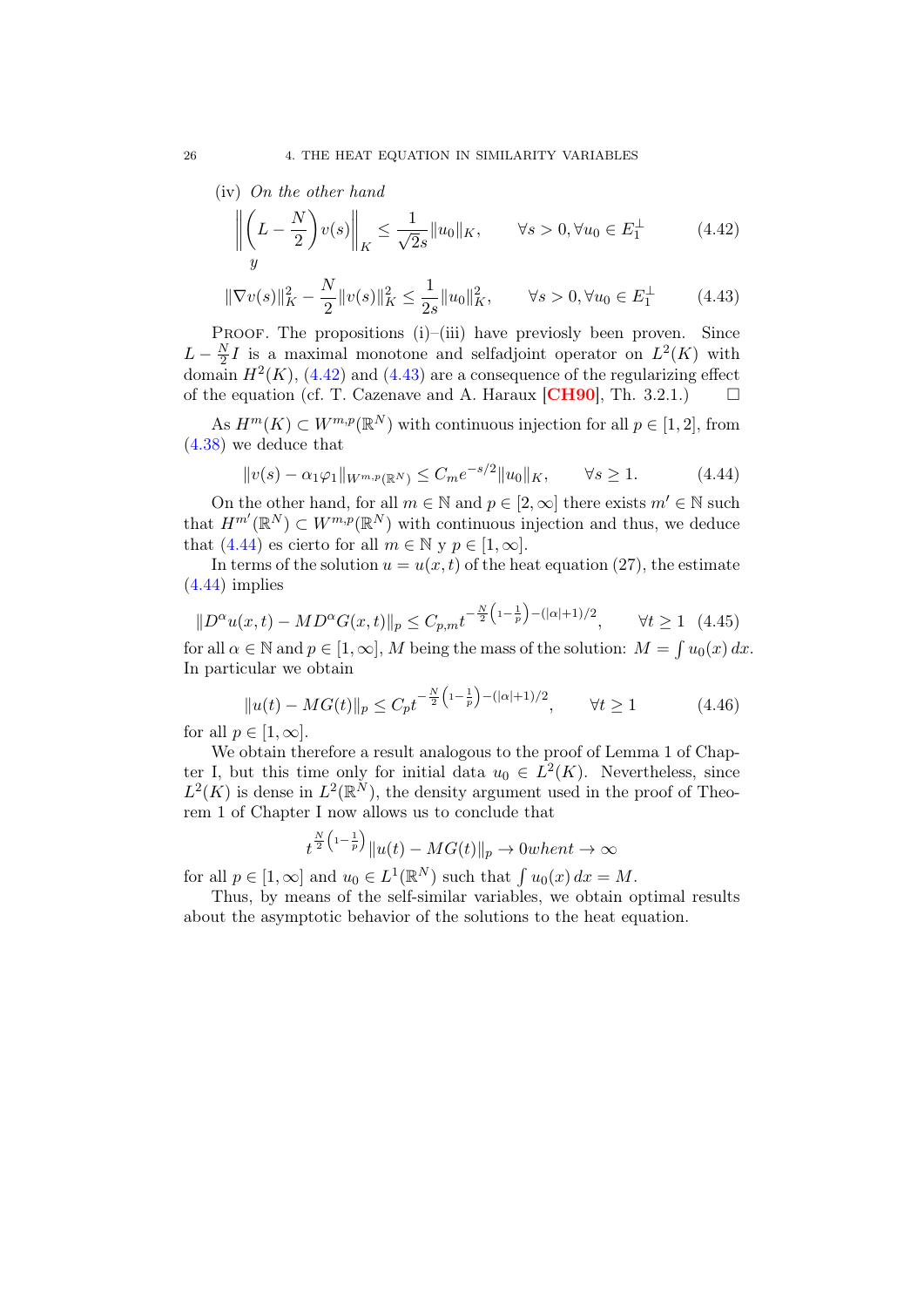#### CHAPTER 5

# The Cauchy problem

## <span id="page-30-0"></span>5.1. The Cauchy problem in  $L^1(\mathbb{R}^N) \cap L^\infty(\mathbb{R}^N)$

<span id="page-30-1"></span>In this part, we study the equation

<span id="page-30-2"></span>
$$
\begin{cases} u_t - \Delta u = a \cdot \nabla (F(u)) & \text{in } \mathbb{R}^N \times (0, \infty), \\ u(0) = u_0 & \end{cases}
$$
 (5.1)

with initial data  $u_0 \in L^1(\mathbb{R}^N) \cap L^\infty(\mathbb{R}^N)$ .

We have the following results of existencia, uniqueness and regularity of solutions.

THEOREM 5.1. Suppose that  $F \in C^1(\mathbb{R})$  and  $F(0) = 0$ . Then, for all initial data  $u_0 \in L^1(\mathbb{R}^N) \cap L^{\infty}(\mathbb{R}^N)$  there exists a unique solution  $u \in$  $C([0,\infty); L^1(\mathbb{R}^N)) \cap L^\infty(\mathbb{R}^N \times (0,\infty)).$  This solution satisfies  $u \in C((0,\infty); W^{2,p}(\mathbb{R}^N)) \cap$  $C^1((0,\infty); L^p(\mathbb{R}^N))$  for all  $p \in (1,\infty)$ .

Besides, if  $u$  and  $v$  are solutions to  $(5.1)$  corresponding to initial data  $u_0, v_0 \in L^1(\mathbb{R}^N) \cap L^\infty(\mathbb{R}^N)$ , it holds

$$
||u(t) - v(t)||_1 \le ||u_0 - v_0||_1, \qquad \forall t \ge 0.
$$

In other words, [\(5.1\)](#page-30-2) a contraction semigroup in  $L^1(\mathbb{R}^N)$ .

PROOF. (1) Existence.

We consider the integral equation associated to  $(5.1)$ :

$$
u(t) = G(t) * u_0 + \int_0^t G(t-s) * a \cdot \nabla \Big( F(u(s)) \Big) ds \qquad (5.2)
$$

$$
= G(t) * u_0 + \int_0^t a \cdot \nabla G(t-s) * F(u(s)) ds
$$

with G being the heat kernel

<span id="page-30-3"></span>
$$
G(x,t) = (4\pi t)^{-N/2} \exp\left(-\frac{|x|^2}{4t}\right)
$$

and we henceforth denote by the símbolo ∗ the convolution in the spatial variables.

The solutions to  $(5.2)$  are weak solutions of  $(5.1)$ . We seek the local solution to  $(5.2)$  (for  $0 \le t \le T$ , with  $T > 0$  sufficiently small) as a fixed point of the operator

$$
[\phi(u)](t) = G(t) * u_0 + \int_0^t a \cdot \nabla G(t-s) * F(u(s)) ds
$$

in the Banach space

$$
X_T = C([0,T]; L^1(\mathbb{R}^N)) \cap L^\infty(\mathbb{R}^N \times (0,T))
$$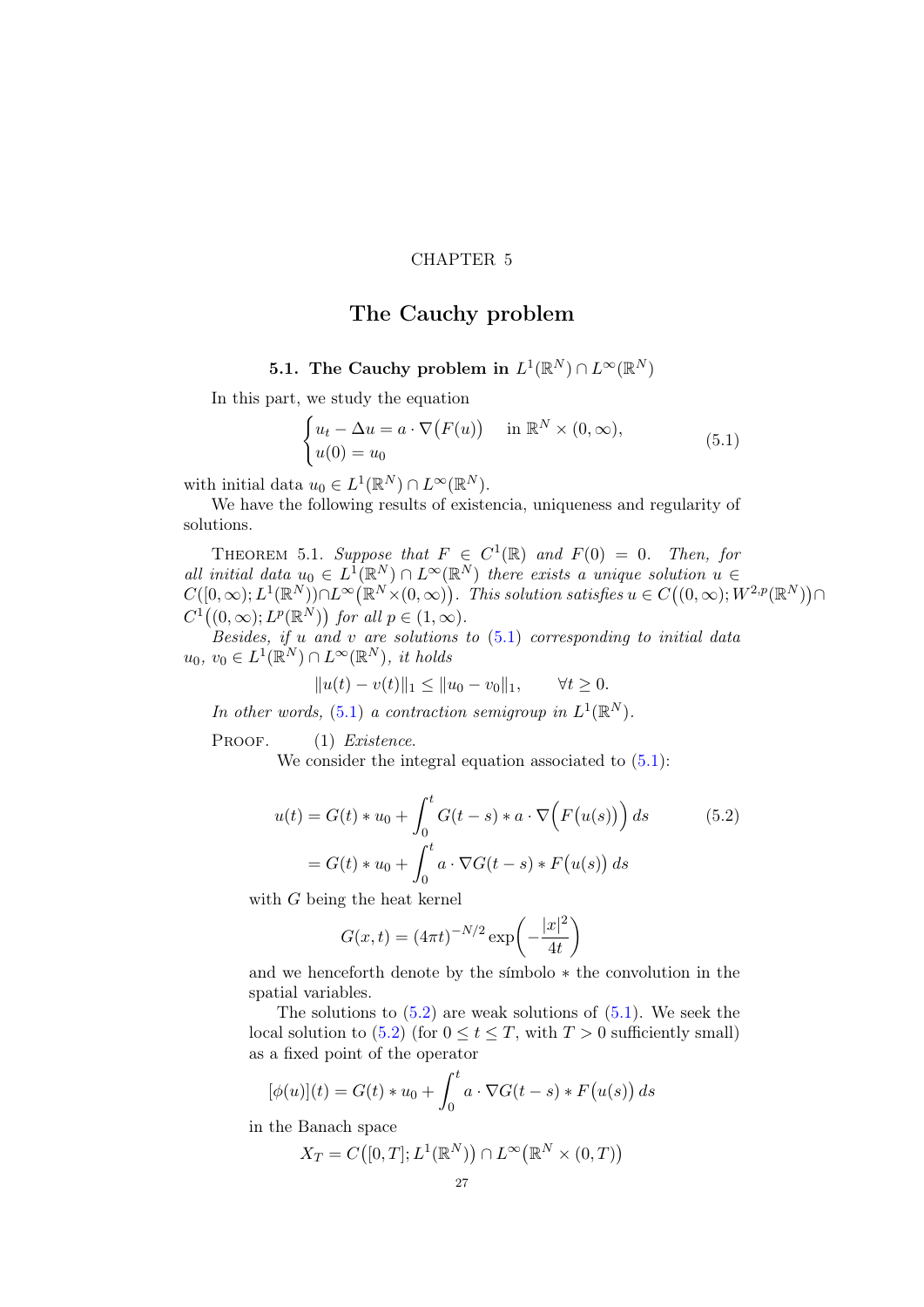with  $T > 0$  sufficiently small that we will choose later. We will apply the Banach fixed point theorem. It will be enough to prove that  $\phi$  is a strict contraction in  $B_R$ , the ball of radius R in  $X_T$ :

$$
B_R = \{ u \in X_T : \sup_{t \in [0,T]} \{ ||u(t)||_1 + ||u(t)||_{\infty} \} < R \}
$$

with a radius R that we will choose later. Let  $M = \max{\{\Vert u_0\Vert_1, \Vert u_0\Vert_\infty\}}$ . Let  $r = 1, \infty$  and let us estimate the norm  $L^{\infty}(0,T; L^r(\mathbb{R}^N))$  of  $\phi(u)$ for  $u \in X_T$ . Thanks to the Young inequality it holds

$$
\|[\phi(u)](t)\|_{r} \leq \|G(t)\|_{1}\|u_{0}\|_{r} + \int_{0}^{t} \|a \cdot \nabla G(t-s)\|_{1} \|F(u(s))\|_{r} ds.
$$

By means of an explicit computation it can be seen that

$$
||G(t)||_1 = 1, \forall t > 0
$$
  

$$
||\nabla G(t)||_1 \le Ct^{-1/2}, \forall t > 0.
$$

therefore

$$
\|[\phi(u)](t)\|_{r} \leq M + C|a| \int_0^T (t-s)^{-1/2} \|F(u(s))\|_{r} ds.
$$

On the other hand

$$
||F(u(t))||_r \le m(R)||u(t)||_r, \qquad \forall t \in [0, T]
$$

con

$$
m(R) = \max_{z \in [0,R]} \left| \frac{F(z)}{z} \right|
$$

y

$$
||u(t)||_r < R, \qquad \forall t \in [0, T]
$$

for  $r = 1, \infty$ , for all  $u \in B_R$ . Thus

$$
\|[\phi(u)](t)\|_{r} \le M + C|a|m(R)R \int_{0}^{t} (t-s)^{-1/2} ds
$$
  
= M + 2C|a|m(R)Rt<sup>1/2</sup>  

$$
\le M + 2C|a|m(R)RT^{1/2}, \qquad \forall t \in [0, T]
$$

for  $r = 1, \infty$ .

If  $R, T > 0$  are such that

<span id="page-31-0"></span>
$$
M + 2C|a|m(R)RT^{1/2} < R/2\tag{5.3}
$$

we will have guaranteed that  $\phi(B_R) \subset B_R$ . For  $(5.3)$  to be fulfilled, we choose R such that

$$
R \ge 4M\tag{5.4}
$$

and then  $T > 0$  sufficiently small as to have

<span id="page-31-1"></span>
$$
2C|a|m(R)RT^{1/2} < R/4. \tag{5.5}
$$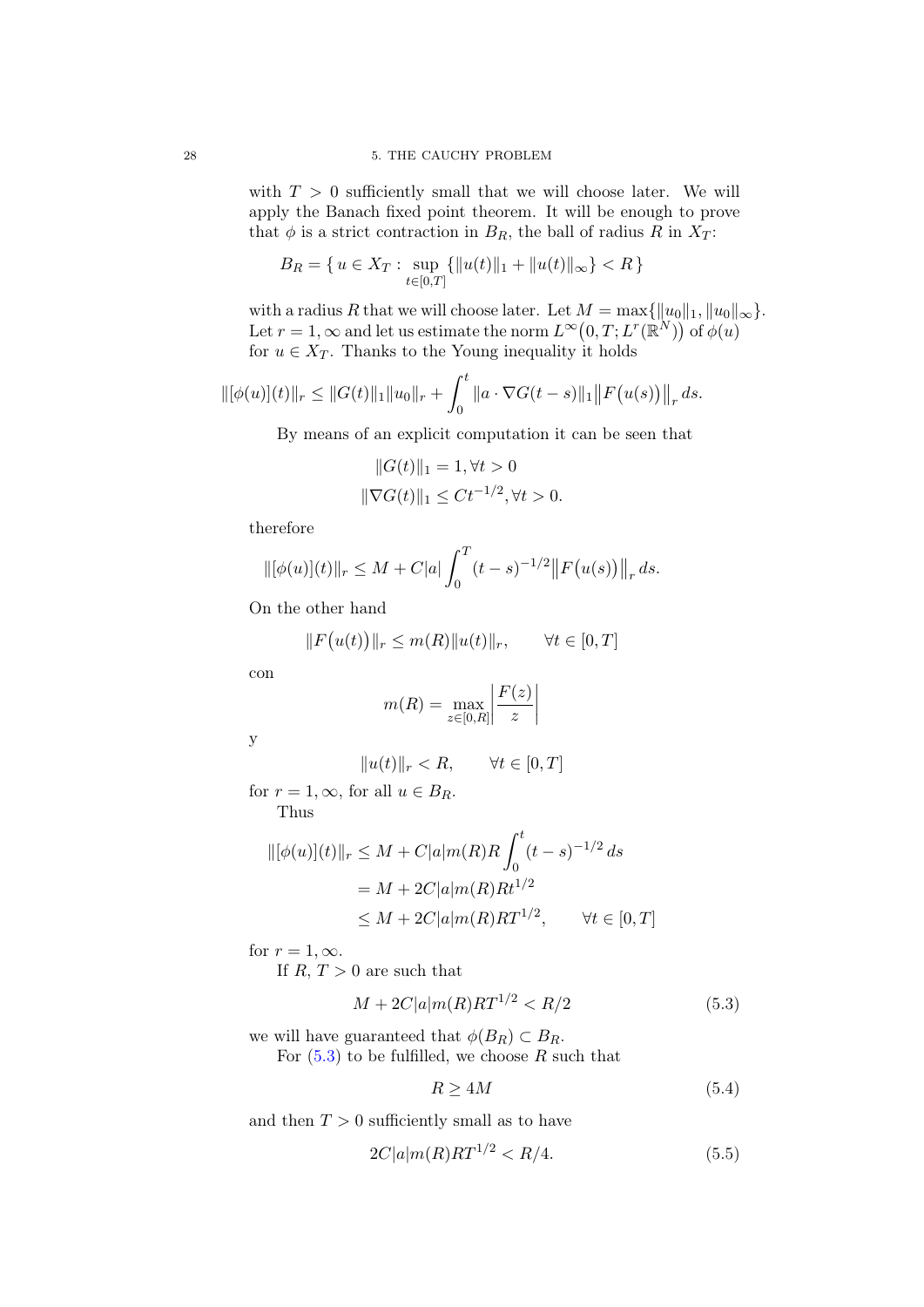We now estimate  $\phi(u) - \phi(v)$  in  $L^{\infty}(0,T; L^r(\mathbb{R}^N))$  for all  $u, v \in B_R$ . It holds

$$
\|[\phi(u)](t) - [\phi(v)](t)\|_{r} \le \int_0^t \|a \cdot \nabla G(t-s)\|_{1} \|F(u(s)) - F(v(s))\|_{r} ds
$$
  

$$
\le C|a| \int_0^t (t-s)^{-1/2} \|F(u(s)) - F(v(s))\|_{r} ds
$$

Set

$$
L(R)=\max_{z\in[0,R]}|F'(z)|.
$$

Then

$$
\|[\phi(u)](t) - [\phi(v)](t)\|_{r} \le C|a|L(R)\int_{0}^{t} (t-s)^{-1/2} \|u(s) - v(s)\|_{r} ds
$$
  
\n
$$
\le 2C|a|L(R)T^{1/2}\|u - v\|_{L^{\infty}(0,T;L^{r}(\mathbb{R}^{N}))},
$$
  
\n
$$
\forall t \in [0, T] \ \forall u, v \in B_{\mathbb{R}}
$$

 $\forall t \in [0, T], \forall u, v \in B_R.$ 

To guarantee that  $\phi$  is a strict contraction in  $B_R$  it will be enough to choose  $T$  sufficiently small as to, in addition to  $(5.5)$ ,

$$
2C|a|L(R)T^{1/2} < 1
$$

holds as well. In this way we deduce that  $\phi$  admits a unique fixed point in  $B_R$ , which ensures the existence of a local solution of the integral equation [\(5.2\)](#page-30-3) for  $t \in [0, T]$ . This solution satisfies [\(5.1\)](#page-30-2) for  $t \in [0, T]$ .

By means of classical extension methods (see for instance [[CH90](#page-80-13)]), we deduce the existence of a maximal solution  $u \in C([0,T_m); L^1(\mathbb{R}^N)) \cap$  $L^{\infty}(\mathbb{R}^N\times(0,T_m))$  where  $T_m>0$  is the maximal time of existence that satisfies the following alternative:

 $T_m = \infty$ 

or

Si 
$$
T_m < \infty
$$
,  $\limsup_{t \to T_m^-} {\|u(t)\|_1 + \|u(t)\|_\infty} = \infty$ .

In order to ensure that the solution is global, that is to say that  $u \in C([0,\infty); L^1(\mathbb{R}^N)) \cap L^{\infty}(\mathbb{R}^N \times (0,\infty)),$  it is enough to prove a priori estimate for the solution, meaning

$$
\sup_{t \in [0,T]} \{ ||u(t)||_1 + ||u(t)||_{\infty} \} < \infty.
$$

As mentioned in what precedes, the solution to [\(5.2\)](#page-30-3) is a solution of the differential equation  $(5.1)$  in  $\mathbb{R}^N \times [0, T_m)$ . Classical results on the regularity for the linear heat equation and a boot-strap argument allows for showing that the constructed solution satisfies the following regularity:

<span id="page-32-0"></span>
$$
u \in C((0, T_m); W^{2, p}(\mathbb{R}^N)) \cap C^1((0, T_m); L^p(\mathbb{R}^N)).
$$
 (5.6)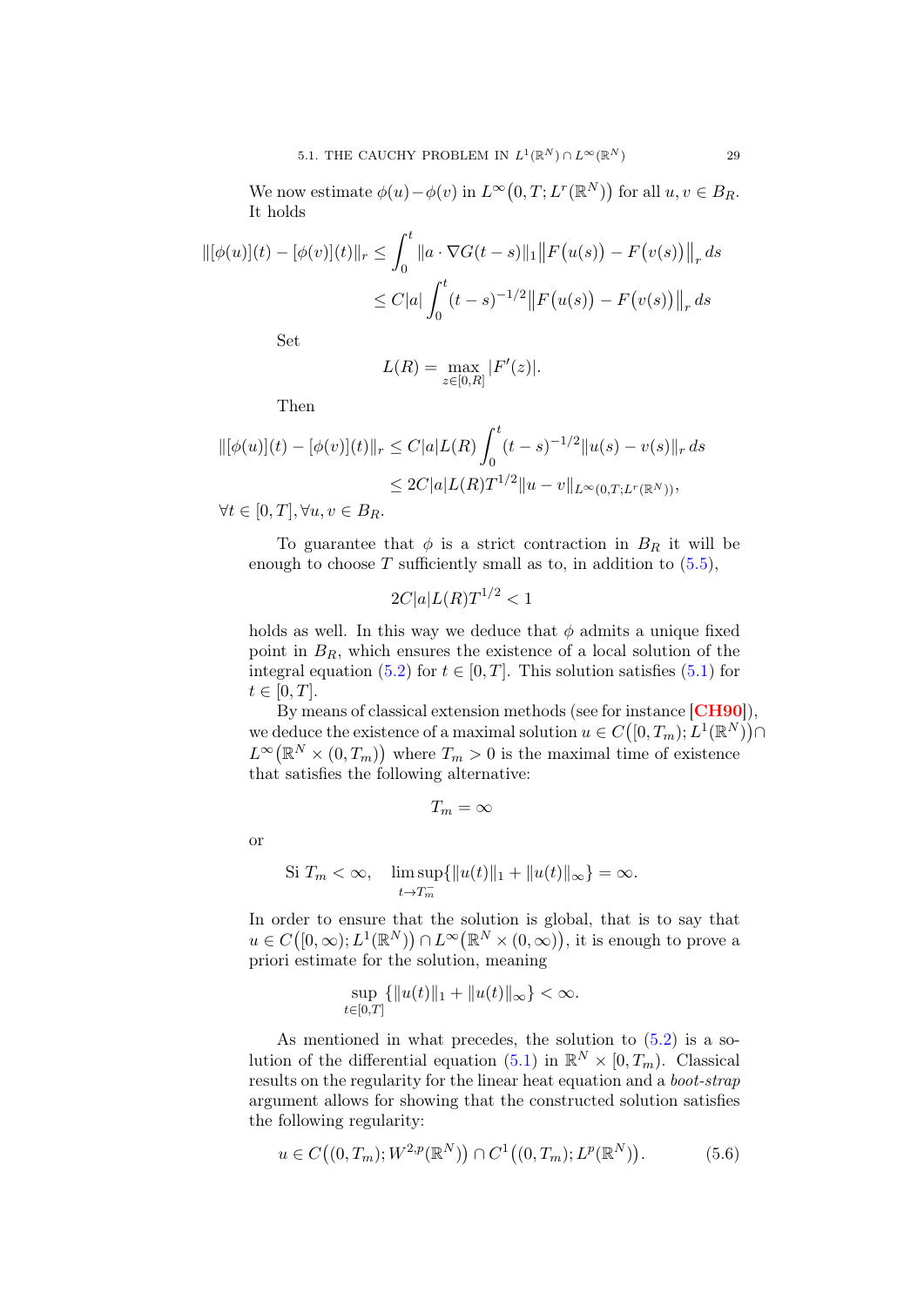Multiplying formally the equation [\(5.1\)](#page-30-2) by

$$
sgn(u) = \begin{cases} 1 & u > 0 \\ 0 & u = 0 \\ -1 & u < 0 \end{cases}
$$

and integrating in  $\mathbb{R}^N$  we obtain

$$
\frac{d}{dt} \int |u(x,t)| dx - \int \Delta u(x,t) \operatorname{sgn}(u(x,t)) dx
$$

$$
= \int a \cdot \nabla (F(u(x,t)) \operatorname{sgn}(u(x,t)) dx
$$

$$
= \int a \cdot \nabla (H(u(x,t))) dx
$$

with

$$
H(z) = \int_0^z F'(s) \text{sgn}(s) \, \text{d}s.
$$

Integrating by parts we deduce that

$$
\int a \cdot \nabla \big( H(u) \big) \, dx = 0
$$

and the Kato inequality ensures that

$$
-\int \Delta u \operatorname{sgn}(u) dx \ge 0
$$
  

$$
\frac{d}{dx} \int |u(x,t)| dx < 0
$$

so

$$
\frac{d}{dt} \int |u(x,t)| \, dx \le 0
$$

and therefore

<span id="page-33-0"></span>
$$
||u(t)||_1 \le ||u_0||_1, \qquad \forall t \in [0, T_m). \tag{5.7}
$$

To justify the formal calculation that we have just carried out, we define Lipschitz regularization of  $sgn(u)$ :

$$
\theta_{\epsilon}(u) = \begin{cases} \frac{u}{\epsilon} & |u| < \epsilon \\ \text{sgn(u)} & \epsilon \leq |u| \leq \frac{1}{\epsilon} \\ u - \left(\frac{1}{\epsilon} - 1\right) & |u| \geq \frac{1}{\epsilon}. \end{cases}
$$

As  $u \in L^1(\mathbb{R}^N) \cap L^\infty(\mathbb{R}^N)$  it can be seen that  $\theta_\epsilon(u) \in L^1(\mathbb{R}^N) \cap$  $L^{\infty}(\mathbb{R}^{N})$  For all  $\epsilon > 0$  and on the other hand

$$
\theta_{\epsilon}(u) \rightarrow \text{sgn}(u) a.e. x \in \mathbb{R}^{N}, \forall t \in [0, T_{m}).
$$

Multiplying the equation [\(5.1\)](#page-30-2) by  $\theta_{\epsilon}(u)$  and Integrating in  $\mathbb{R}^N$ we now obtain in a rigorous way that

$$
\int a \cdot \nabla (F(u)) \theta_{\epsilon}(u) dx = 0
$$

$$
\int \Delta u \theta_{\epsilon}(u) dx \ge 0
$$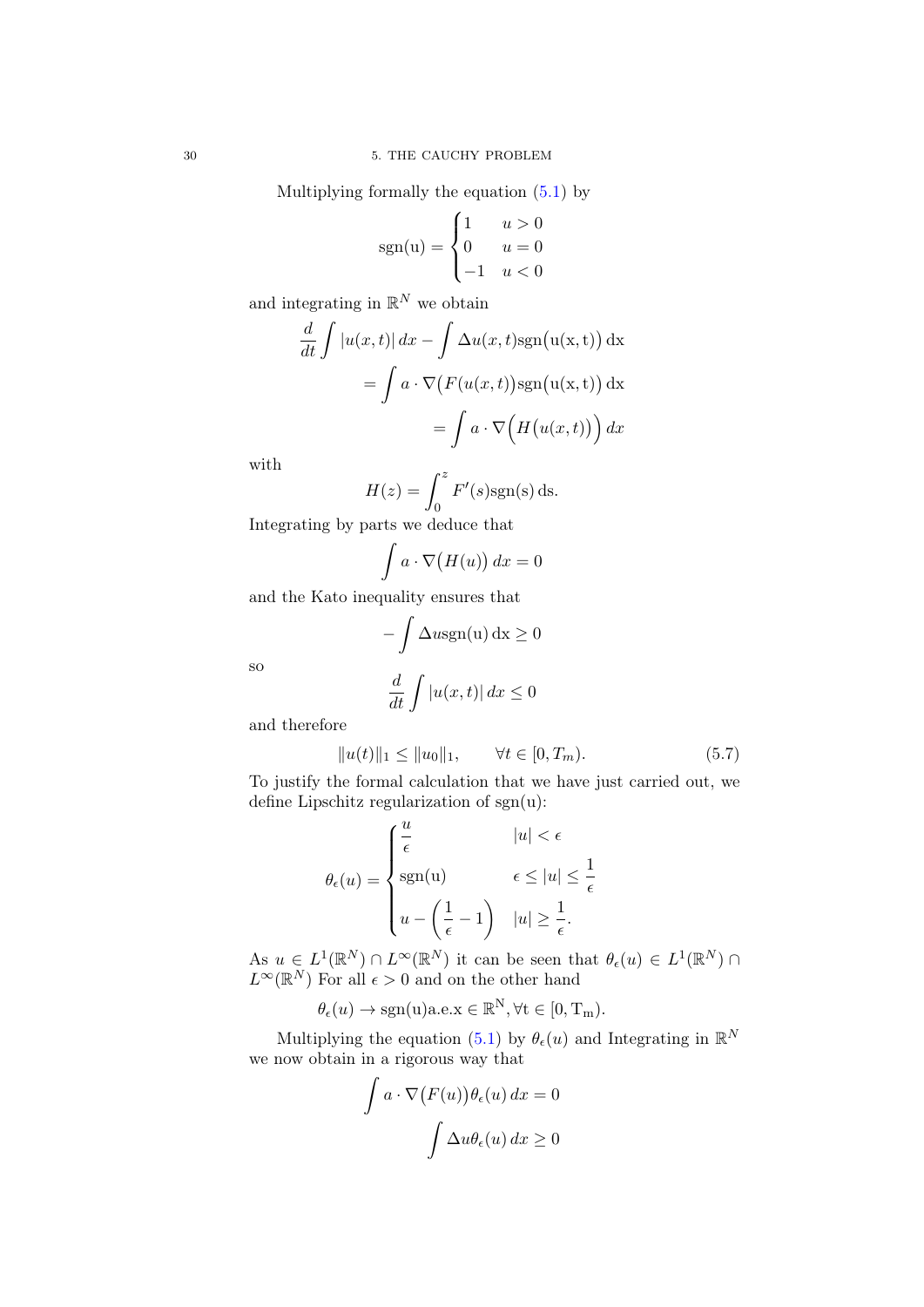for all  $\epsilon > 0$  and integrating in [0, t] with respect to time, we obtain

$$
\int_0^t \int u_t(x,s)\theta_\epsilon(u(x,s)) dx ds = \int_0^t \left(\frac{d}{dt} \int \gamma_\epsilon(u(x,s)) dx\right) ds
$$
  
= 
$$
\int \gamma_\epsilon(u(x,t)) dx - \int \gamma_\epsilon(u_0(x)) dx \le 0
$$

where

$$
\gamma_{\epsilon}(z) = \int_0^z \theta_{\epsilon}(s) \, ds.
$$

Thus

$$
\int \gamma_{\epsilon}(u(x,t)) dx \leq \int \gamma_{\epsilon}(u_0(x)) dx.
$$

Passing to the limit in this inequality when  $\epsilon \to 0$ , by the Lebesgue dominated convergence Theorem we obtain [\(5.7\)](#page-33-0).

To estimate the  $L^{\infty}$  norm of the solution we define  $\mu = ||u_0||_{\infty}$ . We multiply the equation  $(5.1)$  by sgn $[(u - \mu)^+]$  where

$$
z^+ = \begin{cases} z & z \ge 0 \\ 0 & z \le 0 \end{cases}
$$

Integrating in  $\mathbb{R}^N$  and by arguments analogous to those used in what precedes, we deduce that

$$
\frac{d}{dt}\int (u(x,t)-\mu)^{+} dx \leq 0.
$$

As  $(u_0 - \mu)^+ = 0$  we obtain that

$$
u(x,t) \leq \mu, p.c.t. x \in \mathbb{R}^N, \forall t \in [0, T_m).
$$

Multiplying the equation by sgn[ $(u + \mu)^{-}$ ] with  $z^{-} = -(-z)^{+}$ , we obtain

$$
u(x,t) \ge -\mu, p.c.t. x \in \mathbb{R}^N, \forall t \in [0, T_m).
$$

we obtain

<span id="page-34-0"></span>
$$
||u(t)||_{\infty} \le \mu, \qquad \forall t \in [0, T_m). \tag{5.8}
$$

From [\(5.7\)](#page-33-0) and [\(5.8\)](#page-34-0) we deduce that  $T_m = \infty$ , which concludes the proof of the existence of a global solution. From [\(5.6\)](#page-32-0) we obtain the regularity of the solution stated in the Theorem.

(2) Uniqueness.

The uniqueness is a n immediate consequence of the following  $L<sup>1</sup>$  contraction property enjoyed by the semigroup generated by the system  $(5.1)$ :

$$
||u(t) - v(t)||_1 \le ||u_0 - v_0||_1, \qquad \forall t > 0
$$
\n(5.9)

for all solutions to [\(5.1\)](#page-30-2) with initial data  $u_0, v_0 \in L^1(\mathbb{R}^N) \cap L^\infty(\mathbb{R}^N)$ .

To prove this property, simply multiply by  $sgn(u - v)$  the equation satisfied by  $u - v$  and integrate in  $\mathbb{R}^N$ . we obtain

$$
\frac{d}{dt}||(u-v)(t)||_1 \le 0.
$$
\n(5.10)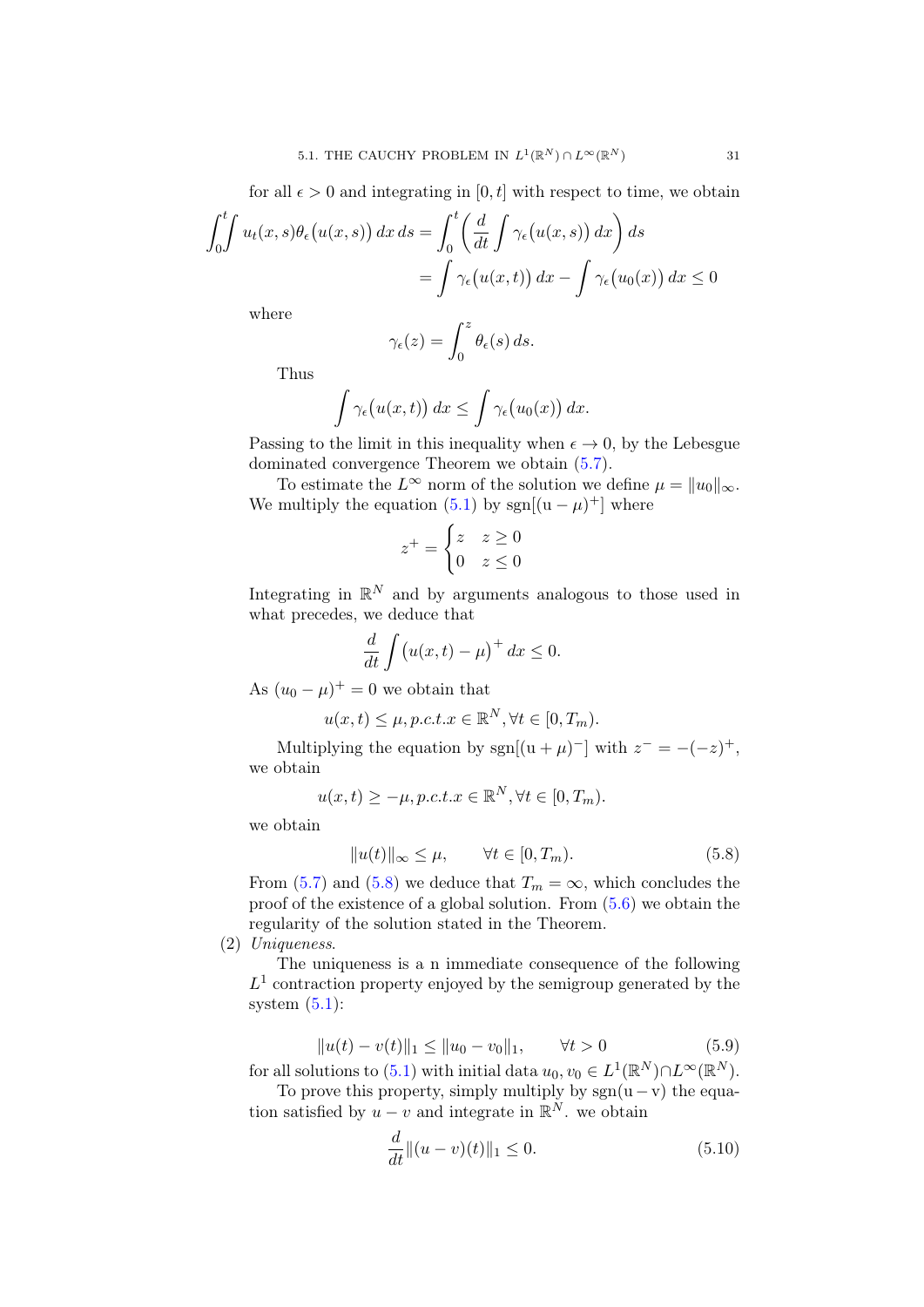Again, to justify this calculation we multiply the equation by a regularization  $\theta_{\epsilon}(u - v)$  and we pass to the limit as  $\epsilon \to 0$ .

 $\Box$ 

## 5.2. Decay in  $L^p(\mathbb{R}^N)$

<span id="page-35-0"></span>In this part we will obtain  $L^p$  estimates for the solutions to  $(5.1)$ . We will show decay results s analogous to those obtained in Chapter I for the linear heat equation. The following result holds.

THEOREM 5.2. For all  $p \in [1,\infty]$  there exists a positive constant  $C =$  $C(p, N) > 0$  such that

<span id="page-35-1"></span>
$$
||u(t)||_{p} \le C||u_0||_1 t^{-\frac{N}{2}\left(1-\frac{1}{p}\right)}, \qquad \forall t > 0 \tag{5.11}
$$

for all solution to (5.1) with initial data  $u_0 \in L^1(\mathbb{R}^N) \cap L^\infty(\mathbb{R}^N)$ .

- OBSERVATION 5.3. (1) The estimate  $(5.11)$  analogous to the one we obtain for solutions to the linear heat equation. This estimate implies that  $t^{\frac{N}{2}(1-\frac{1}{p})}u(t) \in L^{\infty}(0,\infty;L^{p}(\mathbb{R}^{N}))$ . Therefore, its behavior in  $L^p(\mathbb{R}^N)$  should be considered when  $t \to +\infty$ .
- (2) The estimates will be demonstrated by means of the multiplier method. We multiply the equation by  $|u|^{r-1}u$  for any  $r > 1$ . Integrating on  $\mathbb{R}^N$ , we see that the convective term vanishes. That is why we obtain the same estimates that for the heat equation linear. An iterative argument allows obtaining the results for  $p = \infty$ . In this case  $(5.11)$  means

$$
||u(t)||_{\infty} \le C||u_0||_1 t^{-N/2}, \quad \forall t > 0.
$$

(3) These estimates are very useful when extending the results of existence and uniqueness of solutions to  $(5.1)$  to initial data  $u_0 \in$  $L^1(\mathbb{R}^N)$ .

PROOF OF THEOREM 2. The case  $p = 1$  is an immediate consequence of (7), which provides the estimate

$$
||u(t)||_1 \le ||u_0||_1, \qquad \forall t \ge 0.
$$
\n(5.12)

In the case  $p \in (1,\infty)$ , we multiply the equation  $(5.1)$  by  $|u|^{p-2}u$  and integrate in  $\mathbb{R}^N$ . We obtain

$$
\frac{1}{p}\frac{d}{dt}\int |u(x,t)|^p dx + (p-1)\int |\nabla u(x,t)|^2 |u(x,t)|^{p-2} dx
$$

$$
= \int a \cdot \nabla \Big( F(u(x,t)) \Big) |u(x,t)|^{p-2} u(x,t) dx
$$

$$
= \int a \cdot \nabla \Big( H_p(u(x,t)) \Big) dx
$$

with

$$
H_p(z) = \int_0^z F'(s) |s|^{p-2} s \, ds
$$

By the arguments of the proof of Theorem 1 we obtain

$$
\int a \cdot \nabla \Big( H_p(u(x,t)) \Big) \, dx = 0
$$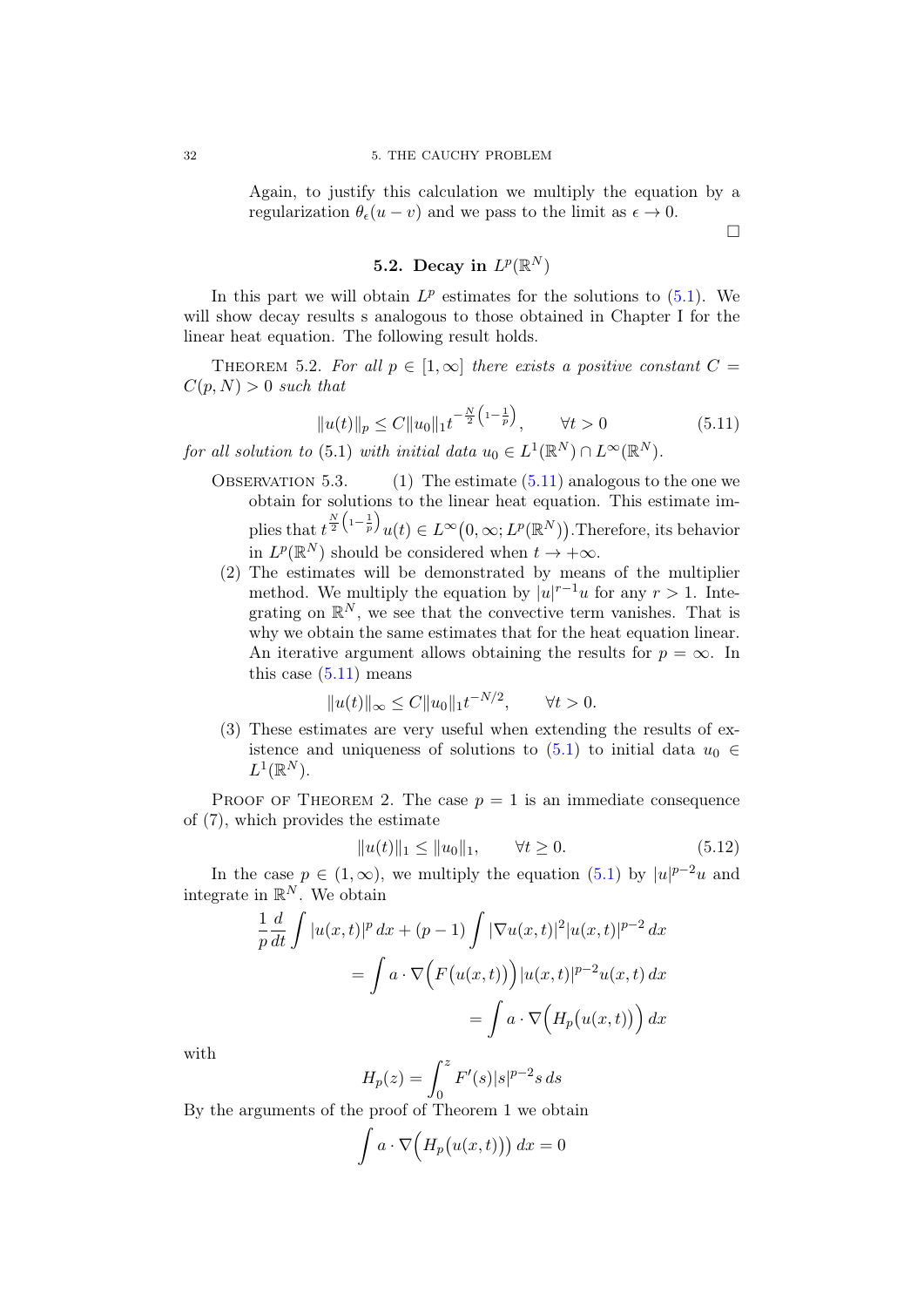and therefore

<span id="page-36-1"></span>
$$
\frac{1}{p}\frac{d}{dt}\int |u(x,t)|^p\,dx + \frac{4(p-1)}{p^2}\int |\nabla(|u(x,t)|^{p/2})|^2\,dx = 0\tag{5.13}
$$

We need the following interpolation lemma.

LEMMA 5.4. For all  $p \in (1,\infty)$  there exists a constant  $C = C(p, N) > 0$ such that

<span id="page-36-0"></span>
$$
||v||_p^{\frac{(N(p-1)+2)p}{N(p-1)}} \le C||v||_1^{\frac{2p}{N(p-1)}} ||\nabla(|v|^{p/2})||_2^2
$$
\n(5.14)

For all  $v \in W^{2,p}(\mathbb{R}^N) \cap L^1(\mathbb{R}^N)$ .

OBSERVATION 5.5. Note that since  $v \in W^{2,p}(\mathbb{R}^N)$ , entonces  $\Delta v \in L^p(\mathbb{R}^N)$ . therefore the integral

$$
\int \Delta v |v|^{p-2}v\,dx
$$

is well defined. By Green's formula it is observed that it coincides with  $\int |\nabla (|v|^{p/2})|^2 dx$ , from where we deduce that  $\nabla (|v|^{p/2}) \in L^2(\mathbb{R}^N)$ . All the terms in  $(5.14)$  are thence well defined.

PROOF OF LEMMA 1. We will just describe the main steps of the proof. For more details, see [[EZ91a](#page-81-0)]. Let us consider solely the case  $N \geq 3$ . By the Sobolev inequality (cf. H. Brezis [[BCL99](#page-80-0)], Th. IX.9) we know that there exists a constant  $C_N > 0$  (which depends only on the dimension N) such that

$$
||v||_{2N/(N-2)} \leq C_N ||\nabla v||_2, \forall v \in H^1(\mathbb{R}^N).
$$

therefore

$$
||v||_{Np/(N-2)}^{p/2} = |||v|^{p/2}||_{2N/(N-2)} \leq C_N ||\nabla (|v|^{p/2})||_2.
$$

So, to obtain [\(5.14\)](#page-36-0), it will suffice to prove

$$
\|v\|_p^{\frac{(N(p-1+2)p}{N(p-1)}}\leq C\|v\|_1^{\frac{2p}{N(p-1)}}\|v\|_{Np/(N-2)}^p
$$

This is an immediate consequence of the classical interpolation inequalities in  $L^p$  (see, for instance, H. Brezis [**[BCL99](#page-80-0)**], Ch. IV).

End of proof of Theorem 2: Combining  $(5.13)$  and  $(5.14)$  we obtain

<span id="page-36-2"></span>
$$
\frac{d}{dt}(\|u(t)\|_p^p) + \frac{4(p-1)}{Cp} \frac{\|u(t)\|_p^{\frac{(N(p-1)+2)p}{N(p-1)}}}{\|u(t)\|_1^{2p/N(p-1)}} \le 0.
$$
\n(5.15)

Combining  $(5.12)$  and  $(5.15)$  we obtain

<span id="page-36-3"></span>
$$
\frac{d}{dt}(\|u(t)\|_p^p) + \frac{4(p-1)}{Cp}\|u_0\|_1^{-2p/N(p-1)}\|u(t)\|_p^{\left(N(p-1)+p/N(p-1)\right)} \le 0. \quad (5.16)
$$

It can easily be shown that the solutions  $\varphi \geq 0$  of the differential inequality

<span id="page-36-4"></span>
$$
\varphi'(t) + \alpha (\varphi(t))^\beta \le 0, \qquad \forall t > 0 \tag{5.17}
$$

with  $\alpha > 0$ ,  $\beta > 1$  satisfy

$$
\varphi(t) \le \left(\alpha(\beta - 1)t + \varphi^{1-\beta}(0)\right)^{-\frac{1}{\beta - 1}}, \qquad \forall t > 0
$$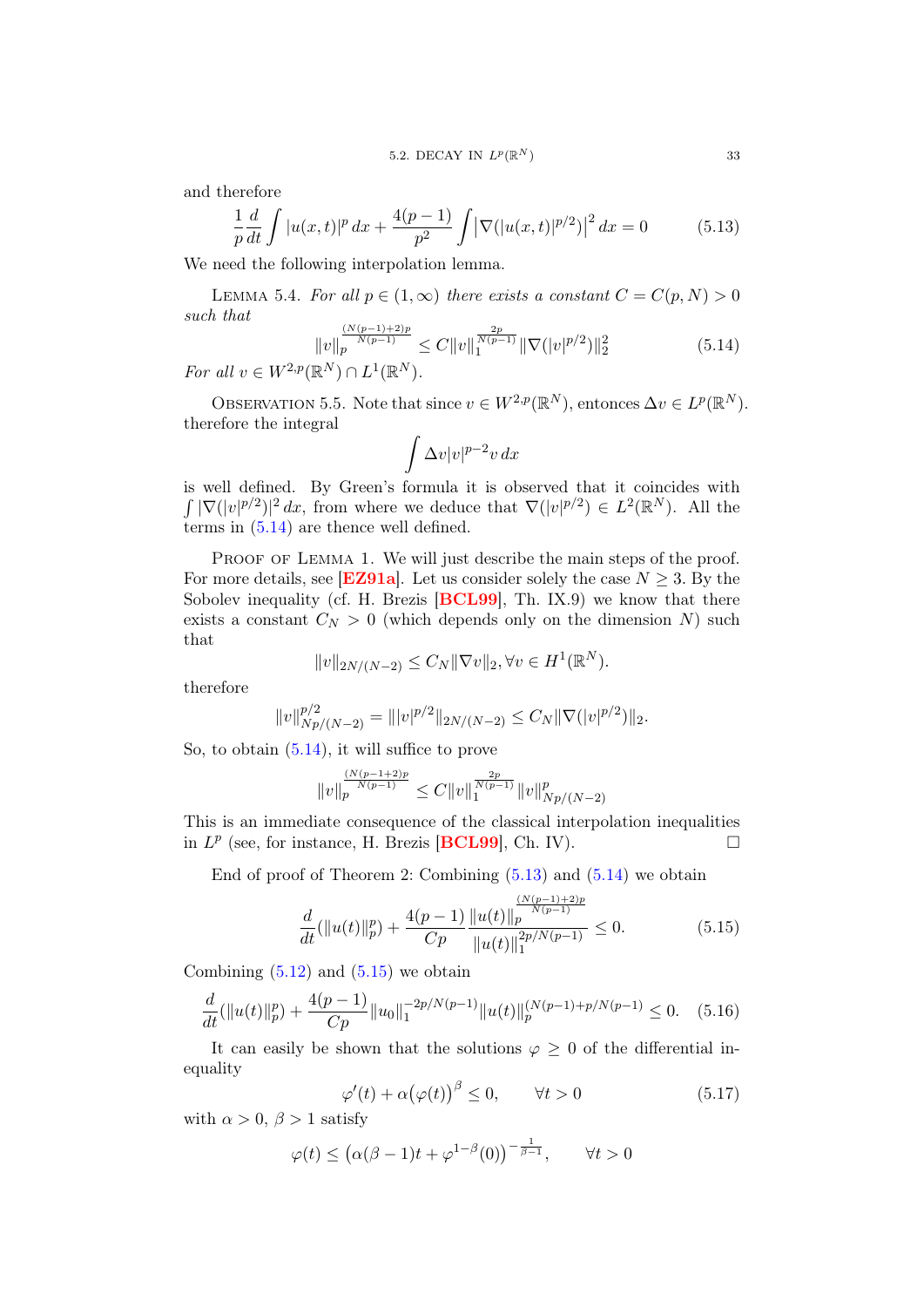and therefore, in particular,

$$
\varphi(t) \le \left(\alpha(\beta - 1)t\right)^{\frac{1}{\beta - 1}}, \qquad \forall t > 0. \tag{5.18}
$$

From  $(5.16)$ – $(5.17)$  we deduce que

$$
||u(t)||_p^p \le \left[\frac{8||u_0||_1^{-2p/N(p-1)}}{NCp}t\right]^{-\frac{N}{2}(p-1)}
$$

and therefore

$$
||u(t)||_p \leq ||u_0||_1 \left(\frac{8}{N C p}\right)^{-\frac{N}{2}\left(1-\frac{1}{p}\right)} t^{-\frac{N}{2}\left(1-\frac{1}{p}\right)}.
$$

This concludes the proof of  $(5.11)$  for  $p \in [1, \infty)$ .

Note that the constant

$$
C_p = \left(\frac{8}{NCp}\right)^{-\frac{N}{2}\left(1-\frac{1}{p}\right)}
$$

from the estimate [\(5.11\)](#page-35-1) does not remain bounded when  $p \to \infty$ . It is for this reason that in the case  $p = \infty$  the estimate [\(5.11\)](#page-35-1) is not obtained by passing to the limit when  $p \to \infty$ . It is necessary to obtain  $L^q - L^p$  estimates and use an iterative argument.

The interpolation inequality [\(5.14\)](#page-36-0) for  $p = 2$  imples

<span id="page-37-0"></span>
$$
||v||_2^{2(N+2)/N} \le C||v||_1^{4/N} ||\nabla v||_2^2
$$
\n(5.19)

for all  $v \in H^2(\mathbb{R}^N) \cap L^1(\mathbb{R}^N)$ . By density, this inequality extends to all  $v \in H^1(\mathbb{R}^N) \cap L^1(\mathbb{R}^N).$ 

Combining  $(5.13)$  and  $(5.19)$  with  $p = 2q$  for  $q > 1$  we obtain

<span id="page-37-1"></span>
$$
\frac{d}{dt}(\|u(t)\|_{2q}^{2q}) + \frac{2(2q-1)}{Cq} \frac{\|u(t)\|_{2q}^{2q(N+2)/N}}{\|u(t)\|_{q}^{4q/N}} \le 0.
$$
\n(5.20)

On the other hand, multiplying the equation [\(5.1\)](#page-30-0) por  $|u|^{q-2}u$  we easily obtain that

$$
\frac{d}{dt} \int |u(x,t)|^q \, dx \le 0.
$$

and therefore

<span id="page-37-2"></span>
$$
||u(t)||_{q} \le ||u_0||_{q}, \qquad \forall t > 0 \tag{5.21}
$$

for all  $q \in [1, \infty]$ .

Combining  $(5.20)$ – $(5.21)$  it follows that

$$
\frac{d}{dt}(\|u(t)\|_{2q}^{2q}) + \frac{2(2q-1)}{Cq\|u_0\|_q^{4q/N}}\|u(t)\|_{2q}^{2q(N+2)/N} \le 0.
$$
\n(5.22)

Applying estimate (18) which is satisfied by solutions to (17), it follows that

$$
||u(t)||_{2q}^{2q} \le \left[\frac{4(2q-1)}{NCq||u_0||_q^{4q/N}}t\right]^{-N/2}
$$

and thus

$$
||u(t)||_{2q} \le \left(\frac{NCq}{4(2q-1)}\right)^{N/4q} ||u_0||_q t^{-N/4q}, \qquad \forall t > 0.
$$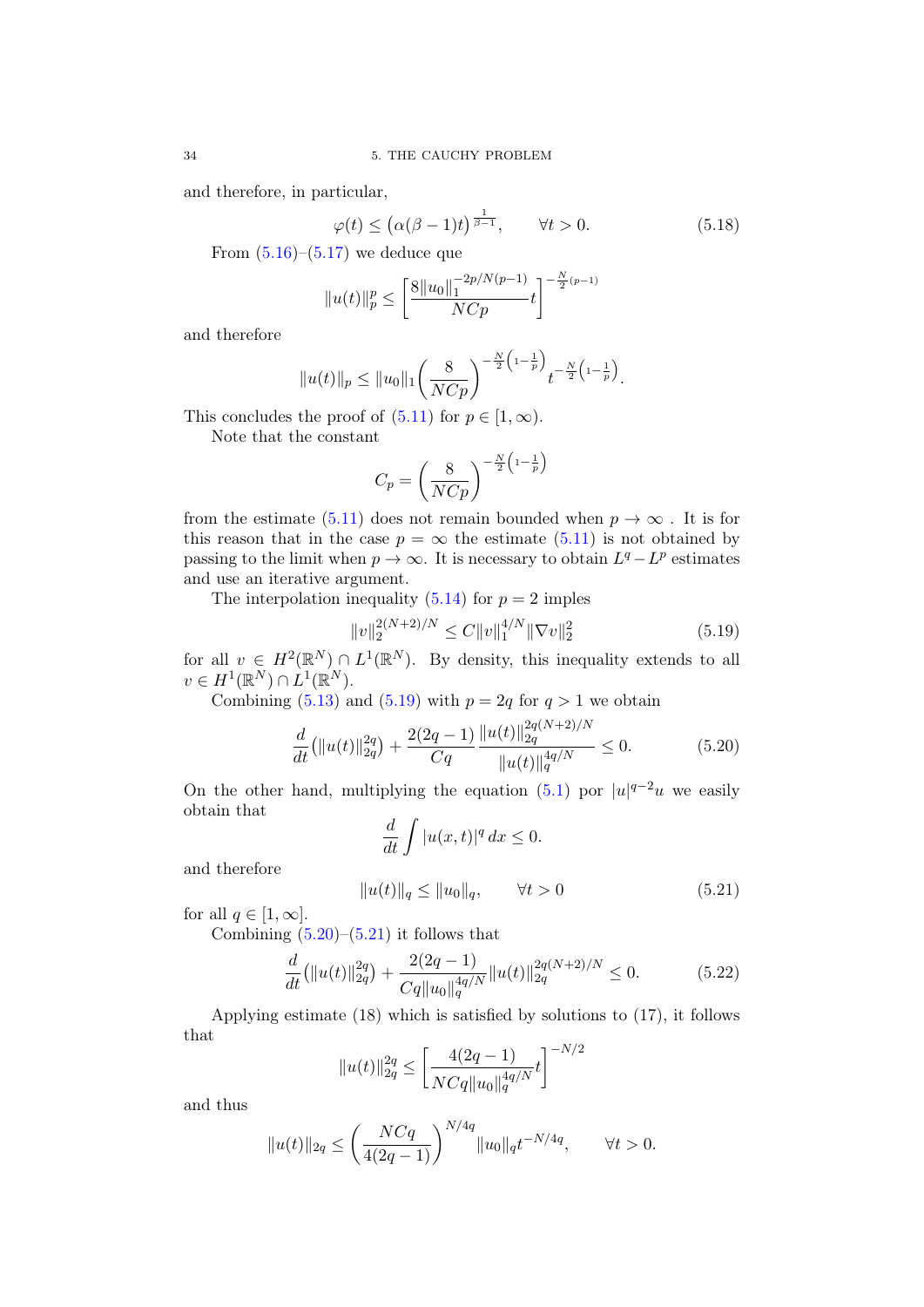As  $q/(2q-1) \leq 1$  we deduce that

<span id="page-38-0"></span>
$$
||u(t)||_{2q} \le \left(\frac{NC}{4}\right)^{N/4q} ||u_0||_q t^{-N/4q}, \qquad \forall t > 0.
$$
 (5.23)

As the equation  $(5.1)$  is invariant with respect to translations in t, from [\(5.23\)](#page-38-0) we deduce that

$$
||u(t+s)||_{2q} \le \left(\frac{NC}{4}\right)^{N/4q} ||u(t)||_{q} s^{-N/4q}, \qquad \forall s, t > 0.
$$

Given  $\tau > 0$ , choosing  $s = \tau 2^{-(n+1)}$  and  $q = 2^n$  we obtain

$$
||u(t+\tau 2^{-(n+1)})||_{2^{n+1}} \leq \left(\frac{NC}{4\tau}\right)^{N2^{-(n+2)}} 2^{-N(n+1)2^{-(n+2)}} ||u(t)||_{2^n}.
$$

By iterating we obtain

$$
||u(\tau(2^{-1}+\ldots+2^{-n}))||_{2^{n+1}} \leq C_n||u_0||_1
$$

with

$$
C_n = \left(\frac{NC}{4\tau}\right)^{N\sum\limits_{j=0}^{n-1} 2^{-(j+2)}} (2^{-N/2})^{\sum\limits_{j=0}^{n-1} (j+1)2^{-(j+1)}}
$$

and since  $2^{-1} + \ldots + 2^{-n} \leq 1$ , por  $(5.21)$  it holds

$$
||u(\tau)||_{2^{n+1}} \le C_n ||u_0||_1.
$$
\n(5.24)

It can easily be shown that

$$
C_n \to 2^{-N} \left(\frac{NC}{4\tau}\right)^{N/2} when n \to \infty
$$

and therefore from (24) we deduce

$$
||u(\tau)||_{\infty} \le \left(\frac{NC}{4\tau}\right)^{N/2} 2^{-N} ||u_0||_1.
$$

This concludes the proof of (11) for  $p \in [1,\infty]$ .

OBSERVATION 5.6. Estimates of the type  $(5.11)$  were proven by M. Schonbeck  $[\text{Sch}80, \text{Sch}86]$  for less general non-linearities F and more regular initial data using the Fourier transform. The estimate  $(5.11)$  for  $p \in [1,\infty]$  was shown in **[[EZ91a](#page-81-0)]**. The proof of  $(5.11)$  in the case  $p = \infty$  is an adaptation of that done by L. Veron  $[**V**ér77]$  for abstract semilinear parabolic equations.

# 5.3. The Cauchy problem in  $L^1(\mathbb{R}^N)$

THEOREM 5.7. Let  $F \in C^1(\mathbb{R})$  be such that  $F(0) = 0$ . Then for all initial data  $u_0 \in L^1(\mathbb{R}^N)$  there exists a unique solution  $u \in C([0,\infty); L^1(\mathbb{R}^N))$  $L^{\infty}_{\text{loc}}(0,\infty;L^{\infty}(\mathbb{R}^N))$  to (5.1) such that

$$
u \in C\big((0,\infty); W^{2,p}(\mathbb{R}^N)\big) \cap C^1\big((0,\infty); L^p(\mathbb{R}^N)\big)
$$

for all  $p \in (1,\infty)$ .

The solution satisfies (5.11) for all  $p \in [1,\infty]$ .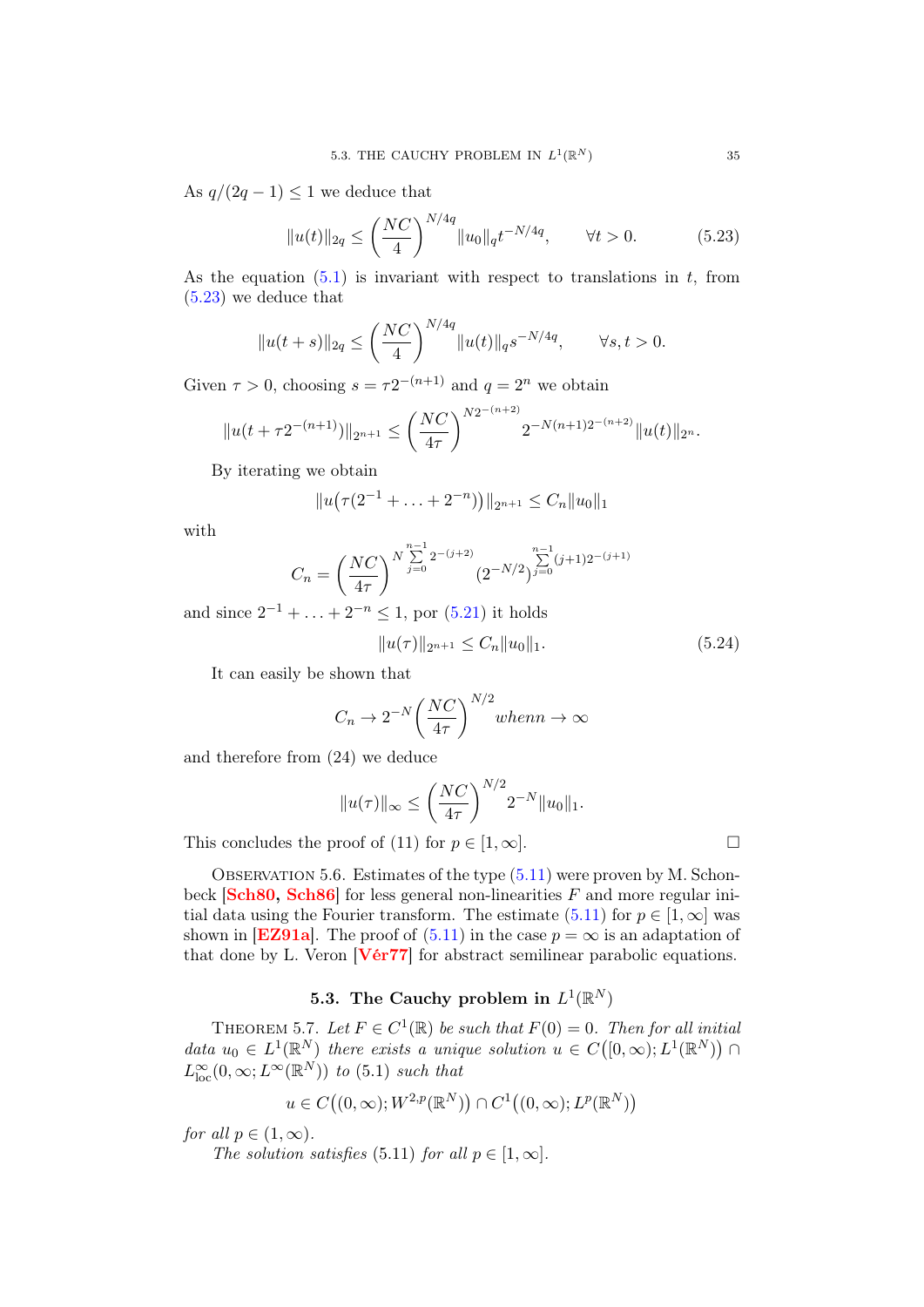Moreover, if u and v are solutions to (5.1) with initial data  $u_0, v_0 \in$  $L^1(\mathbb{R}^N)$  it holds

$$
||u(t) - v(t)||_1 \le ||u_0 - v_0||_1, \qquad \forall t \ge 0.
$$

If  $u_0 \geq v_0$  it holds

$$
v(x,t) \le u(x,t), \qquad \forall t > 0, p.c.t. x \in \mathbb{R}^N.
$$

PROOF. Let  $u_0 \in L^1(\mathbb{R}^N)$ . We construct an approximation  $\{u_{0,n}\}\subset$  $\mathcal{D}(\mathbb{R}^N)$  such that

$$
u_{0,n} \to u_0
$$
 in  $L^1(\mathbb{R}^N)$  when  $n \to \infty$ .

By Theorem 1 we know that for every  $n \in \mathbb{N}$  there exists a solution  $u_n \in$  $C([0,\infty);L^1(\mathbb{R}^N)) \cap L^\infty(\mathbb{R}^N \times (0,\infty))$  to  $(5.1)$  with initial data  $u_{0,n}$ . By the  $L^1(\mathbb{R}^N)$  contraction property [\(5.9\)](#page-34-0) it holds

$$
||u_n(t)-u_k(t)||_1\leq ||u_{0,n}-u_{0,k}||_1,\qquad \forall t>0, \forall n,k\in\mathbb{N}.
$$

As  $\{u_{0,n}\}\$ is a Cauchy sequence in  $L^1(\mathbb{R}^N)$ ,  $\{u_n\}$  is a Cauchy sequence in  $C([0,\infty); L^{1}(\mathbb{R}^{N}))$  and thus there exists  $u \in C([0,\infty); L^{1}(\mathbb{R}^{N}))$  such that

<span id="page-39-0"></span>
$$
u_n \to u \text{ in } L^{\infty}(0, \infty; L^1(\mathbb{R}^N)), when n \to \infty.
$$
 (5.25)

Obviously  $u(0) = u_0$ . We still need to prove that u satisfies the differen-tial equation [\(5.1\)](#page-30-0). As  $u_n$  satisfies it, we proceed in passing to the limit as  $n \to \infty$ . The linear terms do not manifest a difficulty. Nevertheless [\(5.25\)](#page-39-0) is not sufficient for passing to the limit in the nonlinear term  $a \cdot \nabla (F(u_n))$  (except in the case when F is globally Lipschitz, in which,  $F(u_n(t)) \to F(u(t))$ in  $L^1(\mathbb{R}^N)$  and  $a \cdot \nabla (F(u(t))) \to a \cdot \nabla (F(u(t)) \text{ en } \mathcal{D}'(\mathbb{R}^N) \text{ for all } t \geq 0)$ . With the goal of solving this diffculty, we observe that, thanks to the estimate  $(5.11)$ , for all  $t > 0$  it holds

<span id="page-39-1"></span>
$$
\{u_n(t)\}\text{ is bounded in } L^{\infty}(\mathbb{R}^N). \tag{5.26}
$$

As  $F$  is locally Lipschitz, Combining  $(5.25)$  and  $(5.26)$  we deduce that

$$
u(t) \in L^p(\mathbb{R}^N) \quad \text{for all } p \in [1, \infty)
$$
\n
$$
(5.27)
$$

$$
u_n(t) \to u(t)
$$
 en  $L^p(\mathbb{R}^N)$  when  $n \to \infty$ ,  $\forall p \in [1, \infty)$  (5.28)

$$
F(u_n(t)) \to F(u(t))
$$
 en  $L^p(\mathbb{R}^N)$  when  $n \to \infty$ ,  $\forall p \in [1, \infty)$  (5.29)

for all  $t > 0$ . This allows us firstly to pass to the limit in  $(5.11)$  and extend these estimates to the limit function  $u$  and secondly, pass to the limit in the equation  $(5.1)$  to the deduce that that the limit u is solution  $(5.1)$ .

Again, for classic regularity results for the linear heat equation and by means of boot-strap bootstrap argument. We deduce that

$$
u \in C\big((0,\infty); W^{2,p}(\mathbb{R}^N)\big) \cap C^1\big((0,\infty); L^p(\mathbb{R}^N)\big)
$$

for all  $p \in (1, \infty)$ .

The uniqueness of the solution is once again an immediate consequence of the  $L^1$  contraction property [\(5.9\)](#page-34-0) which can be shown as in Theorem 1.

We finish the proof of Theorem 3 by using the basic principle of solution comparison. Let  $u_0$  and  $v_0 \in L^1(\mathbb{R}^N)$  be such that  $u_0(x) \geq v_0(x)$ , a.e.  $x \in \mathbb{R}^N$ . Let u and v be the corresponding solutions to  $(5.1)$ .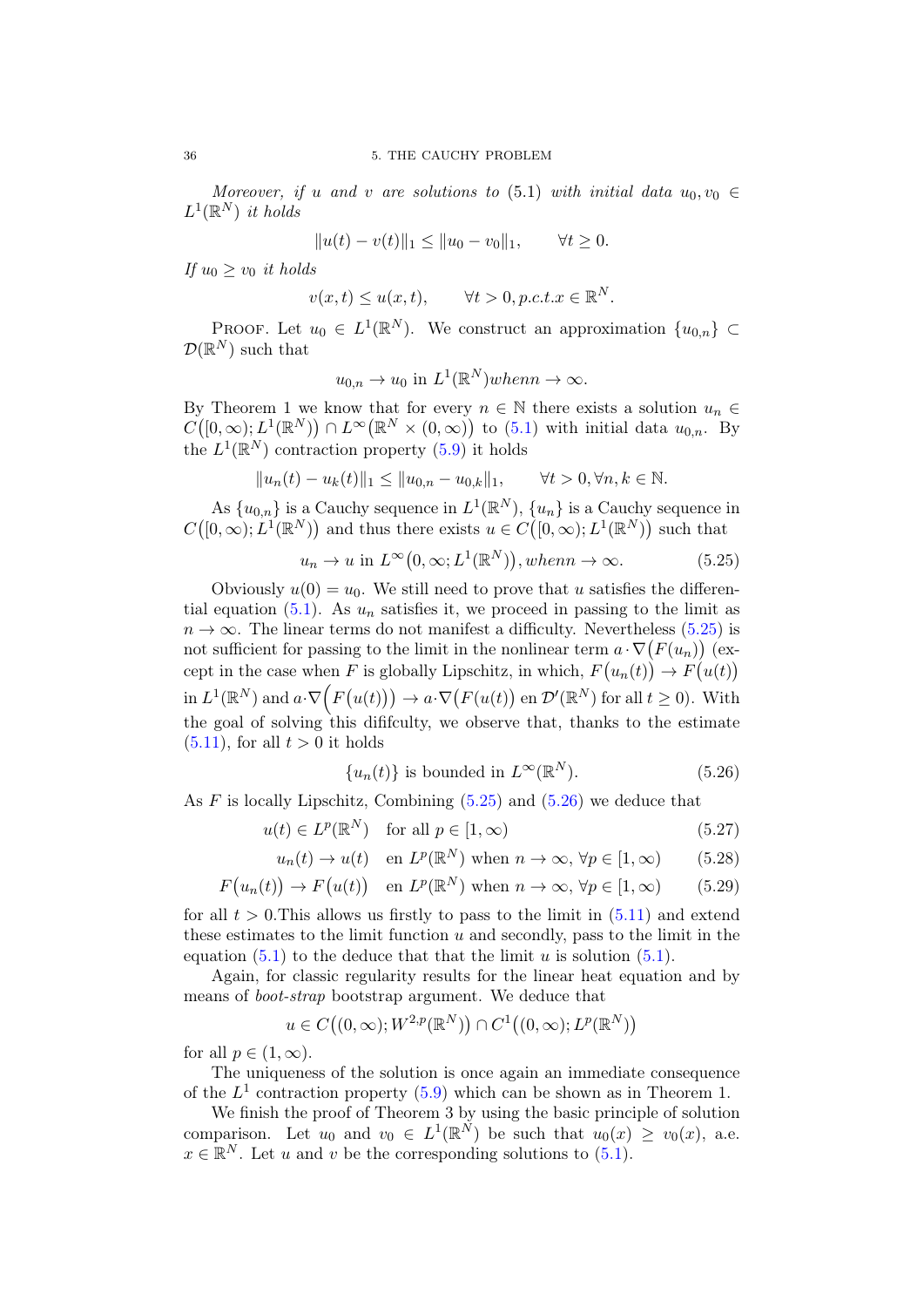Multiplying by sgn(u-v)<sup>-</sup> the equation satisfied by  $u-v$  and integrating in  $\mathbb{R}^N$  we obtain

$$
\frac{d}{dt} \int_{\mathbb{R}^N} \left( u(x,t) - v(x,t) \right)^{-} dx \leq 0.
$$

As  $(u_0 - v_0)^{-} = 0$ , we deduce that  $(u - v)^{-} = 0$ , which implies  $u \ge v$ .

### 5.4. Gradient estimates

In this part, we obtain estimates for the gradient of the solutions to [\(5.1\)](#page-30-0) in the case where

<span id="page-40-1"></span>
$$
|F'(s)| \le C|s|^{1/N}, \qquad \forall s \in \mathbb{R}.\tag{5.30}
$$

The following result holds.

THEOREM 5.8. Let  $F \in C^1(\mathbb{R})$  be such that  $F(0) = 0$  and satisfies (5.27). So, for all  $u_0 \in L^1(\mathbb{R}^N)$  the solution  $u = u(x, t)$  to  $(5.1)$  satisfies

<span id="page-40-4"></span>
$$
\|\nabla u(t)\|_{p} \le C_{p} t^{-\frac{N}{2}\left(1 - \frac{1}{p}\right) - \frac{1}{2}}, \qquad \forall t > 0 \tag{5.31}
$$

for all  $p \in [1,\infty]$ .

PROOF. Let us introduce the rescaled functions

$$
u_{\lambda}(x,t) = \lambda^N u(\lambda x, \lambda^2 t). \tag{5.32}
$$

These functions satisfy

$$
u_{\lambda,t} - \Delta u_{\lambda} = \lambda^{N+1} a \cdot \nabla F(\lambda^{-N} u_{\lambda})
$$
  

$$
u_{\lambda}(0) = u_{0,\lambda} = \lambda^N u_0(\lambda x)
$$
 (5.33)

and therefore, for any  $\tau > 0$  satisfy the integral equation

$$
u_{\lambda}(t+\tau) = G(t) * u_{\lambda}(\tau) + \lambda^{N+1} \int_0^t \int_0^t G(t-s) * a \cdot \nabla F(\lambda^{-N} u_{\lambda}(s+\tau)) ds.
$$
\n(5.34)

Tomando gradientes we obtain

$$
\nabla u_{\lambda}(t+\tau) = \nabla G(t) * u_{\lambda}(\tau) \tag{5.35}
$$

<span id="page-40-3"></span><span id="page-40-0"></span> $\overline{a}$ 

$$
+\lambda \int_0^t \nabla G(t-s) * F'(\lambda^{-N} u_\lambda(s+\tau)) a \cdot \nabla u_\lambda(s+\tau) ds.
$$

Since

<span id="page-40-2"></span>
$$
\|\nabla G(t)\|_{p} \le C_{p} t^{-\frac{N}{2} \left(1 - \frac{1}{p}\right) - \frac{1}{2}}, \qquad \forall t > 0 \tag{5.36}
$$

for all  $p \in [1, \infty]$  and  $||u_\lambda(t)||_1 \leq ||u_{0,\lambda}||_1 = ||u_0||_1$  for all  $\lambda > 0$ ,  $t > 0$ , taking  $L^p$  norms in  $(5.35)$  we obtain

 $\mathbb{R}^2$ 

$$
\|\nabla u_{\lambda}(t+\tau)\|_{p} \le C_{p} \|u_{0}\|_{1} t^{-\frac{N}{2}\left(1-\frac{1}{p}\right) - \frac{1}{2}} \quad (5.37)
$$

$$
+\lambda|a|\int_{0}^{t} \|\nabla G(t-s)\|_{1} \|F'(\lambda^{-N}u_{\lambda}(s+\tau))\|_{\infty} \|\nabla u_{\lambda}(s+\tau)\|_{p} ds.
$$

From [\(5.11\)](#page-35-1) we deduce that

$$
||u_{\lambda}(t)||_{p} \leq C_{p}||u_{0}||_{1}t^{-\frac{N}{2}\left(1-\frac{1}{p}\right)}, \qquad \forall t \in (0,1)
$$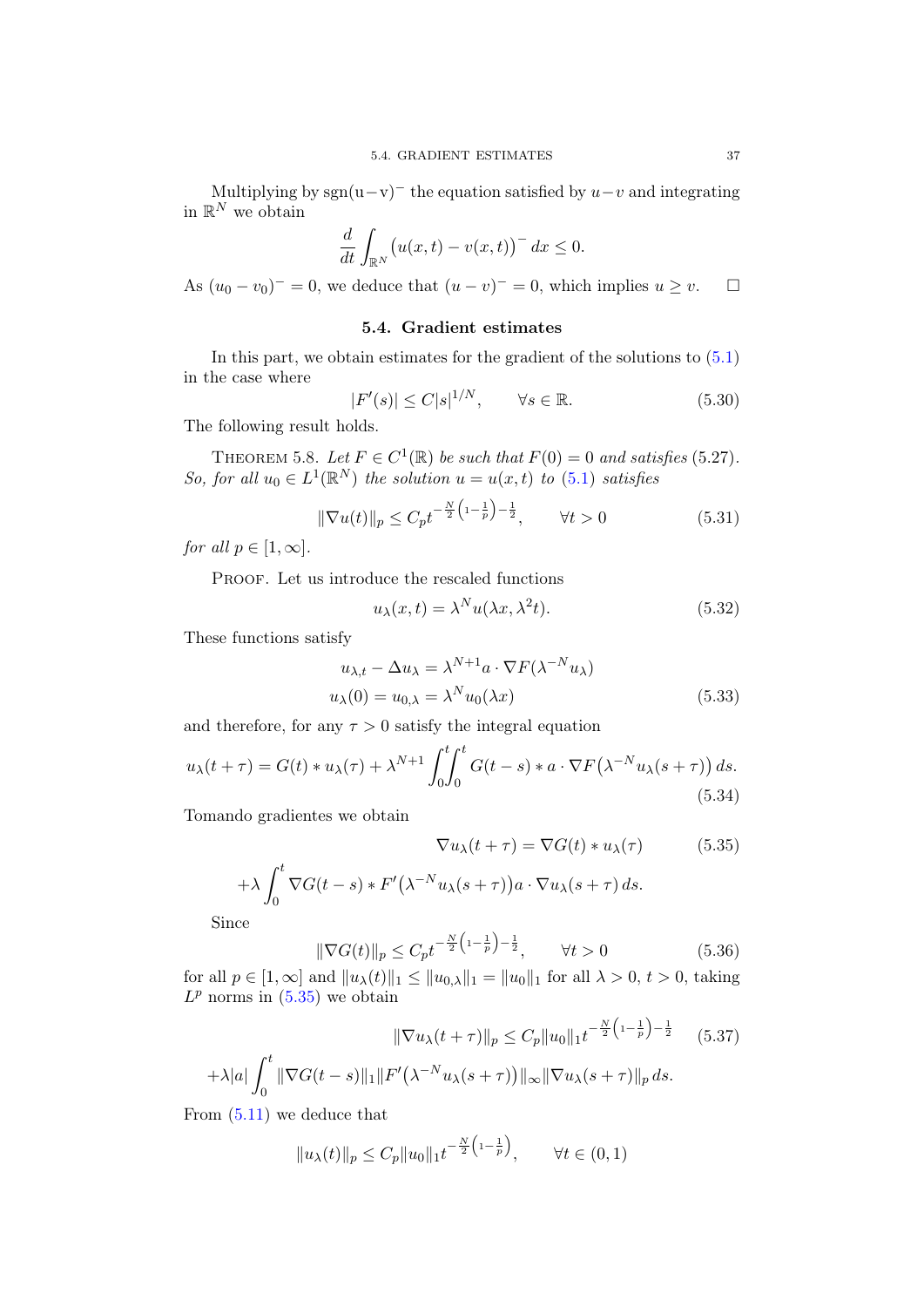for all  $p \in [1,\infty]$  with  $C_p > 0$  independent of  $\lambda$ . Thus

<span id="page-41-0"></span>
$$
||u_{\lambda}(s+\tau)||_{\infty} \le C_{\infty} ||u_0||_1 \tau^{-\frac{N}{2}}, \qquad \forall s \ge 0.
$$
 (5.38)

 $\sim$ 

Combining [\(5.30\)](#page-40-1), [\(5.36\)](#page-40-2), [\(5.37\)](#page-40-3) and [\(5.38\)](#page-41-0) we obtain

$$
\|\nabla u_{\lambda}(t+\tau)\|_{p} \le C_{p} \|u_{0}\|_{1} t^{-\frac{N}{2}\left(1-\frac{1}{p}\right) - \frac{1}{2}}
$$
(5.39)  
+
$$
C|a|\|u_{0}\|^{1/N} \tau^{-\frac{1}{2}} \int_{0}^{1} (t-s)^{-1/2} \|\nabla u_{\lambda}(s+\tau)\|_{p} ds.
$$

We need the following Gronwall Lemma.

LEMMA 5.9. Let  $T > 0$ ,  $A, B > 0$ ,  $\alpha \in [0, 1]$  and  $\varphi \in C([0, T])$  a nonnegative function such that

<span id="page-41-1"></span>
$$
\varphi(t) \le At^{-\alpha} + B \int_0^t (t - s)^{-1/2} \varphi(s) \, ds. \tag{5.40}
$$

Then, there exists  $C > 0$  that depends only on  $T, \alpha$  and  $B$  such that

<span id="page-41-3"></span>
$$
\varphi(t) \le CAt^{-\alpha}, \qquad \forall t \in (0, T]. \tag{5.41}
$$

PROOF OF LEMMA 2. Multiplying in  $(5.40)$  by  $t^{\alpha}$  we obtain

<span id="page-41-2"></span>
$$
t^{\alpha}\varphi(t) \le A + Bt \int_0^t (t-s)^{-1/2} s^{-\alpha} \psi(s) ds \qquad (5.42)
$$

with  $\psi(s) = \sup_{t \in [0,s]} \{t^{\alpha} \varphi(t)\}.$  Since  $\psi$  is non-decreasing it holds

$$
t^{\alpha}\varphi(t) \le A + B^{\alpha}\psi(t)\int_0^t (t-s)^{-1/2}s^{-\alpha} ds = A + BC_{\alpha}t^{1/2}\psi(t)
$$

con  $C_{\alpha} = \int_0^1 (1 - s)^{1/2} s^{-\alpha} ds$ . Taking supremums in this inequality we see que

$$
\psi(t) \le A + BC_{\alpha}t^{1/2}\psi(t).
$$

therefore, if  $t \in [0, t_0]$  with  $t_0 = (2BC_\alpha)^{-2}$ , it holds

$$
\psi(t) \le 2A, \qquad \forall t \in [0, t_0]. \tag{5.43}
$$

If  $T \le t_0$ , [\(5.40\)](#page-41-1) is obtained from [\(5.42\)](#page-41-2). Si  $T > t_0$ , take  $\delta \le t_0$ . Decomposing the integral in [\(5.41\)](#page-41-3) in the segments [0,  $\delta$ ], [ $\delta$ ,  $t - \delta$ ] and [ $t - \delta$ ,  $t$ ] we obtain

$$
t^{\alpha}\varphi(t) \le A + BT^{\alpha}\delta^{-\alpha - 1/2} \int_0^t \psi(s) ds
$$
\n(5.44)

$$
+ B t^{\alpha} \psi(t) \left\{ \int_0^{\delta} (t-s)^{-1/2} s^{-\alpha} ds + \int_{t-\delta}^t (t-s)^{-1/2} s^{-\alpha} ds \right\} (5.45)
$$

$$
= A + BT^{\alpha} \delta^{-\alpha - 1/2} \int_0^t \psi(s) ds \tag{5.46}
$$

$$
+ BT\alpha \left\{ (t_0 - \delta)^{-1/2} \frac{\delta^{1-\alpha}}{(1-\alpha)} + 2(t_0 - \delta)^{-\alpha} \delta^{1/2} \right\} \psi(t).
$$
 (5.47)

Choosing  $\delta > 0$  sufficiently small such that

$$
BT^{\alpha}\left\{(t_0-\delta)^{-1/2}\frac{\delta^{1-\alpha}}{1-\alpha}+2(t_0-\delta)^{-\alpha}\delta^{1/2}\right\}\leq\frac{1}{2}
$$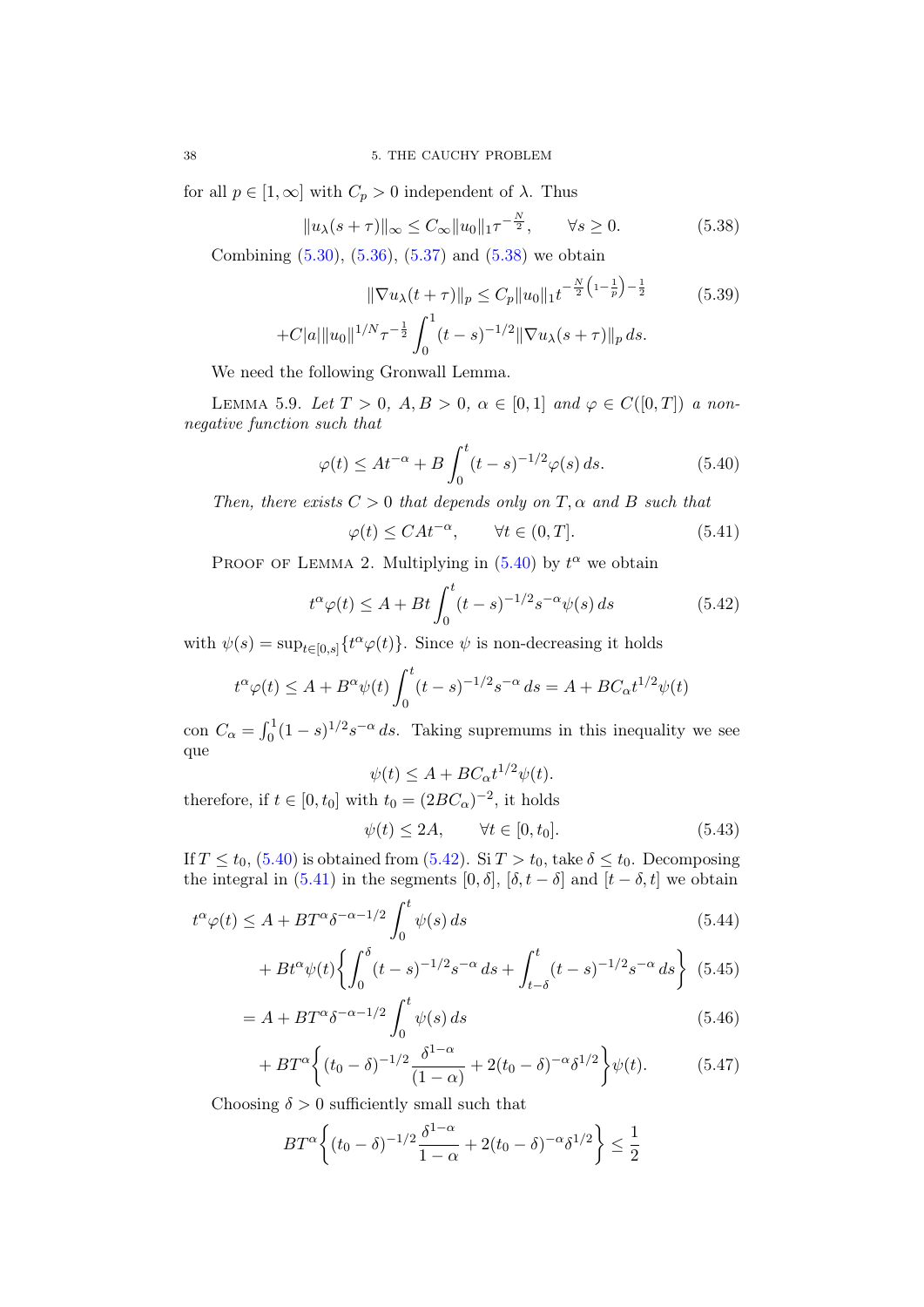and taking supremums in this last inequality we obtain

$$
\psi(t) \le 2\bigg(A + BT^{\alpha}\delta^{-\alpha - 1/2} \int_0^t \psi(s) \, ds\bigg).
$$

Applying the classic Gronwall Lemma and using (41) we obtain

 $\psi(t) \leq 2A + 4ABT^{\alpha} \delta^{-\alpha-1/2} t_0 \exp(2BT^{\alpha} \delta^{-\alpha-1/2}(t-t_0)), \qquad t \in [t_0, T].$ This concludes the proof of  $(38)$ .

End of the proof of Theorem 4. Applying Lemma 2 in (36) with  $p \geq 1$ such that  $\frac{N}{2}$  $\left(1-\frac{1}{n}\right)$  $\overline{p}$  $+ \frac{1}{2} < 1$  (i.e.,  $p \in \left[1, \frac{N}{N-1}\right]$  ) we deduce that  $-\frac{N}{2}\left(1-\frac{1}{n}\right)-\frac{1}{2}$ 

$$
\|\nabla u_{\lambda}(t+\tau)\|_{p} \le C_{p} \|u_{0}\|_{1} t^{-\frac{1}{2}(1-\frac{1}{p})-\frac{1}{2}}, \qquad \forall t \in [0,1]
$$

and therefore

$$
\|\nabla u_{\lambda}(2\tau)\|_{p} \le C(p,\tau) \|u_0\|_{1}, \qquad \forall \lambda > 0. \tag{5.48}
$$

It can easily be shown that (41) implies (29). therefore, (28) holds for all  $p \in \left[1, \frac{N}{N-1}\right]$ ). On the other hand, from  $(5.30)$  we deduce that

<span id="page-42-0"></span>
$$
\|\nabla u_{\lambda}(t+\tau)\|_{p} \le C(p,\tau), \qquad \forall t \ge 0, \forall \lambda > 0, \forall \tau > 0, \forall p \in \left[1, \frac{N}{N-1}\right). \tag{5.49}
$$

To prove [\(5.30\)](#page-40-1) for all  $p \in [1,\infty]$  we use an iterative argument. Taking  $L^p$  norms in  $(5.35)$  we obtain

$$
\|\nabla_{\lambda}(t+\tau)\|_{p} \le C_{p} t^{-\frac{N}{2}\left(1-\frac{1}{p}\right)-\frac{1}{2}} \|u_{0}\|_{1} \qquad (5.50)
$$

$$
+|a|\lambda \int_{0}^{t} \|\nabla G(t-s)\|_{r} \|F'(\lambda^{-N} u_{\lambda}(s+\tau))\|_{\infty} \|\nabla u_{\lambda}(s+\tau)\|_{q} ds
$$

with r, q such that  $\frac{1}{r} + \frac{1}{q} = 1 + \frac{1}{p}$ . By virtue of  $(5.49)$  we can choose q in the interval  $\left[1, \frac{N}{N-1}\right]$ ). The parameter r will also be chosen in  $\left[1, \frac{N}{N-1}\right]$  $\Big)$  for guaranteeing the integrability of  $\|\nabla G(t-s)\|_r$  in the interval  $[0, t]$ . In this way we will obtain all the $p \in \left[\frac{N}{N-1}, \frac{N}{N-2}\right]$ ). In these ranges of  $r, q$  and  $p$ , from  $(5.49)$  we obtain

<span id="page-42-1"></span>
$$
\|\nabla_{\lambda}(t+\tau)\|_{p} \le C_{p} t^{-\frac{N}{2}\left(1-\frac{1}{p}\right)-\frac{1}{2}} \|u_{0}\|_{1}
$$
\n
$$
+|a|C(q,\tau)\int_{0}^{1} (t-s)^{-\frac{N}{2}\left(1-\frac{1}{p}\right)-\frac{1}{2}} ds
$$
\n
$$
\le C\left\{t^{-\frac{N}{2}\left(1-\frac{1}{p}\right)-\frac{1}{2}}+t^{-\frac{N}{2}\left(1-\frac{1}{p}\right)+\frac{1}{2}}\right\}.
$$
\n(5.51)

De [\(5.51\)](#page-42-1) we deduce que

$$
\|\nabla u_{\lambda}(2\tau)\|_{p} \le C(p,\tau), \qquad \forall p \in \left[\frac{N}{N-1}, \frac{N}{N-2}\right)
$$

lo cual implica [\(5.31\)](#page-40-4) para  $\in \left[\frac{N}{N-1}, \frac{N}{N-2}\right]$ .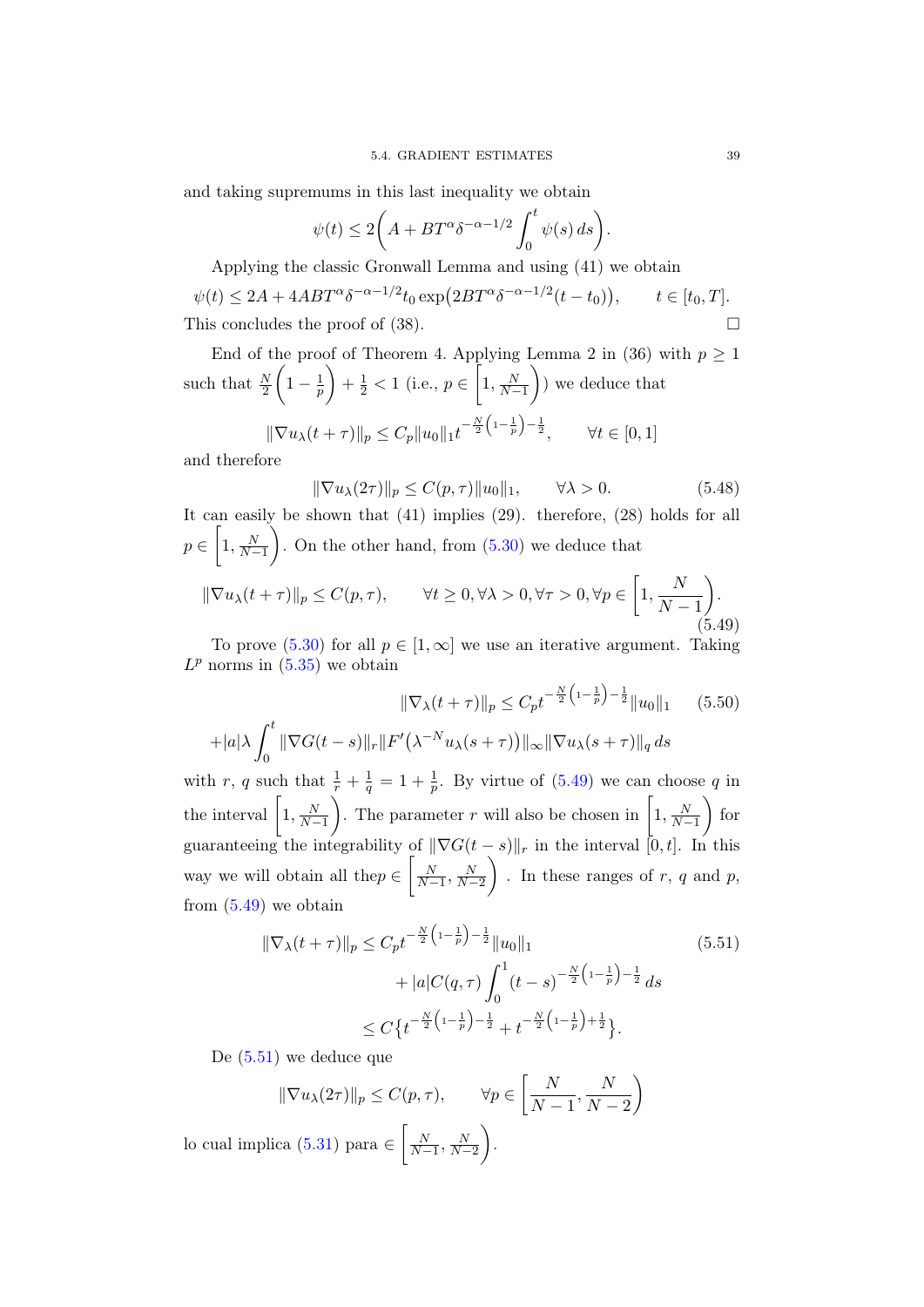Iterating this argument. we obtain [\(5.31\)](#page-40-4) for all  $p \in [1, \infty]$ .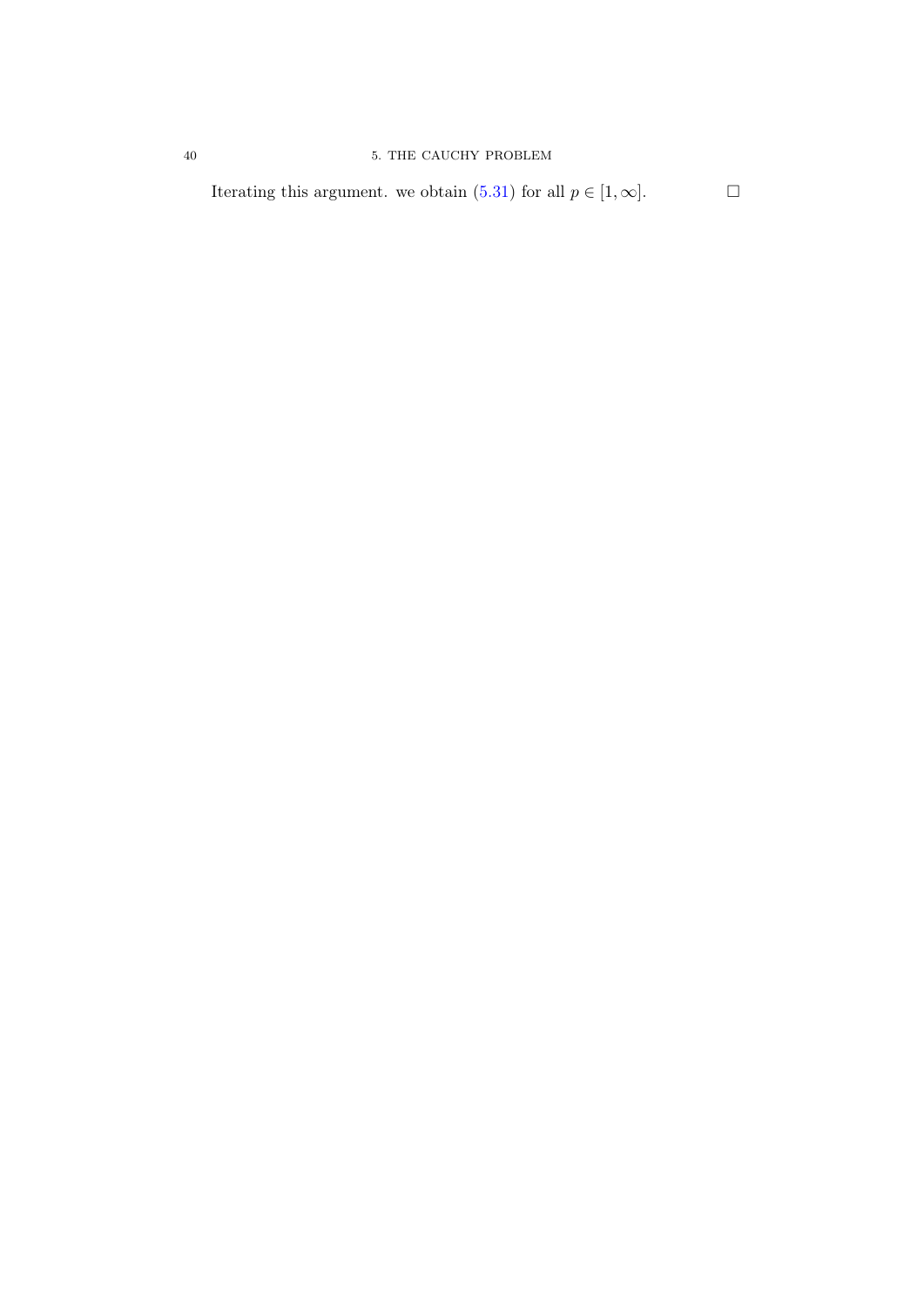### CHAPTER 6

# Weakly non-linear asymptotic behavior

## <span id="page-44-0"></span>6.1. Introduction

In this chapter, we address the asymptotic behavior of weakly non-linear heat equations in the system

$$
u_t - \Delta u = a \cdot \nabla (F(u)) \qquad \text{en } \mathbb{R}^N \times (0, \infty) \qquad (6.1)
$$
  

$$
u(0) = u_0
$$

The problem consists in proving, under suitable conditions on the non linearity  $F$ , que

<span id="page-44-1"></span>
$$
t^{\frac{N}{2}\left(1-\frac{1}{p}\right)}\|u(t) - MG(t)\|_{p} \to 0\text{when }t \to \infty
$$
\n(6.2)

G being the fundamental solution to the linear heat equation

$$
G(x,t) = (4\pi t)^{-N/2} \exp\left(-\frac{|x|^2}{4t}\right)
$$
 (6.3)

and M the mass of the solution:  $M = \int u_0(x) dx$ . In other words, one seeks to prove that when  $t \to \infty$  the solutions to [\(6.1\)](#page-44-0), as a first approximation behave like the solutions to the linear heat equation.

As we mentioned in the introduction, this phenomenon occurs if

$$
F(s) = |s|^{q-1} s
$$

with  $q > 1 + \frac{1}{N}$ . IIn the general case of nonhomogeneous nonlinearity, this phenomenon is expected to occur when F behaves like  $|s|^{q-1}s$  with  $q>1+\frac{1}{N}$ in a neighbourhood of  $s = 0$ . In the next section we will prove that (2) holds true if

$$
\lim_{|s| \to 0} \frac{F(s)}{|s|^{(N+1)/N}} = 0.
$$

These results are optimal when  $F(s) = |s|^{1/N} s$ , as we see in the next chapter,  $(2)$  is not fulfilled since the solutions to  $(6.1)$  in that case behave since self-similar solutions of [\(6.1\)](#page-44-0).

In section (6.3) we will study the case of the initial data in  $L^1(\mathbb{R}^N; 1 +$  $|x|$ ) ∩  $L^{\infty}(\mathbb{R}^{N})$ . In this case we can estimate the convergence speed in [\(6.2\)](#page-44-1). In Chapter I we saw that this is possible for the linear equation.

In [[Zua93b](#page-83-3)] we obtain the second term in the asymptotic behavior of the solutions to [\(6.1\)](#page-44-0) when  $F(s) = |s|^{q-1}s$  and  $q > 1 + \frac{1}{N}$ . It can be shown that the second term depends on  $q$  in a way that it's necessary to distinguish the cases  $q > 1 + \frac{2}{N}$ ,  $q = 1 + \frac{2}{N}$  and  $\frac{1}{N} < q < 1 + \frac{2}{N}$ .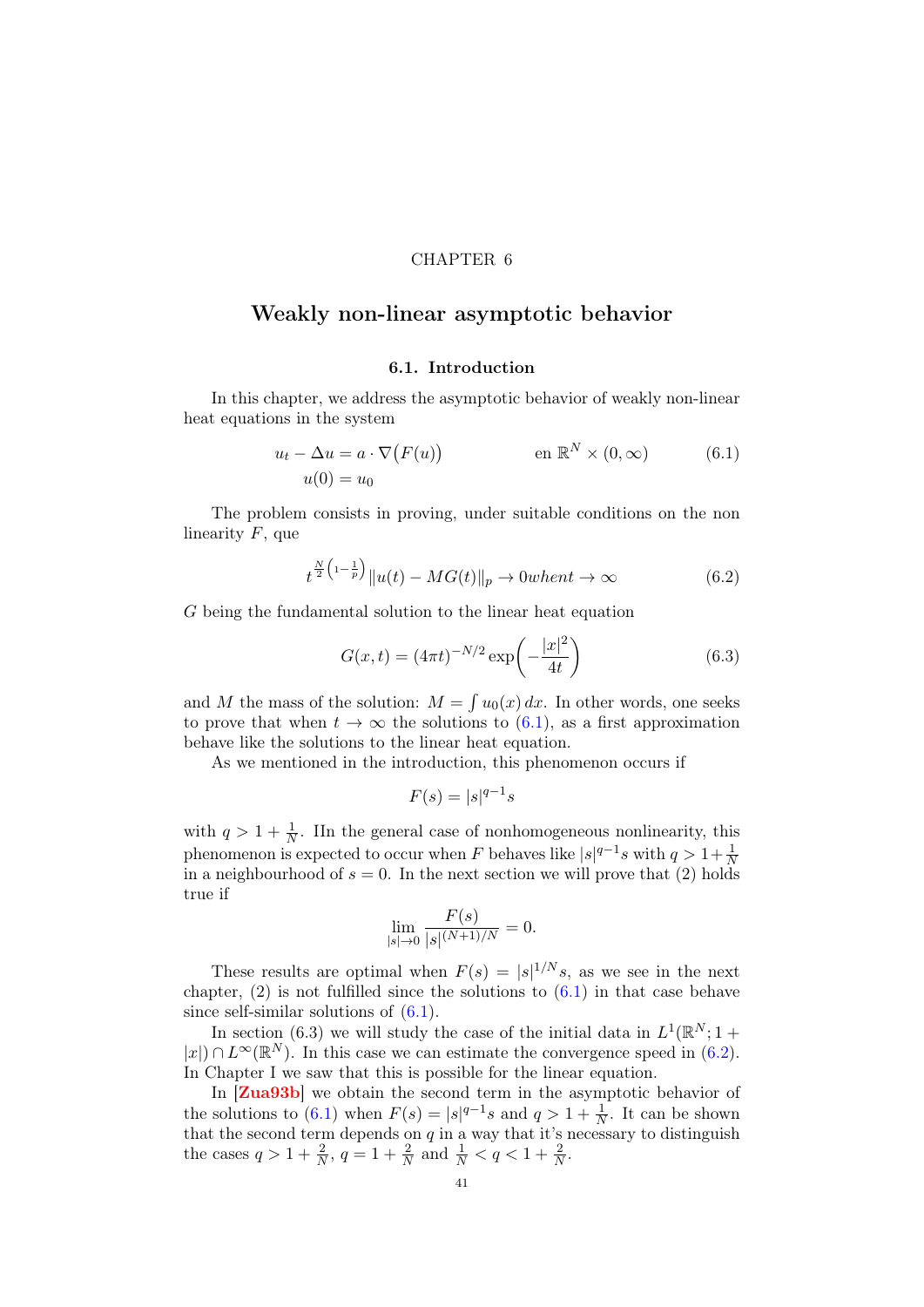# 6.2. Initial data in  $L^1(\mathbb{R}^N)$

The main result of this section is the following.

THEOREM 6.1. Suppose that the nonlinearity  $F \in C^1(\mathbb{R})$  satisfies

<span id="page-45-0"></span>
$$
\lim_{|s| \to 0} \frac{F(s)}{|s|^{(N+1)/N}} = 0.
$$
\n(6.4)

Then, for all  $u_0 \in L^1(\mathbb{R}^N)$  with  $M = \int u_0(x) dx$ , the solution to (6.1) satisfies (6.2) for all  $p \in [1, \infty]$ .

PROOF. By Theorem 3 in Chapter IV we know that  $u(1) \in L^1(\mathbb{R}^N)$  $L^{\infty}(\mathbb{R}^{N})$ . Then u satisfies the integral equation

$$
u(t+1) = G(t) * u(1) + \int_0^t a \cdot \nabla G(t-s) * F(u(s+1)) ds.
$$

From Theorem 1 of Chapter I we know that as, by conservation of the mass,  $\int u(x, 1) dx = M$ , one has

$$
t^{\frac{N}{2}\left(1-\frac{1}{p}\right)}\|G(t) * u(1) - MG(t)\|_p \to 0, when t \to \infty \tag{6.5}
$$

for all  $p \in [1,\infty]$ . On the other hand  $\sim$ 

$$
t^{\frac{N}{2}\left(1-\frac{1}{p}\right)}\|G(t+1) - G(t)\|_{p} \to 0, when t \to \infty
$$

so it remains to prove that

$$
t^{\frac{N}{2}\left(1-\frac{1}{p}\right)}\left\|\int_0^t a\cdot \nabla G(t-s) * F\big(u(s+1)\big) ds\right\|_p \to 0.
$$

Let

$$
\epsilon(s) = \frac{F(s)}{|s|^{(N+1)/N}}.
$$

From [\(6.4\)](#page-45-0) we know that

$$
\epsilon(s) \to 0, \quad \text{when } |s| \to 0
$$

It holds

$$
\left\| \int_0^t a \cdot \nabla G(t-s) * F(u(s+1)) ds \right\|
$$
  

$$
\left\{ \leq \int_0^{t/2} \|a \cdot \nabla G(t-s)\|_p \|F(u(s+1))\|_1 ds + \int_{t/2}^t \|a - \nabla G(t-s)\|_1 \|F(u(s+1))\|_p ds. \right\}
$$

By means of an explicit computation it can easily be shown that

$$
\|\nabla G(t)\|_{p} \leq C_{p} t^{-\frac{N}{2}\left(1-\frac{1}{p}\right)-\frac{1}{2}}.
$$

On the other hand

$$
||F(u(s))||_p \le ||\epsilon(u(s))||_{\infty}||u(s)||_{p(N+1)/N}^{(N+1)/N}.
$$

therefore, using the estimate

$$
||u(t)||_p \leq C_p t^{-\frac{N}{2}\left(1-\frac{1}{p}\right)} ||u_0||_1
$$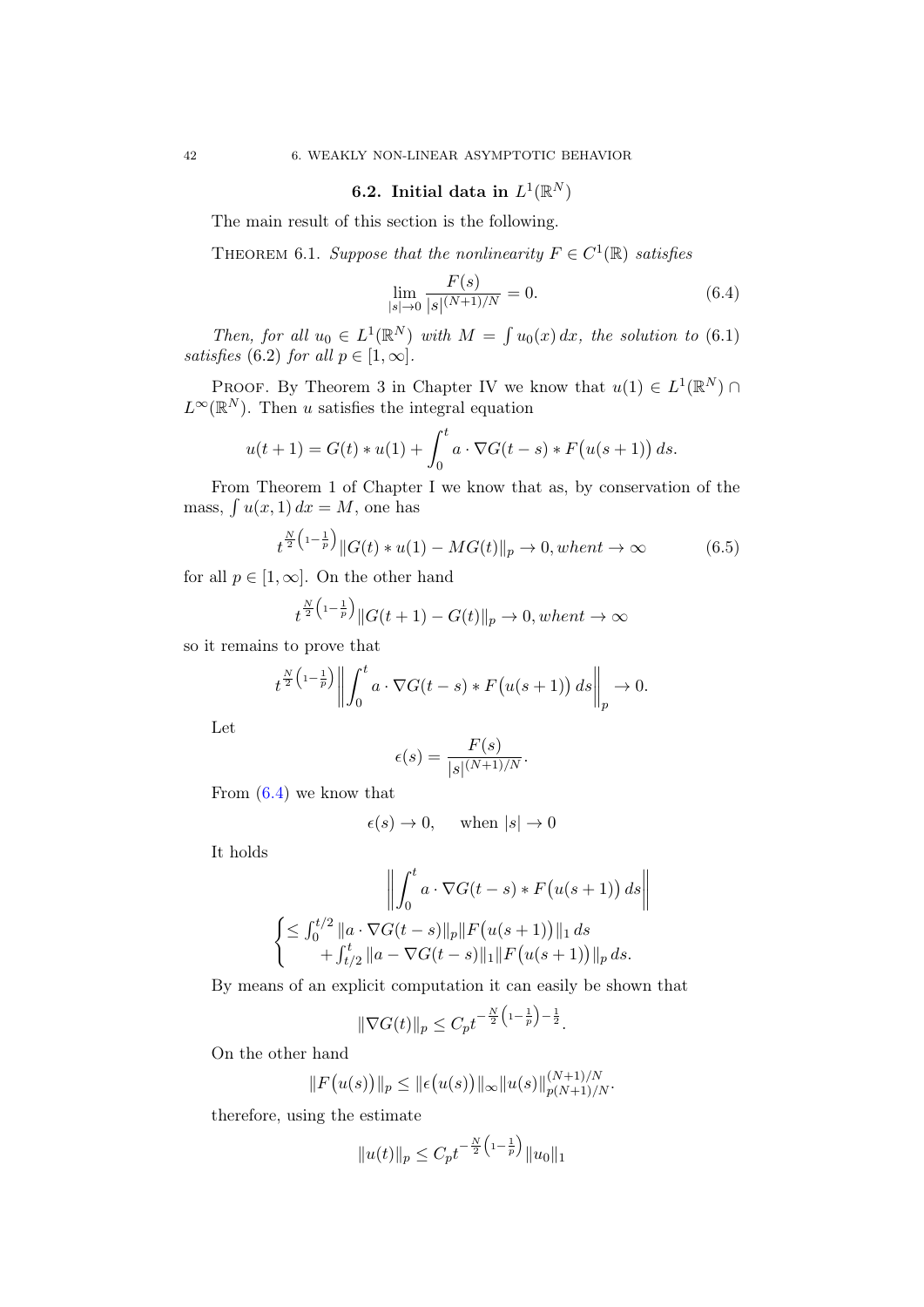shown in Theorem 3 of Chapter ? we deduce that

$$
\int_{t/2}^{t} \|a \cdot \nabla G(t-s)\|_{1} \|F(u(s+1))\|_{p}
$$
\n
$$
\leq |a| C \int_{t/2}^{t} (t-s)^{-1/2} \|\epsilon(u(s+1))\|_{\infty} (s+1)^{-\frac{(p(N+1)-N)}{2p}} ds
$$
\n
$$
\leq 2|a| C \left(\frac{t}{2}\right)^{-\frac{(p(N+1)-N)}{2p}} \left(\frac{t}{2}\right)^{1/2} \sup_{s \geq \frac{t}{2}+1} \|\epsilon(u(s))\|_{\infty}
$$
\n
$$
= C' \sup_{s \geq \frac{t}{2}+1} \|\epsilon(u(s))\|_{\infty} t^{-\frac{N}{2} \left(1-\frac{1}{p}\right)}
$$

and since

$$
\lim_{t \to \infty} \sup_{s \ge \frac{t}{2} + 1} \| \epsilon(u(s)) \|_{\infty} = 0
$$

We see that

$$
t^{\frac{N}{2}\left(1-\frac{1}{p}\right)} \int_{t/2}^{t} \|a \cdot \nabla G(t-s)\|_{1} \|F\big(u(s+1)\big)\|_{p} ds \to 0, when t \to \infty
$$

On the other hand

$$
\int_0^{t/2} \|a \cdot \nabla G(t-s)\|_p \|F(u(s+1))\|_1 ds
$$
  
\n
$$
\leq |a| C \int_0^{t/2} (t-s)^{-\frac{N}{2} (1-\frac{1}{p})-\frac{1}{2}} \| \epsilon(u(s+1)) \|_\infty (s+1)^{-1/2} ds
$$
  
\n
$$
\leq |a| C \left(\frac{t}{2}\right)^{-\frac{N}{2} (1-\frac{1}{p})-\frac{1}{2}} \int_0^{t/2} \| \epsilon(u(s+1)) \|_\infty (s+1)^{-1/2} ds.
$$

therefore it is enough to prove that

<span id="page-46-0"></span>
$$
t^{-1/2} \int_0^{t/2} \|\epsilon(u(s+1))\|_{\infty} s^{-1/2} ds \to 0 \text{ when } t \to \infty.
$$
 (6.6)

Fix an arbitrary  $\delta > 0$ . Since  $\|\epsilon(u(t))\|_{\infty} \to 0$  when  $t \to \infty$ , there exists  $T>0$  such that

$$
\|\epsilon(u(s+1))\|_{\infty} \leq \delta, \qquad \forall s \geq T
$$

and so

$$
t^{-1/2} \int_T^{t/2} \| \epsilon(u(s+1)) \|_{\infty} s^{-1/2} ds \le 2 \delta t^{-1/2} \left(\frac{t}{2} - T\right)^{1/2} \le \sqrt{2} \delta.
$$

On the other hand

$$
t^{-1/2} \int_0^T \|\epsilon(u(s+1))\|_{\infty} s^{-1/2} ds \to 0 when t \to \infty.
$$

This concludes the proof of  $(6.6)$  and thus the proof of the theorem.  $\Box$ 

OBSERVATION 6.2. This result was shown in [[EZ91a](#page-81-0)] for initial data  $u_0 \in L^1(\mathbb{R}^N) \cap L^\infty(\mathbb{R}^N).$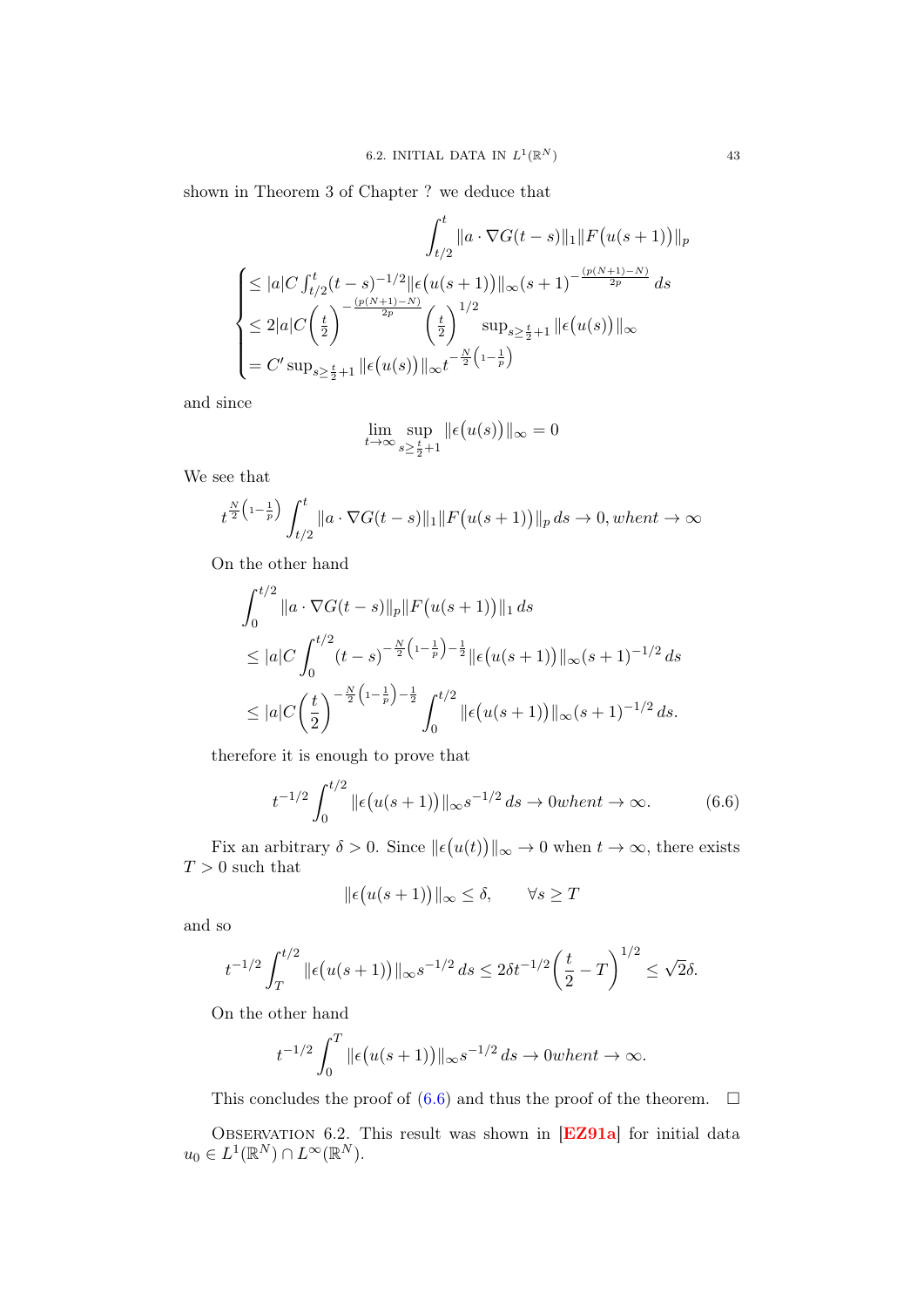# **6.3.** Initial data in  $L^1(\mathbb{R}^N; 1 + |x|) \cap L^\infty(\mathbb{R}^N)$

In order to estimate the rate of convergence in  $(6.2)$ , as for linear heat equation, it must be assumed that the initial data has a certain decay at infinity. In the linear case it was enough to suppose  $u_0 \in L^1(\mathbb{R}^N; 1 + |x|)$ . In the nonlinear case we need  $u_0 \in L^1(\mathbb{R}^N; 1+|x|) \cap L^\infty(\mathbb{R}^N)$ . On the other hand, it will be necessary to know the behavior of the non linearity in a neighbourhood of the origin.

The following result holds.

THEOREM 6.3. Suppose that  $F \in C^1(\mathbb{R})$  satisfies

$$
|F(s)| \le c|s|^q, \qquad \forall s \in \mathbb{R} : |s| \le 1 \tag{6.7}
$$

with  $q > 1 + \frac{1}{N}$ . Sea  $u_0 \in L^1(\mathbb{R}^N; 1 + |x|) \cap L^\infty(\mathbb{R}^N)$  such that  $\int u_0(x) dx = M$ . Then

$$
||u(t) - MG(t)||_p \le C_p t^{-\frac{N}{2} \left(1 - \frac{1}{p}\right)} p(t), \qquad \forall t \ge 1
$$
 (6.8)

with

$$
p(t) = \begin{cases} -t^{1/2} & q > 1 + \frac{2}{N} \\ t^{-1/2} \log(t+2) & q = 1 + \frac{2}{N} \\ t^{-(N(q-1)-1)/2} & 1 + \frac{1}{N} < q < 1 + \frac{2}{N} .\end{cases}
$$
(6.9)

OBSERVATION 6.4. The estimate of p is dependent on  $q > 1 + \frac{2}{N}$ ,  $q =$  $1 + \frac{2}{N}$ , 6  $1 + \frac{1}{N} < q < 1 + \frac{2}{N}$ . In [[Zua93b](#page-83-3)] it is shown that these estimates are optimal.

PROOF. The solution  $u$  to  $(6.1)$  satisfies the integral equation

$$
u(t) = G(t) * u_0 + \int_0^t a \cdot \nabla G(t - s) * F(u(s)) ds
$$

As  $u_0 \in L^1(\mathbb{R}^N; 1+|x|)$ , by Lemma 1of Chapter I we know that

$$
||G(t) * u_0 - MG(t)||_p \leq C||u_0||_{L^1(\mathbb{R};|x|)} t^{-\frac{N}{2}\left(1-\frac{1}{p}\right) - \frac{1}{2}}.
$$

Thus it is enough to prove that

$$
\left\| \int_0^t a \cdot \nabla G(t-s) * F(u(s)) ds \right\|_p \leq C t^{-\frac{N}{2} \left(1 - \frac{1}{p}\right)} p(t).
$$

We will proceed, like in the proof of Theorem 1, by decomposing the integral in the subintervals  $[0, t/2]$  and  $[t/2, t]$ . As  $u_0 \in L^1(\mathbb{R}^N) \cap L^\infty(\mathbb{R}^N)$ it holds

$$
||u(t)||_p \le C_p(t+1)^{-\frac{N}{2}(1-\frac{1}{p})}, \quad \forall t > 0
$$

for all  $p \in [1,\infty]$ . In particular  $u \in L^{\infty}(\mathbb{R}^N \times (0,\infty))$ .

On the other hand, from (6) we deduce

$$
\forall R > 0, \exists C_R > 0 : |F(s)| \le C_R |s|^q, \qquad \forall s \in \mathbb{R} : |s| \le R.
$$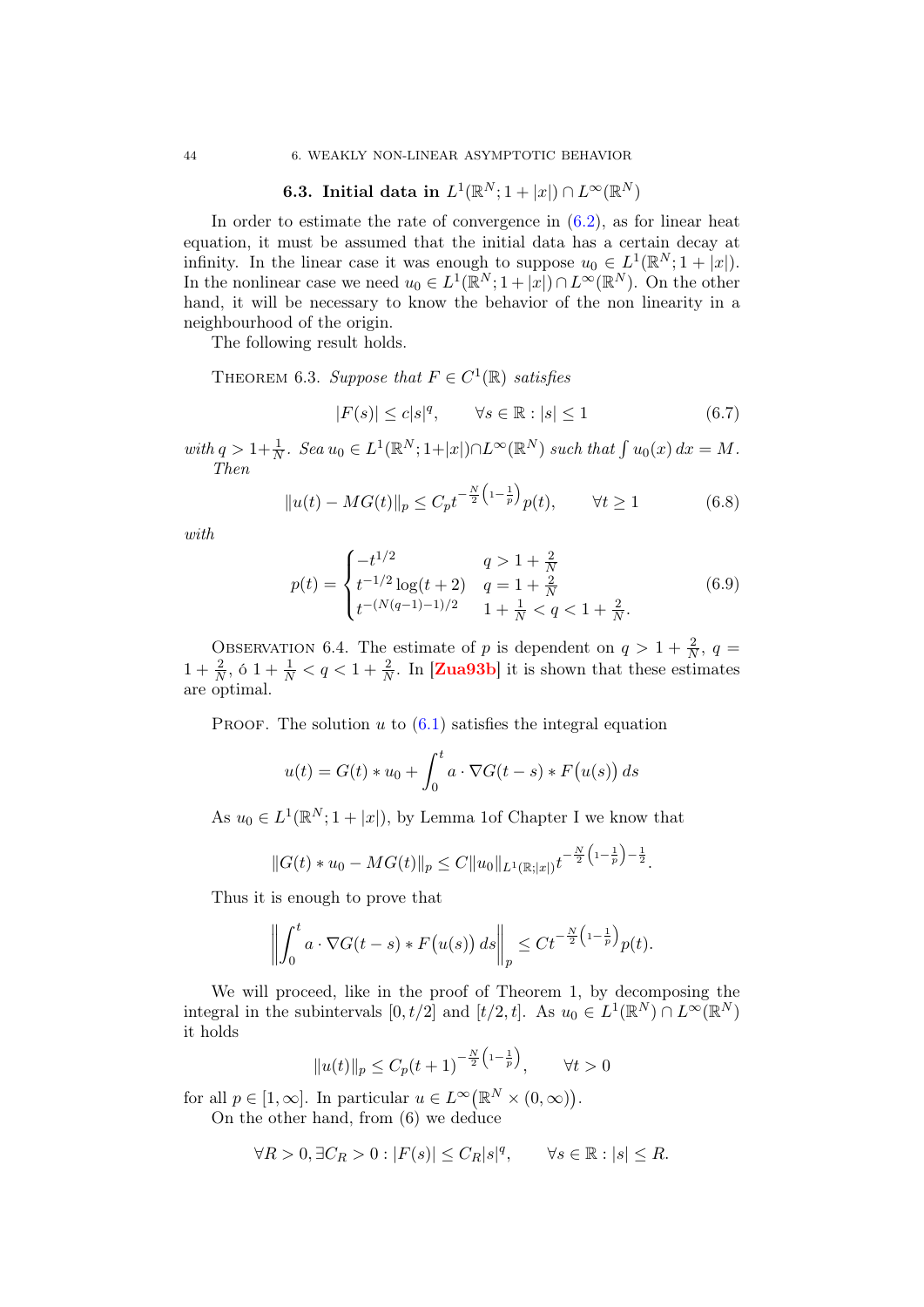therefore, in the interval  $[t/2, t]$  it holds

$$
\int_{t/2}^{t} \|a \cdot \nabla G(t-s)\|_{1} \|F(u(s))\|_{p} ds \leq |a| C \int_{t/2}^{t} (t-s)^{-1/2} \|u(s)\|_{pq}^{q} ds
$$
  
\n
$$
\leq |a| C \int_{t/2}^{t} (t-s)^{-1/2} (s+1)^{-N(pq-1)/2p} ds
$$
  
\n
$$
\leq |a| C t^{-N(pq-1)/2p} t^{1/2}
$$
  
\n
$$
= |a| C t^{-\frac{N}{2} (1-\frac{1}{p})} t^{-(N(q-1)-1)/2}.
$$

It can easily be shown that

$$
t^{-(N(q-1)-1)/2} \le Cp(t)
$$

for all  $q > 1 + \frac{1}{N}$  and  $t \ge 1$ . In the interval  $[0, t/2]$  we have

$$
\int_{t}^{t/2} \|a \cdot \nabla G(t-s)\|_{p} \|F(u(s))\|_{1} ds
$$
  

$$
\begin{cases} \leq |a| C \int_{t}^{t/2} (t-s)^{-\frac{N}{2} \left(1-\frac{1}{p}\right) - \frac{1}{2}} \|u(s)\|_{q}^{q} ds \\ \leq |a| C \left(\frac{t}{2}\right)^{-\frac{N}{2} \left(1-\frac{1}{p}\right) - \frac{1}{2}} \int_{0}^{t/2} (s+1)^{-(N/2)(q-1)} ds. \end{cases}
$$

On the other hand,

$$
t^{-1/2} \int_0^{t/2} (s+1)^{-(N/2)(q-1)} ds \le C p(t)
$$

for all  $q > 1 + \frac{1}{N}$  and  $t \ge 1$ . This proves the theorem.

OBSERVATION  $6.5.$  1.— In in case when

$$
|F(s)| \le C|s|^q, \qquad \forall s \in \mathbb{R}
$$

Theorem 2 holds for initial data  $u_0 \in L^1(\mathbb{R}^N; 1+|x|) \cap L^q(\mathbb{R}^N)$ .

- 2.— When  $q > 1 + \frac{2}{N}$ , we obtain the same convergence speed as in the linear heat equation case (see Lemma 1 of Chapter I) as  $p(t)$  =  $t^{-1/2}.$
- 3.— The results can be generalized to any nonlinearity satisfying

$$
|F(s)| \le C|s|^{(N+1)/N}\epsilon(s)
$$

with  $\epsilon(\cdot)$  continuous and non-decreasing such that  $\epsilon(s) \to 0$ . In this case we obtain (7) with

$$
p(t) = \max\bigg\{\epsilon\bigg(\bigg(\frac{t}{2}+1\bigg)^{-N/2}\bigg), t^{-1/2} \int_0^{t/2} \epsilon\big((s+1)^{-N/2}\big)(s+1)^{-1/2} \, ds\bigg\}.
$$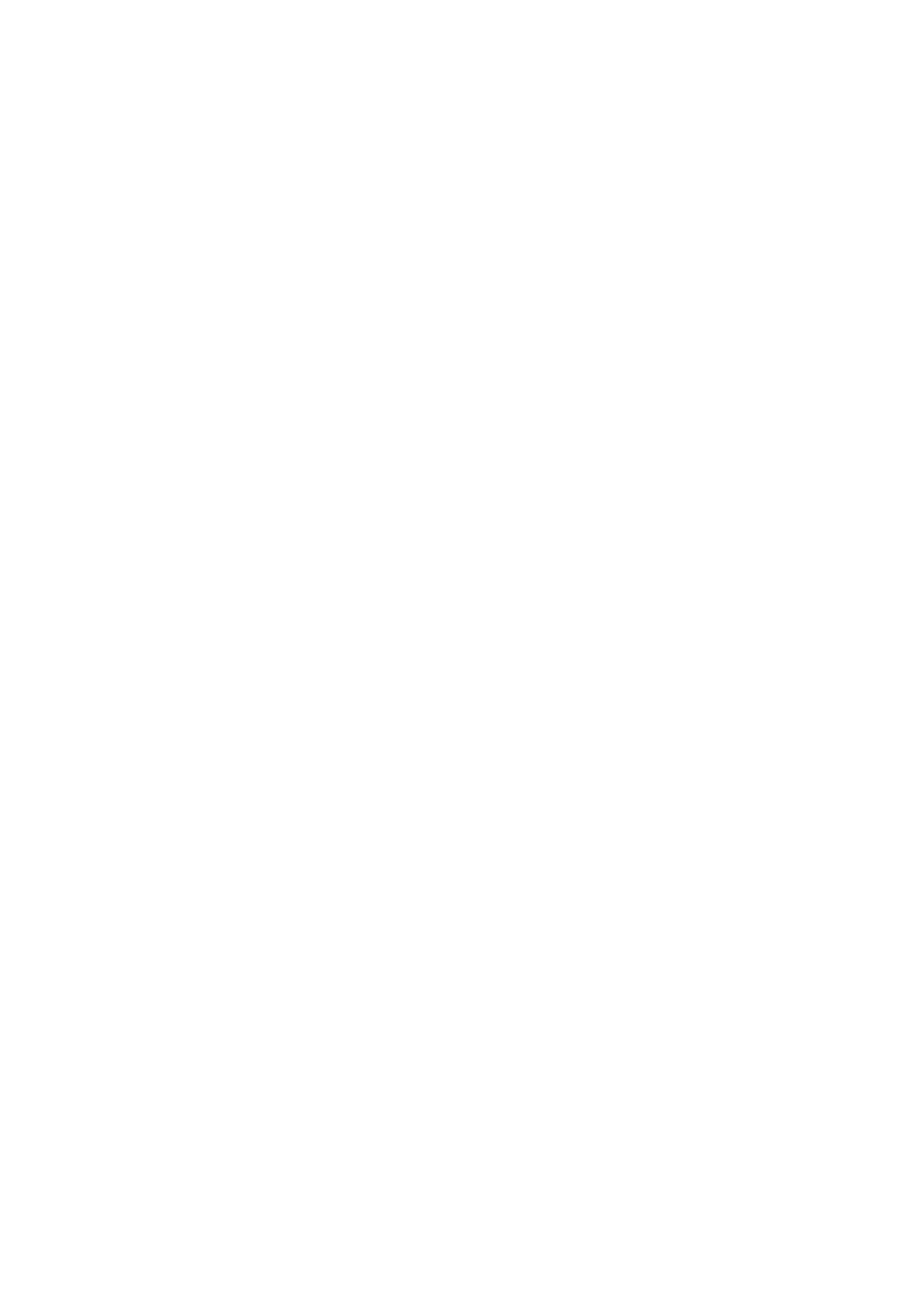### CHAPTER 7

## Self-similar asymptotic behavior

## <span id="page-50-0"></span>7.1. Introduction

In this chapter we address the self-similar asymptotic behavior of the system

$$
u_t - \Delta u = a \cdot \nabla (F(u)) \qquad \text{en } \mathbb{R}^N \times (0, \infty) \qquad (7.1)
$$
  

$$
u(0) = u_0.
$$

It consists in finding a one-parameter family

$$
\{u_M\}_{M \in \mathbb{R}} = \left\{ t^{-N/2} f_M\left(\frac{x}{\sqrt{t}}\right) \right\}_{M \in \mathbb{R}}
$$

of solutions to  $(7.1)$  such that  $\int f_M(x) dx = M$  satisfies

<span id="page-50-1"></span>
$$
t^{\frac{N}{2}\left(1-\frac{1}{p}\right)}\|u(t) - u_M(t)\|_p \to 0 \text{when } t \to \infty \tag{7.2}
$$

for  $p \in [1,\infty]$ .

As we saw in the introduction, when the nonlinearity is homogeneous,  $F(s) = |s|^{q-1}s$ , self-similar solutions can only exist when  $q = 1 + \frac{1}{N}$ .

In this section we show that if  $q = 1 + \frac{1}{N}$ , the self-similar solutions exist and [\(7.2\)](#page-50-1) holds for the general solution We will work with the self-similar variables introduced in Chapter III, in which the self-similar profiles become stationary solutions of a new convection-diffusion equation, and [\(7.2\)](#page-50-1) is equivalent to the convergence of the paths to these stationary states. The existence of stationary solutions (self-similar profiles) of the new equation and [\(7.2\)](#page-50-1) will be a consequence of an abstract result for dynamic systems with adequate properties of compactness and dissipativity. In order to ensure the compactness of the trajectories, we will work in the weighted Sobolev spaces presented in Chapter III. The dissipative property necessary to apply the aforementioned abstract result will be a consequence of the  $L^1(\mathbb{R}^N)$ contraction property which is satisfied by the semigroup associated to [\(7.1\)](#page-50-0).

In the case of a more general nonlinearity we will see that

<span id="page-50-2"></span>
$$
\lim_{|s| \to 0} \frac{F(s)}{|s|^{1/N} s} = 1
$$
\n(7.3)

the solutions to  $(7.1)$  behave like the self-similar solutions of problem  $(7.1)$ with homogeneous nonlinearity  $F(s) = |s|^{1/N} s$ . To demonstrate this results.we will use a stability theorem for perturbed dynamical systems due toV. Galaktionov and J. L. Vázquez [[GV91](#page-82-0)].

This chapter is organized as follows. In section 7.2 we will state the main results of this chapter. In section 7.3, we will state and prove the abstract results on the existence of steady states and stability of dynamical systems.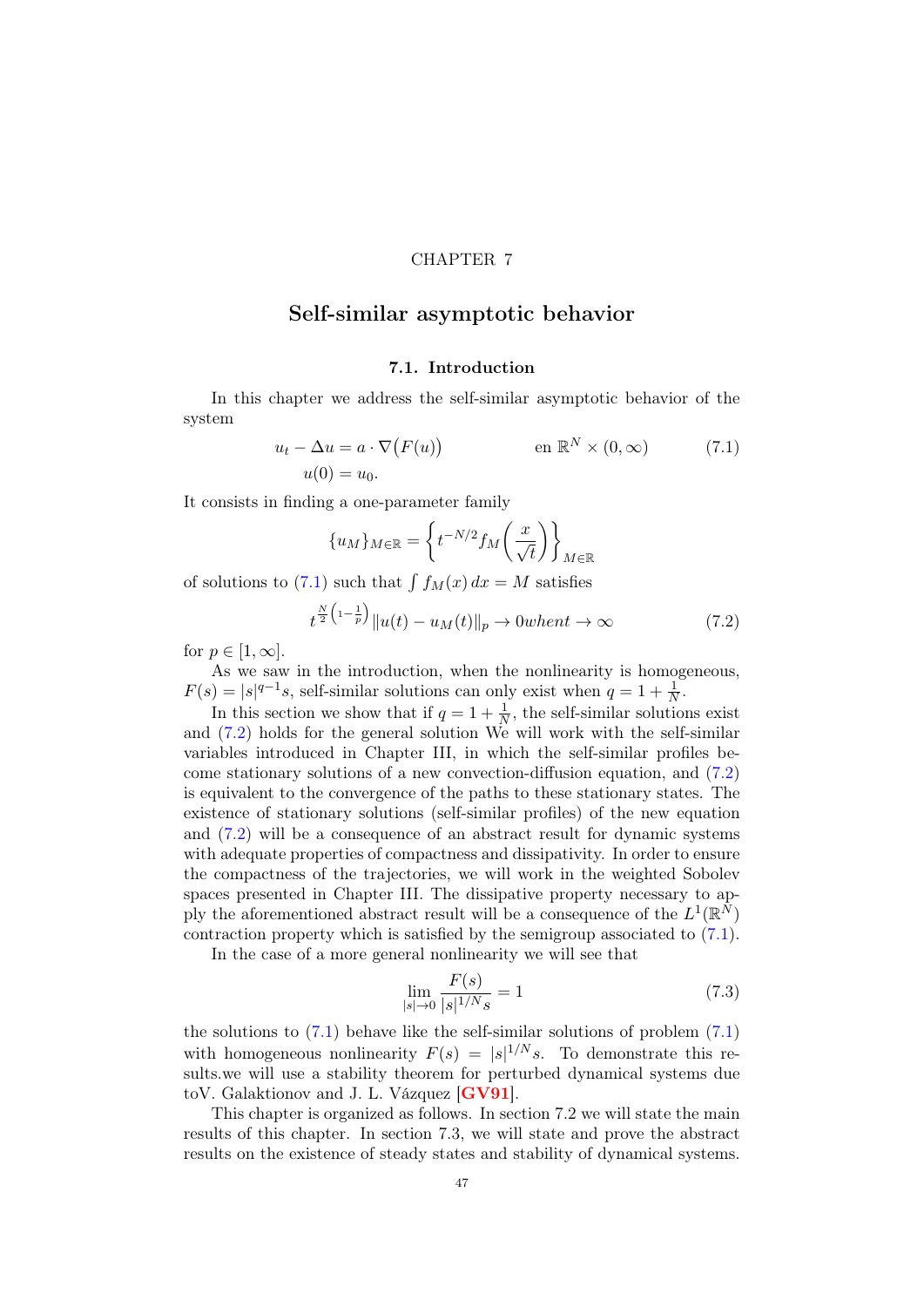In section 7.4 we will obtain estimates for solutions in the weighted Sobolev spaces. In section 7.5 we will prove the main result. We will conclude this chapter by proving the asymptotic self-similar behavior for nonlinearities which satisfy  $(7.3)$ .

### 7.2. Statement of the main results

Let us consider the equation

<span id="page-51-0"></span>
$$
u_t - \Delta u = a \cdot \nabla (|u|^{1/N} u) \text{ in } \mathbb{R}^N \times (0, \infty).
$$
 (7.4)

As we saw in the introduction, if  $u = u(x, t)$  is a self-similar solution to [\(7.4\)](#page-51-0), i.e.,

$$
u(x,t) = t^{-N/2} f\left(\frac{x}{\sqrt{t}}\right)
$$

the profile  $f = f(y)$  has to satisfy the elliptic equation

<span id="page-51-1"></span>
$$
-\Delta f - \frac{y \cdot \nabla f}{2} - \frac{N}{2}f = a \cdot \nabla (|f|^{1/N} f) \text{ in } \mathbb{R}^N. \tag{7.5}
$$

The following result on existence of self-similar solutions holds.

THEOREM 7.1 ( $[AEZ90]$  $[AEZ90]$  $[AEZ90]$ ). For every  $M \in \mathbb{R}$  there exists a unique profile  $f_M \in L^1(\mathbb{R})$  solution to (5) such that

$$
\int f_M(y)\,dy = M.
$$

Moreover,

(i) 
$$
f_M \in H^2(K) \cap C^\infty(\mathbb{R}^N) \cap W^{2,p}(\mathbb{R}^N), \quad \forall p \in [1,\infty);
$$

(ii) 
$$
f_M > 0
$$
 (resp.  $< 0$ ) in  $\mathbb{R}^N$  if  $M > 0$  (resp.  $M < 0$ );

(iii)  $f_{M_1} > f_{M_2}$  in  $\mathbb{R}^N$  if  $M_1 > M_2$ .

This result is shown in [[AEZ90](#page-80-1)] by means of a fixed-point argument applied to the elliptic equation [\(7.5\)](#page-51-1). In this chapter we will not reproduce that proof, but that we will adopt the dynamical point of view of [[Zua94](#page-83-4)]. Let

$$
u_M(x,t) = t^{-N/2} f_M\left(\frac{x}{\sqrt{t}}\right)
$$

where  $f_M$  is the self-similar profile of Theorem 1.

It can easily be shown that

$$
u_M(0)=M\delta
$$

 $\delta$  being the Dirac mass, i.e.,

$$
\int u_M(x,t)\varphi(x) dx \to M\varphi(0), when t \to 0^+
$$

for all  $\varphi \in BC(\mathbb{R}^N)$ .

Regarding the asymptotic behavior of the general solution to (4), we have the following result: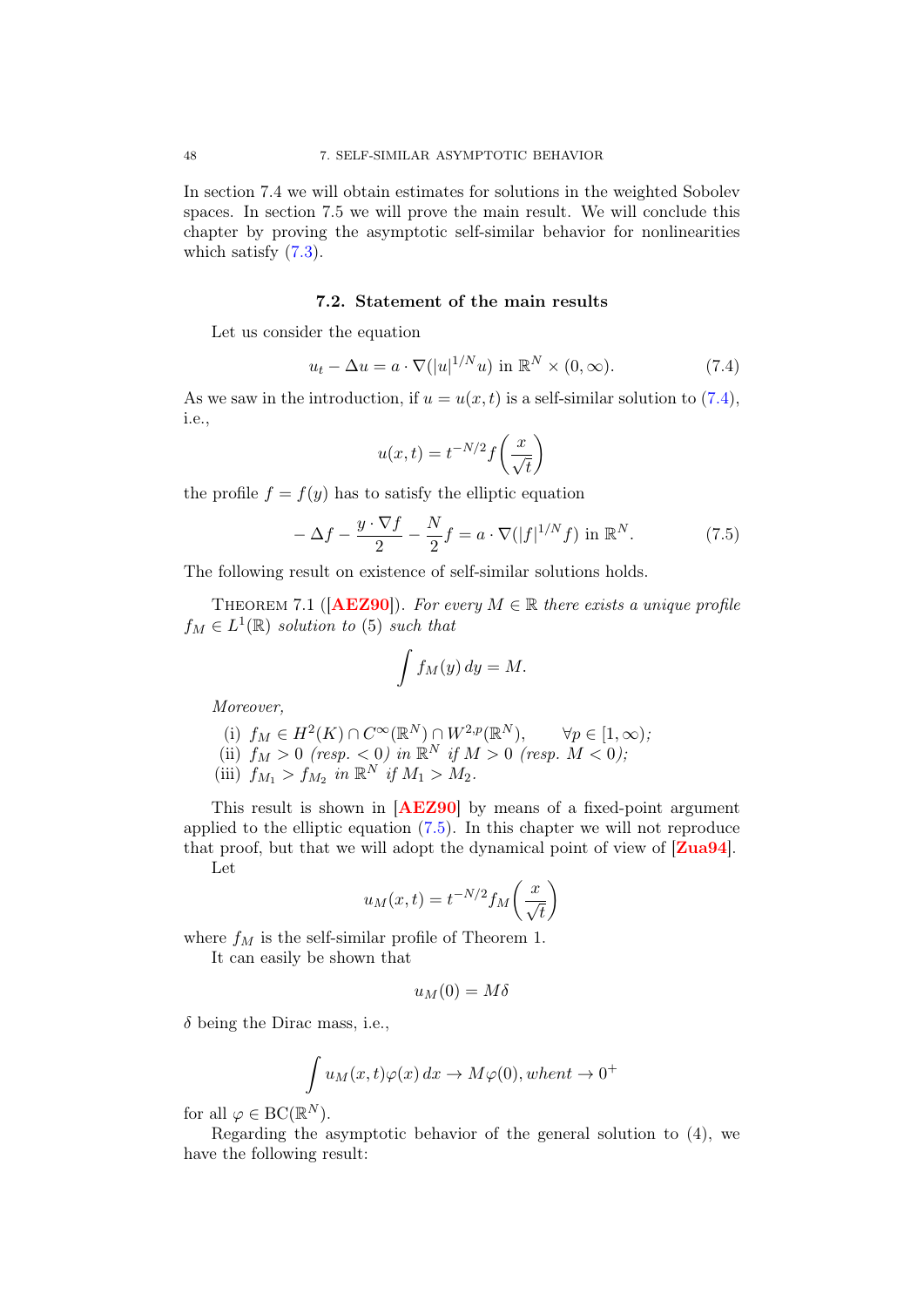THEOREM 7.2. Let  $u_0 \in L^1(\mathbb{R}^N)$  be such that

$$
\int u_0(x) \, dx = M
$$

and let  $u = u(x, t)$  be the solution to (4) such that  $u(0) = u_0$ . Then (2) holds for all  $p \in [1,\infty]$ .

This theorem proves that when  $t \to \infty$  the solutions to (4) behave as the self-similar solutions. This theorem extends the results proved in Chapters I and II for the linear heat equation and for the Burgers equation in one spatial dimension.

## 7.3. Steady states and convergence of trajectories for dynamical systems

Let  $(Z, d)$  be a complete metric space and  $\{S(t)\}_{t\geq0}$  a dynamical system Z that satisfies:

(i) 
$$
S(t) \in C(Z, Z)
$$
,  $\forall t \ge 0$ ;  
\n(ii)  $S(0) = I = \text{identity}$ ;  
\n(iii)  $S(t + s) = S(t) \circ S(s)$ ,  $\forall t, s \ge 0$ ;  
\n(iv)  $S(t)z \in C([0, \infty); Z)$ ,  $\forall z \in Z$ .

We have the following result of existence of steady states and convergence of trajectories

THEOREM 7.3. Suppose that  $\bigcup_{t\geq 0} \{S(t)z\}$  is relatively compact in Z for all  $z \in Z$ . Suppose that there exist continuous functions  $\psi \in C(Z;\mathbb{R}), \phi \in$  $C(\mathbb{R}, \mathbb{R})$  such that

$$
\psi(S(t)z) = \psi(z), \qquad \forall t \ge 0, \forall z \in Z
$$
\n
$$
\phi\Big(d(S(t)z_1, S(t)z_2)\Big) \text{ is strictly decreasing in } t \text{ if } z_1 \ne z_2 \text{ and } \psi(z_1) = \psi(z_2).
$$
\n
$$
(7.7)
$$

Then for all  $M \in R(\psi)$  (= range of  $\psi$ ) there exists a unique  $z_M \in Z$ such that

<span id="page-52-0"></span>
$$
S(t)z_M = z_M, \qquad \forall t \ge 0 \text{ and } \psi(z_M) = M \tag{7.8}
$$

and for all  $z \in Z$  such that  $\psi(z) = M$ , it holds

<span id="page-52-3"></span><span id="page-52-2"></span><span id="page-52-1"></span>
$$
S(t)z \to z_M \quad when \quad t \to \infty. \tag{7.9}
$$

PROOF. We proceed in several steps.

Uniqueness. This is an immediate consequence of (7). Indeed, if  $z_M \in Z$  and  $z'_M \in Z$  satisfy

$$
S(t)z_M = z_M, S(t)z'_M = z'_M, \qquad \forall t \ge 0, \psi(z_M) = \psi(z'_M) = M
$$

then  $(d(S(t)z_M, S(t)z_M'))$  es independiente de t, and therefore, in view of (7),  $z_M = z'_M$ .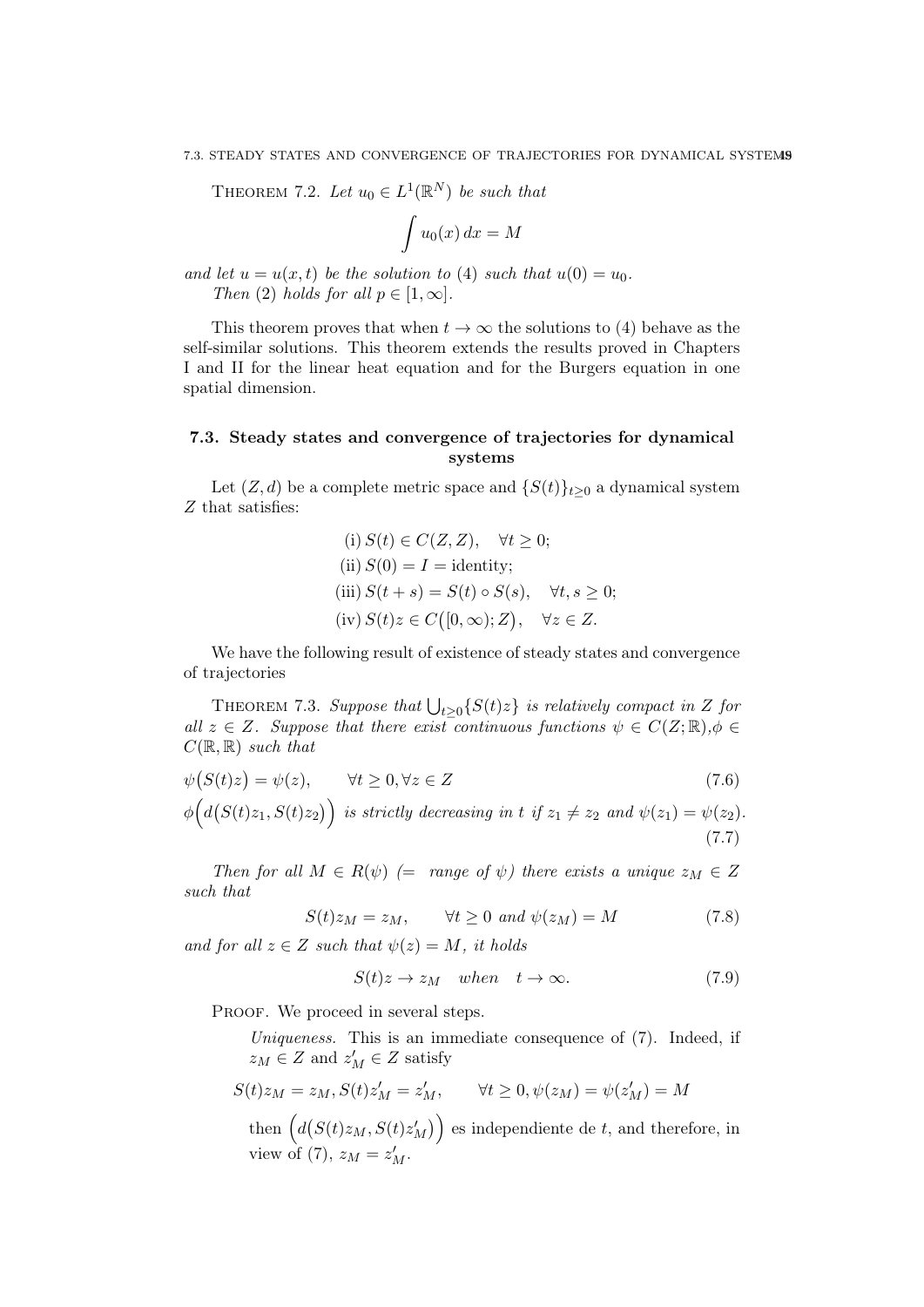Existence of steady states and convergence of trajectories. Fix arbitrary  $M \in R(\psi)$  and  $z \in Z$  such that  $\psi(z) = M$ .

Let us consider the  $\omega$ -limit set  $\omega(z)$  of the trajectory  $\{S(t)z\}_{t\geq 0}$ :

$$
\omega(z) = \{ \eta \in Z : \exists t_n \to \infty, S(t_n)z \to \eta \}.
$$

By the hypothesis of compactness of trajectories, we know that  $\omega(z) \neq \phi$ . On the other hand,

<span id="page-53-0"></span>
$$
\omega(z) \subset \{ \eta \in Z : \psi(\eta) = M \}
$$
\n(7.10)

as  $\psi \in C(Z;\mathbb{R})$ .

Thus it is enough to prove that

<span id="page-53-1"></span>
$$
\omega(z) \subset \{ \eta \in Z : S(t)\eta = \eta, \forall t \ge 0 \}. \tag{7.11}
$$

Indeed, from  $(7.10)$  and  $(7.11)$  we deduce that

$$
\omega(z) \subset \{ \eta \in Z : S(t)\eta = \eta, \forall t \ge 0, \psi(\eta) = M \}
$$

and since  $\omega(z) \neq \phi$ , this guarantees the existence of a solution  $z_M$ to [\(7.8\)](#page-52-0). Since, on the other hand, we know that this solution is unique, we deduce that

$$
\omega(z)=\{z_M\}
$$

which is equivalent to  $(7.9)$ .

With the goal of obtaining  $(7.10)$  we will prove that given any  $\tau > 0$ 

<span id="page-53-2"></span>
$$
S(\tau)\eta = \eta, \qquad \forall \eta \in \omega(z). \tag{7.12}
$$

Fix an arbitrary  $\tau > 0$  and  $\eta \in \omega(z)$ . Then there exists a sequence  $t_n \to \infty$  such that

$$
S(t_n)z \to \eta
$$

and therefore, since  $S(t) \in C(Z;\mathbb{R})$  for all  $t > 0$ , by the semigroup property we deduce that

<span id="page-53-4"></span>
$$
S(t + t_n)z \to S(t)\eta, \qquad \forall t > 0. \tag{7.13}
$$

On the other hand, by  $(7.6)$ ,  $\psi(S(\tau)\eta) = \psi(\eta)$ , and in view of  $(7.7)$ , the following alternative holds: either [\(7.12\)](#page-53-2) holds or

<span id="page-53-3"></span>
$$
\phi\Big(d\big(S(t+\tau)\eta, S(t)\eta\big)\Big) \text{ is strictly decreasing.}\tag{7.14}
$$

Therefore, it is enough to prove that  $(7.14)$  is not fulfilled.

As  $\phi \in C(\mathbb{R}; \mathbb{R})$ , por  $(7.13)$  it holds

<span id="page-53-5"></span>
$$
\phi\Big(d\big(S(t+\tau)\eta, S(t)\eta\big)\Big) = \lim_{n \to \infty} \varphi_{\tau}(t+t_n). \tag{7.15}
$$

where

$$
\varphi_{\tau}(t) = \Big( d\big(S(t+\tau)z, S(t)z\big)\Big).
$$

From [\(7.7\)](#page-52-3) we deduce that  $\varphi_{\tau}(\cdot)$  is decreasing. As the trajectory  $\bigcup_{t\geq 0} \{S(t)z\}$  is relatively compact in Z and  $\phi \in C(\mathbb{R}; \mathbb{R})$  it follows that the limit

<span id="page-53-6"></span>
$$
\lim_{t \to \infty} \varphi_{\tau}(t) = \varphi_{\tau, \infty} \tag{7.16}
$$

exists. Combining  $(7.15)$  and  $(7.16)$  we see que

$$
\phi\Big(d\big(S(t+\tau)\eta,S(t)\eta\big)\Big)=\varphi_{\tau,\infty},\qquad\forall t>0
$$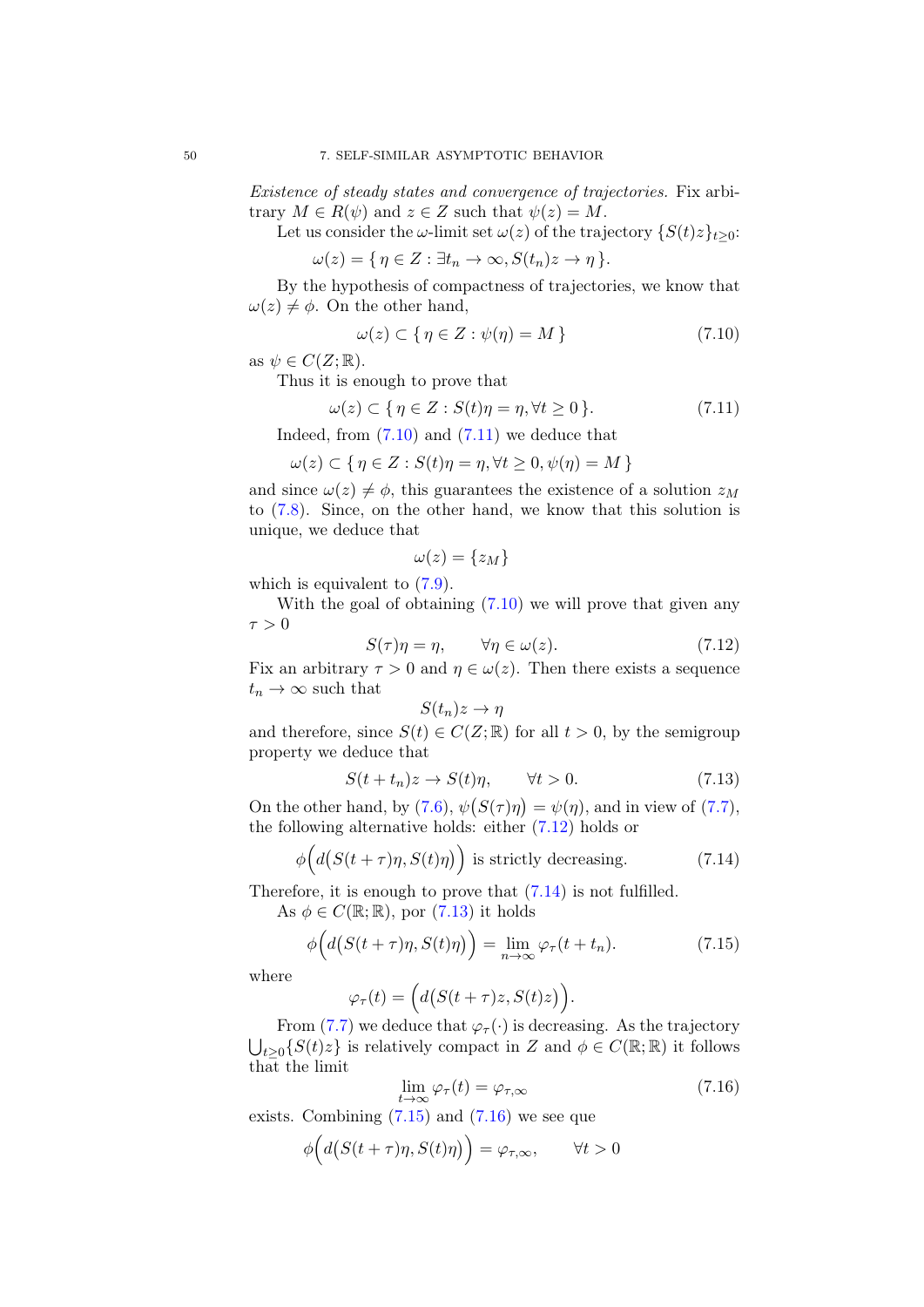and therefore [\(7.14\)](#page-53-3) does not hold. This completes the proof.

<span id="page-54-3"></span> $\Box$ 

### 7.4. Estimates in the weighted Sobolev spaces

Let us consider the solution  $u = u(x, t)$  to

$$
u_t - \Delta u = a \cdot \nabla (|u|^{1/N} u)
$$
 en  $\mathbb{R}^N \times (0, \infty)$  (7.17)  

$$
u(0) = u_0
$$

with  $u_0 \in L^1(\mathbb{R}^N) \cap L^\infty(\mathbb{R}^N)$ . As seen in Theorems 1 and 3 of Chapter IV, we deduce that  $u \in C([0,\infty); L^1(\mathbb{R}^N)) \cap L^{\infty}(\mathbb{R}^N \times (0,\infty))$  and

$$
||u(t)||_p \le C_p ||u_0||_1 t^{-\frac{N}{2} \left(1 - \frac{1}{p}\right)}, \qquad \forall t > 0
$$

from where we deduce that

<span id="page-54-0"></span>
$$
||u(t)||_{p} \leq C'_{p}(t+1)^{-\frac{N}{2}\left(1-\frac{1}{p}\right)}, \qquad \forall t > 0 \tag{7.18}
$$

For all  $p \in [1, \infty]$  with  $C'_p$  depending on  $||u_0||_1$  and  $||u_0||_p$ .

We define the corresponding function  $v = v(y, s)$  in the self-similar variables:

<span id="page-54-2"></span><span id="page-54-1"></span>
$$
v(y,s) = e^{sN/2}u(e^{s/2}y, e^s - 1).
$$
 (7.19)

It can easily be shown that  $v = v(y, s)$  solves

$$
v_s - \Delta v - \frac{y \cdot \nabla v}{2} - \frac{N}{2}v = a \cdot \nabla (|v|^{1/N}v) \qquad \text{en } \mathbb{R}^N \times (0, \infty) \tag{7.20}
$$

$$
v(0) = u_0.
$$

On the other hand, from [\(7.18\)](#page-54-0) we deduce that

$$
v \in L^{\infty}(0,\infty; L^{1}(\mathbb{R}^{N}) \cap L^{\infty}(\mathbb{R}^{N})).
$$
\n(7.21)

In order to ensure the compactness of the trajectory  $\{v(s)\}_{s>0}$  that is needed to apply the Theorem 3, we will work in the weighted Sobolev spaces studied in the chapter III.

We have the following result.

PROPOSITION 7.4. Suppose that  $u_0 \in L^2(K) \cap L^\infty(\mathbb{R}^N)$ . Then the solution  $v = v(y, s)$  of  $(7.20)$  satisfies

$$
v \in L^{\infty}(0,\infty; L^{2}(K)) \cap C([0,\infty); L^{2}(K))
$$
\n(7.22)

<span id="page-54-5"></span><span id="page-54-4"></span>
$$
v \in L^{\infty}(1,\infty;H^1(K)).
$$
\n<sup>(7.23)</sup>

Moreover, the trajectory  $\{v(s)\}_{s\geq 0}$  is relatively compact in  $L^2(K) \cap L^\infty(\mathbb{R}^N)$ .

PROOF. We first observe that by the biunivocal correspondence  $(7.19)$ between the solutions to  $(7.17)$  and  $(7.20)$ , the system  $(7.20)$  admits a unique solution that is the given by [\(7.19\)](#page-54-2).

As

$$
\int u(x,t) dx = \int u_0(x) dx = M, \quad \forall t > 0
$$

in view of (19) it can easily be shown that

$$
\int v(y,s) \, dy = M, \qquad \forall s > 0.
$$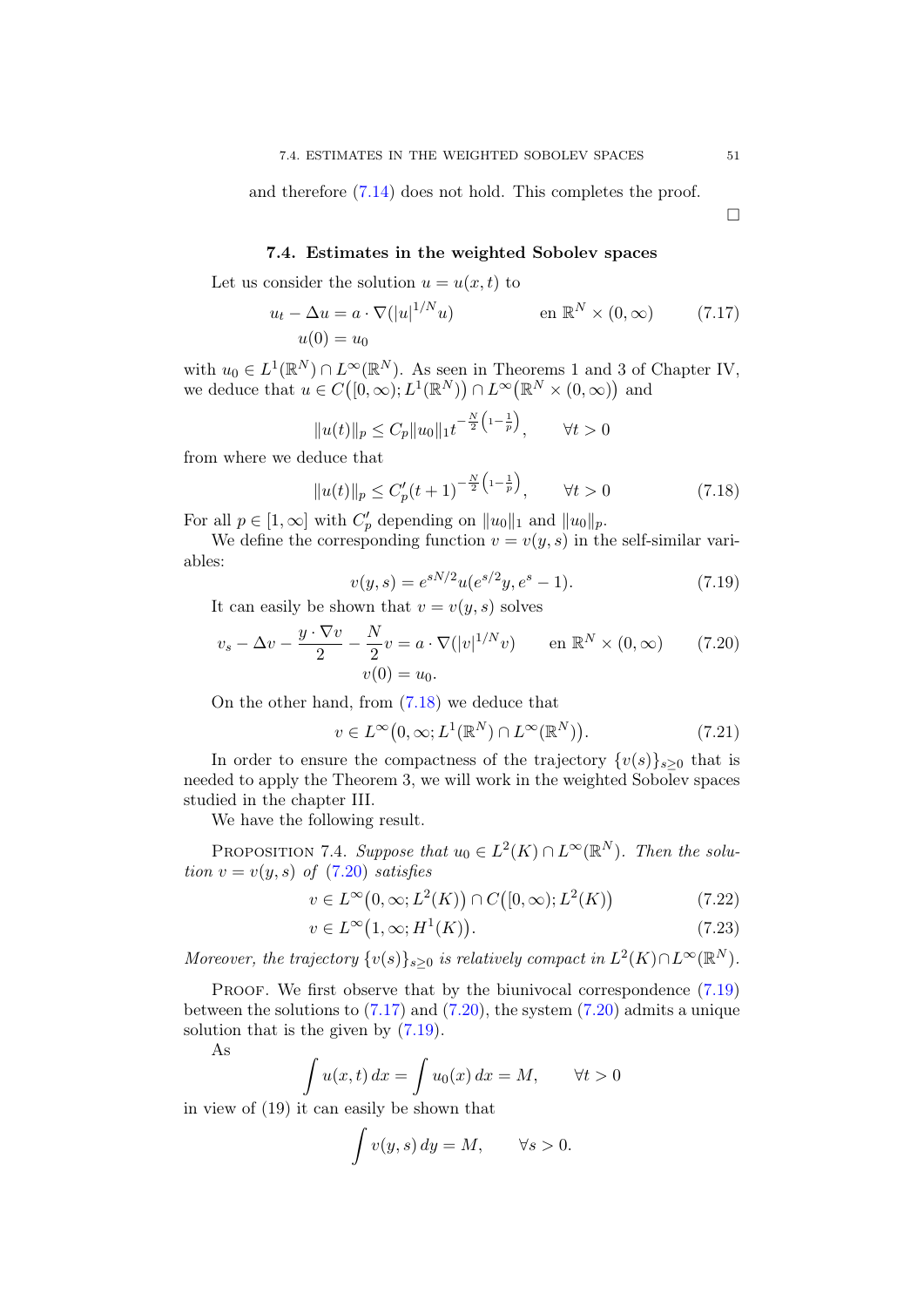Thus the orthogonal projection of  $v(s)$  on the first eigenspace of the operator L in  $L^2(K)$  is independent of s and it holds

<span id="page-55-1"></span><span id="page-55-0"></span>
$$
v(y,s) = M\varphi_1(y) + \tilde{v}(y,s)
$$
\n(7.24)

with  $\tilde{v}(s) \in \varphi_1^{\perp}$  for all  $s > 0$ ,  $\varphi_1$  being the first eigenfunction  $\varphi_1(y) =$  $(4\pi)^{-N/2} K^{-1}(y) = (4\pi)^{-N/2} \exp(-|y|^2/4).$ 

By virtue of  $(7.24)$  one may observe that  $(7.22)$  is equivalent to

$$
\tilde{v}(s) \in L^{\infty}(0,\infty; L^2(K)) \cap C([0,\infty); L^2(K)).
$$
\n(7.25)

The following holds:

$$
\tilde{v}_s + L\tilde{v} - \frac{N}{2}\tilde{v} = a \cdot \nabla(|v|^{1/N}v) \qquad \text{en } \mathbb{R}^N \times (0, \infty)
$$
\n
$$
\tilde{v}(0) = \tilde{u}_0 \qquad (7.26)
$$

with  $\tilde{u}_0 = u_0 - M\varphi_1$ . Multiplying the equation [\(7.26\)](#page-55-1) by  $\tilde{v}K$  and integrating in  $\mathbb{R}^N$  we obtain

$$
\frac{1}{2}\frac{d}{ds}\|\tilde{v}(s)\|_{K}^{2} + \|\nabla \tilde{v}(s)\|_{K}^{2} - \frac{N}{2}\|\tilde{v}(s)\|_{K}^{2} \le |a| \left(\frac{N+1}{N}\right) \int |\nabla v||v|^{1/N} |\tilde{v}|K
$$
\n(7.27)\n
$$
\le |a| \left(\frac{N+1}{N}\right) ||v||_{\infty}^{1/N} \int |\nabla (M\varphi_{1} + \tilde{v})||\tilde{v}|K.
$$

By Proposition 1 of Chapter III we deduce that

<span id="page-55-2"></span>
$$
\|\nabla w\|_K^2 \ge \frac{N+1}{2} \|w\|_K^2, \qquad \forall w \in \varphi_1^\perp \cap H^1(K)
$$

and therefore

<span id="page-55-3"></span>
$$
\|\nabla w\|_{K}^{2} - \frac{N}{2} \|w\|_{K}^{2} \ge \frac{1}{N+1} \|\nabla w\|_{K}^{2}, \qquad \forall w \in \varphi_{1}^{\perp} \cap H^{1}(K). \tag{7.28}
$$

By [\(7.27\)](#page-55-2), [\(7.28\)](#page-55-3) and thanks to the fact that  $v \in L^{\infty}(\mathbb{R}^{N} \times (0,\infty))$  we obtain

$$
\frac{d}{ds} \|\tilde{v}(s)\|_{K}^{2} + \frac{2}{N+1} \|\nabla \tilde{v}(s)\|_{K}^{2} \leq C_{1} \left\{\|\tilde{v}\|_{K} + \int |\nabla \tilde{v}||\tilde{v}|K\right\}
$$

for  $C_1 > 0$  sufficiently large. On the other hand

$$
\int |\nabla \tilde{v}| |\tilde{v}| K \leq \epsilon \|\nabla \tilde{v}\|_K^2 + \frac{1}{4\epsilon} \|\tilde{v}\|_K^2
$$

for all  $\epsilon > 0$  and therefore, eligiendo  $\epsilon > 0$  sufficiently small we deduce that

$$
\frac{d}{ds} \|\tilde{v}(s)\|_{K}^{2} + \frac{1}{N+1} \|\nabla \tilde{v}(s)\|_{K}^{2} \leq C_{2} \{\|\tilde{v}(s)\|_{K} + \|\tilde{v}(s)\|_{K}^{2}\} \leq C_{3} \{1 + \|\tilde{v}(s)\|_{K}^{2}\}.
$$

From the inequality [\(4.16\)](#page-24-0) of Chapter III it follows that, for all  $\epsilon > 0$ there exists  $C_{\epsilon} > 0$  such that

$$
||w||_K^2 \le \epsilon ||w||_{1,K}^2 + C_{\epsilon} ||w||_2^2, \qquad \forall w \in H^1(K).
$$

Therefore, choosing  $\epsilon > 0$  sufficiently small and keeping into account that  $\tilde{v} \in L^{\infty}(0,\infty; L^{2}(\mathbb{R}^{N}))$  we obtain

<span id="page-55-4"></span>
$$
\frac{d}{ds} \|\tilde{v}(s)\|_{K}^{2} + \frac{1}{2(N+1)} \|\nabla \tilde{v}(s)\|_{K}^{2} \le C_{4}
$$
\n(7.29)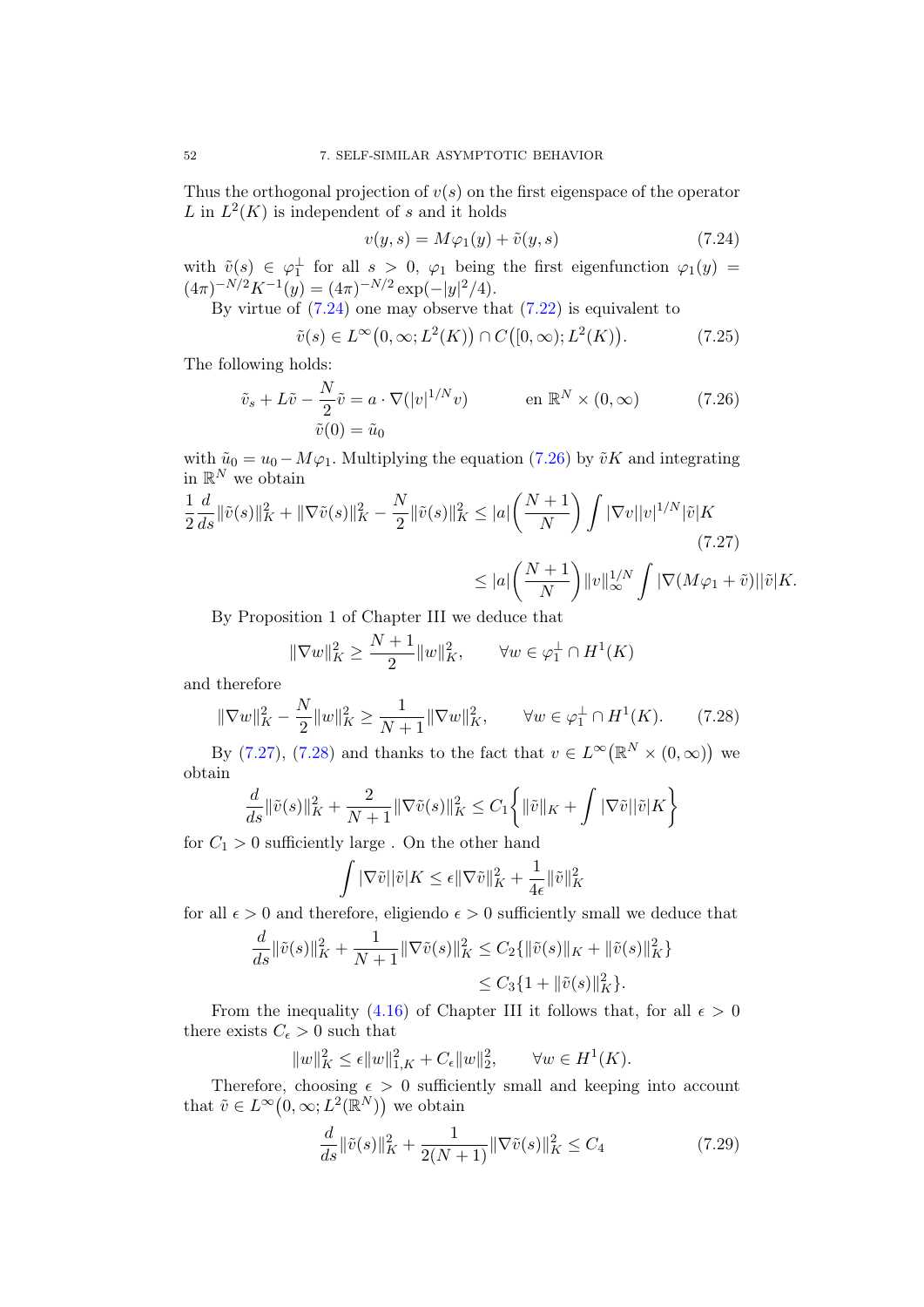and therefore

$$
\frac{d}{ds} \|\tilde{v}(s)\|_{K}^{2} + \frac{1}{4} \|\tilde{v}(s)\|_{K}^{2} \leq C_{4}.
$$

From this differential inequality we obtain that  $\tilde{v} \in L^{\infty}(0,\infty; L^2(K))$ and therefore  $v \in L^{\infty}(0,\infty; L^2(K))$ . On the other hand, it can easily be checked that  $v \in C([0,\infty); L^2(K))$ . Thus, [\(7.22\)](#page-54-4) is proven.

From [\(7.22\)](#page-54-4) and thanks to the regularizing effect of the semigroup associated to system  $(7.20)$ , we deduce  $(7.23)$ .

Indeed,  $S(s)$  being the semigroup generated by the operator  $L - \frac{N}{2}$  $\frac{N}{2}I$ , for all  $\tau > 0$ , the function v solution to [\(7.20\)](#page-54-1) satisfies the integral equation

$$
v(s+\tau) = S(s)v(\tau) + \int_0^s S(s-\sigma)[a \cdot \nabla(|v(\sigma+\tau)|^{1/N}v(\sigma+\tau))] d\sigma.
$$
 (7.30)

As a consequence of the estimate (40) from Chapter III for the semigroup  $S(\cdot)$  it holds

<span id="page-56-0"></span>
$$
||S(s)w||_{1,K} \le C\left(1 + \frac{1}{\sqrt{s}}\right) ||w||_K, \qquad \forall w \in L^2(K) \tag{7.31}
$$

para  $C > 0$  sufficiently large. Taking  $H^1(K)$  norms in (30) and applying  $(7.31)$  we obtain

$$
\|v(s+\tau)\|_{1,K}
$$
  
\n
$$
\leq C\left(1+\frac{1}{\sqrt{s}}\right)\|v(\tau)\|_{K}
$$
  
\n
$$
+ C|a|\int_{0}^{s}\left(1+\frac{1}{\sqrt{s-\tau}}\right)\|\nabla(|v|^{1/N}v)(\sigma+\tau)\|_{K} d\sigma
$$
  
\n
$$
\leq C\left(1+\frac{1}{\sqrt{s}}\right)\|v(\tau)\|_{K}
$$
  
\n
$$
+ C|a|\left(\frac{N+1}{N}\right)\|v\|_{L^{\infty}(\mathbb{R}^{N}\times(0,s+\tau))}^{1/N}\int_{0}^{s}\left(1+\frac{1}{\sqrt{s-\tau}}\right)\|v(\sigma+\tau)\|_{1,K} d\sigma.
$$

As  $v \in L^{\infty}(\mathbb{R}^N \times (0,\infty))$ , we obtain

<span id="page-56-3"></span>
$$
||v(s+\tau)||_{1,K} \le C \left\{ \left( 1 + \frac{1}{\sqrt{s}} \right) ||v(\tau)||_K + \int_0^s \left( 1 + \frac{1}{\sqrt{s-\sigma}} \right) ||v(\sigma+\tau)||_{1,K} d\sigma \right\}
$$
(7.32)

para  $C > 0$  sufficiently large.

We now need the following Gronwall lemma.

LEMMA 7.5. Let  $T > 0$ , A,  $B \ge 0$  and  $\varphi \in C([0, T])$  a non-negative function such that

<span id="page-56-1"></span>
$$
\varphi(t) \le A(1 + t^{-1/2}) + B \int_0^t \left(1 + (t - s)^{-1/2}\right) \varphi(s) \, ds. \tag{7.33}
$$

Then, there exists a constant  $C > 0$  that depends only on T and B such that

<span id="page-56-2"></span>
$$
\varphi(t) \le CAt^{-1/2}, \qquad \forall t \in [0, T]. \tag{7.34}
$$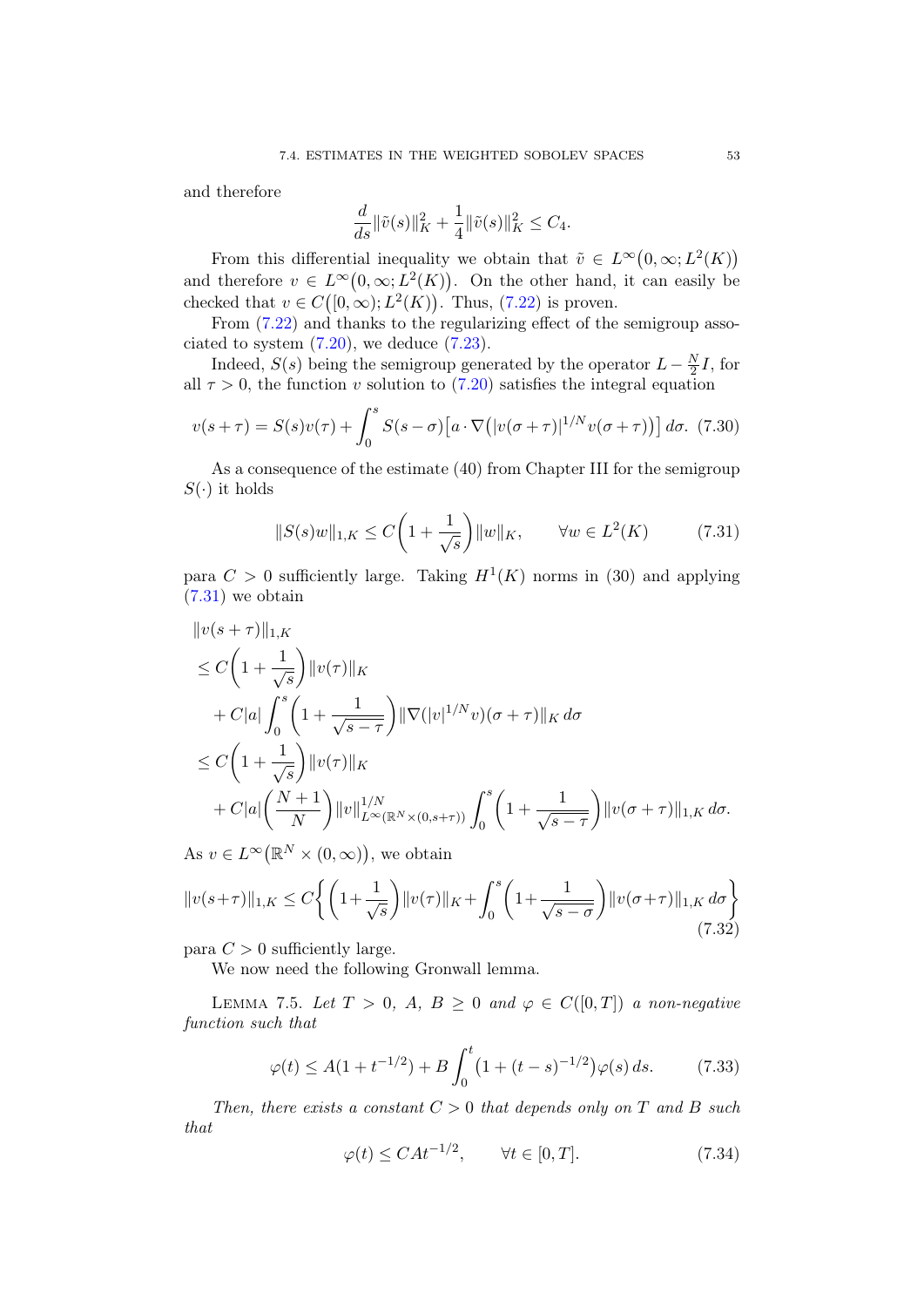PROOF. The proof is analog to that of Lemma 2 in Chapter IV. Multiplying  $(7.33)$  by  $t^{1/2}$  we obtain

$$
t^{1/2}\varphi(t) \le A(1+t^{1/2}) + Bt^{1/2} \int_0^t \left(1 + (t-s)^{-1/2}\right) s^{-1/2} s^{1/2} \varphi(s) ds \quad (7.35)
$$
  

$$
\le A(1+T^{1/2}) + Bt^{1/2} \int_0^t \left(1 + (t-s)^{-1/2}\right) s^{-1/2} \psi(s) ds
$$

with  $\psi(t) = \sup_{s \in [0,t]} s^{1/2} \varphi(s)$ . As  $\psi$  is non-decreasing it follows that

$$
t^{1/2}\varphi(t) \le A' + Bt^{1/2}\psi(t)\int_0^t \left(s^{-1/2} + (t-s)^{-1/2}s^{-1/2}\right)ds
$$

with  $A' = A(1 + T^{1/2})$ . As

$$
\int_0^t (s^{-1/2} + (t - s)^{-1/2} s^{-1/2}) ds = 2t^{1/2} + \int_0^1 (1 - s)^{-1/2} ds = 2t^{1/2} + \alpha
$$

we obtain

<span id="page-57-0"></span>
$$
t^{1/2}\varphi(t) \le A' + B(2t + \alpha t^{1/2})\psi(t).
$$

Fix  $t_0 \in [0, T]$  such that  $B(2t_0 + \alpha t^{1/2}) = \frac{1}{2}$ . So, for all  $t \in [0, t_0]$  we deduce que

$$
t^{1/2}\varphi(t) \le A' + \frac{1}{2}\psi(t), \qquad \forall t \in [0, t_0]
$$

and taking supremums in this inequality we observe that

<span id="page-57-1"></span>
$$
\psi(t) \le 2A', \qquad \forall t \in [0, t_0]. \tag{7.36}
$$

For  $t \geq t_0$ , choose  $\delta \leq \frac{t_0}{2}$ . Decomposing the last integral in [\(7.35\)](#page-57-0) in the segments  $[0, \delta], [\delta, t - \delta]$  and  $[t - \delta, t]$ , using the fact that  $\psi$  is non-decreasing and taking supremums in [\(7.35\)](#page-57-0) we obtain

$$
\psi(t) \le A' + B' \left( \int_0^\delta \left( s^{-1/2} + (t-s)^{-1/2} s^{-1/2} \right) ds + \int_{t-\delta}^t \left( s^{-1/2} + (t-s)^{-1/2} s^{-1/2} \right) ds \right) \psi(t) + B' \int_\delta^{t-\delta} \left( s^{-1/2} + (t-s)^{-1/2} s^{-1/2} \right) \psi(s) ds.
$$

with  $B' = BT^{1/2}$ . Choosing  $\delta > 0$  sufficiently small we observe that

$$
B'\left(\int_0^{\delta} (s^{-1/2} + (t-s)^{-1/2} s^{-1/2}) ds\right) \le \frac{1}{2}, \qquad \forall t \in [t_0, T]
$$

y since On the other hand

$$
s^{-1/2} + (t - s)^{-1/2} s^{-1/2} \le \delta^{-1/2} (1 + \delta^{-1/2}), \qquad \forall t \in [t_0, T], \forall s \in [\delta, t - \delta]
$$
  
we obtain

we obtain

$$
\psi(t) \le 2A' + B'\delta^{-1/2}(1+\delta^{-1/2}) \int_0^t \psi(s) ds
$$
  

$$
\le A' + 2A'B'\delta^{-1/2}(1+\delta^{-1/2})t_0 + B'\delta(1+\delta^{-1/2}) \int_{t_0}^t \psi(s) ds.
$$

Applying the classical Gronwall lemma we conclude that

<span id="page-57-2"></span>
$$
\psi(t) \le (2A' + 2A'B'\delta^{-1/2}(1+\delta^{-1/2})t_0) \exp(B'\delta^{-1/2}(1+\delta^{-1/2})(t-t_0)).
$$
\n(7.37)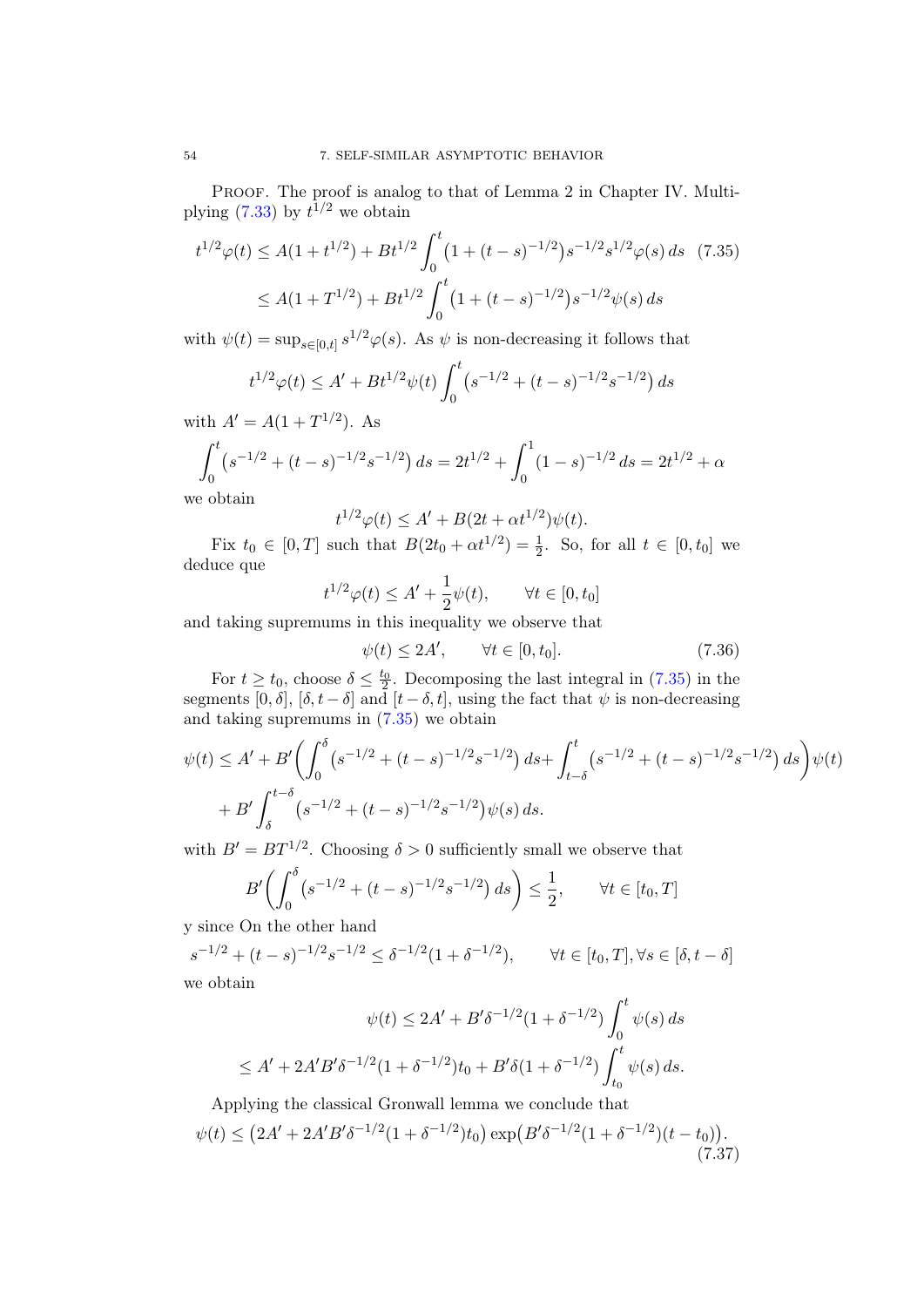Combining  $(7.36)$  and  $(7.37)$  we see que

<span id="page-58-0"></span>
$$
\psi(t) \le CA, \qquad \forall t \in [0, T] \tag{7.38}
$$

with  $C > 0$  depending on B and T. Clearly [\(7.38\)](#page-58-0) implies [\(7.34\)](#page-56-2).

End of proof to Proposition 1: Applying the Lemma 1 in the inequality  $(7.32)$  we see that there exists  $C > 0$  such that

$$
||v(s+\tau)||_{1,K} \le Cs^{-1/2}||v(\tau)||_K, \qquad \forall \tau > 0, \forall s \in [0,1]. \tag{7.39}
$$

Taking  $s = 1$  and keeping into account that  $v \in L^{\infty}(0, \infty; L^2(K))$  we obtain

$$
||v(1+\tau)||_{1,K} \le C, \qquad \forall \tau > 0
$$

which implies (23).

From [\(7.23\)](#page-54-5) and by the compactness of the injection  $H^1(K) \subset L^2(K)$  we deduce that  $\{v(s)\}_{s\geq 0}$  is relatively compact in  $L^2(K)$ . From the continuity of the injection  $L^2(\overline{K}) \subset L^1(\mathbb{R}^N)$  we deduce in particular that  $\{v(s)\}_{s\geq 0}$  is relatively compact en  $L^1(\mathbb{R}^N)$ .

On the other hand, from the estimates shown in Theorems 3 and 4 of Chapter IV we deduce that

$$
v \in L^{\infty}(1,\infty;W^{1,p}(\mathbb{R}^N))
$$

for all  $p \in [1,\infty]$ . As  $W^{1,p}(\mathbb{R}^N) \subset L^\infty(\mathbb{R}^N)$  for  $p > N$ , by interpolation, we deduce that  $\{v(s)\}_{s\geq 0}$  is relatively compact in  $L^{\infty}(\mathbb{R}^N)$ .

Therefore, the trajectory is relatively compact in  $L^2(K) \cap L^\infty(\mathbb{R}^N)$ . This concludes the proof.

# 7.5. Strong contraction property in  $L^1(\mathbb{R}^N)$ .

The following result holds.

PROPOSITION 7.6. Let  $u_0, u_1 \in L^2(K) \cap L^\infty(\mathbb{R}^N)$  be such that  $u_0 \neq u_1$ 

 $\mathcal{Y}$ 

$$
\int u_0(y) dy = \int u_1(y) dy.
$$

Let v and w be the corresponding solutions to  $(7.20)$ .

Then  $||v(s) - w(s)||_1$  is a strictly decreasing function of s.

PROOF. It is enough to show that  $\|(v(s) - w(s))^+\|_1$  and  $\|(v(s) - w(s))^+\|_2$  $w(s)$ <sup>-</sup> $||_1$  are strictly decreasing functions. As the proof is analog in both cases we will only consider the function

$$
\theta(s) = ||(v(s) - w(s))^{+}||_1 = \int_{\Omega(s)} (v(y, s) - w(y, s)) dy
$$

where

$$
\Omega(s) = \{ y \in \mathbb{R}^N : v(y, s) > w(y, s) \}.
$$

By Theorem 3 of Chapter IV and taking into account [\(7.19\)](#page-54-2), which holds between the solutions to [\(7.17\)](#page-54-3) and [\(7.20\)](#page-54-1), we see that  $v \in C((0,\infty);W^{2,p}(\mathbb{R}^N))$ for all  $p \in (1,\infty)$ . In particular,  $v(s)$  and  $w(s)$  are continuous functions of y and therefore,  $\Omega(s)$  is an open set for all  $s > 0$ . Likewise

$$
\Omega_*(s) = \{ y \in \mathbb{R}^N : v(y, s) < w(y, s) \}
$$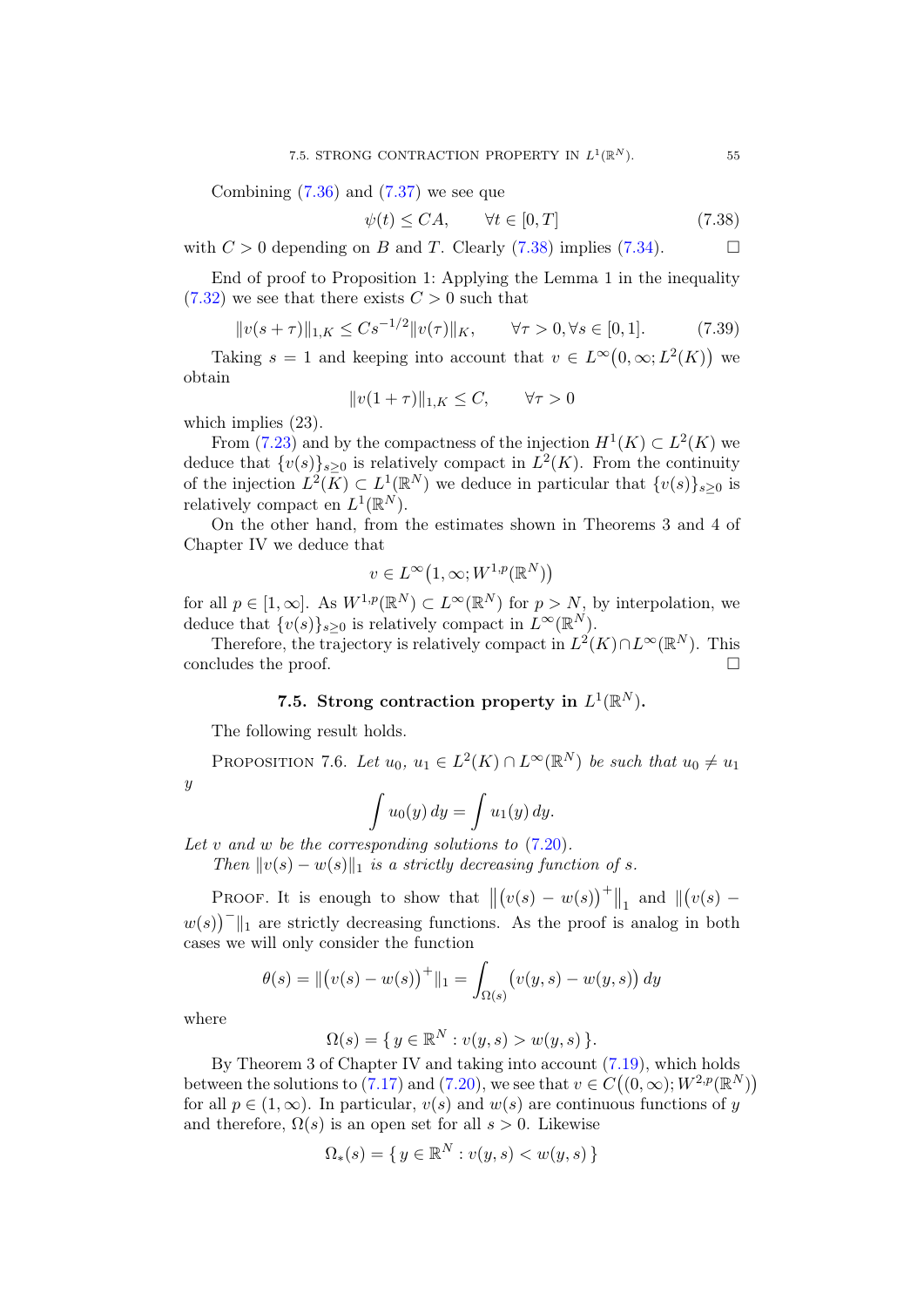is an open set for all  $s > 0$ .

Let us see that  $\Omega(s)$  and  $\Omega_*(s)$  are non-empty for all  $s > 0$ . Indeed suppose that there exists  $s_0 > 0$  such that  $\Omega(s_0) = \emptyset$  (o  $\Omega_*(s_0) = \emptyset$ ). Como

$$
\int v(y, s) dy = \int u_0(y) dy = \int u_1(y) dy = \int w(y, s) dy, \quad \forall s > 0
$$

we deduce que

<span id="page-59-0"></span>
$$
v(y, s_0) = w(y, s_0), \qquad \forall y \in \mathbb{R}^N. \tag{7.40}
$$

The following lemma of backward uniqueness ensures that [\(7.40\)](#page-59-0) implies  $u_0 = u_1$ , which goes against the hypotheses of Proposition 2.

LEMMA 7.7. Let  $v$  and  $w$  be solutions to  $(7.20)$  with initial data  $u_0$  and  $u_1$  respectively in  $L^2(K)$ . Suppose that there exists  $s_0 > 0$  such that  $v(s_0) =$  $w(s_0)$ . Then,  $u_0 = u_1$ .

PROOF. By [\(7.22\)](#page-54-4) we know that  $v, w \in C([0,\infty); L^2(K))$ . On another hand, integrating the inequality  $(7.29)$  with respect to s and using  $(7.22)$  we deduce that  $v, w \in L^2(0, s_0; H^1(K)).$ 

Set

$$
z(y,s) = v(y,s) - w(y,s)
$$

which satisfies

$$
z_s + Lz - \frac{N}{2}z = a \cdot \nabla(b(y, s)z)
$$
 en  $\mathbb{R}^N \times [0, s_0]$   

$$
z(s_0) = 0
$$

con

$$
b(y,s) = \frac{|v|^{1/N}v(y,s) - |w|^{1/N}w(y,s)}{v(y,s) - w(y,s)}.
$$

As  $v, w \in L^{\infty}(\mathbb{R}^N \times (0, \infty))$ , we see that  $b \in L^{\infty}(\mathbb{R}^N \times (0, s_0])$  therefore, since the gradient operator is continuous from  $L^2(K)$  in  $(H^1(K))^*$  (dual de  $H^1(K)$  we see that

$$
||a \cdot \nabla (b(s)z(s))||_{(H^1(K))^*} \leq |a|C||b(s)z(s)||_K \leq |a|C||b(s)||_{\infty}||z(s)||_K.
$$

Theorem 1.1 of backward uniqueness J. M. Ghidaglia [[Ghi86](#page-81-1)] (see also J.-L. Lions and B. Malgrage  $[\text{LM}61]$ , applied with  $A = L - \frac{N}{2}$  $\frac{N}{2}I, V = L^{2}(K),$  $D(A) = H^{1}(K)$  y  $H = (H^{1}(K))^{*}$ , implies that  $z(s) = 0$  for all  $s \in [0, s_{0}]$ and therefore  $u_0 = u_1$ .

End of proof of Proposition 2: Multiplying by  $sgn(v(s) - w(s))$ <sup>+</sup> the equation satisfied by  $v - w$  and integrating in  $\mathbb{R}^N$  we obtain

$$
\theta'(s) = \int_{\Omega(s)} \left( v_s(y, s) - w_s(y, s) \right) dy
$$
  
= 
$$
\int_{\Omega(s)} \Delta(v(y, s) - w(y, s)) dy
$$
  
+ 
$$
\int_{\Omega(s)} \left[ y \cdot \frac{\nabla v(y, s)}{2} + \frac{N}{2} v(y, s) - y \cdot \frac{\nabla w(y, s)}{2} - \frac{N}{2} w(y, s) \right] dy
$$
  
+ 
$$
\int_{\Omega(s)} a \cdot \left[ \nabla (|v(y, s)|^{1/N} v(y, s)) - \nabla (|w(y, s)|^{1/N} w(y, s)) \right] dy.
$$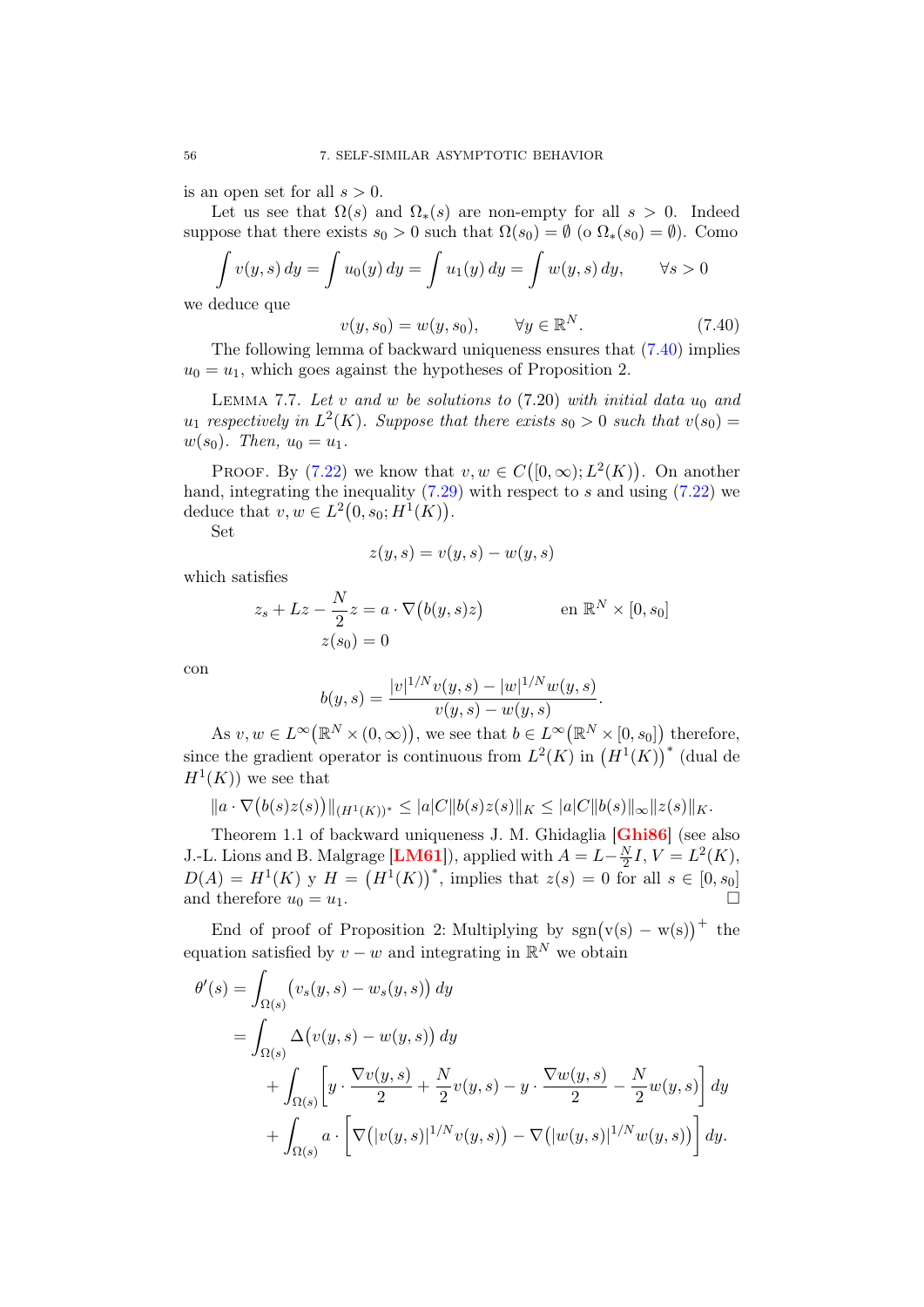It holds

$$
\int_{\Omega(s)} \left[ y \cdot \frac{\nabla v(y,s)}{2} + \frac{N}{2} v(y,s) - y \cdot \frac{\nabla w(y,s)}{2} - \frac{N}{2} w(y,s) \right] dy
$$

$$
= \frac{1}{2} \int_{\Omega(s)} \text{div} \left[ y \cdot (v(y,s) - w(y,s)) \right] dy
$$

$$
= \frac{1}{2} \int \text{div} \left[ y \cdot (v(y,s) - w(y,s)) + \right] dy = 0
$$

put that  $y \cdot (v(y, s) - w(y, s))^+ \in W^{1,1}(\mathbb{R}^N)$  as  $v(s), w(s) \in H^1(K)$  for all  $s > 0$ .

Likewise, for the same reason

$$
\int_{\Omega(s)} a \cdot \nabla \big( |v(y,s)|^{1/N} v(y,s) - |w(y,s)|^{1/N} w(y,s) \big) dy = 0.
$$

Therefore

<span id="page-60-0"></span>
$$
\theta'(s) = \int_{\Omega(s)} \Delta(v(y, s) - w(y, s)) ds.
$$
\n(7.41)

Identity [\(7.41\)](#page-60-0) makes sense due to the regularizing effect of the semigroup associated with the equation [\(7.20\)](#page-54-1) we have  $v, w \in C((0, \infty); H^2(K)) \cap C^1$  $((0,\infty); L^2(K))$  and Thus  $v, w \in C((0,\infty); W^{2,1}(\mathbb{R}^N)) \cap C^1((0,\infty); L^1(\mathbb{R}^N)).$ From  $(7.41)$  we deduce that  $\theta$  non-increasing as

<span id="page-60-1"></span>
$$
\int_{\{\varphi>0\}} \Delta \varphi \le 0 \, dx, \qquad \forall \varphi \in W^{2,1}(\mathbb{R}^N) \tag{7.42}
$$

(see [**[AEZ90](#page-80-1)**] for a detailed proof of [\(7.42\)](#page-60-1)). Note that if the set  $\{\varphi > 0\}$  is regular, one would have  $\int_{\{\varphi>0\}} \Delta \varphi \, dx = \int_{\partial {\{\varphi>0\}}}$  $\frac{\partial \varphi}{\partial \nu} d\sigma \leq 0$  as  $\frac{\partial \varphi}{\partial \nu} \leq 0$  on the boundary  $\{\varphi > 0\}$ . In the general case, we obtain (43) thanks to the Sard lemma.

Let us now see that  $\theta$  is strictly decreasing. We argue by contradiction. If  $\theta(s_0) = \theta(s_1)$  for  $s_1 > s_0$ , from [\(7.41\)](#page-60-0) and since  $\theta$  is increasing we deduce that

<span id="page-60-2"></span>
$$
\int_{\Omega(s)} \Delta(v(y,s) - w(y,s)) dy = 0, \qquad \forall s \in [s_0, s_1].
$$
\n(7.43)

We need the following lemma shown in [[AEZ90](#page-80-1)].

LEMMA 7.8. Let  $\varphi \in W^{2,1}(\mathbb{R}^N)$  be such that

$$
\int_{\{\varphi>0\}} \Delta \varphi(x) \, dx = 0.
$$

Then  $\varphi^+ \in W^{2,1}(\mathbb{R}^N)$  y

$$
\Delta \varphi^+ = \text{sgn}(\varphi^+) \Delta \varphi \text{ in } \mathbb{R}^N.
$$

In view of [\(7.43\)](#page-60-2) and applying Lemma 2 to the function  $\varphi = v(s) - w(s)$ we deduce that the function

$$
z(y,s) = \begin{cases} v(y,s) - w(y,s), & s \in [s_0, s_1], y \in \Omega(s) \\ 0, & s \in [s_0, s_1], y \notin \Omega(s) \end{cases}
$$
(7.44)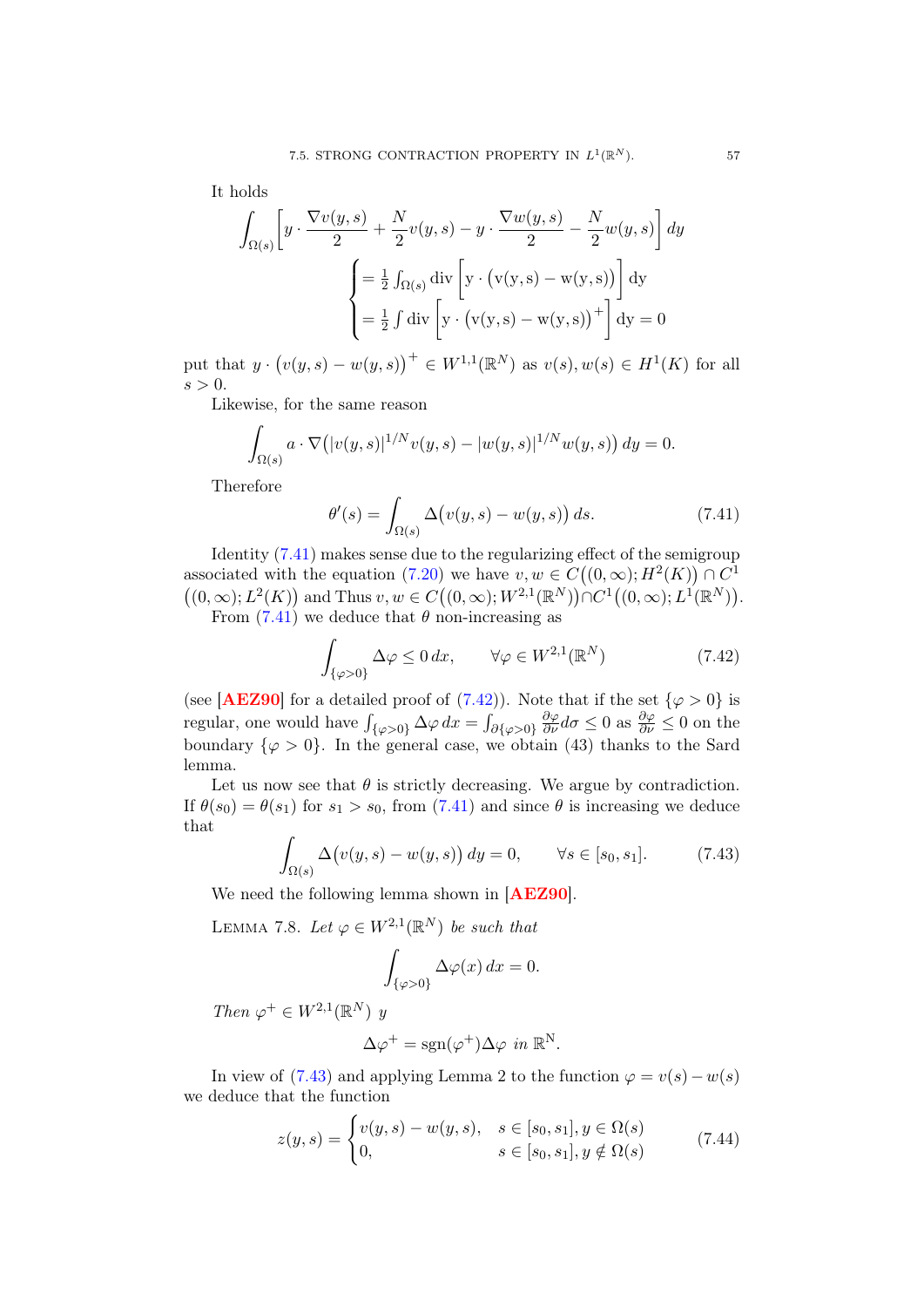satisfies the equation

<span id="page-61-1"></span>
$$
z_s - \Delta z - \frac{y \cdot \nabla z}{2} - \frac{N}{2}z = a \cdot \nabla \big(b(y, s)z\big) \text{ in } \mathbb{R}^N \times (s_0, s_1) \tag{7.45}
$$

with

$$
b(y,s) = \begin{cases} \frac{|v|^{1/N}v(y,s) - |w|^{1/N}w(y,s)}{v(y,s) - w(y,s)}, & s \in [s_0, s_1], y \in \Omega(s) \\ 0, & s \in [s_0, s_1], y \notin \Omega(s) \end{cases}
$$
(7.46)

It holds

$$
b \in L^{\infty}(\mathbb{R}^N \times (s_0, s_1))
$$
\n(7.47)

and

$$
z = 0 \text{ in } \Omega = \bigcup_{s \in (s_0, s_1)} [\Omega(s) \times \{s\}] \tag{7.48}
$$

$$
= \{ (y,s) \in \mathbb{R}^N \times (s_0,s_1) : v(y,s) > w(y,s) \}.
$$

As  $v, w \in C(\mathbb{R}^N \times (0, \infty))$  we see that  $\Omega$  is an open subset of  $\mathbb{R}^N \times (s_0, s_1)$ . On the other hand, we know that it is non-empty.

Suppose that, using of a unique continuation argument, for certain  $s_2, s_3 \in$  $(s_0, s_1)$  with  $s_2 < s_3$ , we prove

$$
z = 0 \text{ in } \mathbb{R}^N \times (s_2, s_3). \tag{7.49}
$$

Then, by definition of z it holds that  $\Omega(s) = \emptyset$  For all  $s \in [s_2, s_3]$ , which, like we have seen before, contradicts the hypothesis  $u_0 \neq u_1$ .

When proving (50) by means of a unique continuation argument, there is a technical difficulty that lies in the fact that the potential  $b \in L^{\infty}$  appears in the equation under a sign of derivation.

To avoid this difficulty, we consider a ball  $B(y_0, \epsilon)$  contained in  $\mathbb{R}^N$  and  $s_2, s_3 \in (s_0, s_1)$  such that  $s_2 < s_3$  and

$$
B(y_0, \epsilon) \times (s_2, s_3) \subset \Omega.
$$
 (7.50)

This is possible since  $\Omega$  is a non-empty open subset of  $\mathbb{R}^{N+1}$ .

We define

<span id="page-61-0"></span>
$$
n(y,s) = \int_0^{\frac{(y_0 - y)\cdot a}{|a|^2}} z(y + \lambda a, s) d\lambda.
$$
 (7.51)

In [\(7.51\)](#page-61-0) the integral is taken on the segment I of  $\mathbb{R}^N$  with a y with  $y+\left(\frac{y_0-y\cdot a}{|a|^2}\right)$  $|a|^2$ )a, that is the projection of y on the hyperplane  $y \cdot a = y_0 \cdot a$ of  $\mathbb{R}^N$  that contains  $y_0$  being orthogonal to the convection vector a.

If  $y \in \mathbb{R}^N$  is an element of the cylinder

$$
C = \left\{ y \in \mathbb{R}^N : \left| y + \frac{a}{|a|^2} \left( (y_0 - y) \cdot a \right) - y_0 \right| < \epsilon \right\} \tag{7.52}
$$

then, Integrating the equation [\(7.45\)](#page-61-1) on the segment I we obtain that  $n =$  $n(y, s)$  satisfies the equation

<span id="page-61-2"></span>
$$
n_s - \Delta n - \frac{y \cdot \nabla n}{2} - \frac{(N-1)}{2}n = -ba \cdot \nabla n \text{ in } C \times (s_2, s_3). \tag{7.53}
$$

On the other hand

<span id="page-61-3"></span>
$$
n = 0 \text{ in } \{C \cap B(y_0, \epsilon)\} \times (s_2, s_3), \tag{7.54}
$$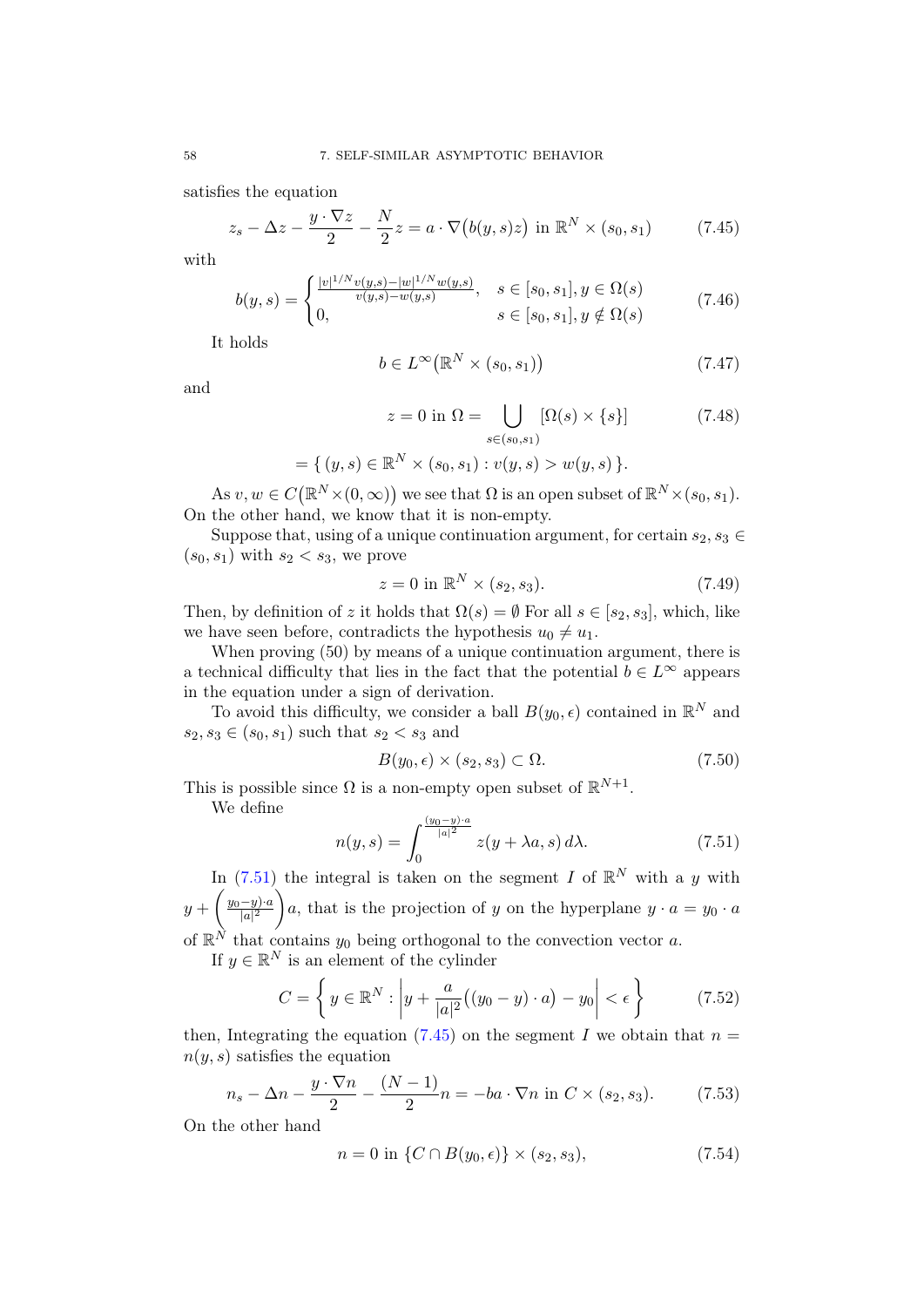by unique continuation (cf. L. Hörmander [[Hör15](#page-82-2)], Th. 8.9.1., p. 224), from  $(7.53)$  and  $(7.54)$  we deduce that

$$
n = 0 \text{ in } C \times (s_2, s_3)
$$

and thus

<span id="page-62-0"></span>
$$
z(y,s) = -a \cdot \nabla n(y,s) = 0 \text{ in } C \times (s_2, s_3). \tag{7.55}
$$

Let H be the hyperplane of  $\mathbb{R}^N$ , perpendicular to the vector a and which contains the origin. Given  $y \in \mathbb{R}^N$ , we write it as

$$
y = \left(\bar{y}, \frac{(y \cdot a)}{|a|}\right)
$$

where  $\bar{y} \in \mathbb{R}^{N-1}$  is the projection of y on the hyperplane H.

We define

$$
\rho(\bar{y}, s) = \int_{-\infty}^{\infty} z(\bar{y}, \lambda, s) d\lambda = \int_{\infty}^{\infty} z(y + ta, s) dt.
$$

From [\(7.55\)](#page-62-0) we deduce that

$$
\rho(\bar{y}, s) = 0, \qquad \forall (\bar{y}, s) \in [H \cap B(0, \epsilon)] \times (s_2, s_3).
$$

On the other hand, integrating the equation [\(7.45\)](#page-61-1) in the direction of the vector a we deduce that

$$
\rho_s - \Delta_{\bar{y}} \rho - \frac{\bar{y} \cdot \nabla_{\bar{y}} \rho}{2} - \left(\frac{N-1}{2}\right) \rho = 0 \text{ in } H \times (s_2, s_3).
$$

 $(\Delta_{\bar{y}}$  and  $\nabla_{\bar{y}}$  denote the laplacian and the gradient in the variables  $\bar{y}$ ).

By unique continuation we obtain

$$
\rho = 0 \text{ in } H \times (s_2, s_3)
$$

and since  $z \geq 0$ ,

$$
z = 0
$$
 in  $\mathbb{R}^N \times (s_2, s_3)$ .

This concludes the proof of Proposition 2.  $\Box$ 

### 7.6. Proof of the main results

In this part, we conclude the proofs of Theorems 1 and 2. To this end, we will apply Theorem 3.

Let Z be the Banach space  $L^2(K) \cap BC(\mathbb{R}^N)$ , where  $BC(\mathbb{R}^N)$  is the Banach space of continuous and bounded functions endowed with the supremum norm. Let  $S(s)$  be the semigroup generated by the semilinear equation  $(7.20).$  $(7.20).$ 

As we have seen before, the solutions v to [\(7.20\)](#page-54-1) with data inicial  $u_0 \in$  $L^2(K) \cap BC(\mathbb{R}^N)$  satisfy

$$
u \in C([0,\infty); L^2(K) \cap BC(\mathbb{R}^N)).
$$

On the other hand,

$$
\int v(y,s) dy = \int u_0(y) dy, \quad \forall s \ge 0.
$$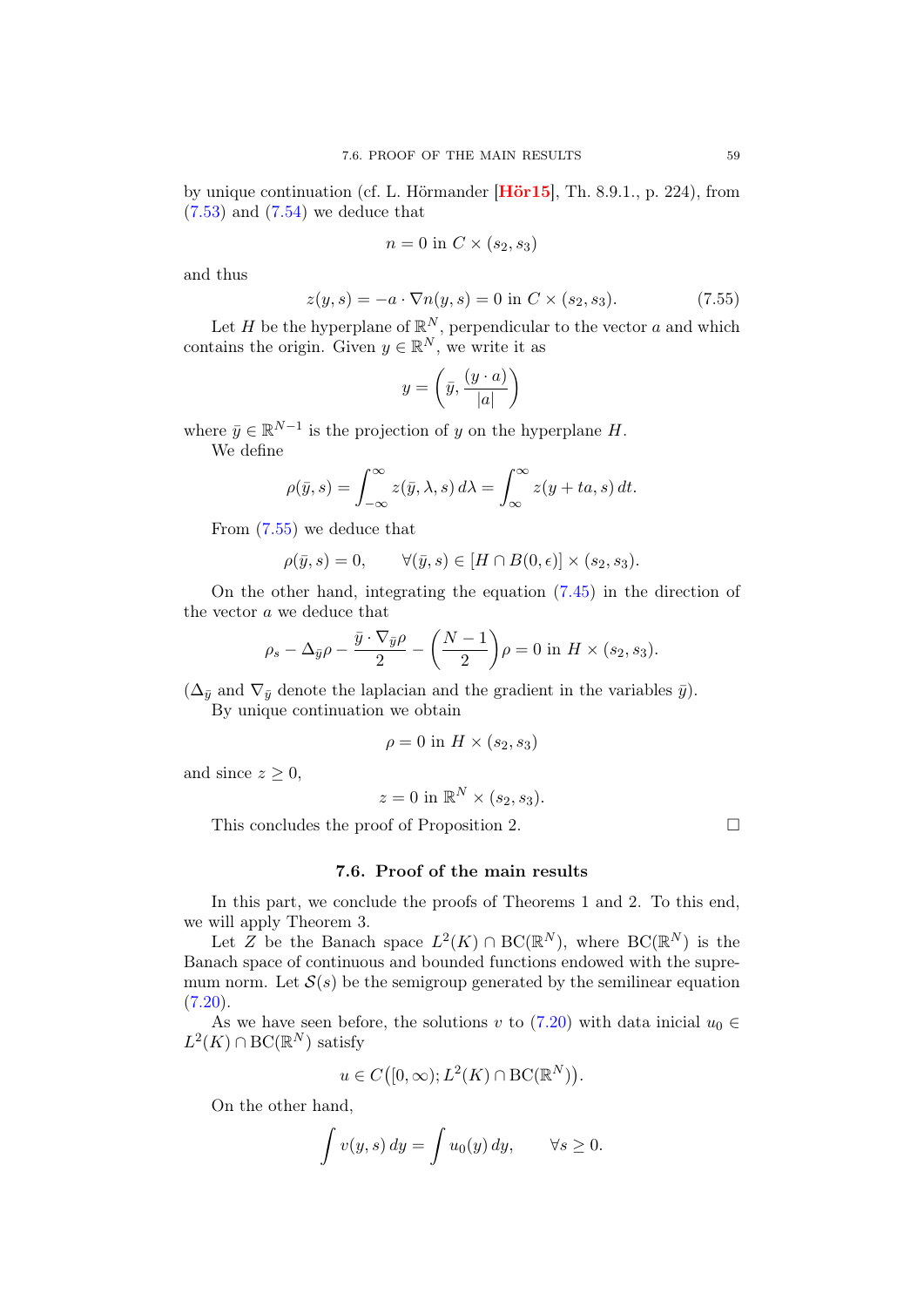Therefore the function

$$
\psi: L^2(K) \cap BC(\mathbb{R}^N) \to \mathbb{R}
$$

$$
\varphi \to \psi(\varphi) = \int \varphi(y) \, dy
$$

satisfies hypothesis (6) of Theorem 3.

On the other hand, by virtue of Proposition 2 we know that the function  $\phi(\cdot) = \|\cdot\|_1$  satisfies hypothesis (7) of Theorem 3.

Applying Theorem 3 we obtain that  $\forall M \in \mathbb{R}$ ,

(7.5) admits a unique solution 
$$
f_M \in L^2(K) \cap BC(\mathbb{R}^N)
$$
 such that  $\int f_M(y) dy = M,$   
(7.56)

$$
\forall u_0 \in L^2(K) \cap BC(\mathbb{R}^N) \text{ such that } \int u_0(y) \, dy = M, \text{ the solution v to (7.20)}
$$
\n
$$
\text{(7.57)}
$$
\nsatisfies\n
$$
\text{(7.58)}
$$

<span id="page-63-0"></span>
$$
||v(s) - f_M||_{L^2(K) \cap L^\infty(\mathbb{R}^N)} \to 0, when s \to \infty.
$$

We conclude the proofs of Theorems 1 and 2 in several steps. Step 1. Regularity and positivity of the profiles  $f_M$ .

The function

$$
u_M(x,t) = (t+1)^{-N/2} f_M(x/\sqrt{t+1})
$$

is solution to [\(7.17\)](#page-54-3) with  $u_0 = f_M$ . therefore, since  $f_M \in L^1(\mathbb{R}^N)$ , by Theorem 3 of Chapter IV we deduce that  $u(t) \in W^{2,p}(\mathbb{R}^N)$  for all  $t > 0$  and  $p \in (1,\infty)$ , which implies that  $f_M \in W^{2,p}(\mathbb{R}^N)$  for all  $p \in (1,\infty)$ .

On the other hand, since  $a \cdot \nabla(|f_M|^{1/N} f_M) \in (H^1(K))^*$ , by elliptic regularity it holds  $f_M \in H^1(K)$ . So,  $a \cdot \nabla(|f_M|^{1/N} f_M) \in L^2(K)$  and again, by elliptic regularity,  $f_M \in H^2(K)$ . From the continuity of the injection  $H^2(K) \subset W^{2,1}(\mathbb{R}^N)$  we deduce that  $f_M \in W^{2,1}(\mathbb{R}^N)$ .

By the comparison principle from Theorem 3 in Chapter IV we see that if  $u_0 \geq 0$ , the solution u to [\(7.17\)](#page-54-3) satisfies  $u \geq 0$  and therefore, the solution v of  $(7.20)$  satisfies  $v \geq 0$ .

If  $M \geq 0$ , take  $u_0 \in L^2(K) \cap BC(\mathbb{R}^N)$  such that

$$
u_0 \ge 0, \quad \int u_0(y) \, dy = M.
$$

As the corresponding solution v [\(7.20\)](#page-54-1) satisfies  $v \ge 0$  and since  $v(s) \to f_M$ in  $L^{\infty}(\mathbb{R}^{N})$  when  $s \to \infty$ , we deduce that  $f_{M} \geq 0$ . In the same way we can show that  $M \leq 0$ , thus  $f_M \leq 0$ .

By the Hopf maximum principle, we conclude that if  $M > 0$  (resp.  $M < 0$ ) then  $f_M(x) > 0$  (resp.  $f_M(x) < 0$ ) for all  $x \in \mathbb{R}^N$  (cf. H. M. Protter and H. I. Weinberger  $[PW12]$  $[PW12]$  $[PW12]$ , Th. 5, p. 61).

As the nonlinearity  $F(s) = |s|^{1/N} s$  satisfies  $F \in C^{\infty}(\mathbb{R} - \{0\})$ , by local elliptic regularity we deduce that  $f_M \in C^{\infty}(\mathbb{R}^N)$  for all  $M \in \mathbb{R}$ .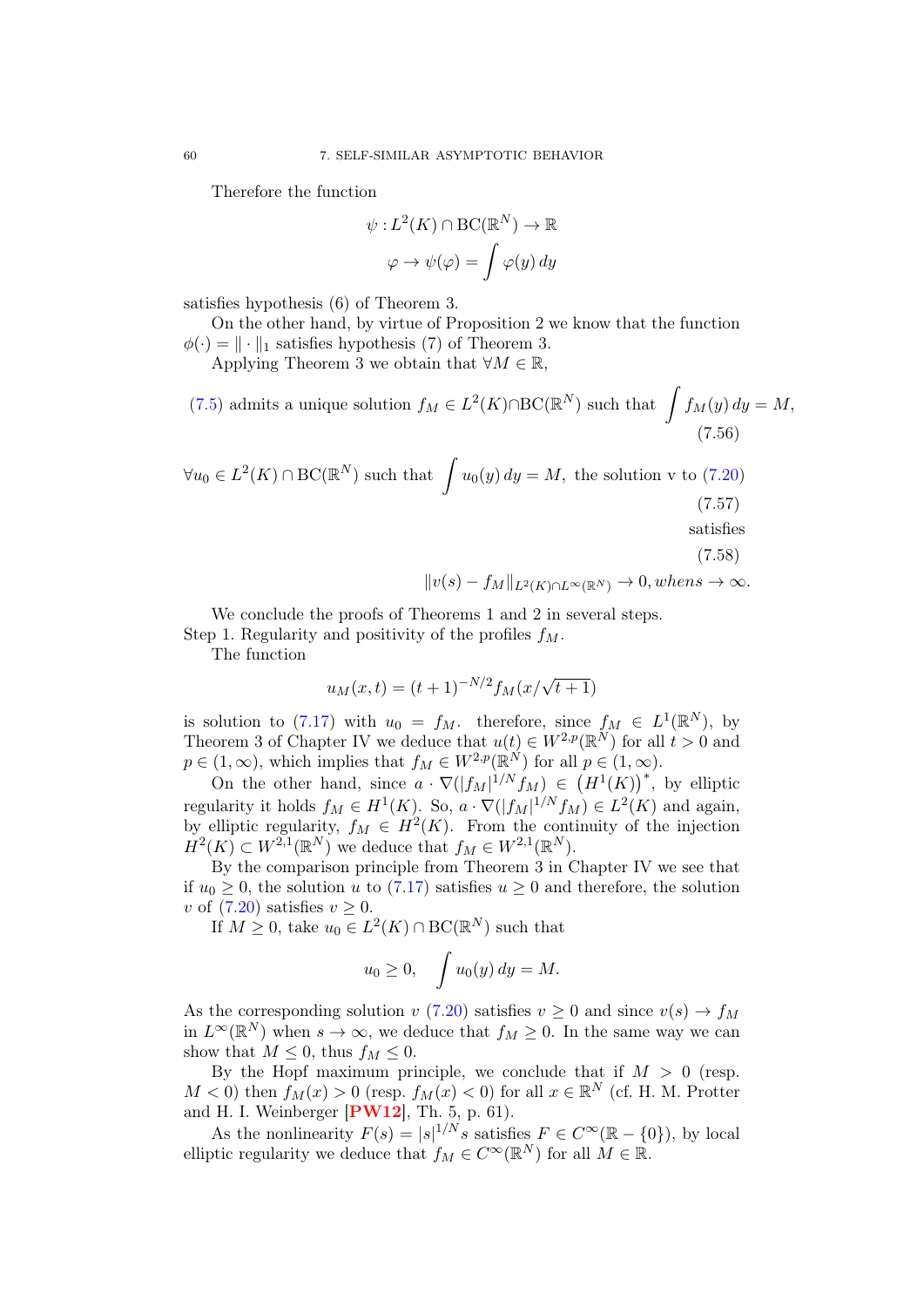Step 2. Uniqueness of the self-similar profiles.

We have seen that the self-similar profile es unique in the clase  $L^2(K) \cap$  $\mathrm{BC}(\mathbb{R}^N)$ . Veamos that es unique in  $L^1(\mathbb{R}^N)$ . Suppose that there exist profiles  $f_M$ ,  $\tilde{f}_M \in L^1(\mathbb{R}^N)$  solutions to  $(7.5)$  such that  $f_M \neq \tilde{f}_M$  and

$$
\int f_M(y) \, dy = \int \tilde{f}_M(y) \, dy = M.
$$

So,

 $u_M(x,t) = (t+1)^{-N/2} f_M((t+1)^{-1/2}x); \quad \tilde{u}_M(x,t) = (t+1)^{-N/2} \tilde{f}_M((t+1)^{-1/2}x)$ are solutions to [\(7.17\)](#page-54-3). Clearly

<span id="page-64-0"></span>
$$
\int (u_M(x,t) - \tilde{u}_M(x,t))^+ dx = \int (f_M(x) - \tilde{f}_M(x))^+ dx, \quad \forall t > 0.
$$
 (7.59)

However the argument used in the proof of Proposition 2 allows to prove that  $\int (u_M(x, t) - \tilde{u}_M(x, t))^+ dx$  is a strictly decreasing function of t. This contradicts [\(7.59\)](#page-64-0), proves the uniqueness in  $L^1(\mathbb{R}^N)$  and concludes the proof of Theorem 1.

Step 3. Monotonicity of the self-similar profiles.

The proof of the uniqueness of the self-similar profiles done in the previous part allows to prove that two self-similar profiles cannot intersect. In the case  $M_1 > M_2$  this implies that  $f_{M_1} > f_{M_2}$  at any point. Step 4. Asymptotic behavior for  $u_0 \in L^2(K) \cap BC(\mathbb{R}^N)$ .

From [\(7.57\)](#page-63-0) we deduce that if  $u_0 \in L^2(K) \cap BC(\mathbb{R}^N)$ , the solution  $u =$  $u(x, t)$  to [\(7.17\)](#page-54-3) satisfies [\(7.2\)](#page-50-1) for all  $p \in [1, \infty]$ .

Given  $u_0 \in L^1(\mathbb{R}^N)$  such that

$$
\int u_0(x) \, dx = M
$$

we approximate it through a sequence  $\{u_{0,n}\} \subset L^2(K) \cap BC(\mathbb{R}^N)$  such that

$$
\int u_{0,n}(x) dx = M; \qquad u_{0,n} \to u_0 \text{ in } L^1(\mathbb{R}^N) when n \to \infty.
$$

Let  $u_n(x, t)$  be the solution to [\(7.17\)](#page-54-3) with initial data  $u_{0,n}$ . We know that

$$
||u_n(t) - u_M(t)||_1 \to 0 when t \to \infty
$$

with  $u_M$  being the self-similar solution of mass M. Since

$$
||u(t) - u_n(t)||_1 \le ||u_0 - u_{0,n}||_1, \quad \forall t > 0, \forall n \in \mathbb{N}
$$

we deduce que

<span id="page-64-1"></span>
$$
||u(t) - uM(t)||_1 \to 0 \text{when } t \to \infty.
$$
 (7.60)

Regarding the rescaled solutions  $u_{\lambda}(x,t) = \lambda^N u(\lambda x, \lambda^2 t)$ , [\(7.60\)](#page-64-1) is equivalent to

$$
u_{\lambda}(\cdot,1) \to f_M(\cdot) \text{ in } L^1(\mathbb{R}^N) when \lambda \to \infty. \tag{7.61}
$$

On the other hand, from Theorems 3 and 4 of Chapter IV we deduce that

 $\{u_{\lambda}(\cdot,1)\}_{\lambda>0}$  is bounded in  $W^{1,p}(\mathbb{R}^N)$ ,  $\forall p \in [1,\infty)$  (7.62)

and in particular

<span id="page-64-2"></span>
$$
u_{\lambda}(\cdot,1) \to f_M(\cdot) \text{ in } L^p(\mathbb{R}^N), \forall p \in [1,\infty].
$$
 (7.63)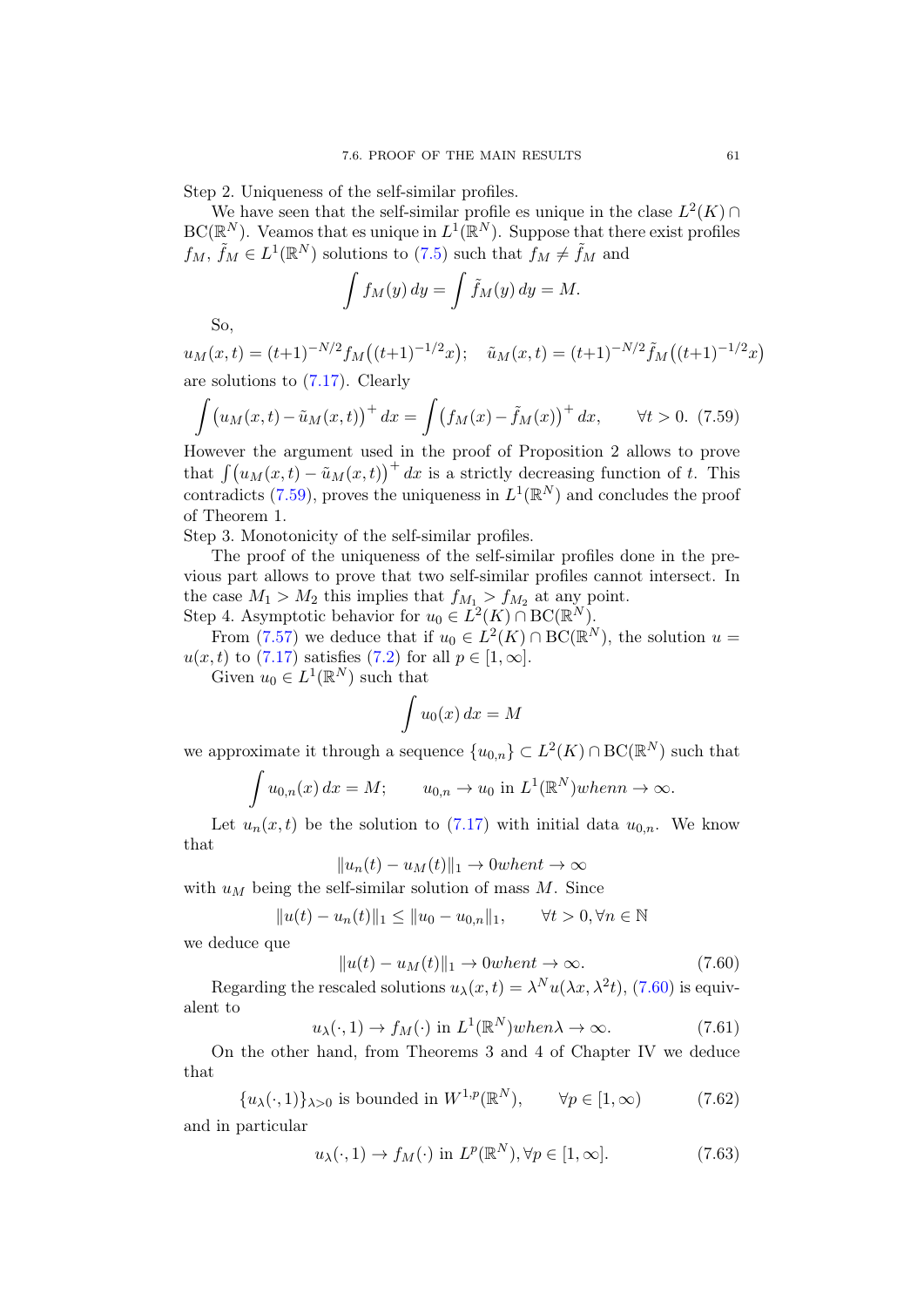As It can easily be shown,  $(7.63)$  is equivalent to  $(7.2)$ . This concludes the proof of Theorem 2.

#### 7.7. More general non-linearities

The purpose of this section is to prove the following generalization of Theorem 2.

THEOREM 7.9. Suppose that the no-linearity  $F \in C^1(\mathbb{R})$  satisfies (3). Then, for all  $u_0 \in L^1(\mathbb{R}^N)$  such that  $\int u_0(x) dx = M$ , la solution  $u = u(x, t)$ to (7.1) satisfies (7.2) For all  $p \in [1,\infty]$ , where  $u_M$  is the self-similar solution to (7.4).

PROOF. Thanks to the estimate  $L^1 - L^{\infty}$  of Theorem 3 in Chapter IV, it is enough to study the case where  $u_0 \in L^1(\mathbb{R}^N) \cap L^\infty(\mathbb{R}^N)$ . By Theorem 3 of Chapter IV we have

<span id="page-65-0"></span>
$$
||u(t)||_p \le C_p(t+1)^{-\frac{N}{2}\left(1-\frac{1}{p}\right)}, \qquad \forall t > 0 \tag{7.64}
$$

for all  $p \in [1, \infty]$ .

As we have not made any assumption on the behavior of the derivative of  $F$ , Theorem 4 of Chapter IV is not applicable. By the same method of proof we obtain

<span id="page-65-1"></span>
$$
||u(t)||_{1-\epsilon,p} \le C(\epsilon,p)t^{-\frac{N}{2}\left(1-\frac{1}{p}\right)-\frac{(1-\epsilon)}{2}}, \qquad \forall t > 0 \tag{7.65}
$$

for all  $\epsilon > 0$ ,  $p \in [1, \infty]$ , with  $\|\cdot\|_{1-\epsilon,p}$  being the norm in  $W^{1-\epsilon,p}(\mathbb{R}^N)$ .

The function  $v$  defined in  $(7.19)$  satisfies in this case the following nonautonomous equation:

$$
\begin{cases}\nv_s - \Delta v - y \cdot \frac{\nabla v}{2} - \frac{N}{2}v = e^{s(N+1)/2}a \cdot \nabla (F(e^{-Ns/2}v)) & \text{en } \mathbb{R}^N \times (0, \infty) \\
v(y, 0) = u_0(y).\n\end{cases}
$$
\n(7.66)

Anew, [\(7.2\)](#page-50-1) is equivalent to proving that

<span id="page-65-5"></span><span id="page-65-3"></span>
$$
v(s) \to f_M \text{ in } L^p(\mathbb{R}^N) \text{ when } s \to \infty \tag{7.67}
$$

for all  $p \in [1, \infty]$ .

The density argument used in the previous section shows that it's enough to consider initial data  $u_0 \in L^2(K) \cap BC(\mathbb{R}^N)$ .

In view of  $(7.64)$ – $(7.65)$  we know that

$$
v \in L^{\infty}(0, \infty; L^{p}(\mathbb{R}^{N})), \quad \forall p \in [1, \infty]
$$
  
\n
$$
v \in L^{\infty}(1, \infty; W^{1-\epsilon, p}(\mathbb{R}^{N})), \quad \forall p \in [1, \infty], \forall \epsilon > 0.
$$
\n(7.68)

Using [\(7.68\)](#page-65-2), the condition [\(7.3\)](#page-50-2) imposed on the nonlinearity and by the method used in the proof of Proposition 1 we obtain que

<span id="page-65-4"></span><span id="page-65-2"></span>
$$
v \in L^{\infty}(0, \infty; L^{2}(K))
$$
  
\n
$$
v \in L^{\infty}(1, \infty; H^{1-\epsilon}(K)), \forall \epsilon > 0.
$$
\n(7.69)

and therefore the trajectory  $\{v(s)\}_{s\geq 0}$  is relatively compact in  $L^2(K)$ .

We will sue the following result on asymptotic behavior for perturbed dynamical systems, due to V. Galaktionov and J. L. Vázquez [[GV91](#page-82-0)].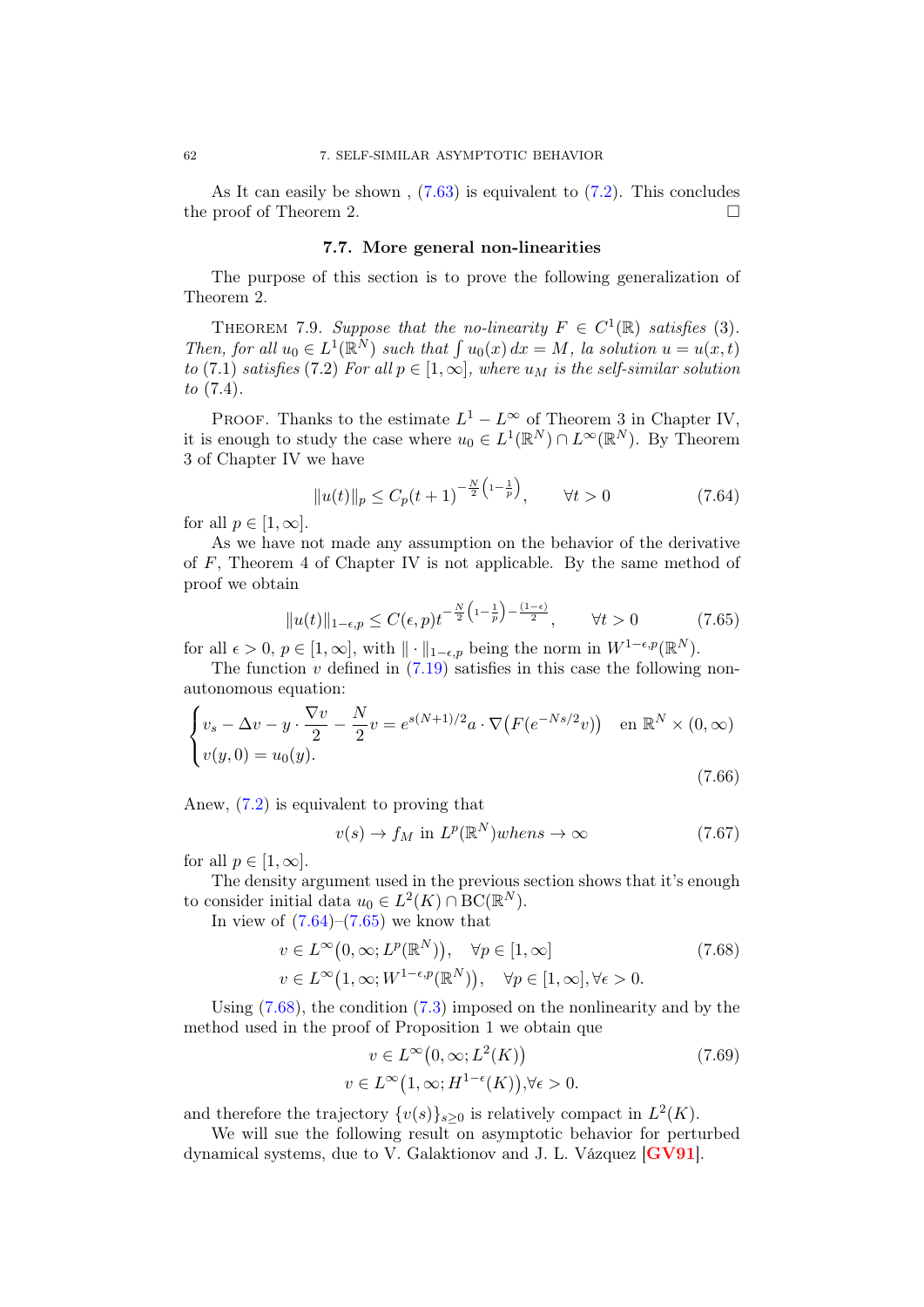THEOREM 7.10 ( $\text{[GV91]}$  $\text{[GV91]}$  $\text{[GV91]}$ ). Let us consider a dynamical system in a Banach space X generated by the evolution equation

<span id="page-66-2"></span>
$$
w_t = A(w). \tag{7.70}
$$

and a perturbation

<span id="page-66-1"></span>
$$
w_t = B(t, w). \tag{7.71}
$$

Assume that the following properties hold:

- (a) The trajectories  $\{w(t)\}_{t\geq0}$  of (7.71) are relatively compact in X. Moreover, given  $\tau > 0$ , if  $w^{\tau}(t) = w(t + \tau)$ , the set  $\{w^{\tau}\}_{\tau>0}$  is relatively compact in  $L^{\infty}_{\text{loc}}(0,\infty;X)$ .
- (b) Given a solution  $w \in C([0,\infty);X)$ , v is solution to (7.70).
- (c) The  $\omega$ -limit set of the equation (7.70) in X:

$$
\left\{ f \in X \mid \exists w \in C([0,\infty);X) \text{ solution to (70) and a sequence } t_j \to \infty \text{ such that } w(t_j) \to f \text{ in } X \right\}
$$

is compact in X and uniformly stable in the following sense: For all  $\epsilon > 0$  there exists  $\delta = \delta(\epsilon) > 0$  such that if w is a solution to (70) with  $d(w(0), \Omega) \leq \delta$  then  $d(w(0), \Omega) \leq \epsilon$ , for all  $t > 0$ .

Then, under these assumptions,  $\omega$ -limit sets of the solutions  $w \in C([0,\infty);X)$ to (71) are contained in  $\Omega$ .

With the goal of applying this result to the system  $(7.60)$  we decompose  $v$  in the following way

<span id="page-66-0"></span>
$$
v(y,s) = f_M(y) + \tilde{v}(y,s).
$$
 (7.72)

As  $\int v(y, s) dy = \int f_M(y) dy = M$  for all  $s \ge 0$ ,  $\tilde{v}(s) \in \varphi_1^{\perp}$  for all  $s \ge 0$ . On the other hand,  $(7.67)$  is equivalent to

$$
\tilde{v}(s) \to 0 \text{ in } L^p(\mathbb{R}^N), \text{when } s \to \infty. \tag{7.73}
$$

The function  $\tilde{v}$  is solution to the system:

$$
\tilde{v}_2 + L\tilde{v} - \frac{N}{2}\tilde{v} = e^{(N+1)s/2}a \cdot \nabla \Big[ F\Big(e^{-sN/2}\big(f_M + \tilde{v}(s)\big)\Big) \Big] \tag{7.74}
$$

$$
- a \cdot \nabla (|f_M|^{1/N} f_M) \quad in \quad \mathbb{R}^N \times (0, \infty) \tag{7.75}
$$

$$
\tilde{v}(0) = u_0 - f_M.
$$

We apply the Theorem 5 with  $X = L^2(K) \cap \varphi_1^{\perp}$ . The system [\(7.74\)](#page-66-0) is  $(7.71)$  and the non-perturbed system  $(7.70)$  is

$$
\tilde{v}_s + L\tilde{v} - \frac{N}{2}\tilde{v} = a \cdot \nabla \big( |f_M + \tilde{v}|^{1/N} (f_M + \tilde{v}) \big) \tag{7.76}
$$

<span id="page-66-3"></span>
$$
-a \cdot \nabla(|f_M|^{1/N} f_M) \text{ in } \mathbb{R}^N \times (0, \infty). \tag{7.77}
$$

We see that the three assumptions of Theorem 5 are satisfied:

(a) From [\(7.69\)](#page-65-4) we deduce that  $\tilde{v} \in L^{\infty}(1,\infty;H^{1-\epsilon}(K))$ . therefore the trajectories  $\{\tilde{v}(s)\}_{s\geq 0}$  of [\(7.74\)](#page-66-0) are relatively compact in  $L^2(K)$ . By parabolic regularity, one can show that  $v_s \in L^{\infty}\left(1,\infty; (H^{\epsilon}(K))^{*}\right)$ for all  $\epsilon > 0$ . As  $\tilde{v} \in L^{\infty}\Big(1,\infty;H^{1-\epsilon}(K)\Big) \cap W^{1,\infty}\Big(1,\infty; \big(H^{\epsilon}(K)\big)^{*}\Big),$ by Aubin-like compactness results (cf.<sup>[[Sim86](#page-83-6)]</sup>) we deduce that la family of translations  $\{\tilde{v}^{\tau}\}_{\tau>0}$  is relatively compact in  $L^{\infty}_{\text{loc}}(0,\infty; L^2(K)).$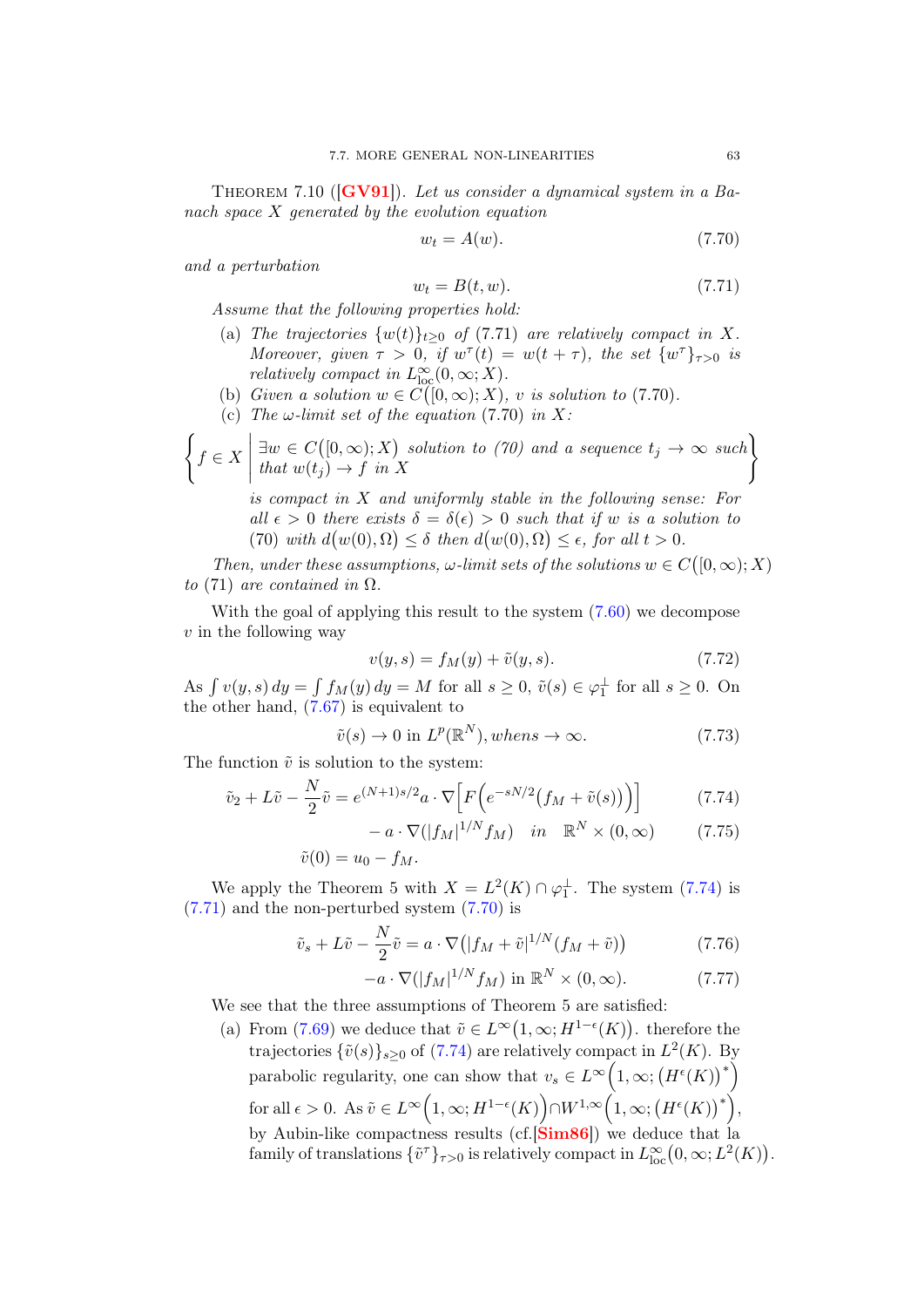(b) By virtue of the condition (3) that the no-linearity satisfies, it can be easily be checked that if  $s_j \to \infty$ , then the translations  $\{\tilde{v}^{s_j}\}_j$ converge in  $L^{\infty}_{loc}(0,\infty; L^2(K))$  to a solution to the equation [\(7.76\)](#page-66-3).

The  $\omega$ -limit set in  $L^2(K) \cap \varphi_1^{\perp}$  reduces to  $\Omega = \{0\}$  because, due to Theorem 2, all solution to [\(7.76\)](#page-66-3) with initial data in  $L^2(K) \cap \varphi_1^{\perp}$ satisfies

 $\tilde{v}(s) \to 0$  in  $L^2(K)$  when  $s \to \infty$ .

Let us see lastly the uniform stability of  $\Omega = \{0\}$ . By the  $L^1(\mathbb{R}^N)$  contraction property we see that if  $\tilde{v}$  and  $\tilde{w}$  are two solutions to [\(7.76\)](#page-66-3) with initial data  $\tilde{v}_0$  and  $\tilde{w}_0$  it holds

$$
\|\tilde{v}(s) - \tilde{w}(s)\|_1 \le \|\tilde{v}_0 - \tilde{w}_0\|_1 \le C \|\tilde{v}_0 - \tilde{w}_0\|_K, \qquad \forall s \ge 0.
$$

In particular, taking  $\tilde{w}_0 = 0$  it holds

$$
\|\tilde{v}(s)\|_1 \le \|\tilde{v}_0\|_1 \le C \|\tilde{v}_0\|_K, \qquad \forall s \ge 0.
$$
 (7.78)

Using this estimates and techniques from the proof of Proposition 1 we obtain the stability of  $\Omega = \{0\}.$ 

As a consequence of Theorem 5 we deduce that the solutions to [\(7.74\)](#page-66-0) satisfy

 $\tilde{v}(s) \to 0$  in  $L^2(K)$  when  $s \to \infty$ .

or, equivalently, the solutions [\(7.66\)](#page-65-5) satisfy

 $v(s) \to f_M$  in  $L^2(K)$  when  $s \to \infty$ .

Since on the other hand,  $\{v(s)\}_{s\geq 0}$  is bounded in  $W^{1-\epsilon,p}(\mathbb{R}^N)$ for all  $\epsilon > 0$ ,  $p \in [1, \infty]$ , one obtains  $(7.67)$ .

This concludes the proof of Theorem 4.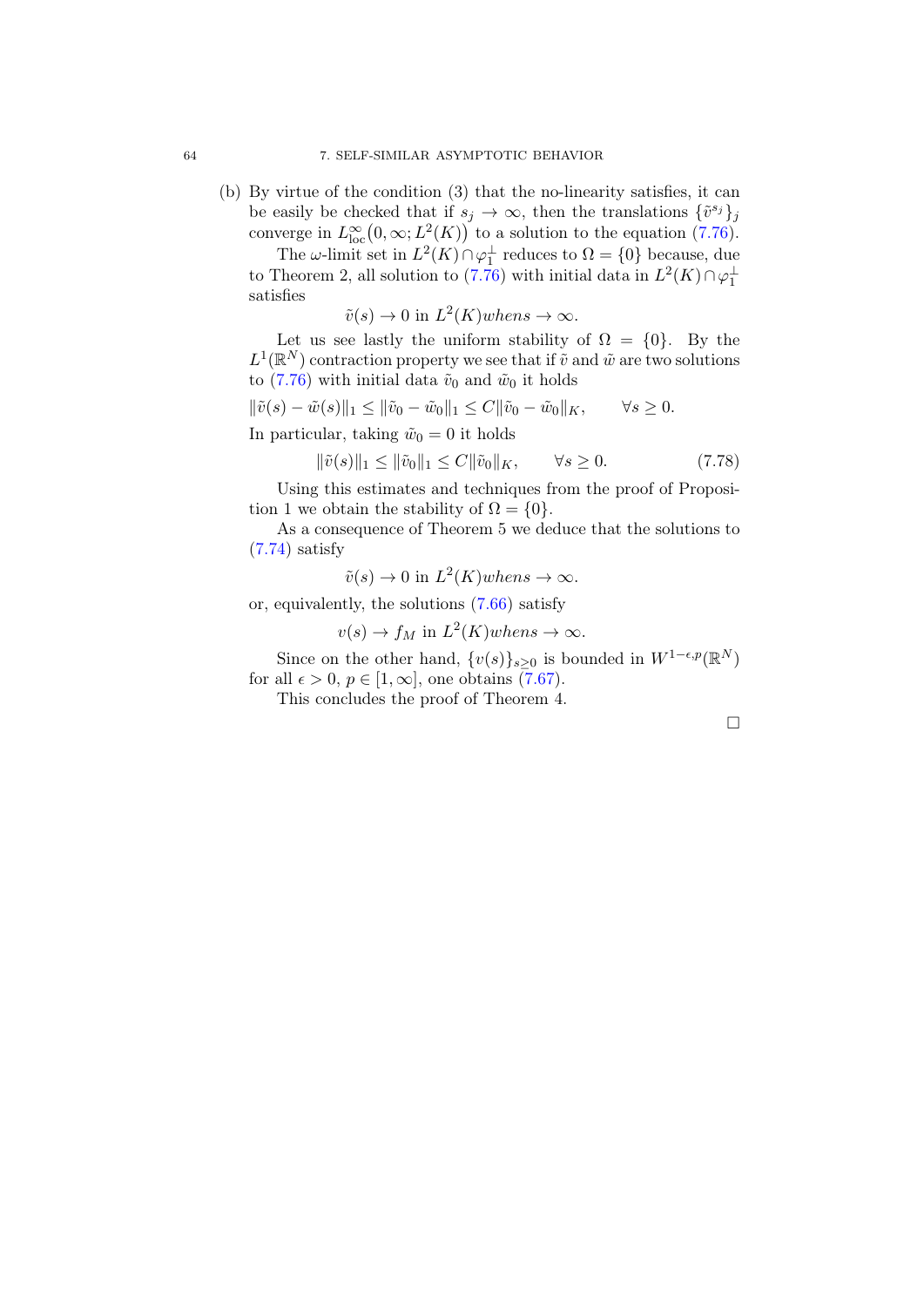### CHAPTER 8

# Comments

1.— The techniques from previous chapters allows us to address more general equations of the form

$$
u_t - \Delta u = \text{div}\left(\mathbf{F}(\mathbf{u})\right) \text{ in } \mathbb{R}^N \times (0, \infty)
$$
  
\n
$$
u(0) = u_0 \in L^1(\mathbb{R}^N)
$$
\n(8.1)

with  $F = (F_1, \ldots, F_N) \in C^1(\mathbb{R}; \mathbb{R}^N)$  such that  $F(0) = 0$ . Let

<span id="page-68-0"></span>
$$
b_i = \lim_{|s| \to 0} \frac{F_i(s)}{s} \tag{8.2}
$$

$$
ya_i = \lim_{|s| \to 0} \frac{F_i(s) - b_i s}{|s|^{1/N} s}.
$$
\n(8.3)

The function

<span id="page-68-2"></span><span id="page-68-1"></span>
$$
v(x,t) = u(x - bt, t) \tag{8.4}
$$

with  $b = (b_1, \ldots, b_N)$  satisfies

$$
v_t - \Delta v = \text{div} (\text{H(s)})
$$
  
\n
$$
v(0) = u_0
$$
\n(8.5)

con

$$
H_i(s) = F_i(s) - b_i s.
$$
 (8.6)

By virtue of [\(8.3\)](#page-68-0), by the methods shown in Chapter 7, one can prove that the solutions to  $(8.5)$  behave like the self-similar solutions to the equation

$$
v_t - \Delta v = a \cdot \nabla (|v|^{1/N} v)
$$
\n(8.7)

with  $a = (a_1, \ldots, a_N)$ .

In this way, we obtain the following results .

THEOREM 8.1. Let  $F \in C^1(\mathbb{R}; \mathbb{R}^N)$  be such that los límites (8.2) and (8.3) exist. Sea  $u_0 \in L^1(\mathbb{R}^N)$  such that

$$
\int u_0(x) \, dx = M.
$$

So, the solution  $u = u(x, t)$  to (8.1) satisfies

$$
t^{\frac{N}{2}(1-\frac{1}{p})}||u(t) - u_M(t)||_p \to 0 when t \to \infty
$$

for all  $p \in [1,\infty]$ , where

$$
u_M(x,t) = t^{-\frac{N}{2}} f_M(t^{-1/2}(x+bt))
$$

and  $f_M$  is the self-similar profile of mass  $M$  to the equation (8.7).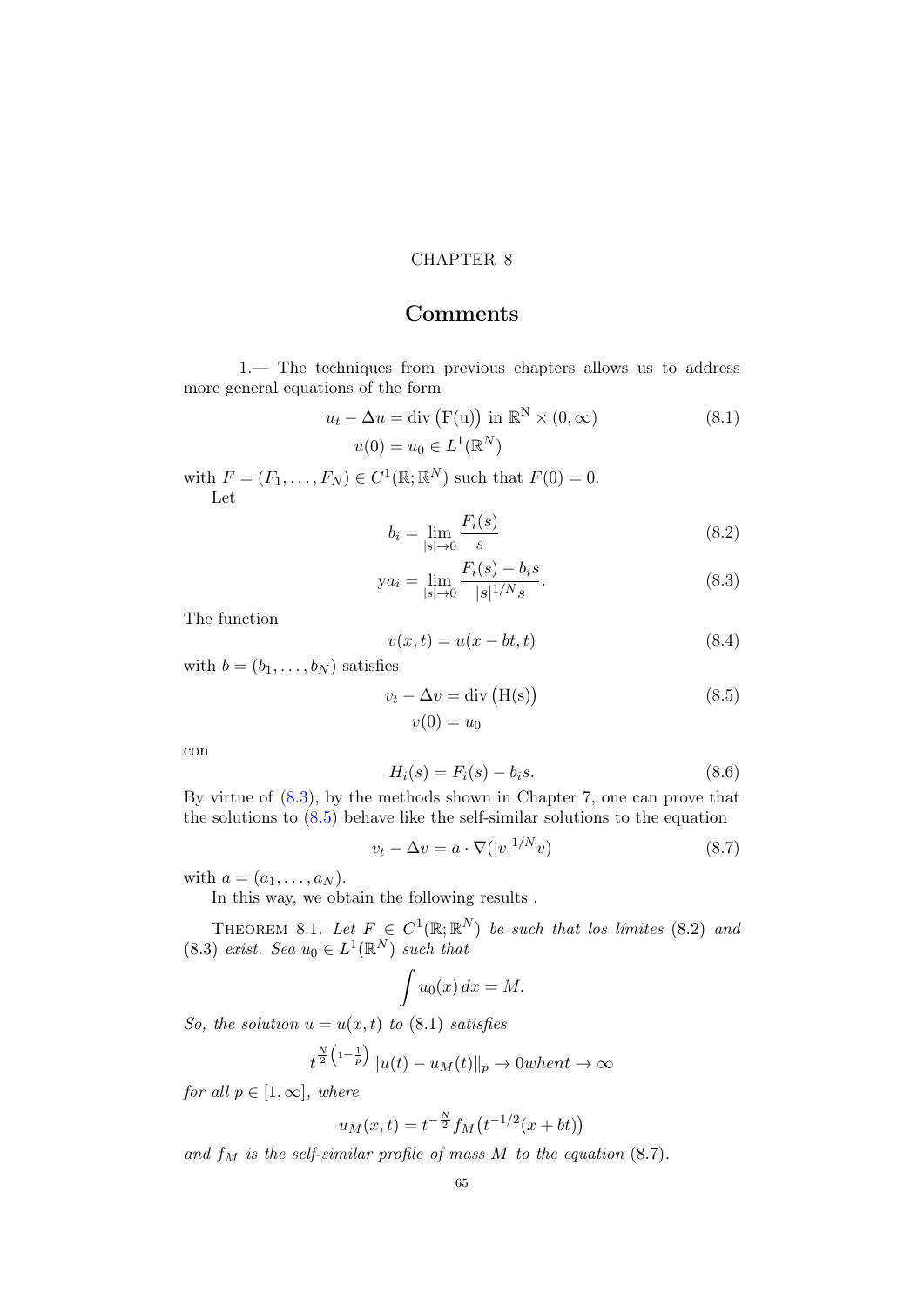#### 66 8. COMMENTS

Obviously if  $a = 0$ ,  $f_M$  is the profile of the heat kernel  $f_M = M(4\pi)^{-N/2} \exp\left(-\frac{|x|^2}{4}\right)$ 4 .

2.— The techniques presented in Chapter 7 allow for addressing systems of the form

$$
u_t - \Delta u = a \cdot \nabla (|u|^{1/N} u) + g(x, t)
$$
  
 
$$
u(0) = u_0.
$$
 (8.8)

By means of a rescaling argument, it can be shown that this system admits self-similar solutions precisely if  $g$  is of the form

$$
g(x,t) = (t+1)^{-\frac{N}{2}-1}h((t+1)^{-1/2}x)
$$
\n(8.9)

<span id="page-69-3"></span><span id="page-69-2"></span><span id="page-69-1"></span><span id="page-69-0"></span>
$$
\int h(y) dy = 0. \tag{8.10}
$$

[\(8.10\)](#page-69-0) assures the conservation of the mass of the solutions.

In the usual self-similar variables, if  $q$  is of the form  $(8.9)$  the system [\(8.8\)](#page-69-2) is converted into

$$
v_s + Lv - \frac{N}{2}v = a \cdot \nabla(|v|^{1/N}v) + h(y)
$$
\n
$$
v(0) = u_0.
$$
\n(8.11)

Ifi  $h \in L^2(K) \cap L^{\infty}(\mathbb{R}^N)$  and  $(8.10)$  is satisfied (i.e.,  $h \in \varphi_1^{\perp}$ ), it is possible to think that there exists a one-parameter family of stationary solutions to  $(8.11)$ , i.e., of solutions of the elliptic system

$$
Lf_M - \frac{N}{2}f_M = a \cdot \nabla(|f_M|^{1/N} f_M) + h \text{ in } \mathbb{R}^N
$$
\n
$$
\int f_M(y) dy = M
$$
\n(8.12)

and that, if  $u_0 \in L^2(K)$  with  $\int u_0(y) dy = M$  the solution to [\(8.11\)](#page-69-3) satisfy

 $v(s) \to f_M$  in  $L^2(K)$  when  $s \to \infty$ .

The Theorems 1 and 2 of Chapter 7 provide affirmative answers to these questions for  $h = 0$ .

However, in the case  $h = 0$  an additional difficulty appears: the estimates of the trajectories in  $L^1(\mathbb{R}^N)$ . Indeed, multiplying in [\(8.11\)](#page-69-3) por sgn(v) we obtain

$$
\frac{d}{ds}||v(s)||_1 \le ||h||_1
$$

and therefore

$$
||v(s)||_1 \le ||u_0||_1 + ||h||_1 s, \qquad \forall s \ge 0
$$

which does not imply that  $v \in L^{\infty}(0, \infty; L^{1}(\mathbb{R}^{N}))$ .

In [[Zua94](#page-83-4)] we have shown that if h is sufficiently small in  $L^1(\mathbb{R}^N; |y|)$ , then the trajectory v of [\(8.11\)](#page-69-3) is bounded in  $L^1(\mathbb{R}^N)$ . Usual arguments allow us to show that  $\{v(s)\}_{s\geq 0}$  is relatively compact in  $L^2(K)$ .

Applying the techniques of Chapter 7 we obtain the following result.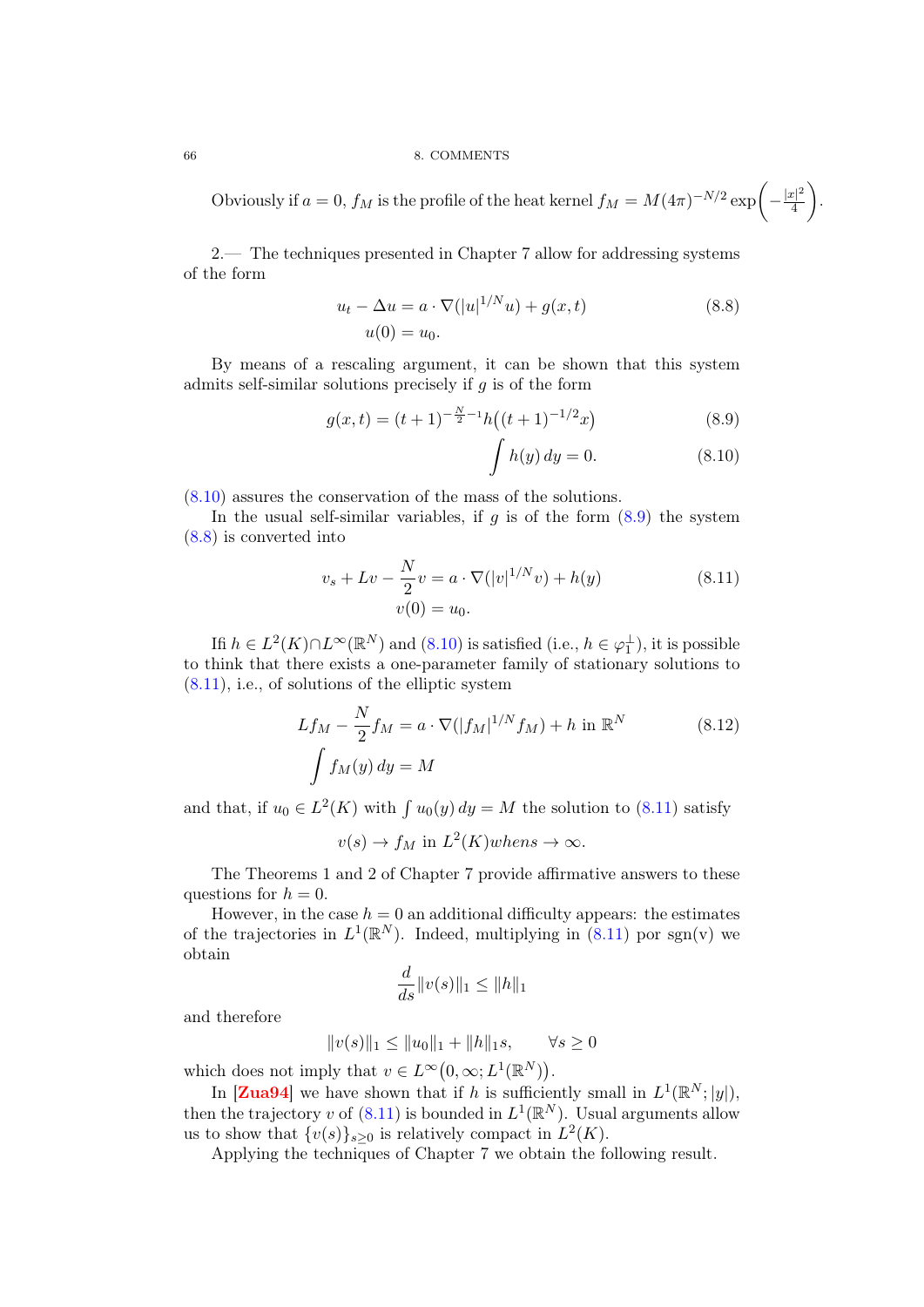THEOREM 8.2. Let  $h \in L^2(K) \cap L^\infty(\mathbb{R}^N)$  be such that

$$
\int h(y) \, dy = 0.
$$

There exists  $\epsilon > 0$  such that if

$$
\int |h(y)| |y| \, dy < \epsilon
$$

the elliptic equation (12) admits a unique solution  $f_M \in L^1(\mathbb{R}^N) \cap L^{\infty}(\mathbb{R}^N)$ for every  $M \in \mathbb{R}$ .

Moreover, for all  $u_0 \in L^1(\mathbb{R}^N)$  such that

$$
\int u_0(x) \, dx = M
$$

the solution  $u = u(x, t)$  to

$$
u_t - \Delta u = a \cdot \nabla (|u|^{1/N}u) + (t+1)^{-\frac{N}{2}-1}h((t+1)^{-1/2}x)
$$

$$
u(0) = u_0
$$

satisfies

$$
t^{\frac{N}{2}\left(1-\frac{1}{p}\right)}\|u(t) - u_M(t)\|_p \to 0\text{ when }t \to \infty
$$

for all  $p \in [1,\infty]$  where

$$
u_M(x,t) = t^{-\frac{N}{2}} f_M(t^{-1/2}x).
$$

It should be noted that both in relation to the existence of self-similar solutions and in relation to asymptotic behavior, there are no restrictions on the mass M.

The method used in the proof of this theorem, analogous to that developed in Chapter 7, will be applied immediately without restriction on the norm of h in  $L^1(\mathbb{R}^N; |x|)$  if we have an estimate in  $L^1(\mathbb{R}^N)$  for the solution to [\(8.4\)](#page-68-2) with initial data  $u_0 = 0$ .

3.— The extension of the results of Chapter 7 to convection-diffusion equations with degenerate diffusion of the type

$$
u_t - \Delta(|u|^{m-1}u) = a \cdot \nabla(|u|^{q-1}u) \text{ en } R^N \times (0, \infty)
$$
  
ou<sub>t</sub> - div ( $|\nabla u|^{p-2} \nabla u$ ) =  $a \cdot \nabla(|u|^{q-1}u) \text{ en } \mathbb{R}^N \times (0, \infty)$ 

is an open problem. It would be particularly interesting to know if for these equations, the property of strong contraction is satisfied in  $L^1(\mathbb{R}^N)$ .

4.— In the works of I. L. Chern and T. P. Liu [[CL87](#page-80-2)] and S. Kawashima [[Kaw87,](#page-82-3) [Kaw93](#page-82-4)] the asymptotic behavior of parabolic convection-diffusion systems and mixed systems of parabolic-hyperbolic type is described in one spatial dimension.

It would be interesting to extend these results to higher spatial dimensions using the self-similar solutions built in Chapter 7.

5.— Let Ω be a regular domain of  $\mathbb{R}^N$ . Let  $F \in C^1(\mathbb{R}, \mathbb{R}^N)$  be such that  $F(0) = 0$ . Let us consider the evolution equation

<span id="page-70-0"></span>
$$
u_t - \Delta u = \text{div}\left(\mathbf{F}(\mathbf{u})\right) \text{ in } \Omega \times (0, \infty). \tag{8.13}
$$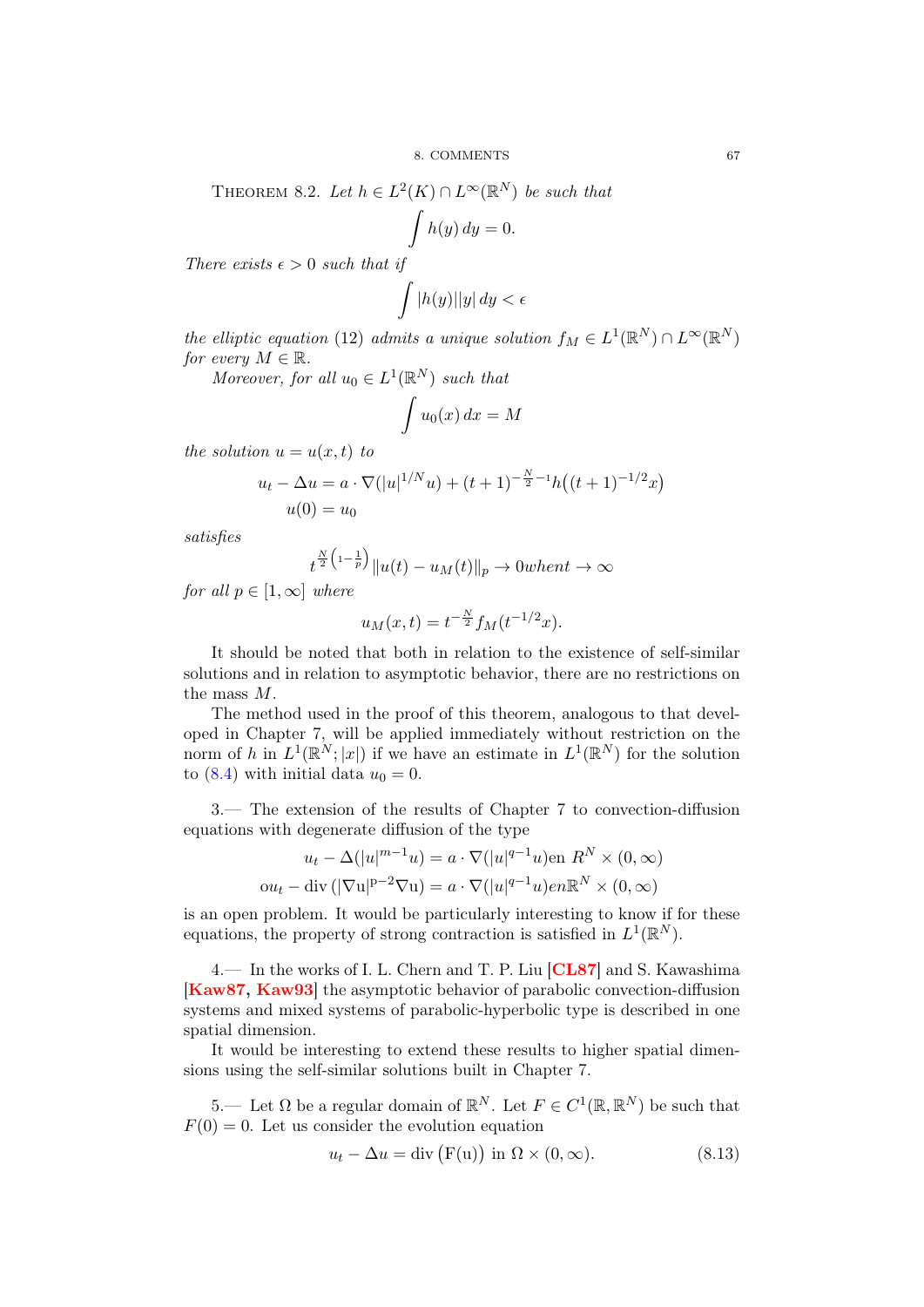68 8. COMMENTS

Integrating formally this equation on  $\Omega$  it is observed that for the mass of the solutions to be preserved, it is necessary to impose the following boundary condition:

<span id="page-71-0"></span>
$$
\frac{\partial u}{\partial \nu} = \nu \cdot F(u) \text{ on } \partial \Omega \times (0, \infty)
$$
 (8.14)

where  $\nu$  is the exterior normal of the domain  $\Omega$ .

This boundary condition ensures that the flow across the border is zero. The system  $(8.13)$ – $(8.14)$  can be completed the initial condition

$$
u(0) = u_0 \in L^1(\Omega). \tag{8.15}
$$

It would be interesting to study existence and uniqueness of solutions for this problem, as well as its asymptotic behavior. (in the article by H. Amann [[Ama88](#page-80-3)], the author studies the existence and uniqueness of solutions for parabolic equations with nonlinear boundary conditions).

The asymptotic behavior may strongly depend on the domain  $\Omega$ . In particular, whether or not it is bounded.

If  $\Omega$  is bounded, the existence and uniqueness of a stationary solution for each mass can be expected. In other words, one can expect that the system

$$
-\Delta f_M = \text{div} (F(f_M)) \qquad \text{en } \Omega
$$
  
\n
$$
\frac{\partial f_M}{\partial \nu} = \nu \cdot F(f_M) \qquad \text{sobre } \partial \Omega \qquad (8.16)
$$
  
\n
$$
\int_{\Omega} f_M(x) dx = M
$$

has a unique solution for all  $M \in \mathbb{R}$ .

It would be interesting to study the existence and uniqueness of these stationary solutions, and then, to address the asymptotic behavior of the solutions of the evolution problem.

When  $\Omega$  is a cone of  $\mathbb{R}^N$ , using the self-similar variables and defining

$$
v(u,s) = e^{sN/2}u(e^{s/2}y, e^s - 1)
$$
\n(8.17)

We see that  $v$  satisfies

$$
v_s + Lv - \frac{N}{2}v = e^{-(N+1)s/2} \text{div} \left( F(e^{sN/2}v) \right) \qquad \text{en } \Omega \times (0, \infty)
$$
  
\n
$$
\frac{\partial v}{\partial \nu} = -e^{-(N+1)s/2} \left( \nu \cdot F(e^{sN/2}v) \right) - \frac{(y \cdot \nu)}{2} v \qquad \text{in } \partial\Omega \times (0, \infty) \tag{8.18}
$$
  
\n
$$
v(0) = u_0.
$$

The asymptotic behavior of the solutions will then depend on the properties of F. If  $F = (F_1, \ldots, F_N)$  with  $F_1(s) = |s|^{q_i-1} s$  in an environment of the origin,  $q_i > \frac{N+1}{N}$  $\frac{n+1}{N}$ , one may expect that solutions v behave like those of the linear parabolic equation

$$
v_s + Lv - \frac{N}{2} = 0 \qquad \qquad \Omega \times (0, \infty) \qquad (8.19)
$$

$$
\frac{\partial \nu}{\partial \nu} + (y \cdot \nu)\frac{v}{2} = 0 \qquad \text{on } \partial\Omega \times (0, \infty) \tag{8.20}
$$

$$
v(0) = u_0. \t\t(8.21)
$$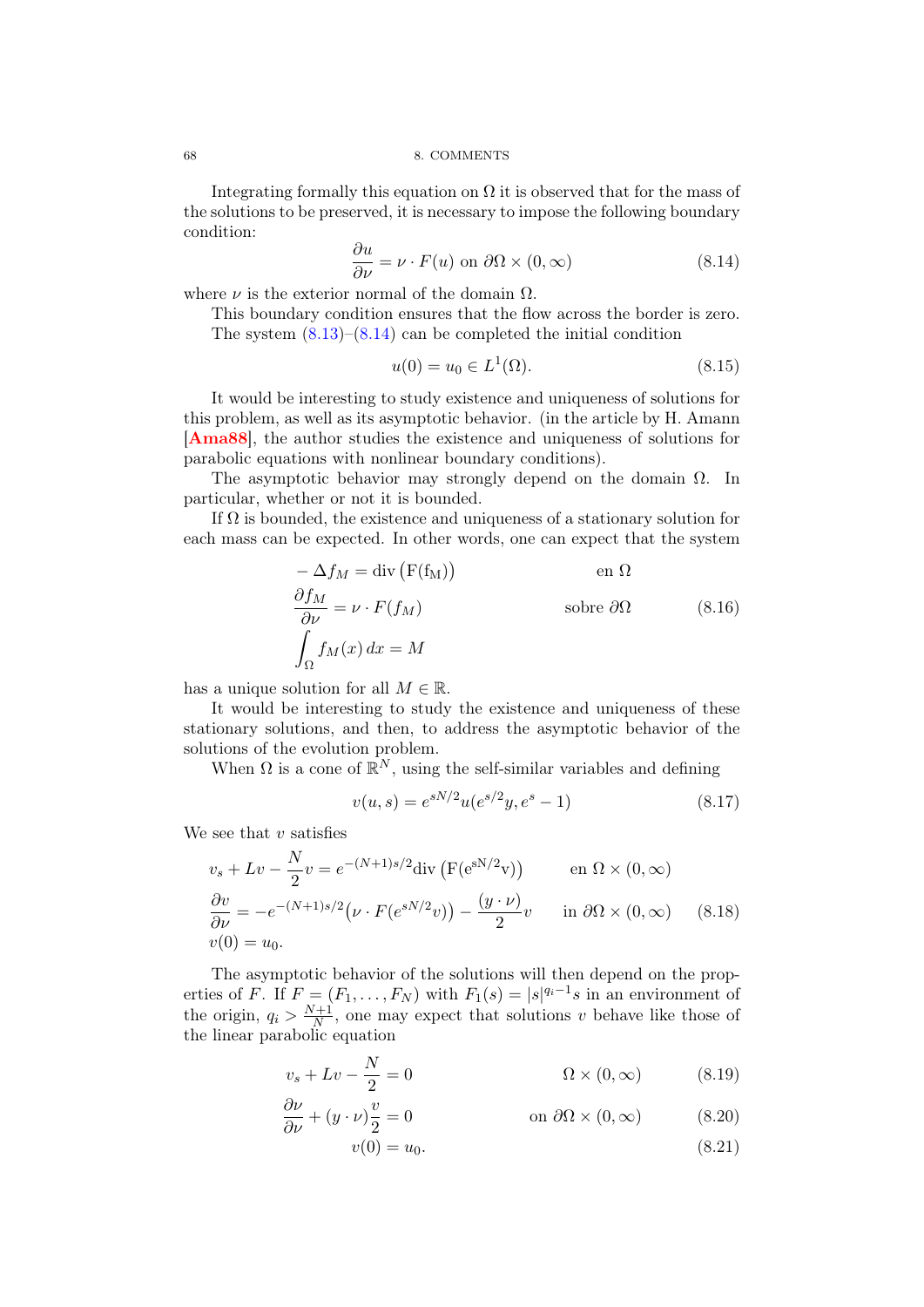#### 8. COMMENTS 69

On the other hand, one might expect that  $s \to \infty$  the solutions to [\(8.19\)](#page-71-0) converge to a steady states, namely solutions to the elliptic problem

$$
Lf_M - \frac{N}{2}f_M = 0 \qquad \text{en } \Omega
$$

$$
\frac{\partial f_M}{\partial \nu} + \frac{(y \cdot \nu)}{2} f_M = 0 \qquad \text{sobre } \partial \Omega \qquad (8.22)
$$

$$
\int_{\Omega} f_M(x) dx = M.
$$

In the case in that  $F_i(s) = a_1 |s|^{1/N} s$  in a neighbourhood of the origin, perhaps the solutions to [\(8.18\)](#page-71-1) behave like the autonomous system

$$
v_s + Lv - \frac{N}{2}v = a \cdot \nabla(|v|^{1/N}v)
$$
 en  $\Omega \times (0, \infty)$  (8.23)  
\n
$$
\frac{\partial \nu}{\partial \nu} = -(a \cdot \nu)|v|^{1/N}v - \frac{(y \cdot \nu)}{2}v
$$
 on  $\partial\Omega \times (0, \infty)$   
\n
$$
v(0) = u_0
$$

which in turn will converge into the stationary solutions of the following elliptic equation  $\ddotsc$ 

$$
Lf_M - \frac{N}{2}f_M = a \cdot \nabla(|f_M|^{1/N} f_M) \quad \text{en } \Omega \tag{8.24}
$$

$$
\frac{\partial f_M}{\partial \nu} + \frac{(y \cdot \nu)}{2} f_M = -(a \cdot \nu)|f_M|^{1/N} f_M \quad \text{on } \partial \Omega \tag{8.25}
$$

$$
\int_{\Omega} f_M(y) \, dy = M.
$$

All the results stated in this section regarding the system [\(8.13\)](#page-70-0) - [\(8.15\)](#page-71-2) are nothing more than conjectures. They are therefore open problems.

6.— The methods developed in the previous chapters allows also to address the asymptotic behavior of the solutions to convection-diffusion equations with initial data  $u_0$  such that

$$
u_0(x) \to lwhen |x| \to \infty
$$

with  $l \in \mathbb{R} - \{0\}$ , under the condition that

<span id="page-72-0"></span>
$$
u_0 - l \in L^1(\mathbb{R}^N). \tag{8.26}
$$

Let us consider for example a homogeneous nonlinearity:

$$
u_t - \Delta u = a \cdot \nabla(|u|^{q-1}u)
$$
  
\n
$$
u(0) = u_0.
$$
\n(8.27)

Assuming that  $u_0$  satisfies  $(8.26)$ , we observe that

$$
v(x,t) = u(x,t) - l
$$

satisfies

$$
v_t - \Delta v = a \cdot \nabla (g(v)) \qquad \text{en } \mathbb{R}^N \times (0, \infty)
$$
 (8.28)  

$$
v(0) = v_0
$$

with  $v_0 = u_0 - l$  and

$$
g(s) = |s+l|^{q-1}(s+l) - |l|^{q-1}l.
$$
\n(8.29)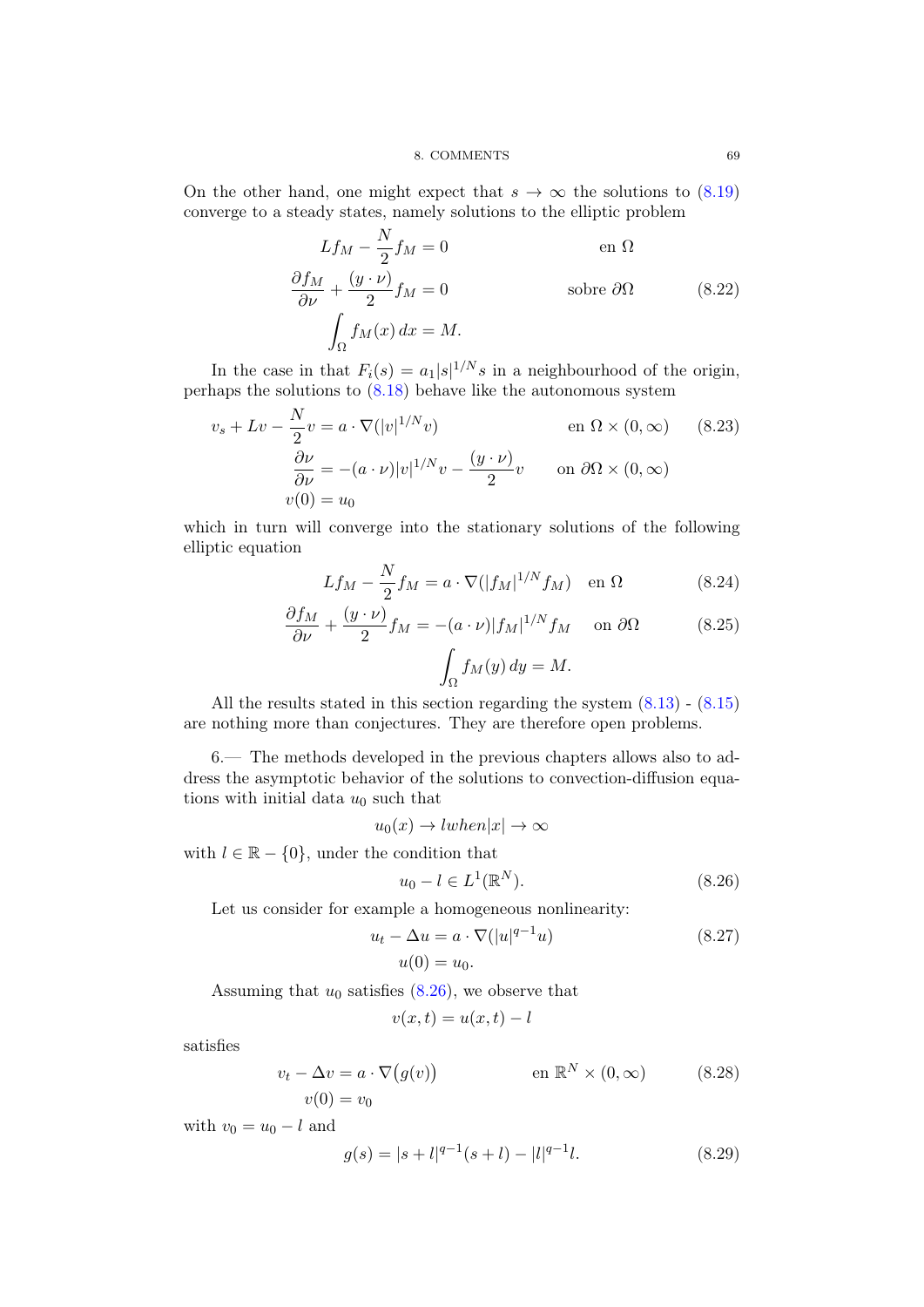If  $q \geq 1$ , then  $g \in C^1(\mathbb{R})$ , and

$$
g(s) = q|l|^{q-1}s + \frac{q(q-1)}{2}l^{q-2}s^2 + o(s^2).
$$
 (8.30)

The function

$$
w(x,t) = v(x - aq|l|^{q-1}t, t)
$$
\n(8.31)

satisfies

$$
w_t - \Delta w = a \cdot \nabla (h(w))
$$
  
\n
$$
w(0) = v_0
$$
\n(8.32)

with

$$
h(s) = q \frac{(q-1)}{2} l^{q-2} s^2 + o(s^2).
$$
 (8.33)

In dimensions  $N > 1$  it can be seen that

$$
\lim_{|s| \to 0} \frac{h(s)}{|s|^{1/N} s} = 0.
$$

Thus , by virtue of the results from Chapter 6 we obtain

$$
t^{-\frac{N}{2}\left(1-\frac{1}{p}\right)}\|w(t) - MG(t)\|_{p} \to 0\text{ when }t \to \infty
$$

for all  $p \in [1, \infty]$ , where

$$
M = \int (u_0(x) - l) dx \qquad (8.34)
$$

and G is the heat kernel.

Thus , we obtain:

THEOREM 8.3. Si  $N > 1$ ,  $q \ge 1$  and the initial data  $u_0$  satisfies (23) with  $l \neq 0$  and (31), the solution  $u = u(x, t)$  to (24) satisfies

$$
t^{\frac{N}{2}\left(1-\frac{1}{p}\right)}\|u(\cdot,t)-l-MG(\cdot+aq|l|^{q-1}t,t)\|_{p}\to 0, sit\to\infty
$$

for all  $p \in [1,\infty]$ .

As

$$
\lim_{|s|\to 0} \frac{h(s)}{s^2} = q \frac{(q-1)}{2} l^{q-2}
$$

in dimension  $N = 1$ , a different result holds since, by virtue of the results of Chapter 7, we know that the solution of (29) behaves like the self-similar solution

$$
w(x,t) = t^{-1/2} f_M(t^{-1/2}x)
$$

of the equation

$$
w_t - w_{xx} = \frac{aq(q-1)}{2}l^{q-1}(w^2)_x
$$
\n(8.35)

such that

$$
\int_{-\infty}^{\infty} f_M(x) \, dx = M.
$$

We may obtain the following result.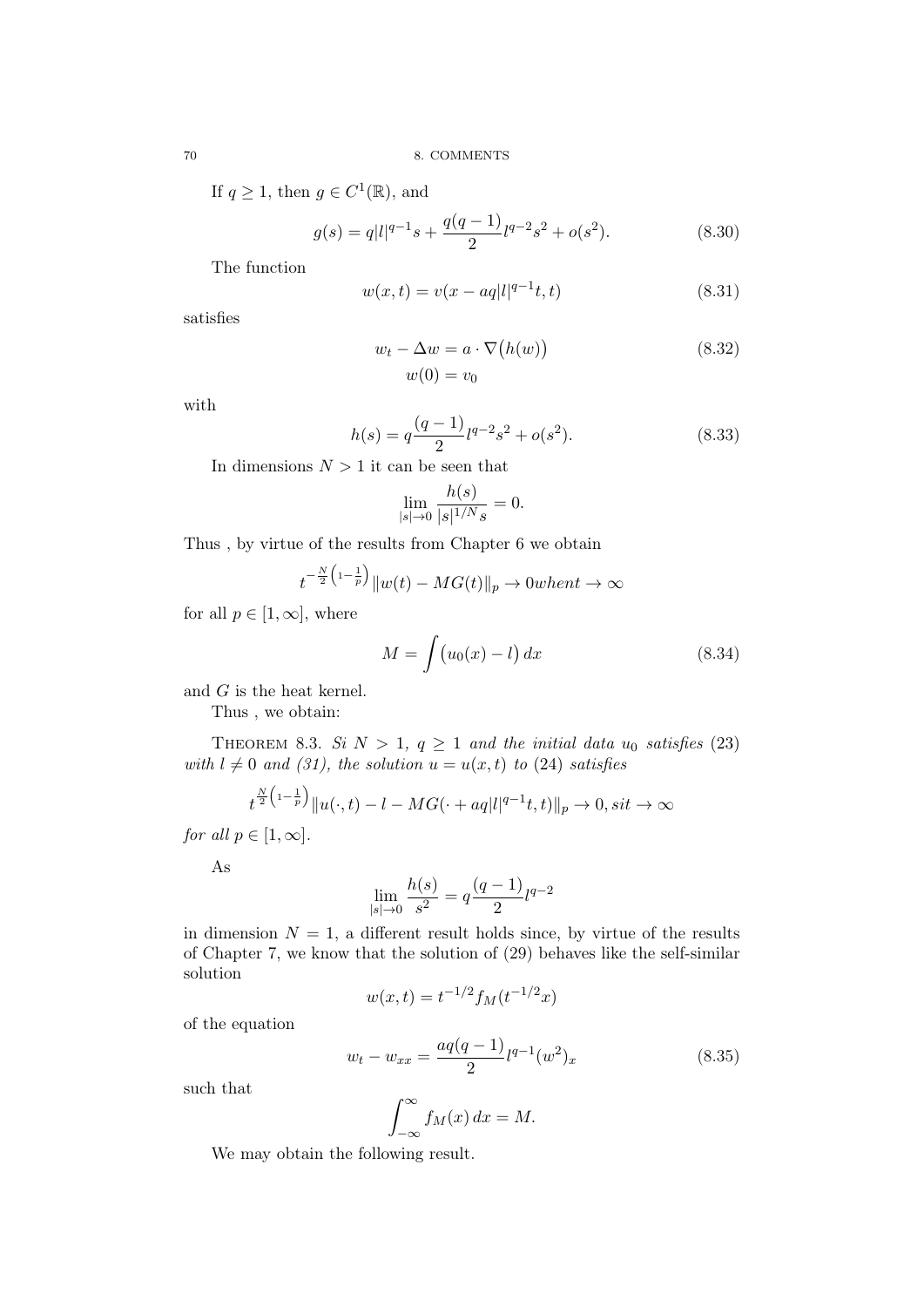#### 8. COMMENTS 71

THEOREM 8.4. Si  $N = 1, q \geq 1$  and the initial data u<sub>0</sub> satisfies (23) with  $l \neq 0$  and (31), the solution  $u = u(x, t)$  to (24) satisfies

$$
t^{\frac{N}{2}(1-\frac{1}{p})}||u(\cdot,t) - t - t^{-1/2}f_M(t^{-1/2}(\cdot + aq|l|^{q-1}t))||_p \to 0, when t \to \infty
$$

for all  $p \in [1,\infty]$ , where  $f_M$  is the self-similar profile with mass M of the Burgers equation (32).

7.— In [[EZ91b](#page-81-0)] we have studied the self-similar solutions to convectiondiffusion equations of the form

<span id="page-74-0"></span>
$$
u_t - \Delta u + |u|^{p-1}u = a \cdot \nabla(|u|^{q-1}u) e^{n\mathbb{R}^N \times (0, \infty). \tag{8.36}
$$

The case  $a = 0$  was addressed in [[BPT86](#page-80-0)] and [[EK87](#page-81-1)] where it's proven, in particular, that if  $1 < p < \frac{2}{N}$ , there exists a unique self-similar solution of the form

<span id="page-74-1"></span>
$$
u(x,t) = t^{-\frac{1}{p-1}} f(t^{-1/2}x)
$$
\n(8.37)

with  $f \in H^1(K), f > 0$ . In [[EK87](#page-81-1)] it is likewise shown that there exist multiple solutions in  $H^1(K)$  that change signs.

On the other hand, in [[BPT86](#page-80-0)] the existence of a family of self-similar solutions whose profiles satisfy

$$
\lim_{|x| \to \infty} |x|^{2/(p-1)} f_0(x) = b \ge 0
$$

is shown. It is a one-parameter family of parameter b. In  $[EKM95]$  $[EKM95]$  $[EKM95]$  it is shown that these solutions allow for proving the asymptotic behavior of the solutions to  $(8.36)$  with  $a = 0$ , while again assuming that the datum  $u_0$ of u is such that the limit of  $|x|^{2/(p-1)}u_0(x)$  when  $|x| \to \infty$  exists and is non-negative.

In [[EZ91b](#page-81-0)] we have demonstrated the existence of self-similar solutions of the type [\(8.37\)](#page-74-1) for all  $a \in \mathbb{R}^N, 1 < p < 1 + \frac{2}{N}$  and  $q = \frac{p+1}{2}$  $\frac{+1}{2}$ . The uniqueness has been proven only for  $|a|$  sufficiently large.

It is important to note that the positive solution is unique in the class  $H<sup>1</sup>(K)$  but not in general, because

$$
u(x,t) = t^{-\frac{1}{p-1}} \left(\frac{1}{p-1}\right)^{\frac{1}{(p-1)}}.
$$

is a self-similar solution to [\(8.36\)](#page-74-0).

As we have previously indicated, in the case  $a = 0$  there are radial and positive self-similar solutions of [\(8.36\)](#page-74-0) that tend to zero when  $|x| \to \infty$  but whose profile does not belong to  $H^1(K)$  ([[BPT86](#page-80-0)]).

# 8.—

The functions of type  $(8.37)$  are very singular solutions of the equation [\(8.36\)](#page-74-0). Indeed, when  $1 < p < 1 + \frac{2}{N}$ , it can be seen that

$$
t^{\left(\frac{1}{p-1}-\frac{N}{2}\right)} \int_{\mathbb{R}^N} u(x,t)\varphi(x) \, dx = t^{-\frac{N}{2}} \int_{\mathbb{R}^N} f(t^{-1/2}x)\varphi(x) \, dy
$$

$$
\to \left(\int_{\mathbb{R}^N} f(x) \, dx\right) \varphi(0), \qquad \forall \varphi \in BC(\mathbb{R}^N).
$$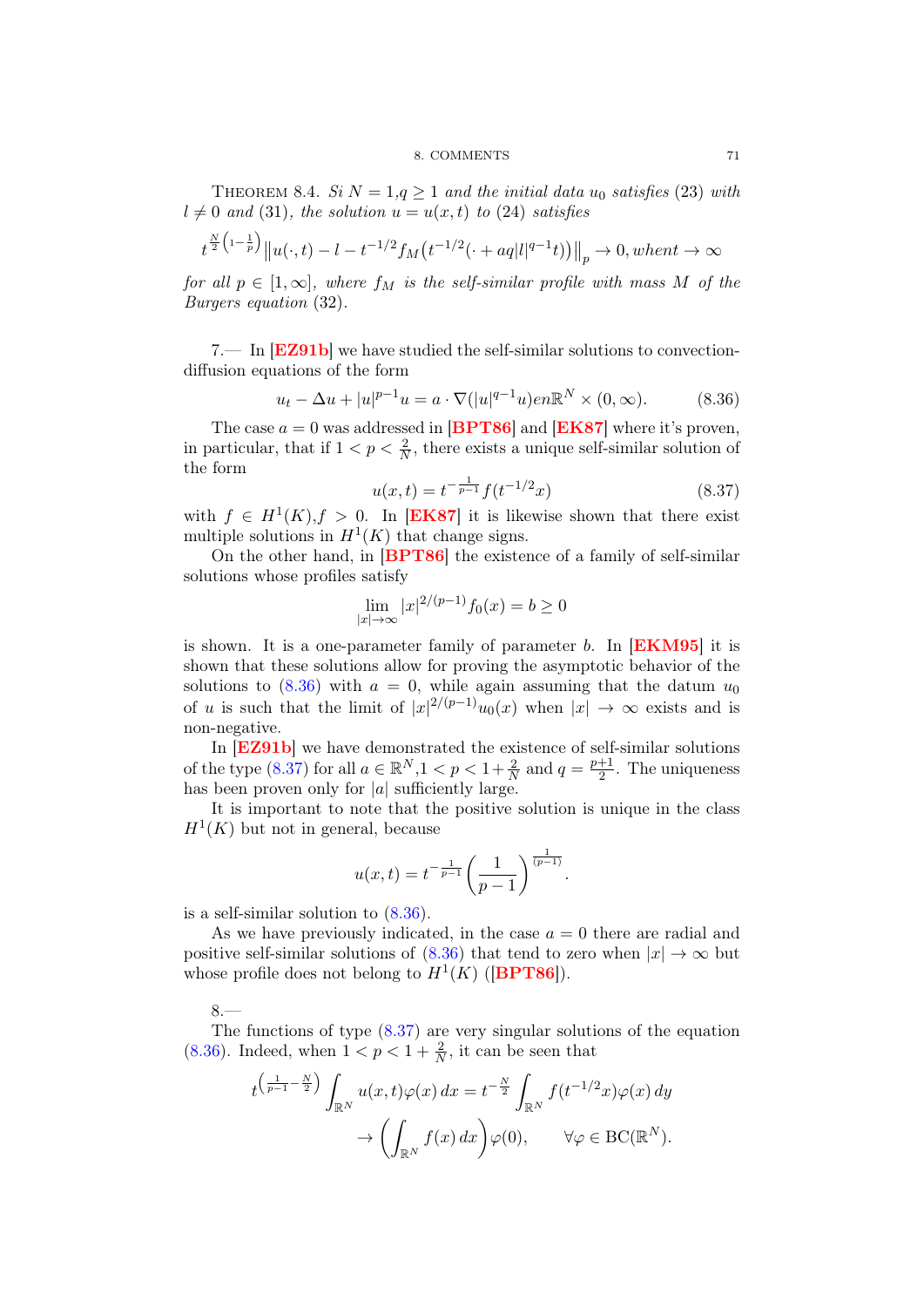### 72 8. COMMENTS

As  $\frac{1}{p-1} > \frac{N}{2}$  $\frac{N}{2}$ , it can be seen that the solution u in the instant  $t = 0$ , presents a singularity stronger than the Dirac mass, that is, than the source-type solutions. The source-type solutions of  $(8.36)$  are those which satisfy the initial condition

<span id="page-75-0"></span>
$$
u(0) = c\delta \tag{8.38}
$$

where  $c \in \mathbb{R}$  and  $\delta$  is the Dirac mass in the origin.

In [[BF81](#page-80-1)] it is shown that if  $a = 0$  and  $1 < p < 1 + \frac{2}{N}$  the system (33), (35) admits a unique solution. On the other hand, if  $a = 0$  y  $p \ge 1 + \frac{2}{N}$ , H. Brezis and A. Friedman prove in the same work that there are no solutions to [\(8.36\)](#page-74-0), [\(8.38\)](#page-75-0).

The case  $a \neq 0$  was first considered by J. Aguirre y M. Escobedo [**[AE93](#page-80-2)**], who prove that if  $1 < p < 1 + \frac{2}{N}$  y  $1 < q < 1 + \frac{1}{N}$ , the problem  $(8.36)$ ,  $(8.38)$ admits a unique solution.

N. Liu in [[Liu92](#page-82-0)] proves that if  $p \geq 1 + \frac{2}{N}$  y  $1 < q \leq 1 + \frac{p+1}{2}$  there cannot exist solutions to  $(8.36)$ ,  $(8.38)$ .

Regarding the very singular solutions, in [[Liu92](#page-82-0)] it's shown that if  $1 < p < 1 + \frac{2}{N}$  and  $1 \le q \le 1 + \frac{p+1}{2}$ , the solution to [\(8.36\)](#page-74-0), [\(8.38\)](#page-75-0), when  $c \to \infty$ , goes to a very singular solution to [\(8.36\)](#page-74-0). These results for  $a = 0$ were shown by S. Kamin y L. Peletier [[KP85](#page-82-1)].

9.— In the introductory chapter of these notes, we mentioned that the asymptotic behavior of the solutions de

<span id="page-75-2"></span><span id="page-75-1"></span>
$$
u_t - \Delta u = a \cdot \nabla (|u|^{q-1}u)
$$
\n(8.39)

with  $1 < q < 1 + \frac{1}{N}$  it is radically different from the case  $q > 1 + \frac{1}{N}$ . Let us firstly consider the case one spatial dimension  $N = 1$ :

$$
u_t - u_{xx} + \frac{1}{q}(|u|^{q-1}u)_x = 0 \qquad \text{en } \mathbb{R} \times (0, \infty)
$$
 (8.40)  

$$
u(x, 0) = u_0(x).
$$

As we mentioned, the solutions to  $(8.40)$  when  $t \to \infty$  behave like the entropy solutions of the hyperbolic equation:

$$
u_t + \frac{1}{q}(|u|^{q-1}u)_x = 0 \qquad \text{en } \mathbb{R} \times (0, \infty)
$$
 (8.41)  

$$
u(x, 0) = M\delta
$$

whose uniqueness was shown by T. P. Liu and M. Pierre [[LP84](#page-82-2)] and that are explicitly given as follows:

$$
u_M(x,t) = \left(\frac{x}{t}\right)^{1/(q-1)} \chi_{(0,r(t))}
$$
\n
$$
r(t) = cM^{(q-1)/q}t^{1/q}, \quad c = \left(\frac{q}{q-1}\right)^{(q-1)/q}.
$$
\n(8.42)

In **[EVZ93a](#page-81-3)** the following result is shown:

THEOREM 8.5 ([**[EVZ94](#page-81-4)**]). Let  $u_0 \in L^1(\mathbb{R})$  be such that  $M = \int u_0$ . Then, for all  $1 \leq p \leq \infty$  it holds

$$
t^{\frac{1}{q}\left(1-\frac{1}{p}\right)}\|u(t) - u_M(t)\|_p \to 0\text{when }t \to \infty\tag{8.43}
$$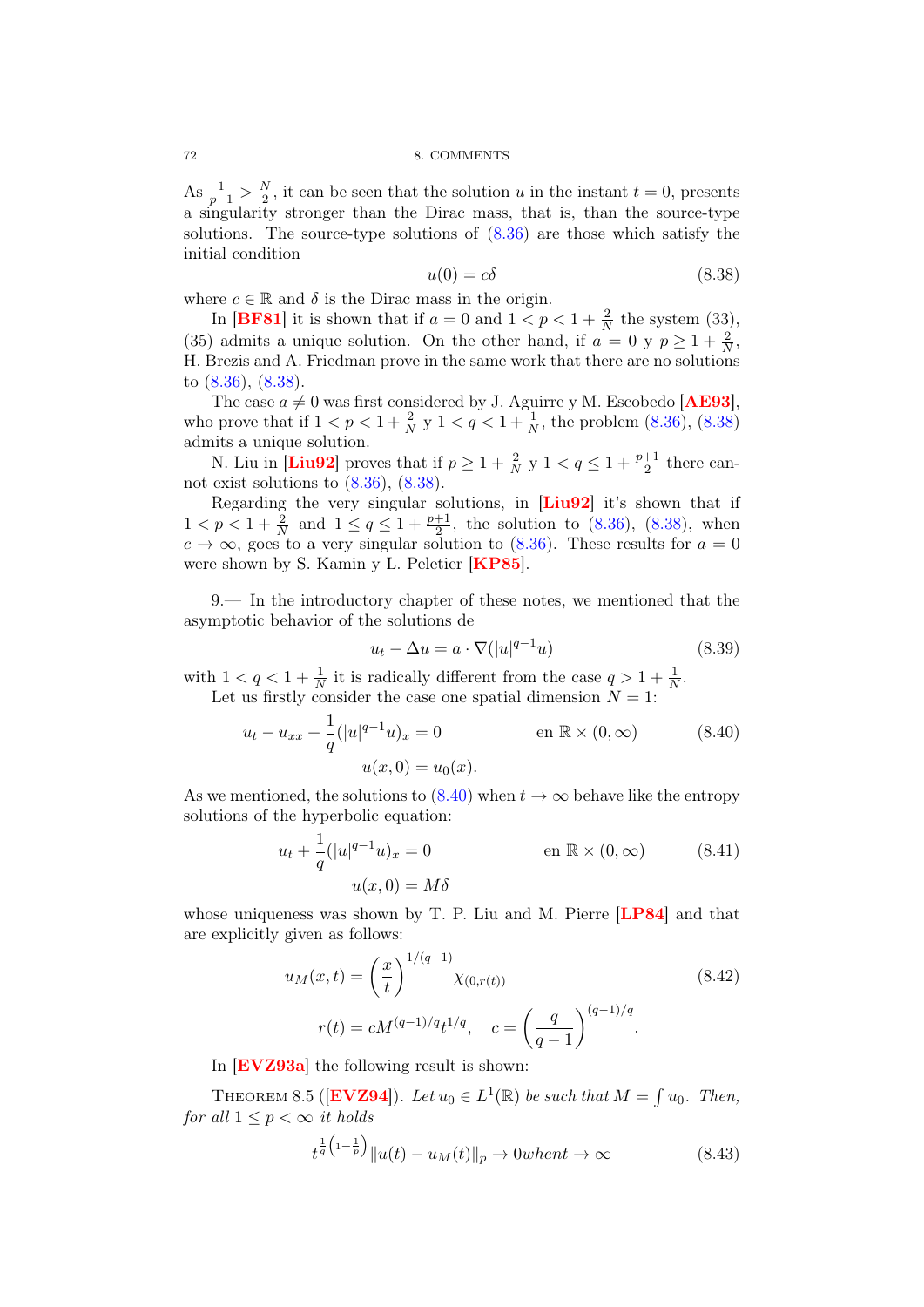#### 8. COMMENTS 73

where  $u_M$  is the entropy solution of  $(3.38)$ .

From this results we deduce that the asymptotic behavior of the solutions to [\(8.40\)](#page-75-1) is described by the one-parameter family of fundamental entropy solutions of (38). The diffusion term of the system [\(8.40\)](#page-75-1) therefore tends to disappear when  $t \to \infty$ . We will say that this type of behavior is *strongly* non-linear.

Note that from  $(8.40)$  and the structure of the solution  $u_M$  to  $(38)$  we deduce that the solutions to [\(8.40\)](#page-75-1) satisfy:

<span id="page-76-0"></span>
$$
||u(t)||_{\infty} \leq Ct^{-\frac{1}{q}}, \qquad \forall t > 0 \tag{8.44}
$$

which, given that  $1 < q < 2$ , gives us faster decay when  $t \to \infty$  to that of the linear heat equation or when  $q \geq 2$ .

In fact, the first difficulty that we must solve to prove Theorem 5 is obtaining an estimate of type [\(8.44\)](#page-76-0). We can obtain this estimate from the following entropy inequality:

LEMMA 8.6 (**[[EVZ93a](#page-81-3)]**). Let  $1 < q < 2$  and  $u = u(x, t)$  be a non-negative solution of (37). Then it holds

<span id="page-76-2"></span>
$$
(u^{q-1})_x \le 1/t. \tag{8.45}
$$

PROOF. Observe that the function  $w(u^{q-1})_x$  satisfies the equation

<span id="page-76-1"></span>
$$
w_t - w_{xx} + \left[z - \beta \frac{w}{z}\right] w_x + w^{2^3} + \beta \frac{w}{z^2} = 0
$$
 (8.46)

with  $z = u^{q-1}$  and  $\beta = (2 - q)/(q - 1)$ . It can be checked that  $W(t) = \frac{1}{t}$  is a super-solution to the equation (43). By comparison we deduce que

$$
w(x,t) \le W(t).
$$

 $\Box$ 

From the entropy inequality  $(8.46)$  we deduce that if u is a non-negative solution to  $(8.40)$  with  $M = \int u_0$ , then

<span id="page-76-3"></span>
$$
0 \le u(x,t) \le \left(\frac{qM}{(q-1)t}\right)^{1/q}.\tag{8.47}
$$

Indeed, given arbitrary  $t > 0$  and  $x_0 \in \mathbb{R}$ , thanks to  $(8.45)$ , it holds that

$$
u^{q-1}(x,t) \ge B - \left(\frac{(x_0 - x)}{t}\right) if x \le x_0
$$

with  $B = u^{q-1}(x_0, t)$ . Therefore,

$$
u^{q-1}(x,t) \ge \frac{1}{t}(x-x_1) \text{ if } 0 \le x - x_1 \le Bt
$$

with  $x_1 = x_0 - Bt$ . Integrating in this inequality with respect to x we obtain que

$$
M = \int u(x, t) dx \ge \int_0^{Bt} \left(\frac{x}{t}\right)^{1/(q-1)} dx = \left(\frac{q-1}{q}\right) u^q(x_0, t) t
$$

from where we deduce [\(8.47\)](#page-76-3).

Having demonstrated [\(8.44\)](#page-76-0) for non-negative solutions, this estimate can be extended to any solution by the maximum principle.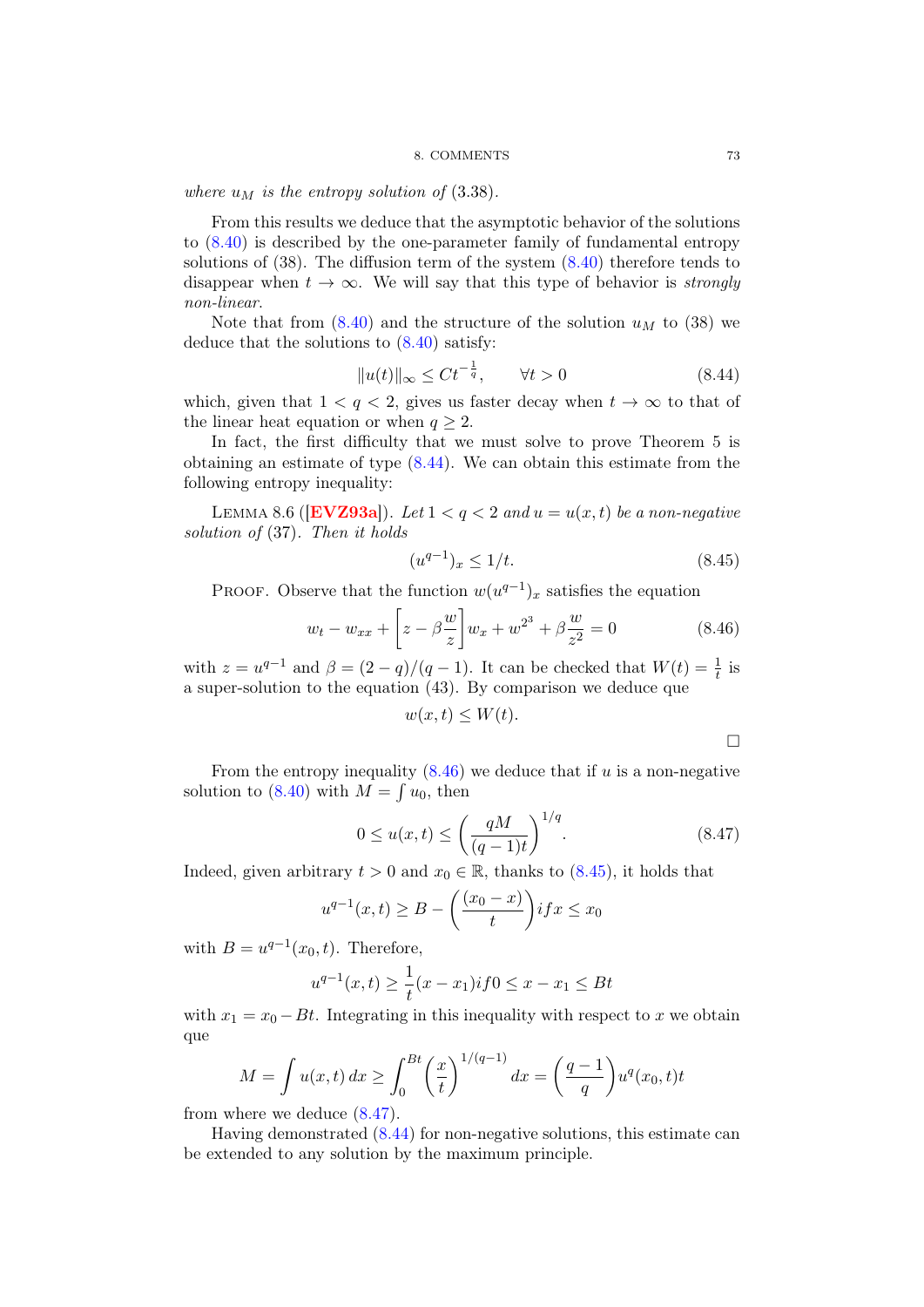The estimate [\(8.44\)](#page-76-0) allows to conclude the proof of Theorem 5 by means of a rescaling argument. We define

$$
u_{\lambda}(x,t) = \lambda u(\lambda x, \lambda^q t)
$$

which satisfies

$$
u_{\lambda,t} - \lambda^{q-2} u_{\lambda,xx} + u_{\lambda}^{q-1} u_{\lambda,x} = 0
$$
  

$$
u_{\lambda}(x,0) = \lambda u_0(\lambda x)
$$

and we prove that

$$
u_{\lambda}(\cdot, t) \to u_M(\cdot, t)
$$
 in  $L^p(\mathbb{R})$  when  $\lambda \to \infty$ 

for all  $1 \leq p < \infty$  and all  $t > 0$  where  $u_M$  is the unique entropy solution of  $(8.41).$  $(8.41).$ 

These ideas allows to address the case of spatial dimensions  $N \geq 2$ , granted additional technical difficulties.

Suppose that  $a = (0, \ldots, 0, 1)$  and we consider the equation

$$
u_t - \Delta u = \partial_N(|u|^{q-1}u) \tag{8.48}
$$

<span id="page-77-1"></span>
$$
u(x,0) = u_0(x) \tag{8.49}
$$

with  $1 < q < 1 + \frac{1}{N}$  (henceforth  $\partial_N$  designates the partial derivative in the direction  $x_N$ ) with a non-negative initial data.

In this case, the entropy inequality that we obtain for the non-negative solutions is:

$$
\partial_N(u^{q-1}) \le \frac{1}{t} \tag{8.50}
$$

from where it follows that

<span id="page-77-0"></span>
$$
||u(t)||_{\infty} \le Ct^{-(N+1)/2q}.\tag{8.51}
$$

Again, the estimate [\(8.51\)](#page-77-0) gives a better decay than that of the solutions to the heat equation or [\(8.48\)](#page-77-1) for  $q \ge 1 + \frac{1}{N}$ .

After proving the estimate  $(8.51)$  we introduce the scaling

$$
u_{\lambda}(x,t) = \lambda^{\alpha} u(\lambda^{1/2} x', \lambda^{\beta} x_N, \lambda t)
$$

con  $x' = (x_1, \ldots, x_{N-1}), \alpha = (N+1)/2q$  y  $\beta = (1 + N + q - Nq)/2q$ . The function  $u_{\lambda}$  satisfies

$$
u_{\lambda,t} - \Delta' u_{\lambda} - \partial_N(|u_{\lambda}|^{q-1}u) = \lambda^{1-2\beta} \partial_N^2 u_{\lambda}
$$
  

$$
u_{\lambda}(x,0) = \lambda^{\alpha} u_0(\lambda^{1/2}x', \lambda^{\beta} x_N)
$$

where  $\Delta'$  is the laplacian in the variables  $(x_1, \ldots, x_{N-1})$ .

It can be shown that, for  $t > 0$  fixed,

$$
u_{\lambda}(\cdot, t) \to u_M(\cdot, t)
$$
 in  $L^p(\mathbb{R}^N)$  when  $t \to \infty$ 

for all  $1 \leq p < \infty$ , where  $u_M(x', x_N, t)$  is the non-negative entropy solution of the equation

<span id="page-77-2"></span>
$$
u_t - \Delta' u = \partial_N (|u|^{q-1} u)
$$
  
 
$$
u(x, 0) = M\delta
$$
 (8.52)

In this way we can conclude that

 $t^{\alpha(p-1)/p} \| u(\cdot, t) - u_M(\cdot, t) \|_p$ when $\lambda \to \infty$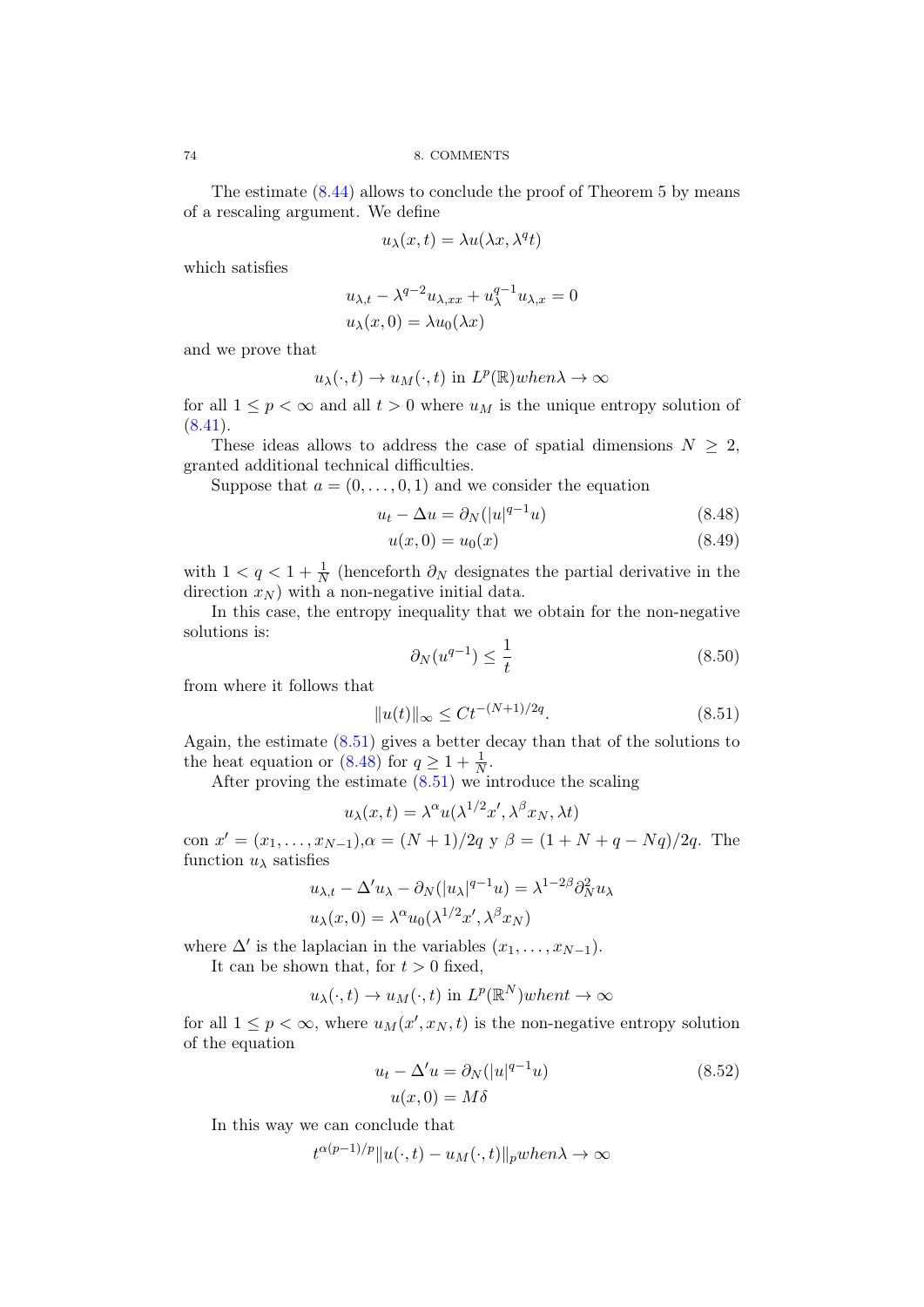for all  $1 \leq p < \infty$ .

The most notable difference with respect to the proof done in one spatial dimension is the need to prove the existence and uniqueness of the entropy solution for (48). This result when  $N = 1$  was proven in [[LP84](#page-82-2)]. In [[EVZ93b,](#page-81-5) [EVZ94](#page-81-4)] we prove the existence of a unique non-negative entropy solution to [\(8.52\)](#page-77-2). The uniqueness without any restriction on the sign of the solution is an open problem.

The entropy condition that we introduce in [[EVZ93a,](#page-81-3) [EVZ93b](#page-81-5)], and whuch allows for characterizing the unique nonnegative fundamental solution is a variant of the classical condition of S. Kruzhkov [[Kru70](#page-82-3)] that takes into account the presence of the term of partial diffusion. More precisely, it's the following condition: for all non-negative test function  $\psi = \psi(x') \in \mathcal{D}(\mathbb{R}^{N-1})$ one must have

$$
\frac{\partial}{\partial t}|u - \psi(x')| - \Delta'|u - \psi(x')|
$$
\n
$$
\leq \partial_N [ (|u|^{q-1}u - |\psi(x')|^{q-1}\psi(x')) \text{sgn}(u - \psi(x'))] + \text{sgn}(u - \psi(x'))\Delta'\psi(x').
$$

Under this entropy condition, the uniqueness of the entropy solutions with initial data in  $L^1(\mathbb{R}^N) \cap L^\infty(\mathbb{R}^N)$  is shown in [[EVZ94](#page-81-4)] by means of the Kruzhkov method  $\text{Kru70}$  $\text{Kru70}$  $\text{Kru70}$ . The uniqueness of the fundamental non-negative solution requires additional arguments and is covered in [[EVZ93b](#page-81-5)].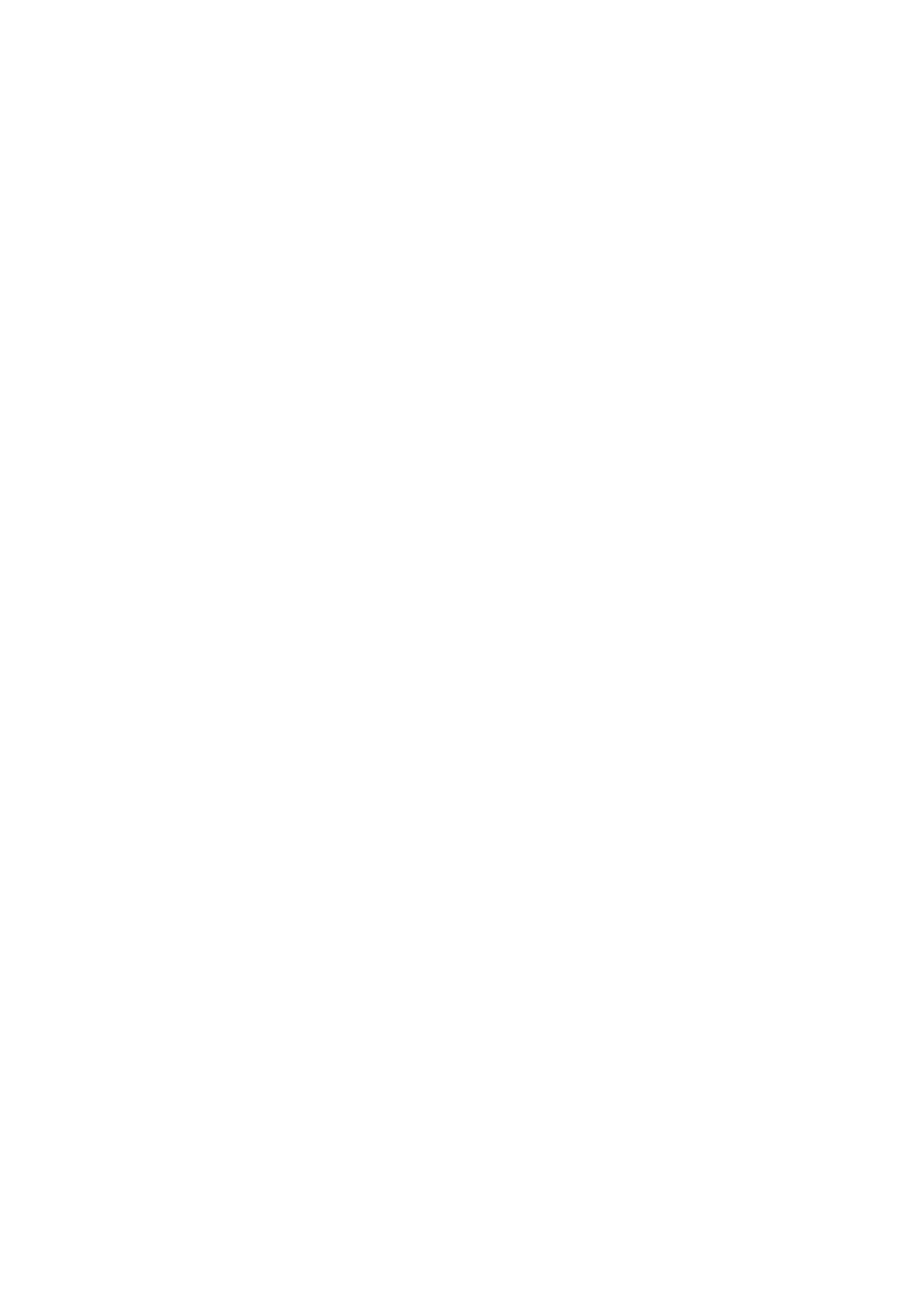# Bibliography

- <span id="page-80-2"></span>[AE93] J Aguirre and M Escobedo. On the blow-up of solutions of a convective reaction diffusion equation. Proceedings of the Royal Society of Edinburgh Section A: Mathematics, 123(3):433–460, 1993.
- [AEZ90] J Aguirre, M Escobedo, and E Zuazua. Self-similar solutions of a convection diffusion equation and related semilinear elliptic problems. Communications in partial differential equations, 15(2):139–157, 1990.
- [Ama88] Herbert Amann. Parabolic evolution equations and nonlinear boundary conditions. Journal of Differential Equations, 72(2):201–269, 1988.
- [Bat15] Harry Bateman. Some recent researches on the motion of fluids. Monthly Weather Review, 43(4):163–170, 1915.
- [BCL99] Haïm Brezis, Philippe G Ciarlet, and Jacques Louis Lions. Analyse fonctionnelle: théorie et applications, volume 91. Dunod Paris, 1999.
- <span id="page-80-1"></span>[BF81] Haïm Brézis and Avner Friedman. Nonlinear parabolic equations involving measures as initial conditions. Technical report, Wisconsin Univ-Madison Mathematics Research Center, 1981.
- [BKL04] Said Benachour, Grzegorz Karch, and Philippe Laurençot. Asymptotic profiles of solutions to viscous Hamilton–Jacobi equations. Journal de mathématiques pures et appliquées, 83(10):1275–1308, 2004.
- [BL<sup>+</sup>42] Se E Buckley, MCi Leverett, et al. Mechanism of fluid displacement in sands. Transactions of the AIME, 146(01):107–116, 1942.
- <span id="page-80-0"></span>[BPT86] Haim Brezis, Lambertus A Peletier, and D Terman. A very singular solution of the heat equation with absorption. Archive for Rational Mechanics and Analysis, 95(3):185–209, 1986.
- [Bur48] Johannes Martinus Burgers. A mathematical model illustrating the theory of turbulence. In Advances in applied mechanics, volume 1, pages 171–199. Elsevier, 1948.
- [Bur95] Johannes Martinus Burgers. Hydrodynamics.—application of a model system to illustrate some points of the statistical theory of free turbulence. In Selected Papers of JM Burgers, pages 390–400. Springer, 1995.
- [Car96a] Ana Carpio. Large-time behavior in incompressible Navier-Stokes equations. SIAM Journal on Mathematical Analysis, 27(2):449–475, 1996.
- [Car96b] Ana Carpio. Large time behaviour in convection-diffusion equations. Annali della Scuola Normale Superiore di Pisa-Classe di Scienze, 23(3):551–574, 1996.
- [CCR06] Emmanuel Chasseigne, Manuela Chaves, and Julio D Rossi. Asymptotic behavior for nonlocal diffusion equations. Journal de mathématiques pures et appliquées, 86(3):271–291, 2006.
- [CH90] Thierry Cazenave and Alain Haraux. Introduction aux problèmes d'évolution semi-linéaires, volume 1. Ellipses, 1990.
- [CIP17] Cristian M Cazacu, Liviu Ignat, and Ademir F Pazoto. On the asymptotic behavior of a subcritical convection-diffusion equation with nonlocal diffusion. Nonlinearity, 30(8):3126, 2017.
- [CL87] I-Liang Chern and Tai-Ping Liu. Convergence to diffusion waves of solutions for viscous conservation laws. Communications in Mathematical Physics, 110(3):503–517, 1987.
- [Col51] Julian D Cole. On a quasi-linear parabolic equation occurring in aerodynamics. Quarterly of applied mathematics, 9(3):225–236, 1951.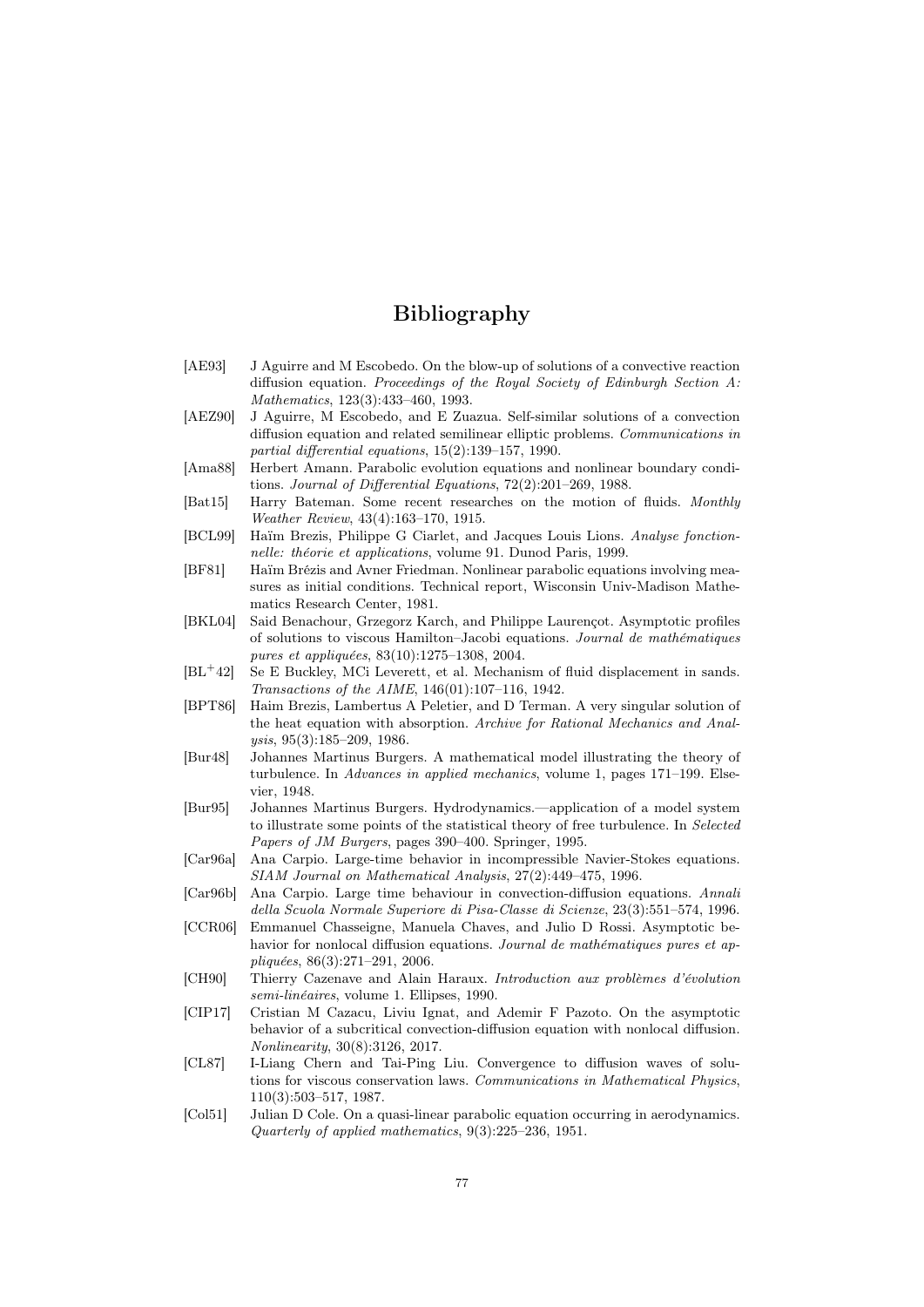- [CT04] Jose Antonio Carrillo and Giuseppe Toscani. Wasserstein metric and large–time asymptotics of nonlinear diffusion equations. In New Trends in Mathematical Physics: In Honour of the Salvatore Rionero 70th Birthday, pages 234–244. World Scientific, 2004.
- [Dal10] Anne-Laure Dalibard. Long time behaviour of viscous scalar conservation laws. Indiana University Mathematics Journal, 59(1):257–300, 2010.
- [DZ92] Javier Duoandikoetxea and Enrique Zuazua. Moments, masses de dirac et décomposition de fonctions. Comptes rendus de l'Académie des sciences. Série 1, Mathématique, 315(6):693–698, 1992.
- [DZ00] Gema Duro and Enrique Zuazua. Large time behavior for convection-diffusion equations in  $R^N$  with periodic coefficients. Journal of Differential Equations, 167(2):275–315, 2000.
- <span id="page-81-1"></span>[EK87] M Escobedo and O Kavian. Variational problems related to self-similar solutions of the heat equation. Nonlinear Analysis: Theory, Methods  $\mathcal{B}$  Applications, 11(10):1103–1133, 1987.
- [EK88] M Escobedo and O Kavian. Asymptotic behaviour of positive solutions of a nonlinear heat equation. In Houston Journal of Mathematics. Citeseer, 1988.
- <span id="page-81-2"></span>[EKM95] Miguel Escobedo, Otared Kavian, and Hiroshi Matano. Large time behavior of solutions of a dissipative semilnear heat equation. Communications in Partial Differential Equations, 20(7-8):1427–1452, 1995.
- <span id="page-81-3"></span>[EVZ93a] Miguel Escobedo, Juan Luis Vázquez, and Enrique Zuazua. Asymptotic behaviour and source-type solutions for a diffusion-convection equation. Archive for rational mechanics and analysis, 124(1):43–65, 1993.
- <span id="page-81-5"></span>[EVZ93b] Miguel Escobedo, Juan Luis Vázquez, and Enrique Zuazua. A diffusionconvection equation in several space dimensions. Indiana University Mathematics Journal, pages 1413–1440, 1993.
- <span id="page-81-4"></span>[EVZ94] Miguel Escobedo, Juan Luis Vazquez, and Enrique Zuazua. Entropy solutions for diffusion-convection equations with partial diffusivity. Transactions of the American Mathematical Society, pages 829–842, 1994.
- [EZ89] Miguel Escobedo and Enrique Zuazua. Comportement asymptotique des solutions d'une équation de convection-diffusion. Comptes rendus de l'Académie des sciences. Série 1, Mathématique, 309(6):329–334, 1989.
- [EZ91a] Miguel Escobedo and Enrique Zuazua. Large time behavior for convectiondiffusion equations in  $R^N$ . Journal of functional analysis, 100(1):119–161, 1991.
- <span id="page-81-0"></span>[EZ91b] Miguel Escobedo and Enrique Zuazua. Self-similar solutions for a convectiondiffusion equation with absorption in  $R^N$ . Israel Journal of Mathematics, 74(1):47–64, 1991.
- [EZ97] Miguel Escobedo and Enrique Zuazua. Long-time behavior for a convectiondiffusion equation in higher dimensions. SIAM Journal on Mathematical Analysis, 28(3):570–594, 1997.
- [FL99] Eduard Feireisl and Philippe Laurençot. The  $L^1$ -stability of constant states of degenerate convection–diffusion equations. Asymptotic Analysis, 19(3-4):267– 288, 1999.
- [Ghi86] Jean-Michel Ghidaglia. Some backward uniqueness results. Nonlinear Analysis: Theory, Methods & Applications,  $10(8)$ :777-790, 1986.
- [Goo86] Jonathan Goodman. Nonlinear asymptotic stability of viscous shock profiles for conservation laws. Archive for Rational Mechanics and Analysis, 95(4):325–344, 1986.
- [Goo89] Jonathan Goodman. Stability of viscous scalar shock fronts in several dimensions. Transactions of the American Mathematical Society, 311(2):683–695, 1989.
- [GR98] Thierry Gallay and Genevieve Raugel. Scaling variables and asymptotic expansions in damped wave equations. Journal of differential equations, 150(1):42–97, 1998.
- [GR00] Thierry Gallay and Geneviève Raugel. Scaling variables and stability of hyperbolic fronts. SIAM Journal on Mathematical Analysis, 32(1):1–29, 2000.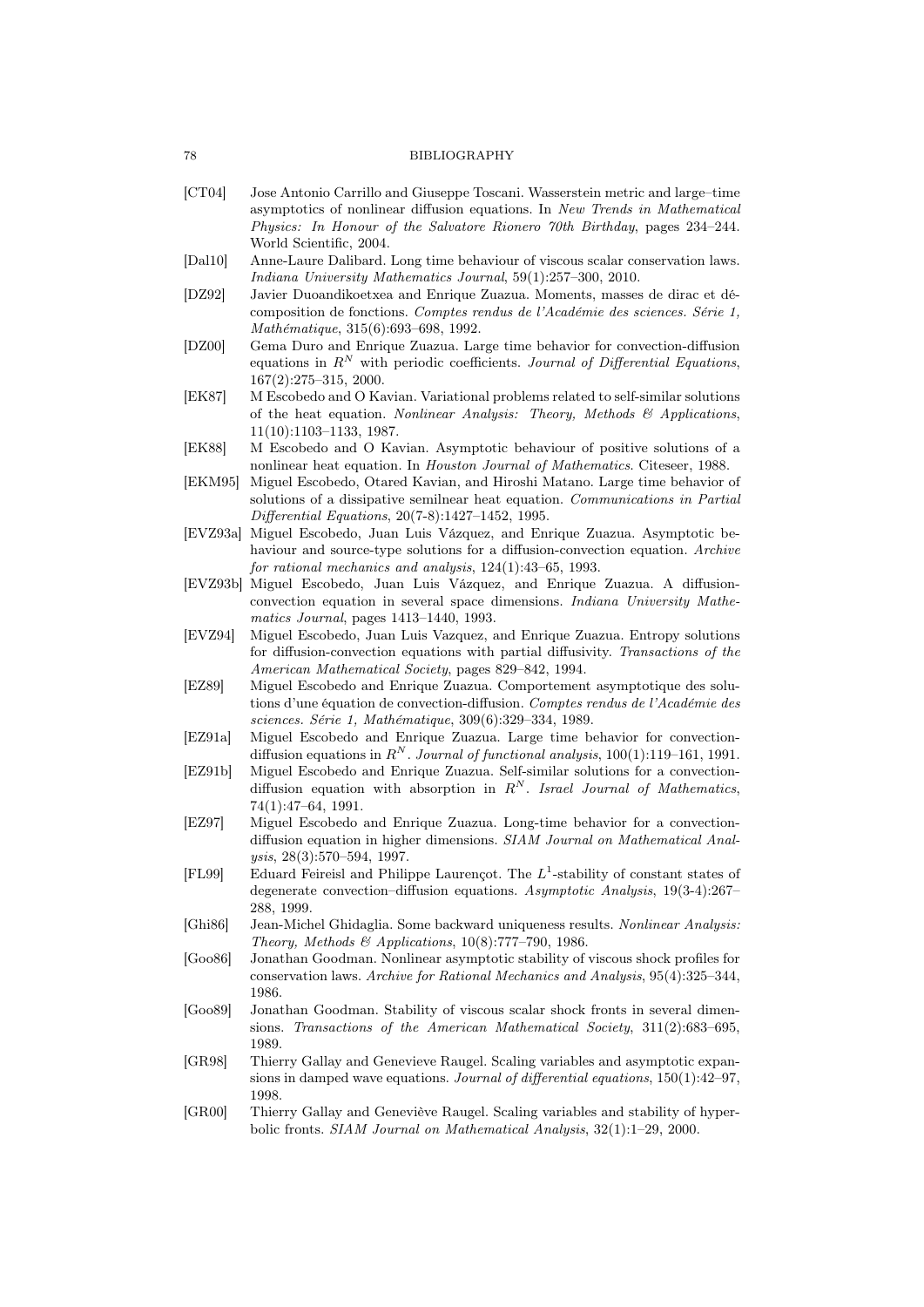- [GV91] V. Galaktionov and J.L. Vázquez. Self-similar solutions for a convectiondiffusion equation with absorption in  $R^N$ . J. Funct. Anal., 100:435-462, 1991.
- [GW02] Thierry Gallay and C Eugene Wayne. Invariant manifolds and the long-time asymptotics of the Navier-Stokes and vorticity equations on  $R^2$ . Archive for Rational Mechanics and Analysis, 163(3):209–258, 2002.
- [Har88] Eduard Harabetian. Rarefactions and large time behavior for parabolic equations and monotone schemes. Communications in mathematical physics, 114(4):527–536, 1988.
- [Har89] Eduard Harabetian. Decay to rarefactions for scalar multidimensional viscous conservation laws. Communications in Partial Differential Equations, 14(12):1607–1616, 1989.
- [Hop50] Eberhard Hopf. The partial differential equation  $u_t + uu_x = u_{xx}$ . Communications on Pure and Applied mathematics, 3(3):201–230, 1950.
- [Hör15] Lars Hörmander. The analysis of linear partial differential operators I: Distribution theory and Fourier analysis. Springer, 2015.
- [IO60] Arlen Mikhailovich Il'in and Olga Arsen'evna Oleinik. Asymptotic behavior of solutions of the Cauchy problem for some quasi-linear equations for large values of the time. Matematicheskii Sbornik, 93(2):191–216, 1960.
- [IO64] A.M. Il'in and O.A. Oleinik. Behavior of the solutions of the Cauchy problem for certain quasilinear equations for unbounded increase of time. Trans. Am. Math. Soc., 42:19–23, 1964.
- [IPZ15] Liviu Ignat, Alejandro Pozo, and Enrique Zuazua. Large-time asymptotics, vanishing viscosity and numerics for 1-d scalar conservation laws. Mathematics of computation, 84(294):1633–1662, 2015.
- [IR07] Liviu Ignat and Julio D Rossi. A nonlocal convection–diffusion equation. Journal of Functional Analysis, 251(2):399–437, 2007.
- [IR08] Liviu Ignat and Julio D Rossi. Refined asymptotic expansions for nonlocal diffusion equations. Journal of Evolution Equations, 8(4):617–629, 2008.
- [IS18] Liviu Ignat and Diana Stan. Asymptotic behavior of solutions to fractional diffusion–convection equations. Journal of the London Mathematical Society, 97(2):258–281, 2018.
- [Kav87] Otared Kavian. Remarks on the large time behaviour of a nonlinear diffusion equation. In Annales de l'Institut Henri Poincare (C) Non Linear Analysis, volume 4, pages 423–452. Elsevier, 1987.
- [Kaw87] Shuichi Kawashima. Large-time behaviour of solutions to hyperbolic–parabolic systems of conservation laws and applications. Proceedings of the Royal Society of Edinburgh Section A: Mathematics, 106(1-2):169–194, 1987.
- [Kaw93] Shuichi Kawashima. Self-similar solutions of a convection-diffusion equation. Lecture Notes in Numer. Appl. Anal., 12:123–136, 1993.
- <span id="page-82-1"></span>[KP85] S Kamin and Lambertus A Peletier. Singular solutions of the heat equation with absorption. Proceedings of the American Mathematical Society, pages 205–210, 1985.
- <span id="page-82-3"></span>[Kru70] Stanislav N Kružkov. First order quasilinear equations in several independent variables. Mathematics of the USSR-Sbornik, 10(2):217, 1970.
- [Liu85] Tai-Ping Liu. Nonlinear stability of shock waves for viscous conservation laws. Bulletin of the American Mathematical Society, 12(2):233–236, 1985.
- <span id="page-82-0"></span>[Liu92] Wenxiong Liu. Singular solutions for a convection diffusion equation with absorption. Journal of mathematical analysis and applications, 163(1):200–219, 1992.
- [LM61] J-L Lions and Bernard Malgrange. Sur l'unicité rétrograde dans les problèmes mixtes paraboliques. Mathematica Scandinavica, 8(2):277–286, 1961.
- <span id="page-82-2"></span>[LP84] Tai-Ping Liu and Michel Pierre. Source-solutions and asymptotic behavior in conservation laws. Journal of differential equations, 51(3):419–441, 1984.
- [LS98] Philippe Laurençot and Frédérique Simondon. Long-time behaviour for porous medium equations with convection. Proceedings of the Royal Society of Edinburgh Section A: Mathematics, 128(2):315–336, 1998.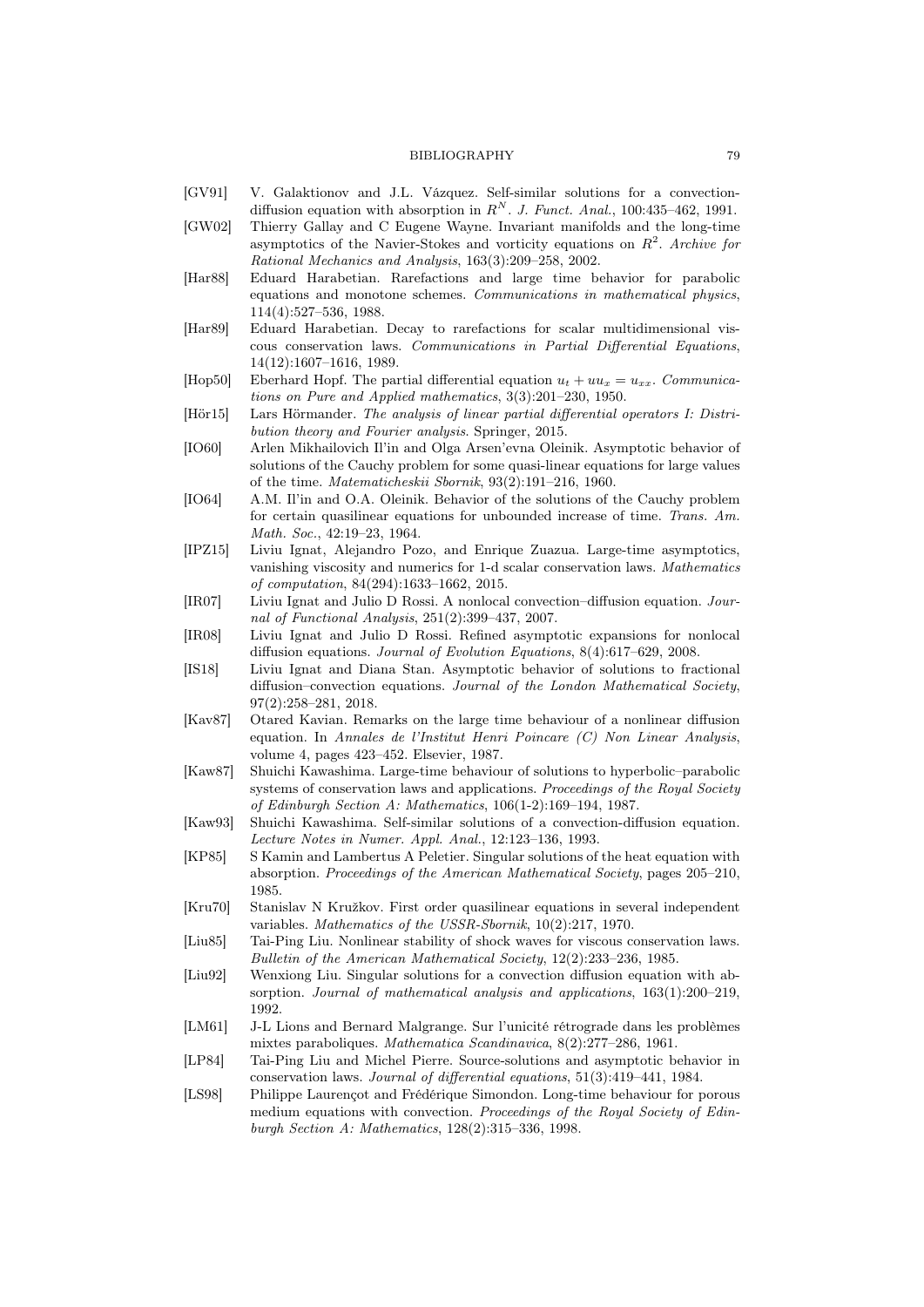- [MZ05] Alexandre Munnier and Enrique Zuazua. Large time behavior for a simplified n-dimensional model of fluid–solid interaction. Communications in Partial Difference Equations, 30(3):377–417, 2005.
- [Pea00] Donald W Peaceman. Fundamentals of numerical reservoir simulation, volume 6. Elsevier, 2000.
- [Poz14] Alejandro Pozo. Large-time behavior of some numerical schemes: application to the sonic-boom phenomenon, 2014.
- [PW12] Murray H Protter and Hans F Weinberger. Maximum principles in differential equations. Springer Science & Business Media, 2012.
- [Sch80] Maria Elena Schonbek. Decay of solution to parabolic conservation laws. Communications in Partial Differential Equations, 5(4):449–473, 1980.
- [Sch86] Maria E Schonbek. Uniform decay rates for parabolic conservation laws. Nonlinear Analysis: Theory, Methods & Applications,  $10(9)$ :943-956, 1986.
- $[Ser02]$  Denis Serre.  $L^1$ -stability of nonlinear waves in scalar conservation laws. In Handbook of Differential Equations: Evolutionary Equations, volume 1, pages 473–553. Elsevier, 2002.
- [Sim86] Jacques Simon. Compact sets in the space  $L^p(0,T;B)$ . Annali di Matematica pura ed applicata, 146(1):65–96, 1986.
- [Vér77] Laurent Véron. Coercivité et propriétés régularisantes des semi-groupes non linéaires dans les espaces de Banach. Université de Tours, Faculté de sciences, Mathématiques, 1977.
- [VZ02] Juan Luis Vázquez and Enrique Zuazua. Complexity of large time behaviour of evolution equations with bounded data. Chinese Annals of Mathematics, 23(02):293–310, 2002.
- [VZ03] Juan Luis Vázquez and Enrique Zuazua. Large time behavior for a simplified 1d model of fluid–solid interaction. 2003.
- [VZ06] Juan Luis Vázquez and Enrique Zuazua. Lack of collision in a simplified 1d model for fluid–solid interaction. Mathematical Models and Methods in Applied Sciences, 16(05):637–678, 2006.
- [Wei90] HF Weinberger. Long-time behavior for a regularized scalar conservation law in the absence of genuine nonlinearity. In Annales de l'IHP Analyse non linéaire, volume 7, pages 407–425, 1990.
- [Xin88] Zhouping Xin. Asymptotic stability of rarefaction waves for  $2 \times 2$  viscous hyperbolic conservation laws. Journal of differential equations, 73(1):45–77, 1988.
- [Xin90] Zhou Ping Xin. Asymptotic stability of planar rarefaction waves for viscous conservation laws in several dimensions. Transactions of the American Mathematical Society, 319(2):805–820, 1990.
- [Zua93a] Enrique Zuazua. Comportamiento Asintotico de Ecuaciones Escalares de Conveccion-Difusion. Instituto de Matemática - UFRJ, Rio de Janeiro, RJ, 1993.
- [Zua93b] Enrique Zuazua. Weakly non-linear large time behavior for scalar convectiondiffusion equations. Diff. Anal. Integral Equations,  $6(6)$ :1481-1492, 1993.
- [Zua94] Enrique Zuazua. A dynamical system approach to the self-similar large time behavior in scalar convection-diffusion equations. Journal of differential equations, 108(1):1–35, 1994.
- [Zua03] Enrique Zuazua. Large time asymptotics for heat and dissipative wave equations. Manuscript available at http://www. uam. es/enrique. zuazua, 2003.

## Enrique Zuazua

Chair in Applied Analysis, Alexander von Humboldt-Professorship Department of Mathematics, Friedrich-Alexander-Universität Erlangen-Nürnberg

91058 Erlangen, Germany

and

CHAIR OF COMPUTATIONAL MATHEMATICS